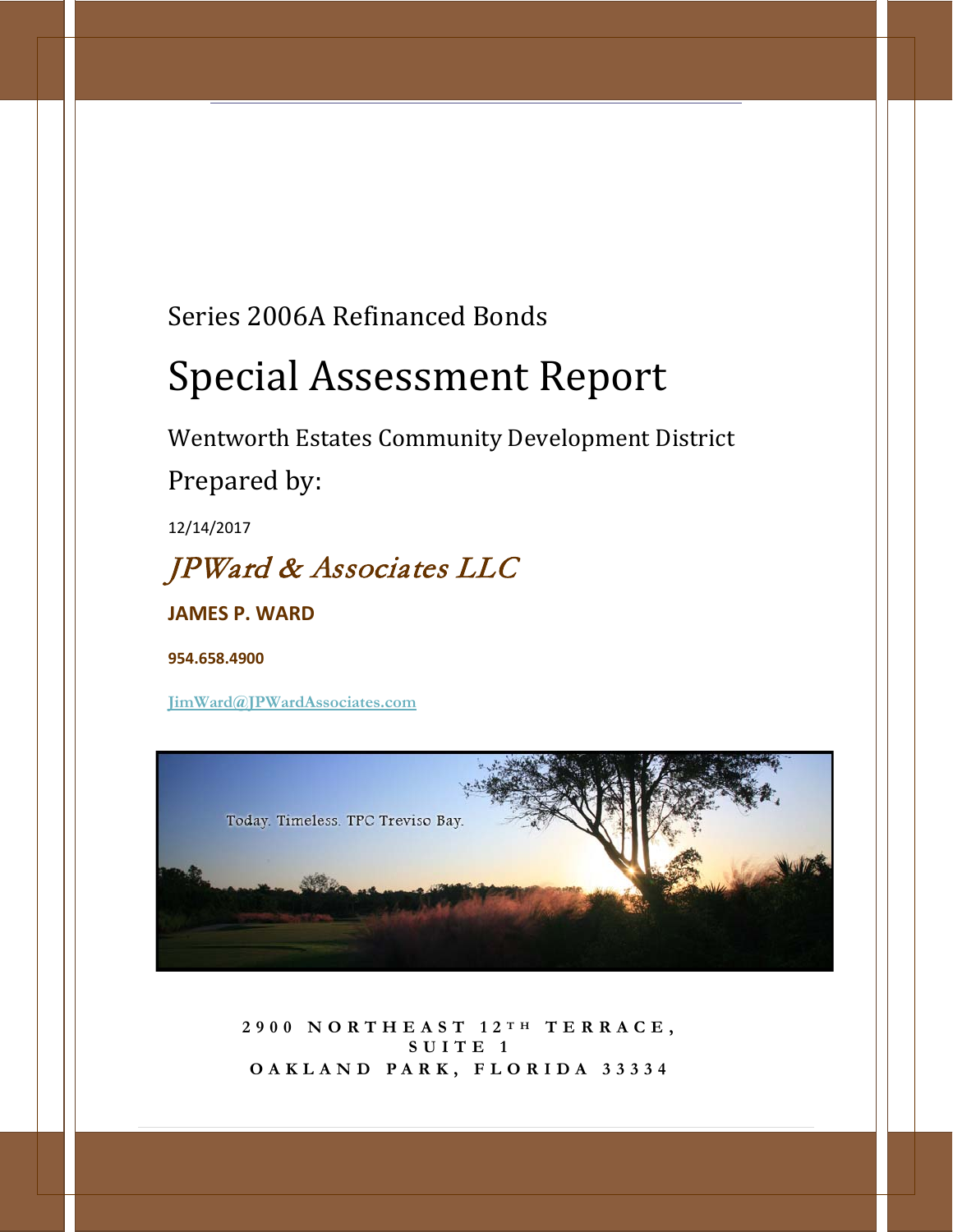### **Table of Contents**

| <b>Section</b> |                                                                          | <b>Page Numbers</b> |
|----------------|--------------------------------------------------------------------------|---------------------|
| 1.0            | THE DISTRICT                                                             | $\overline{2}$      |
| 2.0            | THE DISTRICT'S CURRENT BOND STRUCTURE                                    | $2 - 5$             |
| 3.0            | <b>PURPOSE OF THIS REPORT</b>                                            | $5-6$               |
| 4.0            | THE REFINANCED BONDS                                                     | 6                   |
|                | 5.0-6.0 THE REFINANCED ASSESSMENTS                                       | $6 - 16$            |
| 7.0            | <b>CONCLUSION</b>                                                        | 17                  |
| 8.0            | PREPAYMENT OF ORIGINAL ASSESSMENTS                                       | 17                  |
| 9.0            | <b>INCORPORATION OF 2012 ASSESSMENT REPORT</b>                           | 18                  |
| 10.0           | <b>SPECIAL ASSESSMENT ROLL</b>                                           | 18                  |
|                | <b>EXHIBIT LIST:</b>                                                     | 18                  |
|                | Exhibit A: Engineer's Completion Certificate - Series 2006 A & B Bonds   |                     |
|                | <b>Exhibit B: Source and Use of Funds</b>                                |                     |
|                | <b>Exhibit C</b> Amortization Schedule(s)                                |                     |
|                | <b>Exhibit D: Product Mix and Proposed Refinanced Assessment Amounts</b> |                     |
|                | <b>Exhibit E: Special Assessment Roll</b>                                |                     |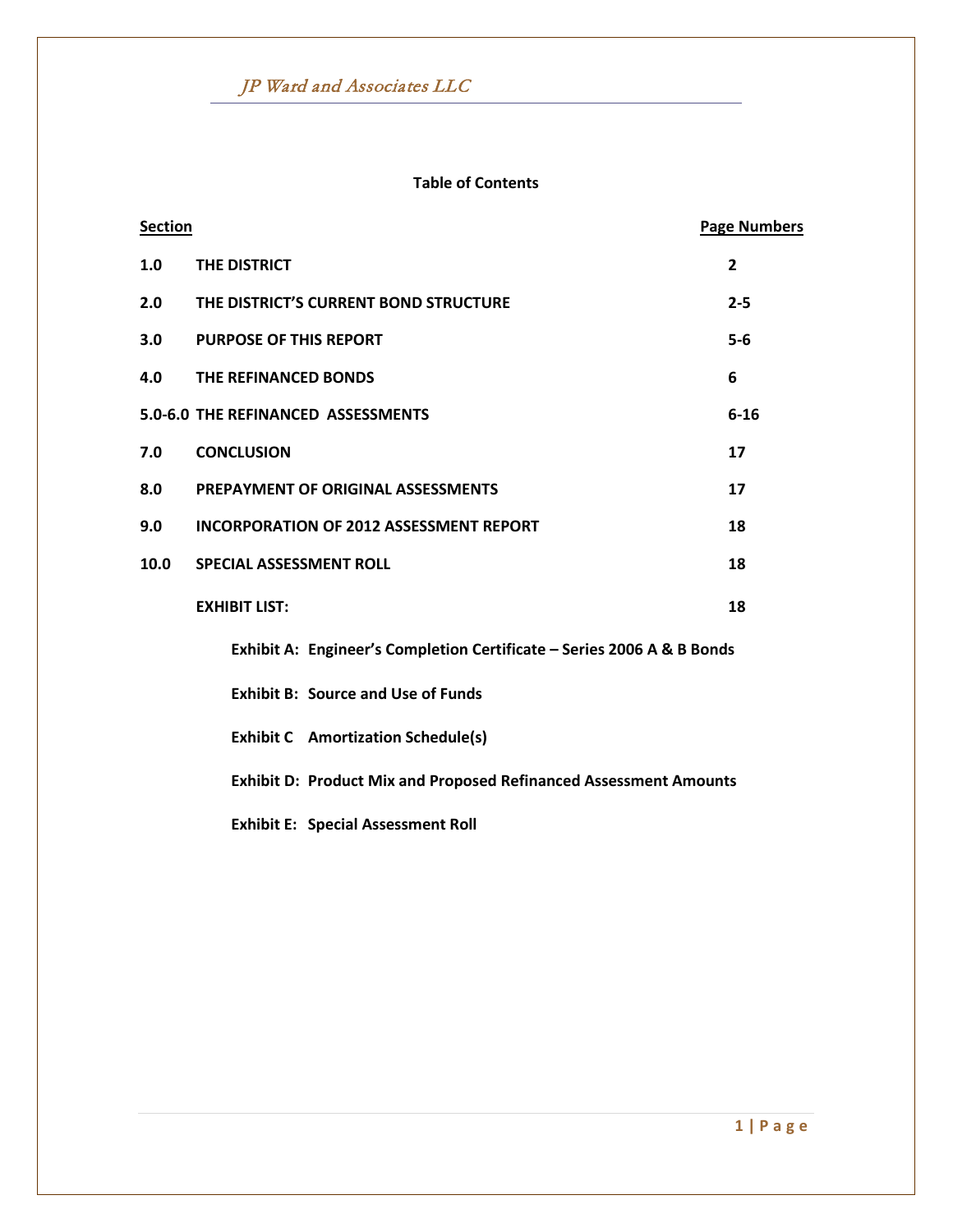#### **1.0 THE DISTRICT**

By the way of background, the District was established by Ordinance of the Board of County Commissioners of Collier County, Florida, effective June 15, 2004 as amended and encompasses a total of 973.00 acres. The development, known as Treviso Bay encompasses approximately 1,044 acres and the portion of the project outside of the boundaries of the District are identified as conservation/preserve.

The District is situated approximately eight miles southwest of Interstate-75. Interstate-75 and U.S. 41 provide direct access to Fort Lauderdale and Miami, respectively. Interstate-75 also provides access to Fort Myers, Sarasota, Tampa and northern Florida. The Southwest Florida International Airport is located approximately forty (40) minutes north via Interstate-75, and the Miami International Airport is located approximately one (1) hour and forty-five (45) minutes east via Interstate-75.

#### **2.0 THE DISTRICT'S CURRENT BOND STRUCTURE**

Subsequent to the issuance of the Series 2006 A & B Bonds as described herein, and due to the economic conditions surrounding the real estate market in general, the original developer, V.K. Development Corporation (and its affiliated entities) (collectively herein, the "**Original Developer**") was unable to successfully market the project, and as such, the Original Developer deemed the development plan not economically feasible and abandoned the project. Subsequently, the Bonds along with the operations and maintenance assessments, went into default due to the non-payment of assessments.

The District maintained that certain of the District's assessments were not timely paid and filed a foreclosure action on July 26, 2010 to collect such delinquent assessments, which foreclosure action continued and was subsequently resolved in December, 2011. In late 2011 Lennar Homes, LLC (herein "**Current Developer**") acquired certain portions of the Original Developer's property within the District through a mortgage foreclosure sale on a final judgment in favor of its affiliate, Treviso Holding, the holder of the first mortgage on lands within the District formerly owned by the Original Developer. The Current Developer actively sought and resolved the District's foreclosure action and 100% of the owners of the Series 2006 A & B Bonds, which resolution essentially paid the principal and interest on the Series 2006B Bonds in full in the amount of \$36,315,000.00, and agreed to payment of the past due principal and interest on the Series 2006A Bonds pursuant to a Settlement and Forbearance Agreement dated December, 2011 ("**Settlement Agreement**").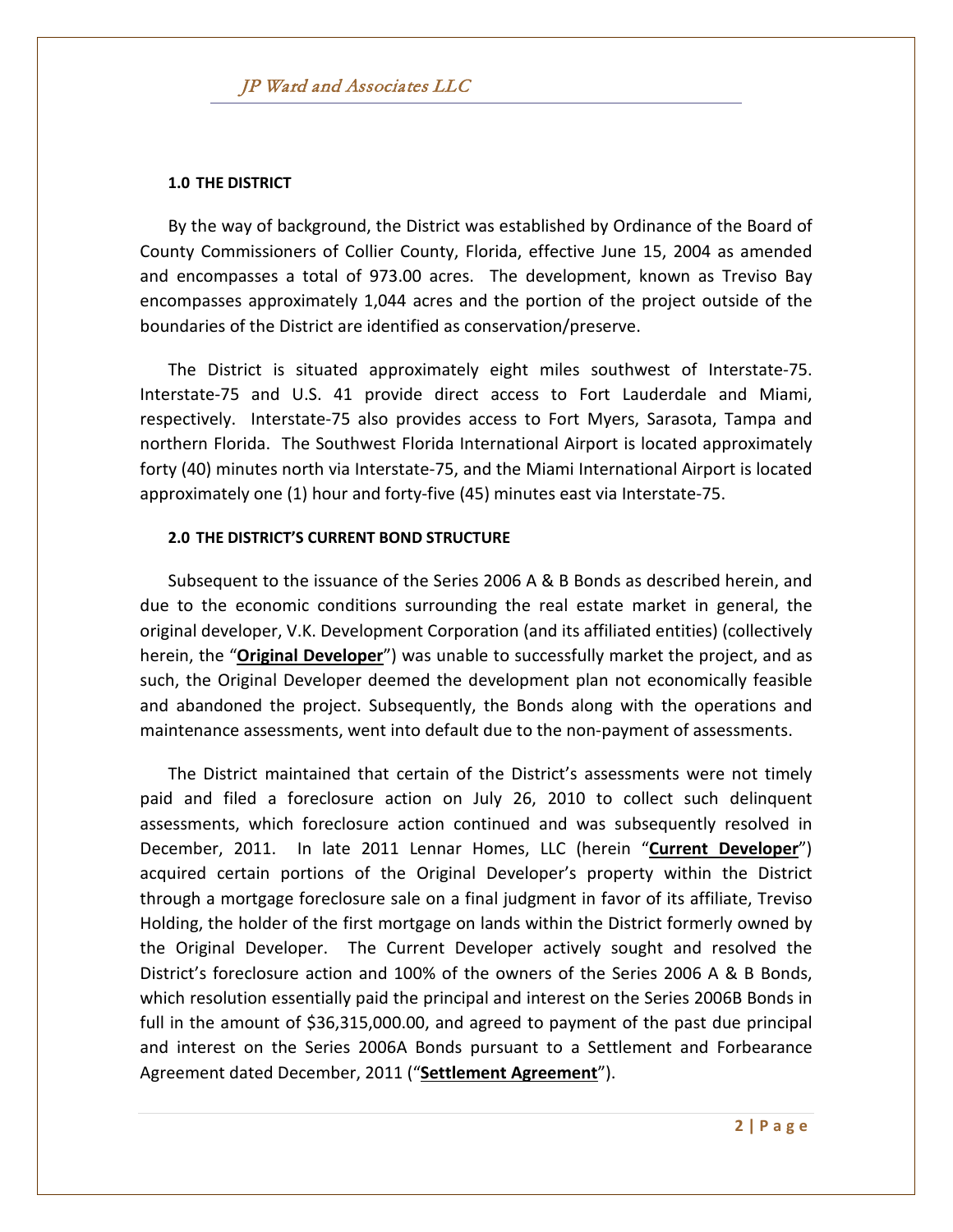The District's original debt assessments ("**Original Assessments**") which were imposed to secure the payment of the Series 2006 A & B Bonds were done pursuant to District Resolutions 2004-15, 2004-16 and 2004-18 ("**Original Assessment Resolutions**"), which relied upon the Draft Special Assessment Methodology dated September 7, 2004, as supplemented by Resolution 2006-3 which adopted the Final Special Assessment Methodology Report dated July 6, 2004 (together, "**2006 Assessment Report**"). The terms of the 2006 Assessment Report are incorporated herein by this reference.

The District then issued the Original Bonds in order to finance all or a portion of the District's capital improvement plan ("**2006 Project**"), as set forth in more detail in the Revised Engineer's Report for the Wentworth Estates Community Development District prepared by Johnson Engineering, Inc. and dated September 9, 2004, as supplemented by that certain Supplemental Engineer's Report for the Wentworth Estates Community Development District prepared by Johnson Engineering, Inc. and dated April 2006 (collectively, the "**2004 Engineer's Report**"). In particular, the 2006 Project consisted of eight main categories.

- a) Surface Water Management
- b) Potable Water and Sanitary Sewer Systems
- c) Irrigation System
- d) Roadways
- e) Landscaping
- f) Offsite Improvements
- g) Mitigation
- h) Miscellaneous (Professional and Regulatory Fees)

The District's stormwater system and wetland mitigation enhancement included both on-site and off-site facilities for the creation and preservation of said systems. The utilities within the 2006 Project included utilities for potable water and wastewater, which were dedicated to Collier County for ownership and maintenance at completion of construction. The 2006 Project also included certain irrigation system improvements, roadway improvements consisting of a main entrance road from U.S. Highway 41 to the main guardhouse and entrance gate. The entrance road consists of approximately 800 feet of roadway, a 200 foot suspension bridge across a water management pond, landscaping and street lighting. The District owns the road and the suspension bridge. Also, included in roadway improvements are improvements to Southwest Boulevard at the intersection of U.S. 41 and Southwest Boulevard, and exterior landscaping and mitigation. The District used the construction proceeds from the Original Bonds, in the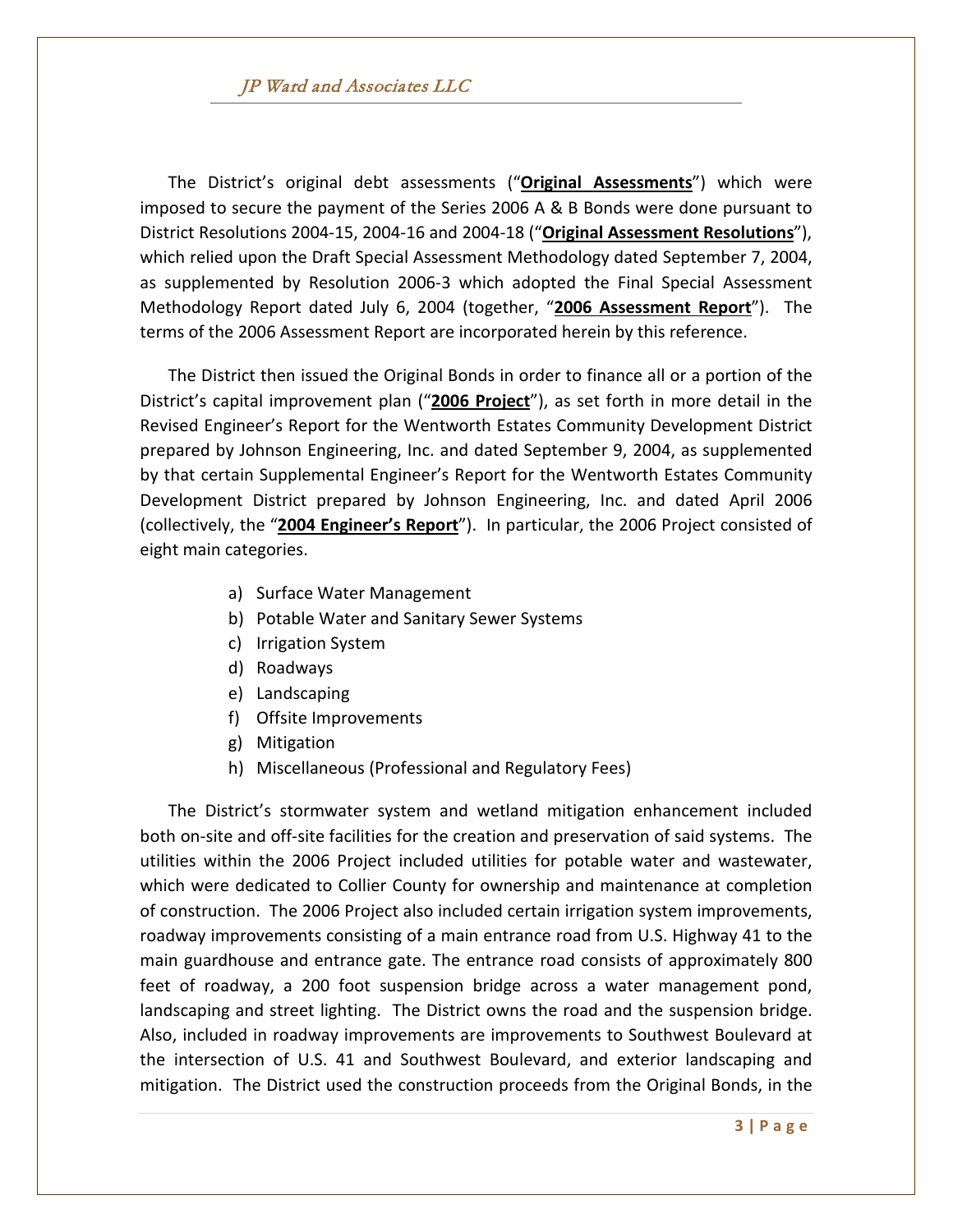approximate amount of \$57,843,835.79, to acquire a portion of the 2006 Project. The 2004 Engineer's Report estimated the total value of public infrastructure at \$75,311,974. The balance of the public infrastructure cost was to be constructed by the Original Developer. Subsequent to the foreclosure and the settlement agreement with the then bondholders of the Series 2006 A & B Bonds, the Current Developer assumed the responsibility pursuant to the Settlement Agreement.

The system was acquired over time using all of the available proceeds from the District's 2006 Acquisition and Construction Account. As a part of the settlement between all parties, the District's Consulting Engineer issued a "Certificate of Consulting Engineer" providing that "[t]he Project is completed." Exhibit "A" attached hereto is incorporated herein for reference.

The initial financing for the District was completed on May 16, 2006 to finance a portion of the District's 2006 Project.

| <b>Bond Series</b>                                        |                          | <b>Par Issued</b> Outstanding Dated Date |                    | <i><b>Interest</b></i><br>Rate | <b>Term</b>      |
|-----------------------------------------------------------|--------------------------|------------------------------------------|--------------------|--------------------------------|------------------|
| Series 2006A \$38,145,000 \$25,945,000 May 1, 2006 5.625% |                          |                                          |                    |                                | May 1, 2037      |
| <b>Series 2006B</b>                                       | $$26,315,000$ Fully Paid |                                          | May 1, 2006 6.000% |                                | November 1, 2012 |

In order to secure the payment of the Bonds, and pursuant to Resolutions 2004-15, 2004-16, 2004-18, 2006-03, 2009-07, and 2009-09, among others, the District imposed non-ad valorem special assessments on certain developable real property within the boundaries of the District, which property specially benefits from the facilities and services provided by the District as described by the District in 2004 Engineer's Report.

Following the Settlement Agreement, in order to improve the marketability and feasibility of the Treviso Bay project, the Current Developer prepared a revised development plan and new product types were developed for the community. As such, because the development plan changed and the costs did not, the costs had to be reallocated based on the new usage for each property within the District. The revision of the entire development plan essentially deemed the Original Assessment Resolutions no longer applicable to the revised development plan and, as such, the District introduced a revised assessment methodology and engineer's report that accounted for the change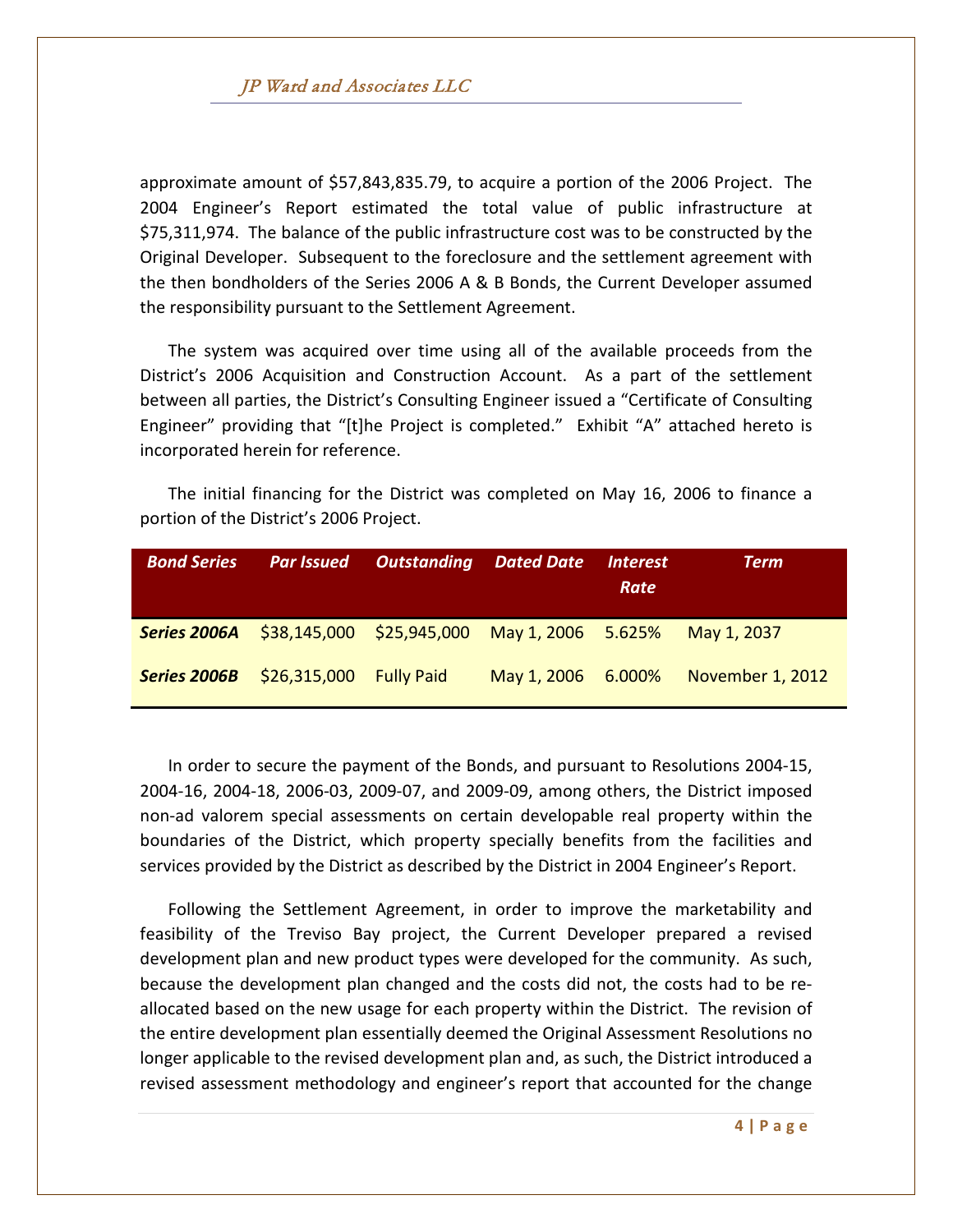in the development plan. Modified debt assessments (the "**Revised Assessments**") were imposed pursuant to Resolutions 2012-6, 2012-7 and 2012-11 ("**Revised Assessment Resolutions**"), which relied on the Special Assessment Methodology prepared by JPWard & Associates LLC and dated August 1, 2012 (the "**2012 Assessment Report**") and the Wentworth Estates Engineer's Report prepared by Morris Engineering and Consulting, LLC and dated August 2012 (the "**2012 Engineer's Report**"). The terms of these revised reports are incorporated herein by reference.

The revisions of the development plan required the District to evaluate the entire special assessments that were levied by the District, in light of the new development plan and in order to insure that the assessments by the District were fair, reasonable, just – and confer a special benefit peculiar to each property by, and received from, the systems, facilities and services provided by the District's capital improvement plan begin the process to re-impose the debt service special assessments in connection with the issuance of the Series 2006 A & B Bonds.

As a part of this analysis, the Current Developer, in addition to bringing delinquent Series 2006A bonds current and paying off the Series 2006B bonds in their entirety, also made a one-time prepayment in the amount of \$8,475,000 towards the Series 2006A Bonds. With the new development plan and one-time payments by the Current Developer, the District's total outstanding par debt was reduced from \$64,460,000 to \$27,985,000 a reduction of \$36,475,,000 or 43.4145%. The reduction of the outstanding debt, revision to the engineer's report, methodology and most importantly the development plan, the Current Developer was now able to begin the development plan. From 2011 through the date of this Report, the Current Developer has sold to individual property owner's approximately 87% of all planned units in the development.

#### **3.0 PURPOSE OF THIS REPORT**

The District is now refunding the Original Bonds with new bonds, which are entitled the Special Assessment Refunding Bonds, Series 2018 ("**Refinanced Bonds**") to take advantage of interest rate savings. The Refinanced Bonds are intended to be secured by modified debt assessments ("**Refinanced Assessments**") to account for an increase in the principal amount of the bonds, which increase will cover the costs of the issuance of the Refinanced Bonds. The District is empowered by Chapter 190, Florida Statutes, the Uniform Community Development District Act, and Chapter 170, Florida Statutes, Supplemental Alternative Method of Making Local and Municipal Improvements, and Chapter 197, Florida Statutes, to defease the Original Bonds, issue the Refinanced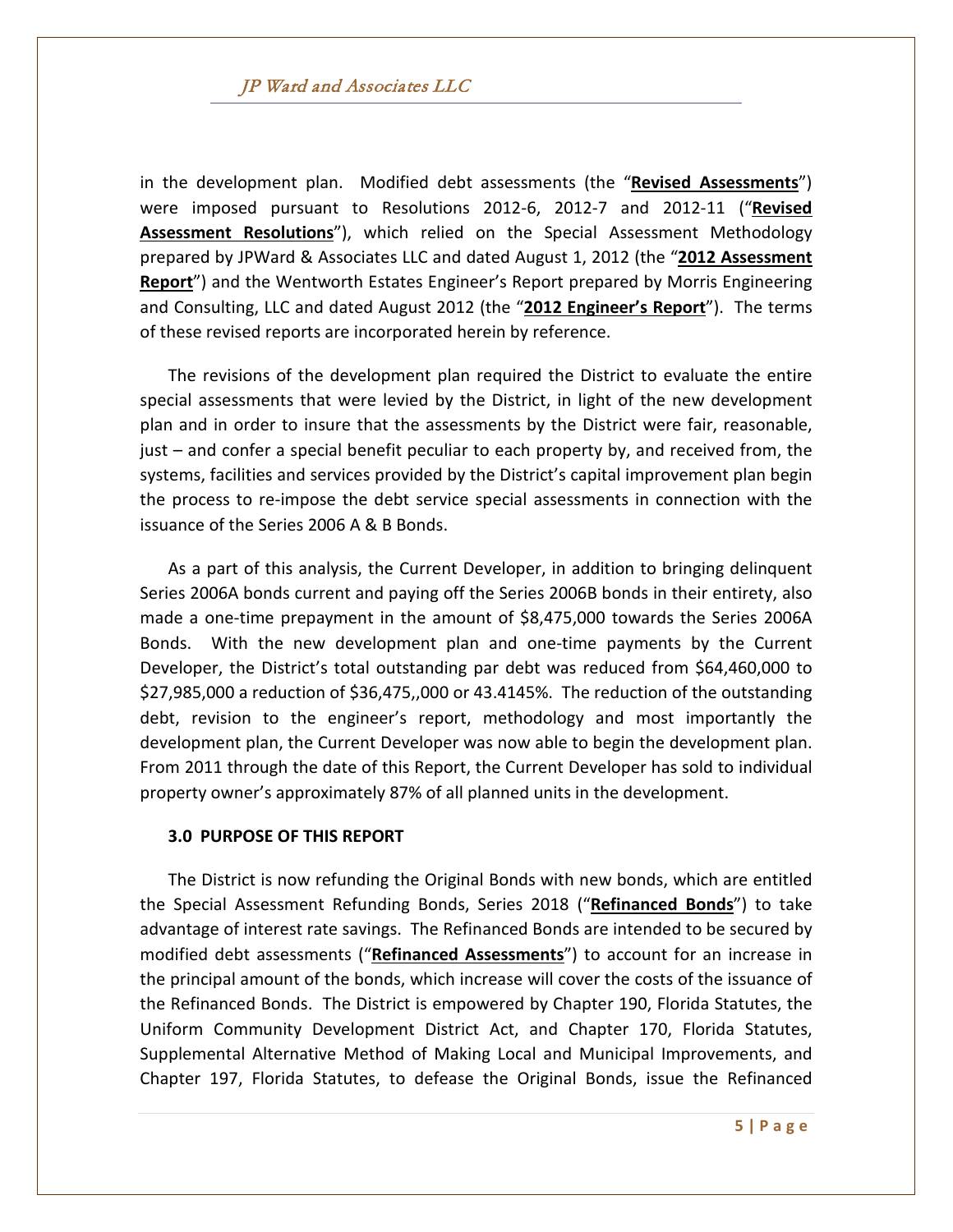Bonds, and levy the Refinanced Assessments. This 2018 Assessment Report (this "**Report**") is intended to describe the proposed Refinanced Bonds and Refinanced Assessments and to present an assessment roll for consideration by the District's Board of Supervisors ("**Board**").

#### **4.0 THE REFINANCED BONDS**

The Original Bonds are presently outstanding in the par amount of \$25,945,000 and the final par amount of the Refinanced Bonds are anticipated to be issued in an amount not to exceed \$27,465,000, with a Maximum Annual Debt Service of \$1,938,462.50, using certain monies on hand from the Trust Estate associated with the Original Bonds. In this Supplemental Assessment Methodology, a conservative approach has been used, in that we have estimated a higher then anticipated overall interest rate and terms of issuance for required reserve funds. This Report will be deemed final at the time the District prices the Refinanced Bonds and a revised report will be prepared that will incorporate the final terms of the Refinanced Bonds.

It is important to note that the par amount of the Refinanced Bonds may be adjusted to reflect prepayments made during the course of the refinancing process. The sources and uses of funds and preliminary amortization schedule associated with the Refinanced Bonds are attached as Exhibit B.

**While the bond structure illustrated and discussed herein contemplates a public offering with a senior/subordinate structure, the District has also received a term sheet for a direct bank private placement which the District continues to negotiate. The interest rate quoted in the term sheet is 3.75% which is subject to an adjustment to 5.23% in the event of determination of taxability or default until cured. To the extent that the District proceeds with the direct bank private placement, it would be subject to the rate adjustment provisions described herein to the extent applicable.**

#### **5.0 THE REFINANCED ASSESSMENTS**

The Refinanced Assessments are intended to be levied and imposed using the same methodology set forth in the 2012 Assessment Report. As noted in the 2012 Assessment Report, a special assessment funding a bond issuance must satisfy the following two-prong test: (1) the property burdened by the assessment must derive a special benefit from the service provided by the assessment; and (2) the assessment for the services must be fairly and reasonably apportioned among the properties receiving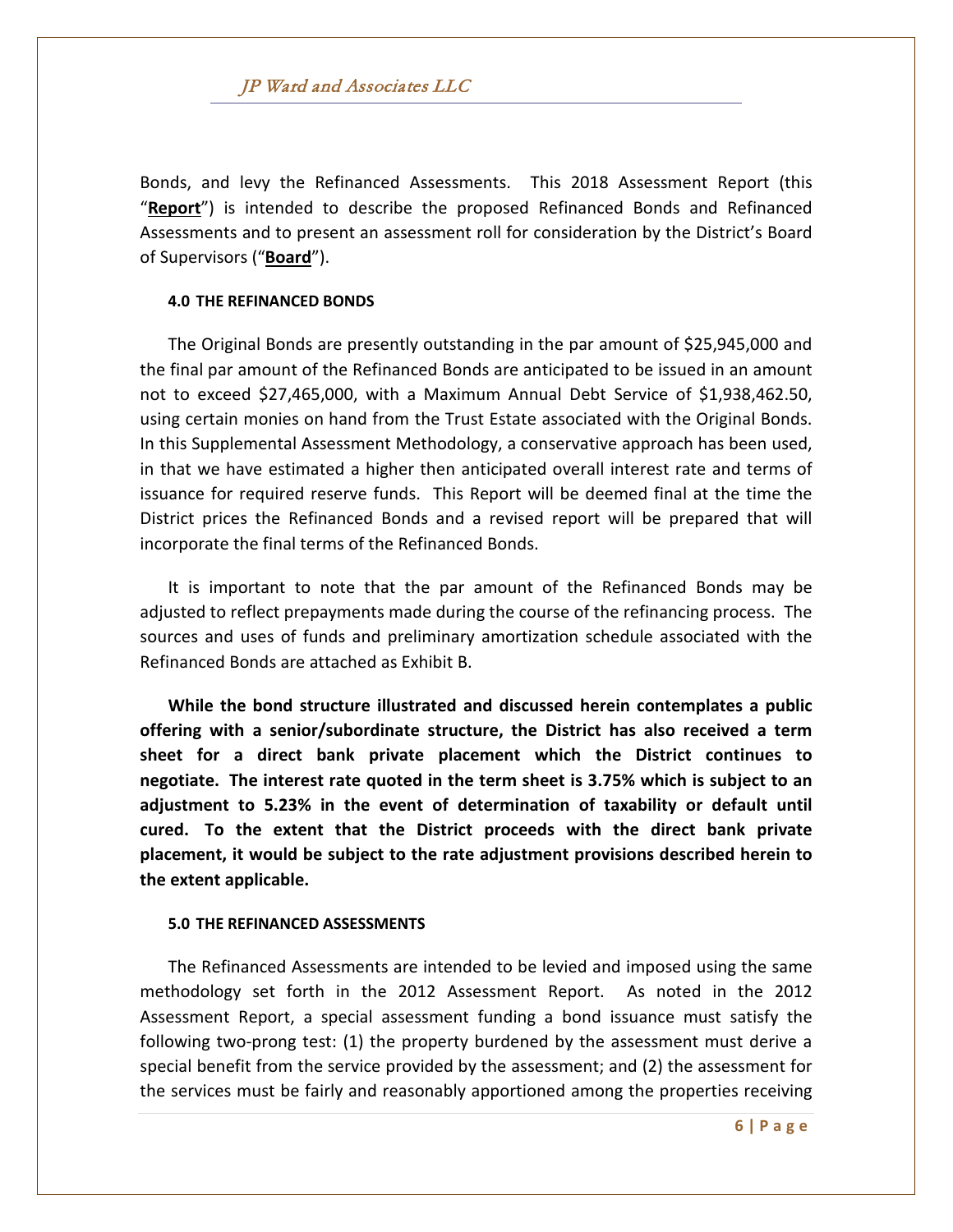the benefit. These determinations by a community development district's board of supervisors are legislative in nature and presumed to be valid.

With respect to the first prong, and pursuant to the Original Assessment Resolutions and Revised Assessment Resolutions, among others, the Board originally made findings and determinations based on the 2006 Assessment Report and the 2012 Assessment Report that there would be sufficient benefit from the 2006 Project to justify the Original Assessments and the Revised Assessments being imposed on each of the benefitted properties within the District. The 2006 Project has been declared complete and, accordingly, the Refinanced Assessments, which only add principal to allow for the refinancing of the Original Bonds, do not affect these original benefit determinations.

Moreover, as to the second prong, the 2006 Assessment Report and the 2012 Assessment Report, as adopted by the Board, allocated the Original Assessments and the Revised Assessments based upon a methodology which examined usage of each component by each property within the District. Usage is defined differently depending upon which cost category is being allocated. A brief outline of the allocation methodology is noted below.

The Refinanced Assessments are levied in a manner consistent with the Revised Methodology and accordingly do not affect the Board's prior determination from the Original Assessment Resolutions and the Revised Assessment Resolutions that the Original Assessments and Revised Assessments were fairly and reasonably apportioned among the assessed properties. All that said, and based on the 2006 Assessment Report, the 2012 Assessment Report, the 2004 Engineer's Report and the 2012 Engineer's Report, the Board can properly determine that the benefits from the 2006 Project will continue to support the Refinanced Assessments, as was true with the Original and Revised Assessments, and that the Refinanced Assessments, like the Original and Revised Assessments, are fairly and reasonably allocated. The proposed Refinanced Assessments – and savings – per product type are set forth in Exhibit B. Exhibit A to this methodology sets forth the assessment roll showing the proposed Refinanced Assessments that would secure the proposed Refinanced Bonds. As previously noted, 1434 residential units planned in the Community, including one (1) . one commercial parcel (currently the Treviso Bay Sales Center), three (3) residential have prepaid their Revised Assessments in full and 3 have partially prepaid their Revised Assessment. The remaining 1430 residential units will be allocated assessments.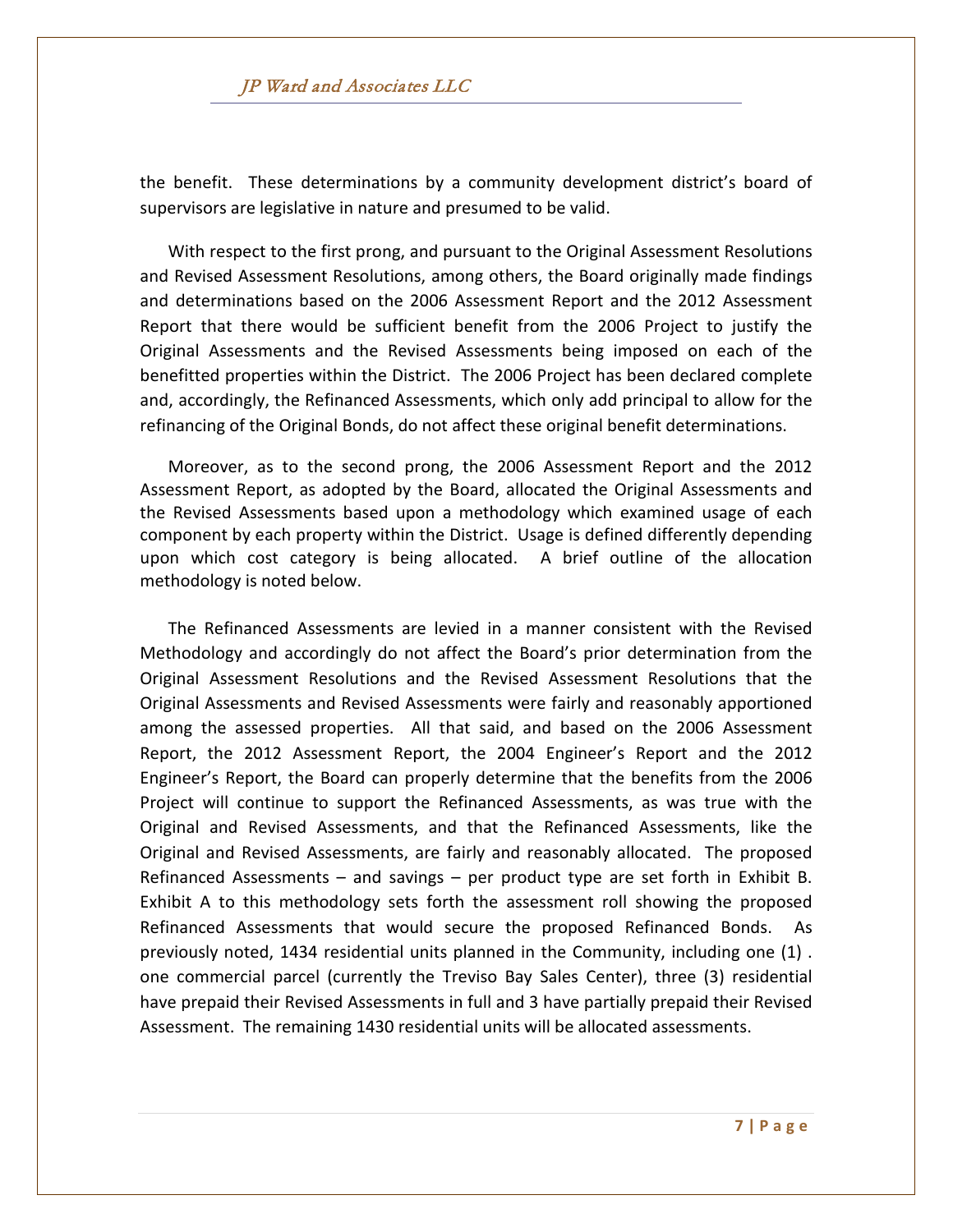# **6.1 Allocation of Costs**

6.1.1 As previously mentioned, the costs are allocated based on the usage of that specific service or function of the District by specific properties within the District.

### 6.1.1.1 Surface Water Management Allocation

6.1.1.1.1 The allocation of the costs associated with the construction of the surface water management system are based on the utilization of the system by each property owner within the District.

### **6.1.2 Overview of the function of the stormwater management system.**

- 6.1.2.1 First and foremost, it is imperative to understand the design of and function of the stormwater management system in order to be able to allocate the costs in manner that is **not arbitrary or unfair to any properties within the District.**
- 6.1.2.2 The stormwater management system was designed to provide ALL treatment and flood protection for the entire District, so that no individual property owner or use within the District would be required to provide any treatment or flood protection of its own.
- 6.1.2.3 The stormwater management system provided by the District provides the following functions:
	- 6.1.2.3.1 Treatment and removal of pollutants introduced into the system from all uses within the District.
	- 6.1.2.3.2 Flood protection for all properties, including the golf course, within the District provided by freeboard incorporated into the design of each stormwater pond/lake, as well as conveyance via pipes, swales, control structures and weirs of all stormwater runoff into the system and away from all homes, roads and common areas.
- 6.1.2.4 The above functions of the stormwater management system relieves other property owners, including the golf course, from having to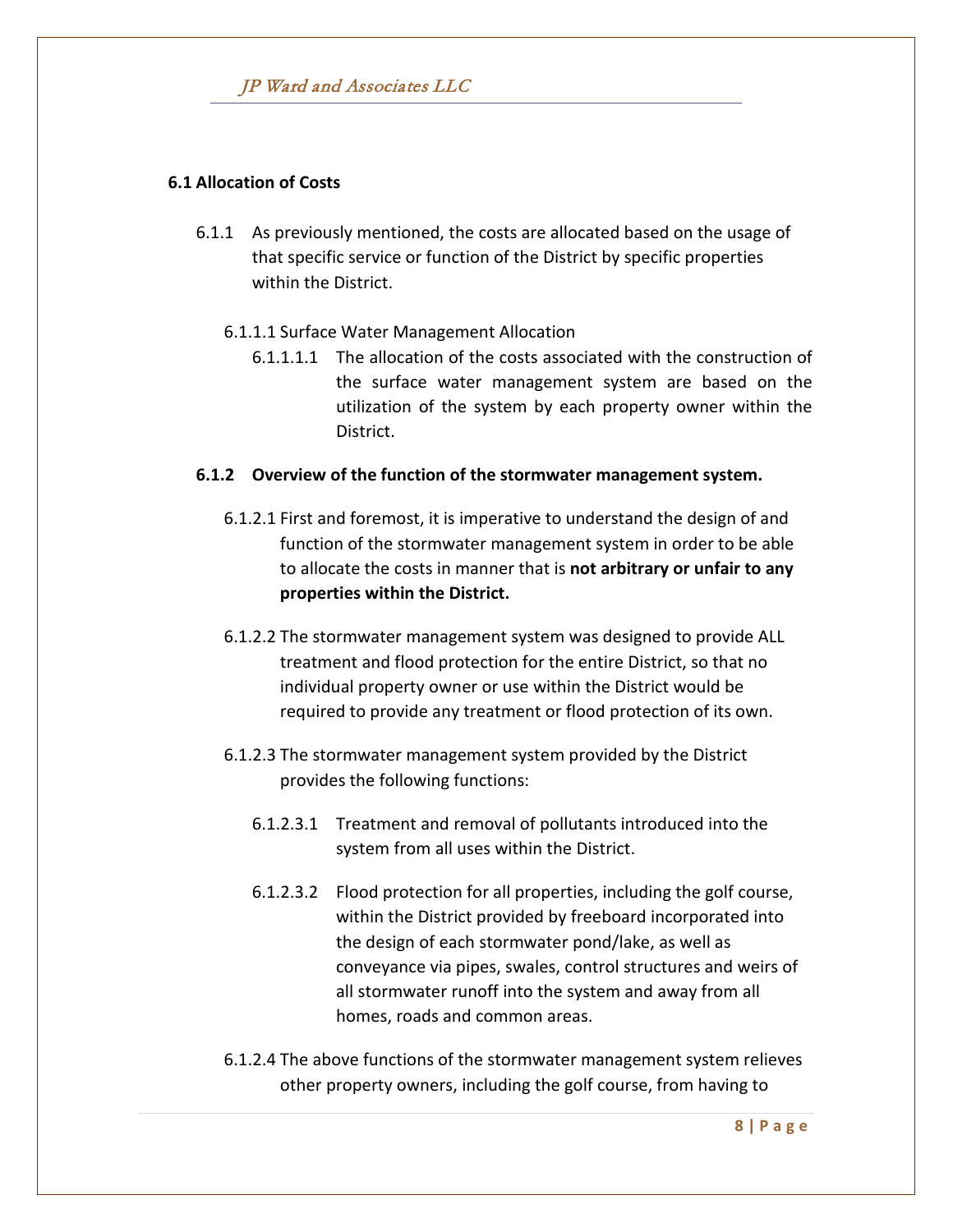provide these functions in a separate system that would otherwise have to be constructed to provide these services.

- 6.1.2.5 The system is an INTEGRATED SYSTEM in that it has been designed to provide the required functions as prescribed by SFWMD and Collier County. The system was permitted as a Master system, not as separate individual systems.
- 6.1.2.6 All the area associated with the Golf Course (including Clubhouse and Maintenance Facility) and all residential property flows into the District's stormwater management system where treatment and flood protection is provided.

# **6.1.3 Overview of Cost Allocation**

- 6.1.3.1 The cost allocation of the surface water management system takes into account the following in its stratification:
	- 6.1.3.1.1 The integrated function of the system, providing treatment and flood protection to all properties and common areas within the District
	- 6.1.3.1.2 The specific use of the system by each individual property owner within the District.
- 6.1.3.2 District Wide Common Area
	- 6.1.3.2.1 The stormwater management costs are first allocated based on the usage of the system for all Common Areas within the District, as follows:
		- 6.1.3.2.1.1 Treviso Bay Boulevard Right-of-Way
		- 6.1.3.2.1.2 Lake Areas
		- 6.1.3.2.1.3 These common areas comprise 20% of the District's area (151.94 acres of the 740.72 acres of the District as a whole)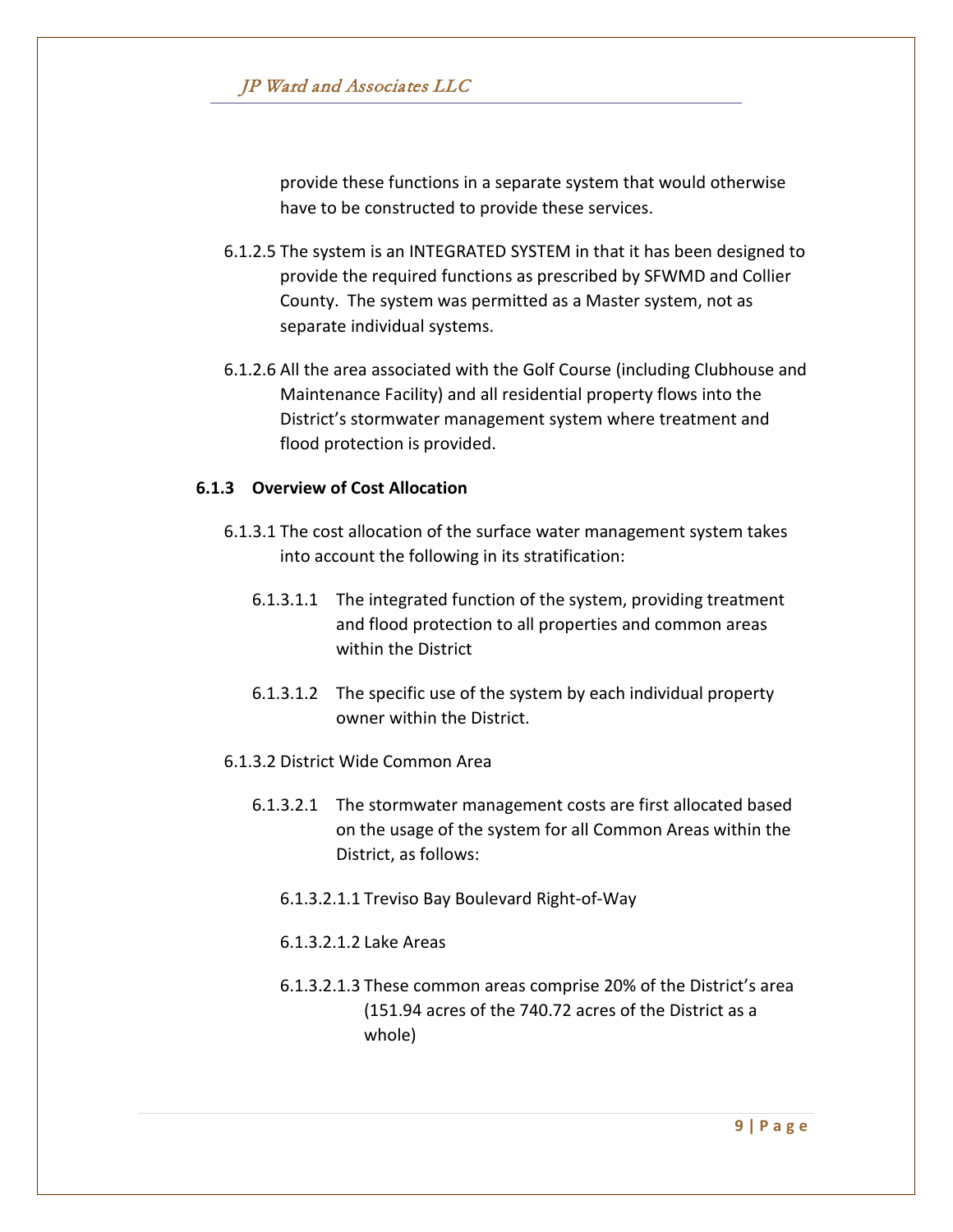- 6.1.3.2.1.4 All property owners within the District utilize these common areas as follows
	- 6.1.3.2.1.4.1 Treviso Bay Boulevard provides ALL MEANS OF ACCESS FOR ALL PROPERTIES WITHIN THE DISTRICT. Without this roadways there would be no way for property owners to access their property
	- 6.1.3.2.1.4.2 The stormwater management system, likewise provides these same services to the Golf Course and provides required treatment and flood protection necessary to keep the course playable.
	- 6.1.3.2.1.4.3 Because all property owners within the District utilize these common areas, and the stormwater management system of the District provides for treatment and flood protection of these areas, 20% of the overall cost to construct the system is allocated equally to all property owners within the District, including the Golf Course.

#### **6.1.3.3 Individual Property Uses**

- 6.1.3.3.1 The second stratification of the costs associated with the construction of the Surface Water Management System is a direct result of the usage of the system by each individual property owner.
- 6.1.3.3.2 The individual Properties of the District comprise the remainder of the area of the District, or 80% of the District Area.
- 6.1.3.3.3 The cost associated with the use of the system by these properties is allocated based on an ERU factor calculated by the runoff generated from each lot into the stormwater system.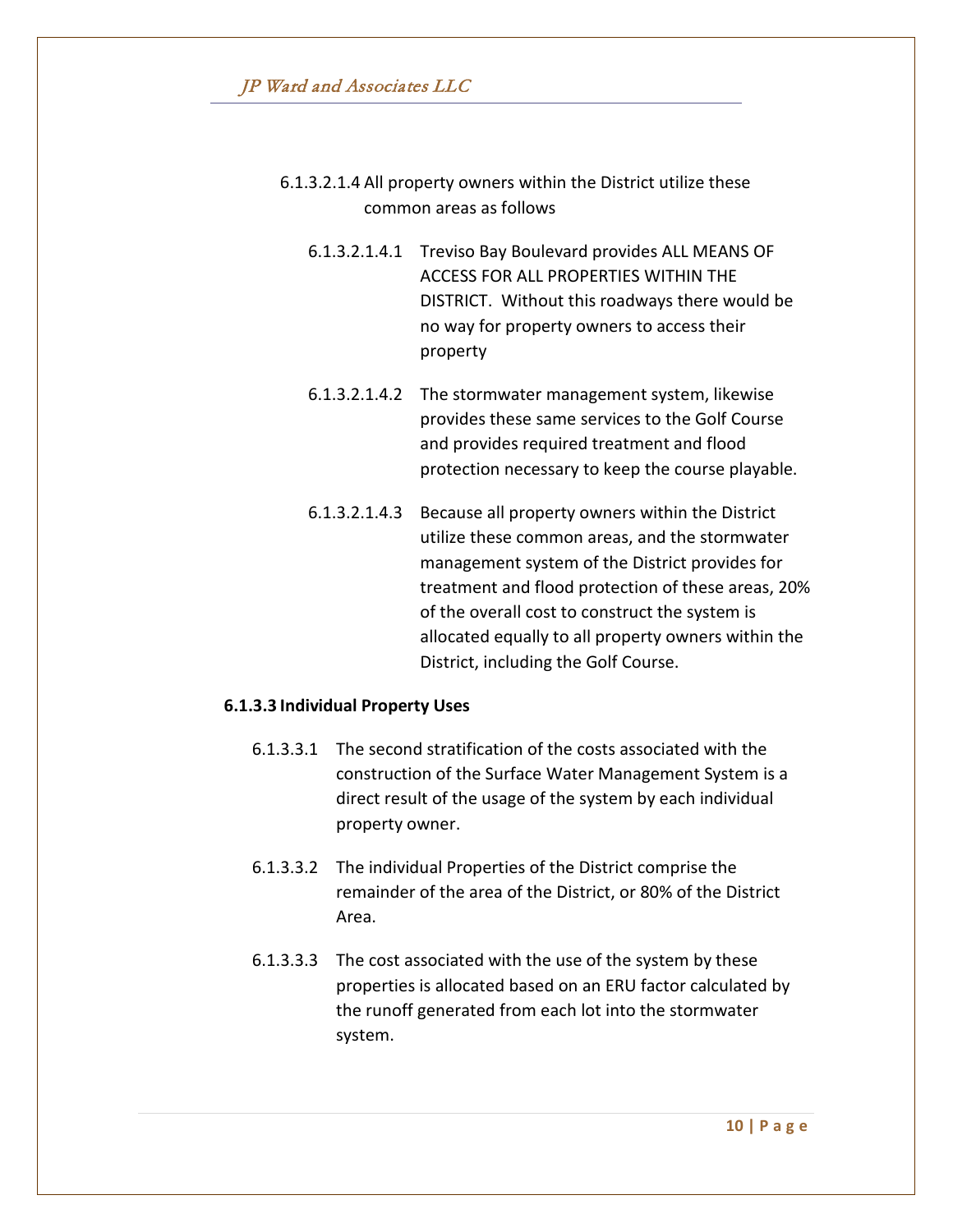- 6.1.3.3.4 By utilizing the Rational Method, we can calculate the expected amount of water that is being discharged into the District's stormwater system by each property.
	- 6.1.3.3.4.1 This calculation is a universally accepted method for calculating runoff generated by a property.
	- 6.1.3.3.4.2 This takes into account the impervious and pervious area on each lot.
	- 6.1.3.3.4.3 In the case of the Golf Course, this calculation takes into account the amount of water that is absorbed into the ground within the golf course, and gives an accurate estimate of the runoff being introduced into the District's system, which is where treatment and flood protection is provided to the Golf Course's benefit.
- 6.1.3.3.5 Each different unit type present in the District (i.e. 55' lot, 85' lot, townhome, etc.) is subjected to this calculation, utilizing a maximum "allowable" square footage of impervious area for each lot type. This is based on County required setbacks and restrictions on development for each lot.
- 6.1.3.3.6 Once the runoff rate is calculated, it is compared to the runoff rate generated by a 50' lot, to establish its ERU.
- 6.1.3.3.7 80% of the overall costs associated with the construction of the surface water management system is allocated to each property owner based on the ERU factor for their particular lot type.
- 6.1.3.3.8 This accounts for individual, incremental usage of the system by each and every specific property of the District.

### **6.1.4 Overall observations**

6.1.4.1 The Stormwater Management is utilized by all property owners within the District, including the Golf Course, and as such no individual property owner has to provide for their own stormwater treatment or flood protection.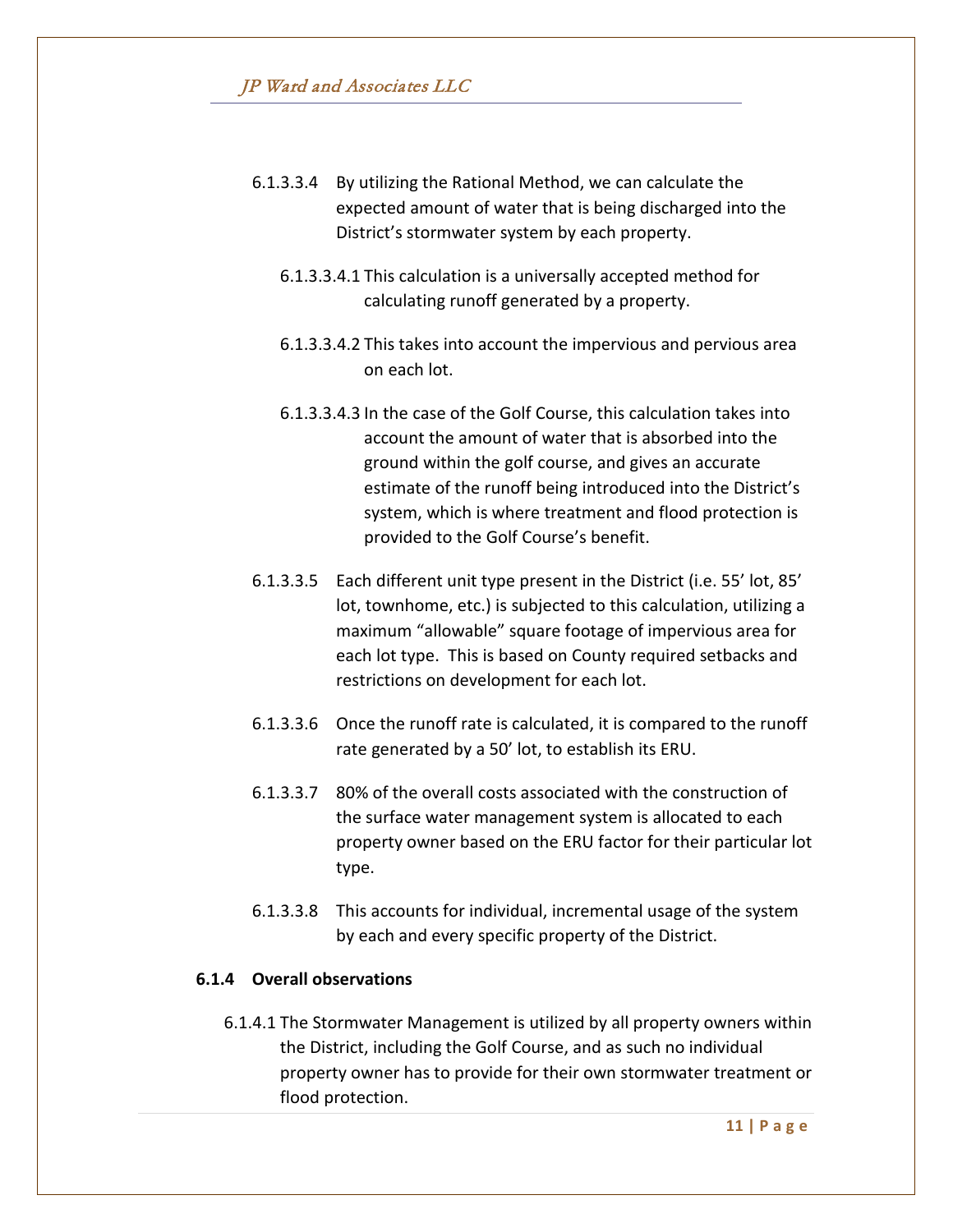- 6.1.4.2 THE STORMWATER MANAGEMENT SYSTEM IS AN ESSENTIAL PART OF ALL DEVELOPMENT WITHIN THE DISTRICT, NOT THE OTHER WAY AROUND. As such, the costs associated with its construction must be allocated in a responsible, fair and un-arbitrary manner.
- 6.1.4.3 As you can see, this is a sophisticated allocation of cost that is based on the usage associated with the different elements of the system by each property.

#### **6.2 Potable Water and Sanitary Sewer System**

- 6.2.1 Function of the Utility System
	- 6.2.1.1 The Potable Water and Sanitary Sewer System constructed by the District provide ALL potable water and Sanitary Sewer service to the District.
	- 6.2.1.2 All properties within the District, including the Golf Course, rely on this system for their sole source of potable water supply and sanitary sewer transmission.
	- 6.2.1.3 The District constructed the conveyance system, but the utility itself (i.e. the water and the treatment of the wastewater) is provided by Collier County.
	- 6.2.1.4 No property within the District is allowed (by County) to install a potable water well or septic system.
- 6.2.2 Overview of Cost Allocation
	- 6.2.2.1 Cost allocation for these two systems is based on the design flows for each land use within the District
	- 6.2.2.2 This is the flow utilized by Collier County to calculate the amount of water that needs to be provided and the amount of sanitary sewer flow being produced by a development.
	- 6.2.2.3 These flow rates are established by Collier County for Single Family, Multi Family, Commercial and Golf Course Land Uses.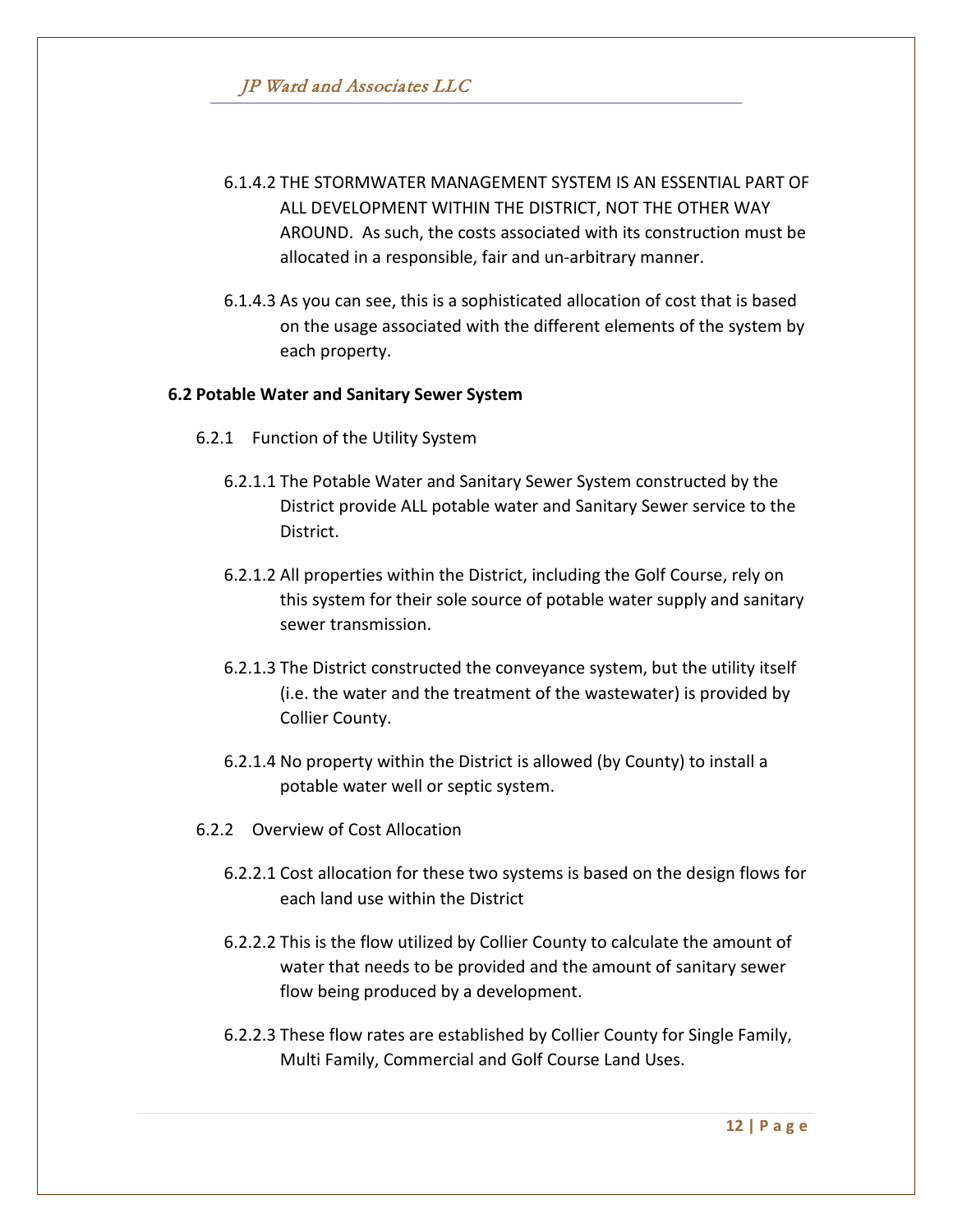6.2.2.4 These flow rates are utilized to establish an ERU factor for each property type within the District, which is then utilized to properly allocate the cost associated with the construction of these systems to each property, based solely on the anticipated usage of the system for each property.

### **6.3 Irrigation System**

- 6.3.1 Function of the Irrigation System
	- 6.3.1.1 As with the potable water and sanitary sewer systems previously discussed, the irrigation distribution system funded by the District provides service to all property owners of the District.
	- 6.3.1.2 Collier County provides the water, while the Districts transmission/distribution system provides the vehicle for the water to be served to property owners
	- 6.3.1.3 No individual property within the District can provide its own irrigation source, per permit conditions for the development and local rules.

# **6.3.2 Overview of Cost Allocation**

- 6.3.2.1 The costs associated with the construction of the irrigation distribution system are allocated based on an ERU factor established by the amount of irrigated area for each property within the District
- 6.3.2.2 In the case of the Golf Course, the irrigated area was calculated based on the Fairways, Tees and Greens (as well as clubhouse and maintenance building areas expected to be irrigated), which comprise 18% of the overall irrigated area of the District.
- 6.3.2.3 Therefore 18% of the irrigation distribution system cost is allocated to the Golf Course.
- 6.3.2.4 The remaining 82% of the costs are allocated based on the ERU factor, which was calculated based on the irrigated area expected for each other property within the District.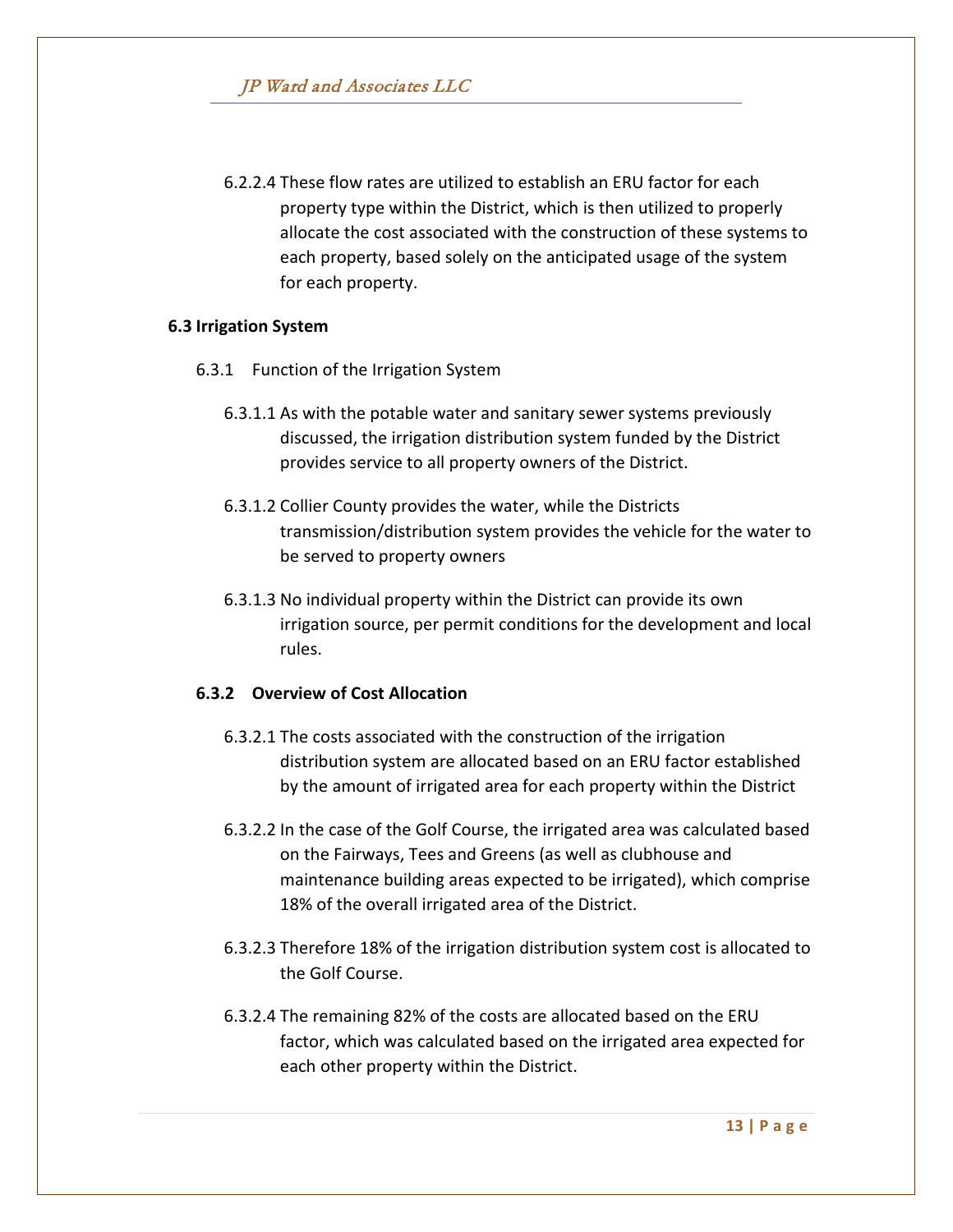6.3.2.5 This was based on the pervious area calculated for the surface water management portion of the cost allocation.

#### **6.4 Roadway Improvements**

- 6.4.1 Function of the District Roadway System
	- 6.4.1.1 The District roadway improvements provide the means of access to all properties within the District.
	- 6.4.1.2 No separate access can be granted to roadways outside the District for any individual property.

# **6.4.2 Overview of Cost Allocation**

- 6.4.2.1 The roadway cost allocation is based on ITE Trip Generation Rates for different land uses within the District (single family residential, multi family residential and commercial).
- 6.4.2.2 This was done because the District's road network was designed to carry the volume of traffic generated by the uses within the District, which can be calculated in daily trips by using the ITE formulas.
- 6.4.2.3 The costs associated with the construction of the District's roadways are allocated among only the residential and commercial properties within the District.
- 6.4.2.4 The golf course is not allocated any of the cost because it will be a private course that will not generate traffic on the District's roadway network, like a public golf course would.
- 6.4.2.5 Trip generation rates for the different land uses were utilized to establish an ERU factor, which was then utilized to allocate the costs accordingly among all properties within the District, based on the actual projected usage of the roadway system.

#### **6.5 Exterior Landscaping**

6.5.1 Function of Exterior Landscaping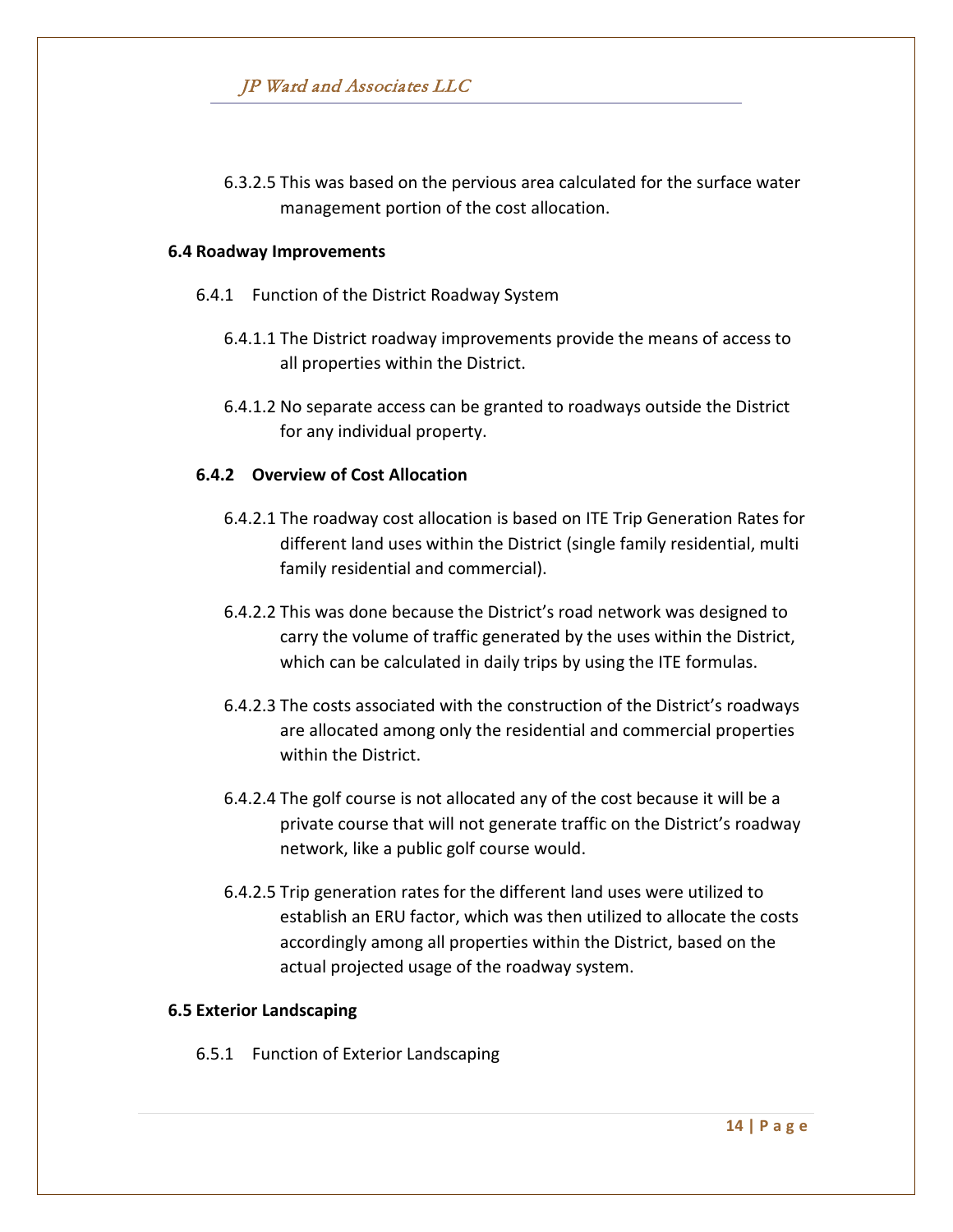- 6.5.1.1 Aside from simply aesthetic value, the exterior landscaping funded by the District is an essential component of the development of the District and its infrastructure.
- 6.5.1.2 Landscaping buffers are required by local ordinance to break up development within the county and shield different land uses from each other for compatibility.
- 6.5.2 Overview of Cost Allocation
	- 6.5.2.1 As the landscaping funded by the District was a requirement for the development of the District as a whole, we have recommended that the costs associated with the landscaping be allocated equally among all properties within the District.

#### **6.6 Off-Site Improvements**

- 6.6.1 Function of Off-Site Improvements
	- 6.6.1.1 The off-site improvements associated with the Wentworth Estates CDD consist of roadway improvements to both Tamiami Trail and Southwest Boulevard.
	- 6.6.1.2 These improvements were required to improve the safety of these roadways as additional traffic is being introduced into the existing roadway network by the development of the District and the properties within the District.
- 6.6.2 Overview of Cost Allocation
	- 6.6.2.1 Because these improvements were required based on additional traffic expected to be generated from the development of the District, we are proposing that the ITE Trip Generation rates again be utilized to establish an ERU factor for each land use within the District.
	- 6.6.2.2 As with the District roadways, the Golf Course will not have any cost allocated to it, as it will be a private course and will not contribute any traffic to the existing State and County rights-of-way.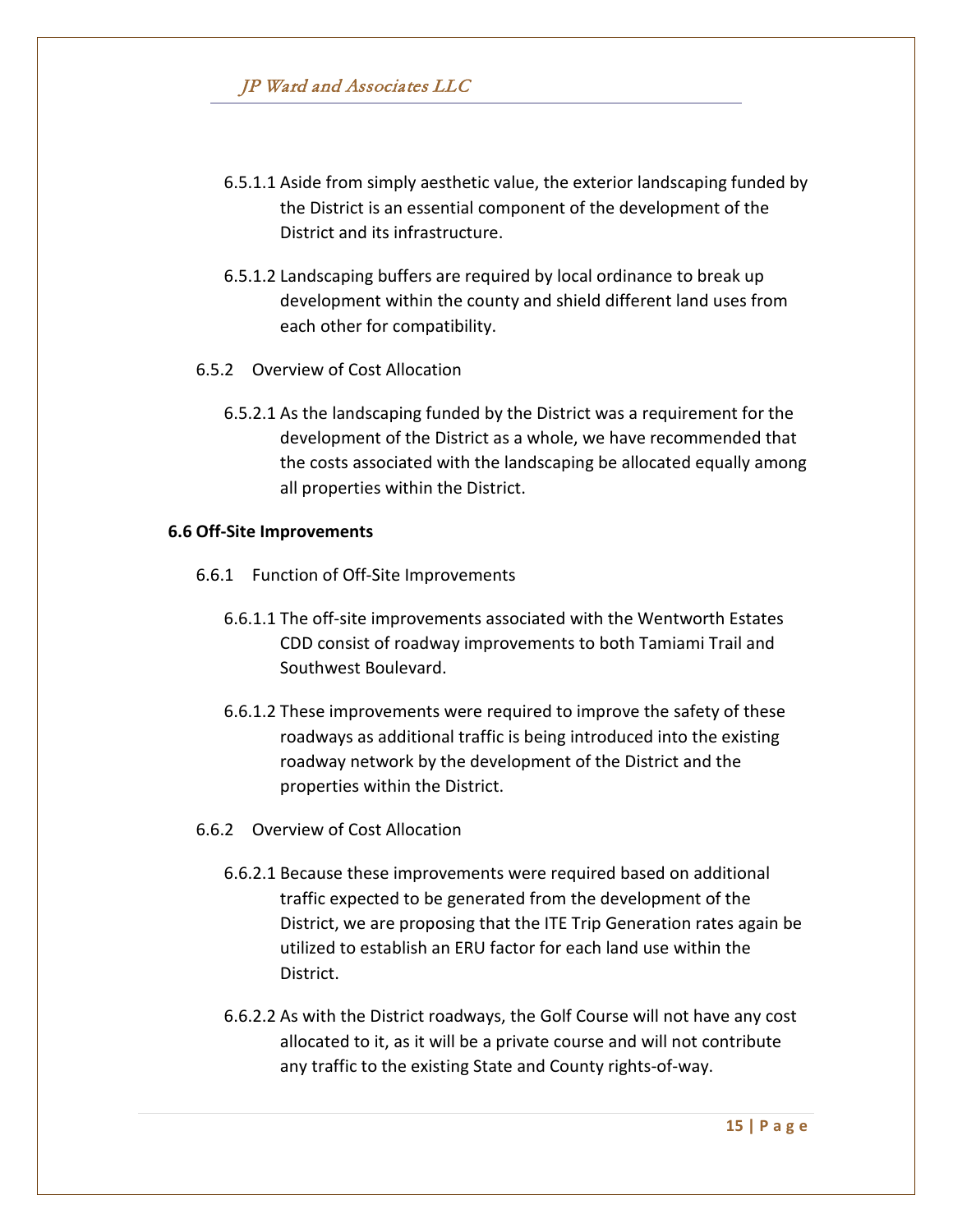6.6.2.3 The same ITE Trip Generation rates for single-family residential, multi family residential and commercial uses are used to establish the ERU factors.

### **6.7 Mitigation**

- 6.7.1 Function of Mitigation
	- 6.7.1.1 Mitigation being provided by the preservation of natural areas within the District is required by permit.
	- 6.7.1.2 Mitigation is provided by habitat creation, enhancement and preservation, and is a result of impacts to sensitive wetland and other habitats as a result of construction of the District's infrastructure and as a general rule and requirement (state and local) for development.

# **6.7.2 Overview of Cost Allocation**

6.7.2.1 Because the mitigation program funded by the District is attributed to the construction of the development and infrastructure as a whole, and not one particular portion of the District, we propose that the costs associated with the mitigation program be allocated equally among all properties within the District.

# **6.8 Miscellaneous (Professional and Regulatory Fees)**

- 6.8.1 Function of the Miscellaneous Services
	- 6.8.1.1 These costs that were funded by the District consist mainly of Professional fees paid to consultants during the design, permitting and implementation of the District's CIP.
	- 6.8.1.2 These were required as part of the overall development program of the District
	- 6.8.1.3 The development could not have been constructed without proper consultation of design professionals such as Land Planners, Registered Surveyors and Mappers, Professional Engineers, Attorneys, etc., and fees must be paid to regulatory agencies in order to obtain development approvals.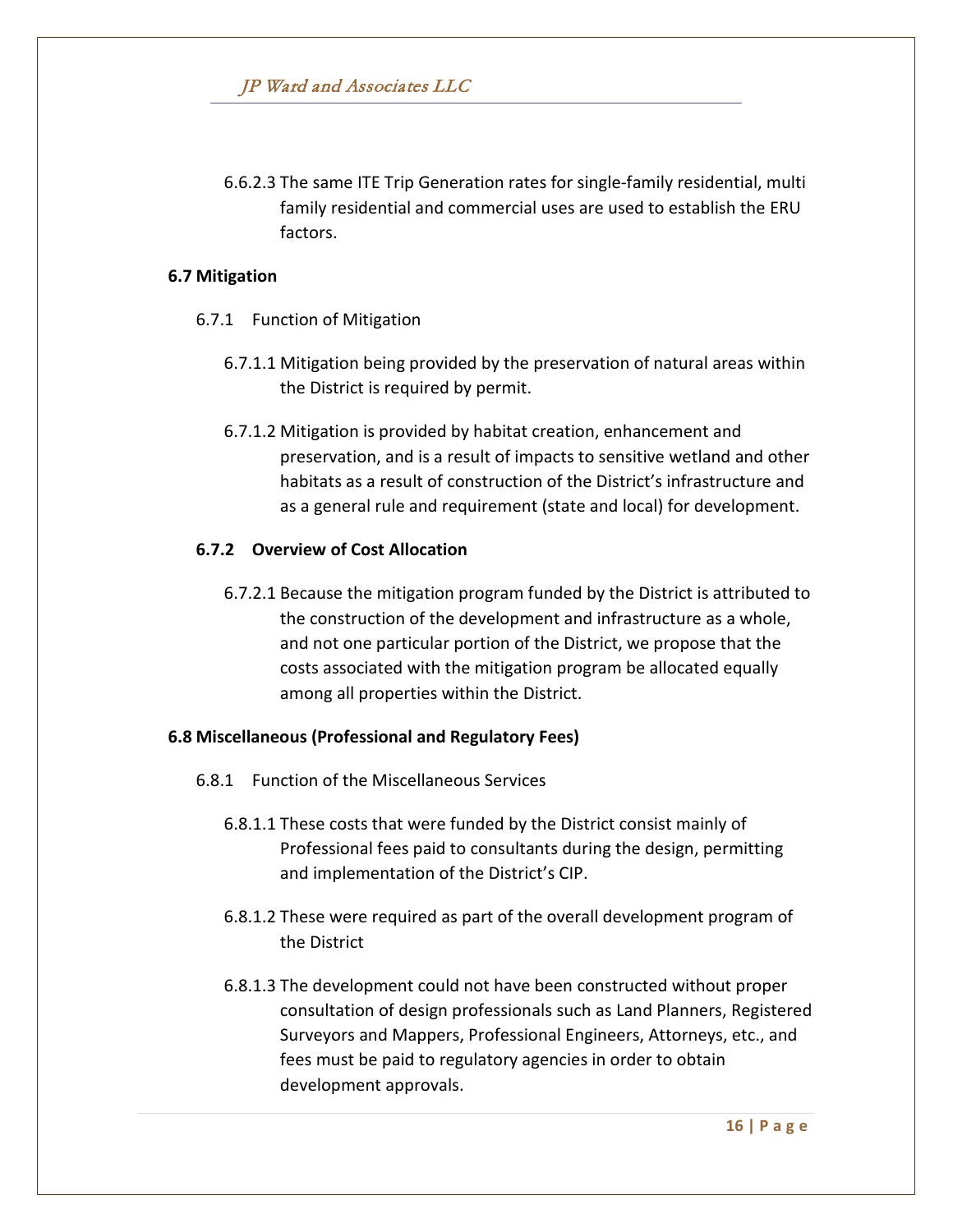# 6.8.2 Overview of Cost Allocation

- 6.8.2.1 As with the mitigation program, these miscellaneous costs are attributed to the development of the District as a whole, and not just one component of the District.
- 6.8.2.2 Because of this, costs are allocated equally among all properties within the District.

### **7.0 CONCLUSION**

- **7.1** Costs set forth in the 2012 Engineer's Report have been allocated in a fair and un-arbitrary fashion.
- 7.1 The cost allocation is based on the anticipated usage of each of the Districts funded improvements by the properties served
- 7.2 This anticipated usage is what was calculated and utilized to design and size the infrastructure appropriately that was being funded by the District to ensure that these services will be provided to all properties lying within the District.
- 7.3 The scope and cost of the District's CIP is a direct result of this design based on usage, and therefore the cost allocation has been prepared in a like manner.

#### **8.0 PREPAYMENT OF THE ORIGINAL ASSESSMENTS**

The Refinanced Assessments will not be imposed on any lands where the Original Assessments were prepaid, and the Board may elect to allow homeowners to prepay the Revised Assessments, in their current outstanding amounts, prior to the issuance of the Refinanced Bonds, as may be set forth in an applicable resolution of the Board. Going forward, and subject to the terms of the applicable trust indenture and the District's assessment resolutions, any Refinanced Assessments encumbering a parcel may be prepaid in full at any time, without penalty, together with applicable interest, -Notwithstanding the foregoing, the District does not waive the right to assess penalties which would otherwise be permissible if the parcel being prepaid is subject to an assessment delinquency.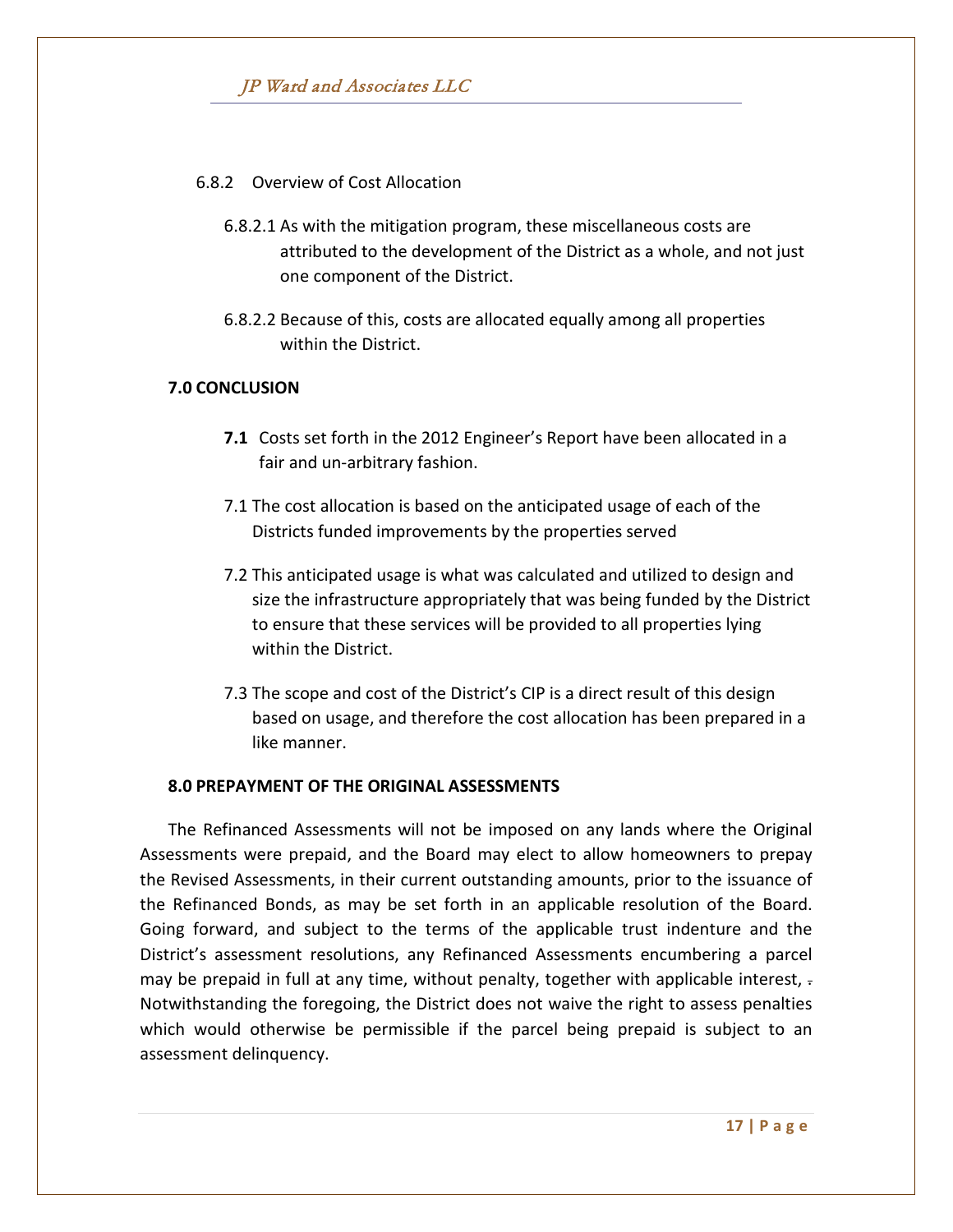#### **9.0 INCORPORATION OF 2012 ASSESSMENT REPORT**

The provisions of the 2012 Assessment Report continue to govern the Refinanced Assessments, except to the extent provided herein, and accordingly the 2012 Assessment Report, including but not limited to any true-up provisions, is hereby incorporated by this reference.

#### **10.0 Special Assessment Roll**

Based on the foregoing, the Preliminary Special Assessment Roll is attached as Exhibit E to this report. A Summary of the Assessment Roll by Product is noted in Exhibit D. There are 20 installment payments remaining on the Series 2006A bonds, and the Refinanced Bonds will not change the remaining time on the installment payments.

- Exhibit A: Engineer's Completion Certificate Series 2006 A & B Bonds
- Exhibit B: Source and Use of Funds Schedule
- Exhibit C: Semi-Annual Amortization Schedule
- Exhibit D: Annual Amortization Schedule Split between Senior and Subordinate
- Exhibit E: Special Assessment Roll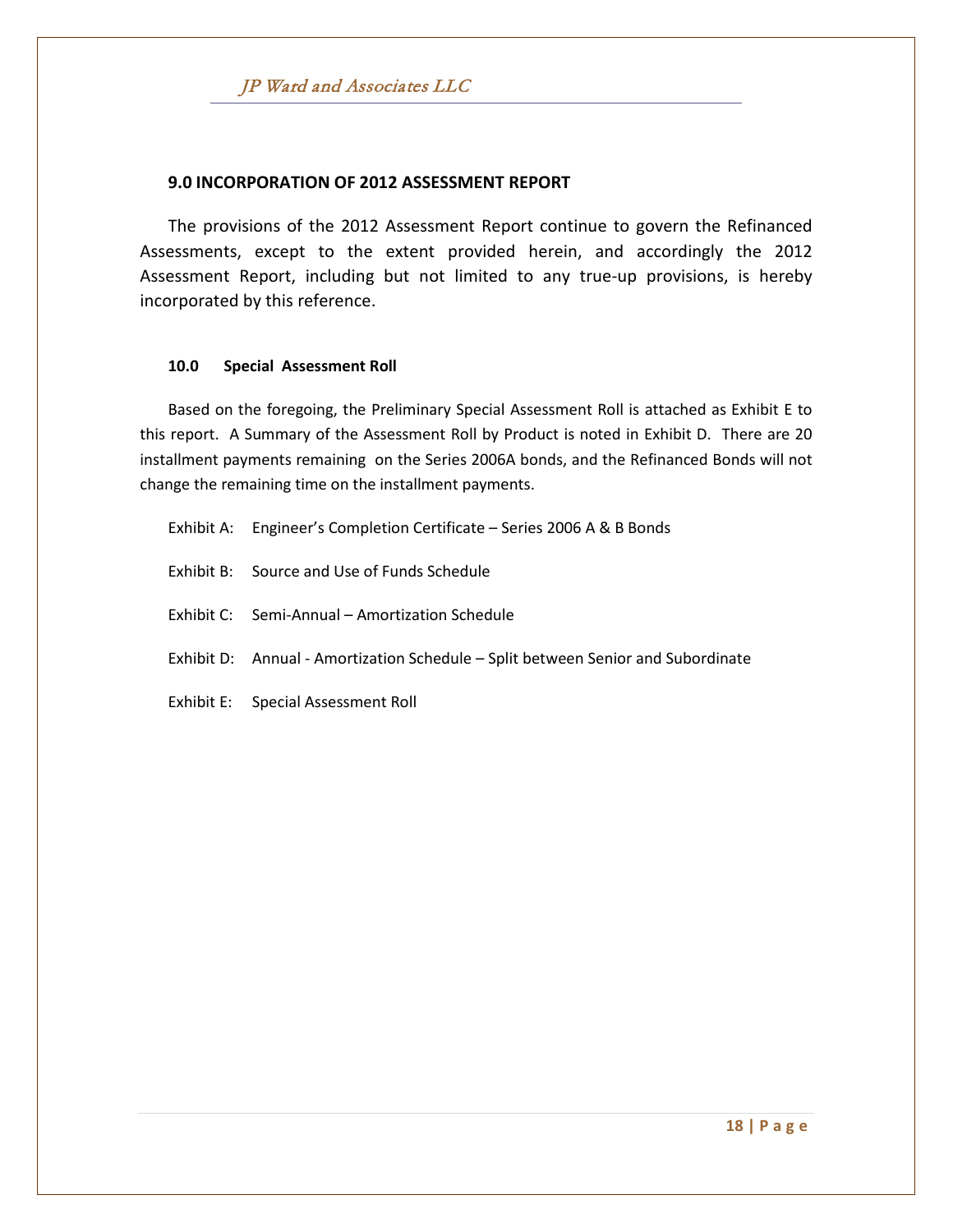#### **Wentworth Estates Community Development District Source and Use of Funds - Senior Subordinate Bond Structure PRELIMINARY - Par Amount Issued: \$27,465,000.00 EXHIBIT B**

| Sources:                                                                                                    | <b>Special Assessment</b><br><b>Revenue Refunding</b><br><b>Bonds, Series 2018</b><br>(Senior Bonds) | <b>Special Assessment</b><br><b>Revenue Refunding</b><br><b>Bonds, Series 2018</b><br>(Subordinate<br><b>Bonds</b> ) | <b>Total</b>  |
|-------------------------------------------------------------------------------------------------------------|------------------------------------------------------------------------------------------------------|----------------------------------------------------------------------------------------------------------------------|---------------|
| <b>Bond Proceeds</b>                                                                                        |                                                                                                      |                                                                                                                      |               |
| Par Amount                                                                                                  | 21,995,000.00                                                                                        | 5,470,000.00                                                                                                         | 27,465,000.00 |
| Net OID                                                                                                     | (385, 318.75)                                                                                        |                                                                                                                      | (385, 318.75) |
|                                                                                                             | 21,609,681.25                                                                                        | 5,470,000.00                                                                                                         | 27,079,681.25 |
| <b>Other Sources of Funds</b>                                                                               |                                                                                                      |                                                                                                                      |               |
| Liquidation of Series 2006 Revenue Account<br>Estimated Balance at Closing<br>Estimated Funding to FYE 2018 |                                                                                                      |                                                                                                                      |               |
| Liquidation of Series 2006 Rev Account                                                                      | 1,212,600.00                                                                                         | 303,150.00                                                                                                           | 1,515,750.00  |
| Liquidation of Series 2006 DSRF                                                                             | 159,901.18                                                                                           | 39,975.29                                                                                                            | 199,876.47    |
|                                                                                                             | 1,372,501.18                                                                                         | 343,125.29                                                                                                           | 1,715,626.47  |
|                                                                                                             | 22,982,182.43                                                                                        | 5,813,125.29                                                                                                         | 28,795,307.72 |
|                                                                                                             |                                                                                                      |                                                                                                                      |               |

| Uses:                                         | <b>Special Assessment</b><br><b>Revenue Refunding</b><br><b>Bonds, Series 2018</b><br>(Senior Bonds) | <b>Special Assessment</b><br><b>Revenue Refunding</b><br><b>Bonds, Series 2018</b><br>(Subordinate<br><b>Bonds</b> ) | <b>Total</b>  |
|-----------------------------------------------|------------------------------------------------------------------------------------------------------|----------------------------------------------------------------------------------------------------------------------|---------------|
| <b>Refunding Escrow Deposits</b>              |                                                                                                      |                                                                                                                      |               |
| Cash Deposit                                  | 21,201,150.00                                                                                        | 5,295,181.25                                                                                                         | 26,496,331.25 |
| <b>Other Fund Deposits</b>                    |                                                                                                      |                                                                                                                      |               |
| Debt Service Reserve Fund @ 15% of            |                                                                                                      |                                                                                                                      |               |
| <b>MADS</b>                                   | 225,135.94                                                                                           |                                                                                                                      | 225,135.94    |
| Interest Fund thru 11/1/2018                  | 40,080.00                                                                                            | 90,438.89                                                                                                            | 130,518.89    |
| Debt Service Reserve Fund @ 50% of            |                                                                                                      |                                                                                                                      |               |
| <b>MADS</b>                                   |                                                                                                      | 219,562.50                                                                                                           | 219,562.50    |
|                                               | 265,215.94                                                                                           | 310,001.39                                                                                                           | 575,217.33    |
| <b>Delivery Date Expenses</b>                 |                                                                                                      |                                                                                                                      |               |
| Cost of Issuance                              | 128,339.74                                                                                           | 33,242.65                                                                                                            | 161,582.39    |
| <b>Underwriter's Discount</b>                 | 219,950.00                                                                                           | 54,700.00                                                                                                            | 274,650.00    |
| Bond Insurance @ 1.8% of Total Adjusted<br>DS | 531,767.23                                                                                           |                                                                                                                      | 531,767.23    |
| Surety Bond @ 3.0% of 35% of MADS             | 15,759.52                                                                                            |                                                                                                                      | 15,759.52     |
|                                               | 895,816.49                                                                                           | 87,942.65                                                                                                            | 983,759.14    |
| <b>Other Uses of Funds</b>                    |                                                                                                      |                                                                                                                      |               |
| 5/1/2018 Principal Payment                    | 620,000.00                                                                                           | 120,000.00                                                                                                           | 740,000.00    |
|                                               | 22,982,182.43                                                                                        | 5,813,125.29                                                                                                         | 28,795,307.72 |

**Notes:**

**\*Assumed 75% of revenue collected by dated date of Series 2018 Issuance**

**\*Remaining revenue collections (estimated \$505K) used to offset Interest thru 11/1/2018 on Series 2018 Refunding Bonds**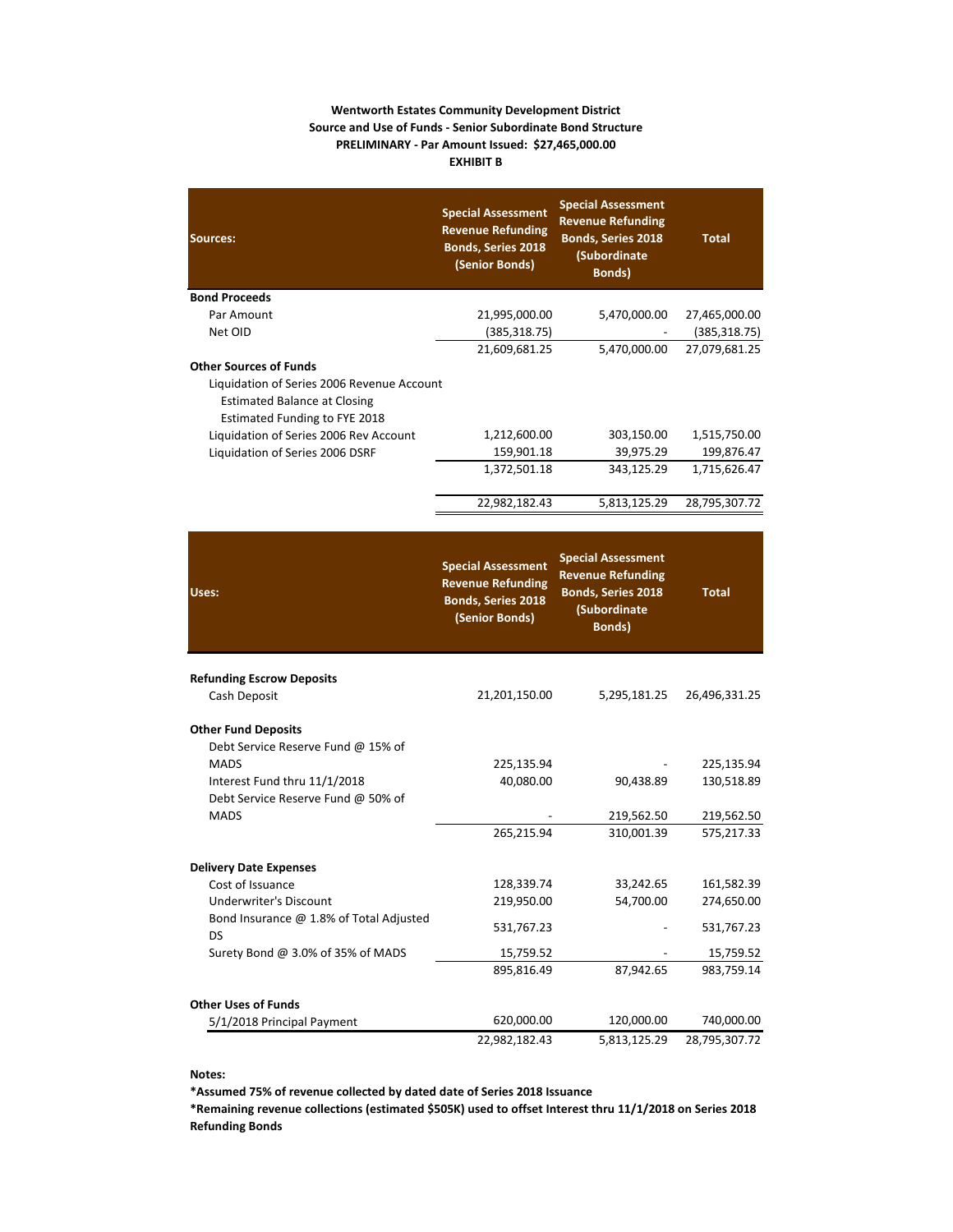# **EXHIBIT C Semi-Annual Amortization Schedule - Senior Subordinate Bond Structure PRELIMINARY - Par Amount Issued: \$27,465,000.00 Wentworth Estates Community Development District**

|                      |                  |                 |                     | <b>Annual Debt</b> |
|----------------------|------------------|-----------------|---------------------|--------------------|
| <b>Period Ending</b> | <b>Principal</b> | <b>Interest</b> | <b>Debt Service</b> | <b>Service</b>     |
| 5/1/2018             | 740,000          | 191,475.14      | 931,475.14          |                    |
| 11/1/2018            |                  | 444,293.75      | 444,293.75          | 1,375,768.89       |
| 5/1/2019             | 1,060,000        | 444,293.75      | 1,504,293.75        |                    |
| 11/1/2019            |                  | 431,068.75      | 431,068.75          | 1,935,362.50       |
| 5/1/2020             | 1,090,000        | 431,068.75      | 1,521,068.75        |                    |
| 11/1/2020            |                  | 417,393.75      | 417,393.75          | 1,938,462.50       |
| 5/1/2021             | 1,110,000        | 417,393.75      | 1,527,393.75        |                    |
| 11/1/2021            |                  | 403,443.75      | 403,443.75          | 1,930,837.50       |
| 5/1/2022             | 1,140,000        | 403,443.75      | 1,543,443.75        |                    |
| 11/1/2022            |                  | 389,043.75      | 389,043.75          | 1,932,487.50       |
| 5/1/2023             | 1,170,000        | 389,043.75      | 1,559,043.75        |                    |
| 11/1/2023            |                  | 374,193.75      | 374,193.75          | 1,933,237.50       |
| 5/1/2024             | 1,200,000        | 374,193.75      | 1,574,193.75        |                    |
| 11/1/2024            |                  | 357,668.75      | 357,668.75          | 1,931,862.50       |
| 5/1/2025             | 1,240,000        | 357,668.75      | 1,597,668.75        |                    |
| 11/1/2025            |                  | 339,231.25      | 339,231.25          | 1,936,900.00       |
| 5/1/2026             | 1,275,000        | 339,231.25      | 1,614,231.25        |                    |
| 11/1/2026            |                  | 319,587.50      | 319,587.50          | 1,933,818.75       |
| 5/1/2027             | 1,320,000        | 319,587.50      | 1,639,587.50        |                    |
| 11/1/2027            |                  | 298,512.50      | 298,512.50          | 1,938,100.00       |
| 5/1/2028             | 1,360,000        | 298,512.50      | 1,658,512.50        |                    |
| 11/1/2028            |                  | 276,093.75      | 276,093.75          | 1,934,606.25       |
| 5/1/2029             | 1,410,000        | 276,093.75      | 1,686,093.75        |                    |
| 11/1/2029            |                  | 250,687.50      | 250,687.50          | 1,936,781.25       |
| 5/1/2030             | 1,460,000        | 250,687.50      | 1,710,687.50        |                    |
| 11/1/2030            |                  | 224,337.50      | 224,337.50          | 1,935,025.00       |
| 5/1/2031             | 1,515,000        | 224,337.50      | 1,739,337.50        |                    |
| 11/1/2031            |                  | 196,962.50      | 196,962.50          | 1,936,300.00       |
| 5/1/2032             | 1,570,000        | 196,962.50      | 1,766,962.50        |                    |
| 11/1/2032            |                  | 168,562.50      | 168,562.50          | 1,935,525.00       |
| 5/1/2033             | 1,630,000        | 168,562.50      | 1,798,562.50        |                    |
| 11/1/2033            |                  | 137,412.50      | 137,412.50          | 1,935,975.00       |
| 5/1/2034             | 1,690,000        | 137,412.50      | 1,827,412.50        |                    |
| 11/1/2034            |                  | 105,100.00      | 105,100.00          | 1,932,512.50       |
| 5/1/2035             | 1,760,000        | 105,100.00      | 1,865,100.00        |                    |
| 11/1/2035            |                  | 71,412.50       | 71,412.50           | 1,936,512.50       |
| 5/1/2036             | 1,825,000        | 71,412.50       | 1,896,412.50        |                    |
| 11/1/2036            |                  | 36,437.50       | 36,437.50           | 1,932,850.00       |
| 5/1/2037             | 1,900,000        | 36,437.50       | 1,936,437.50        |                    |
| 11/1/2037            |                  |                 |                     | 1,936,437.50       |
|                      | 27,465,000       | 10,674,362.64   | 38,139,362.64       | 38,139,362.64      |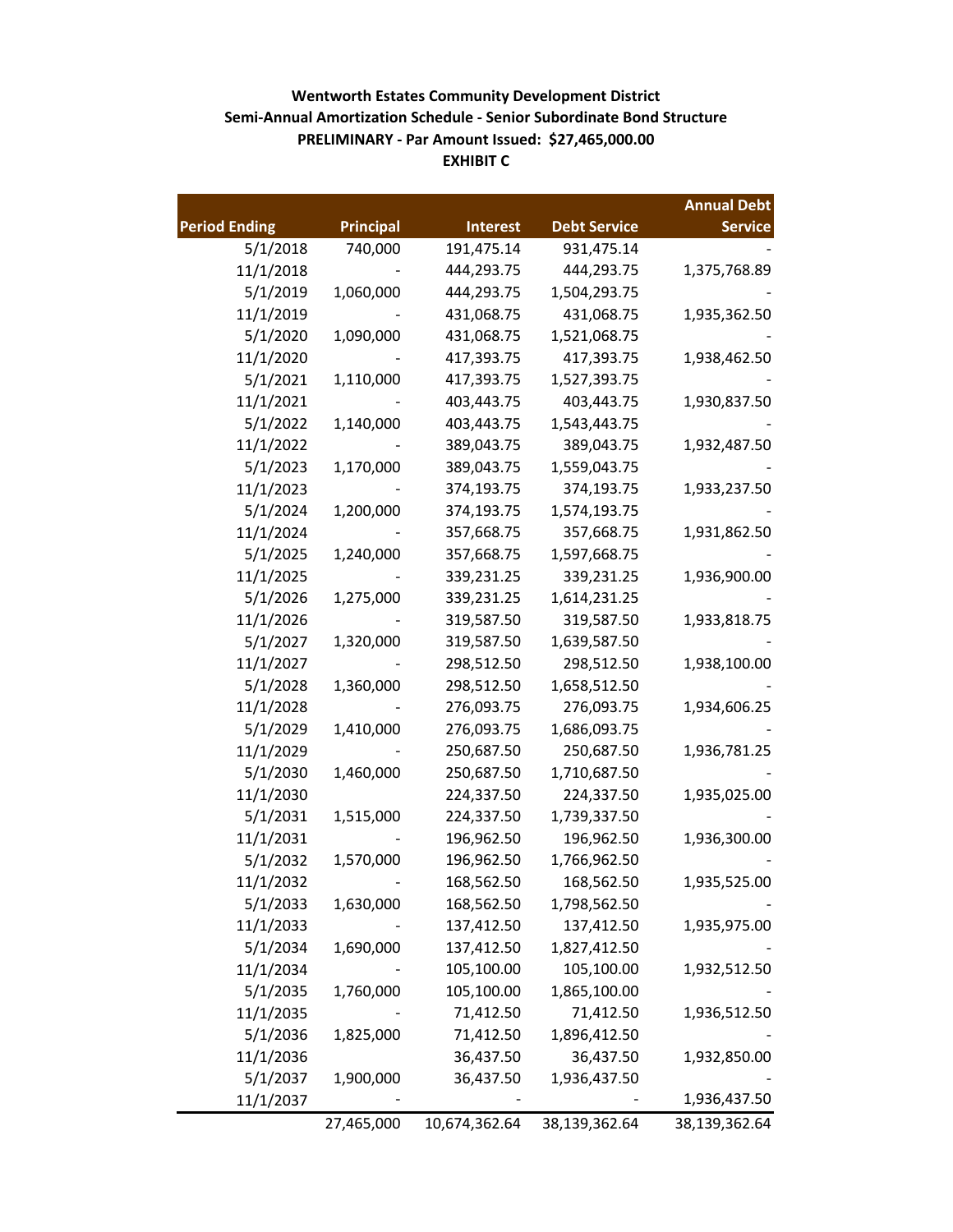# **EXHIBIT C Wentworth Estates Community Development District PRELIMINARY - Par Amount Issued: \$27,465,000.00 Yearly Amortization Schedule - Senior Subordinate Bond Structure**

|                      | <b>Special Assessment</b> | <b>Special Assessment</b>       |               |
|----------------------|---------------------------|---------------------------------|---------------|
|                      | <b>Revenue Refunding</b>  | <b>Revenue Refunding Bonds,</b> |               |
|                      | <b>Bonds, Series 2018</b> | <b>Series 2018 (Subordinate</b> |               |
| <b>Period Ending</b> | (Senior Bonds)            | <b>Bonds)</b>                   | <b>Total</b>  |
| 11/1/2018            | 1,064,280.00              | 311,488.89                      | 1,375,768.89  |
| 11/1/2019            | 1,497,237.50              | 438,125.00                      | 1,935,362.50  |
| 11/1/2020            | 1,499,337.50              | 439,125.00                      | 1,938,462.50  |
| 11/1/2021            | 1,496,087.50              | 434,750.00                      | 1,930,837.50  |
| 11/1/2022            | 1,497,487.50              | 435,000.00                      | 1,932,487.50  |
| 11/1/2023            | 1,498,487.50              | 434,750.00                      | 1,933,237.50  |
| 11/1/2024            | 1,497,862.50              | 434,000.00                      | 1,931,862.50  |
| 11/1/2025            | 1,499,275.00              | 437,625.00                      | 1,936,900.00  |
| 11/1/2026            | 1,498,193.75              | 435,625.00                      | 1,933,818.75  |
| 11/1/2027            | 1,500,100.00              | 438,000.00                      | 1,938,100.00  |
| 11/1/2028            | 1,499,856.25              | 434,750.00                      | 1,934,606.25  |
| 11/1/2029            | 1,500,906.25              | 435,875.00                      | 1,936,781.25  |
| 11/1/2030            | 1,498,775.00              | 436,250.00                      | 1,935,025.00  |
| 11/1/2031            | 1,500,425.00              | 435,875.00                      | 1,936,300.00  |
| 11/1/2032            | 1,500,775.00              | 434,750.00                      | 1,935,525.00  |
| 11/1/2033            | 1,498,225.00              | 437,750.00                      | 1,935,975.00  |
| 11/1/2034            | 1,497,637.50              | 434,875.00                      | 1,932,512.50  |
| 11/1/2035            | 1,500,387.50              | 436,125.00                      | 1,936,512.50  |
| 11/1/2036            | 1,496,475.00              | 436,375.00                      | 1,932,850.00  |
| 11/1/2037            | 1,500,812.50              | 435,625.00                      | 1,936,437.50  |
|                      | 29,542,623.75             | 8,596,738.89                    | 38,139,362.64 |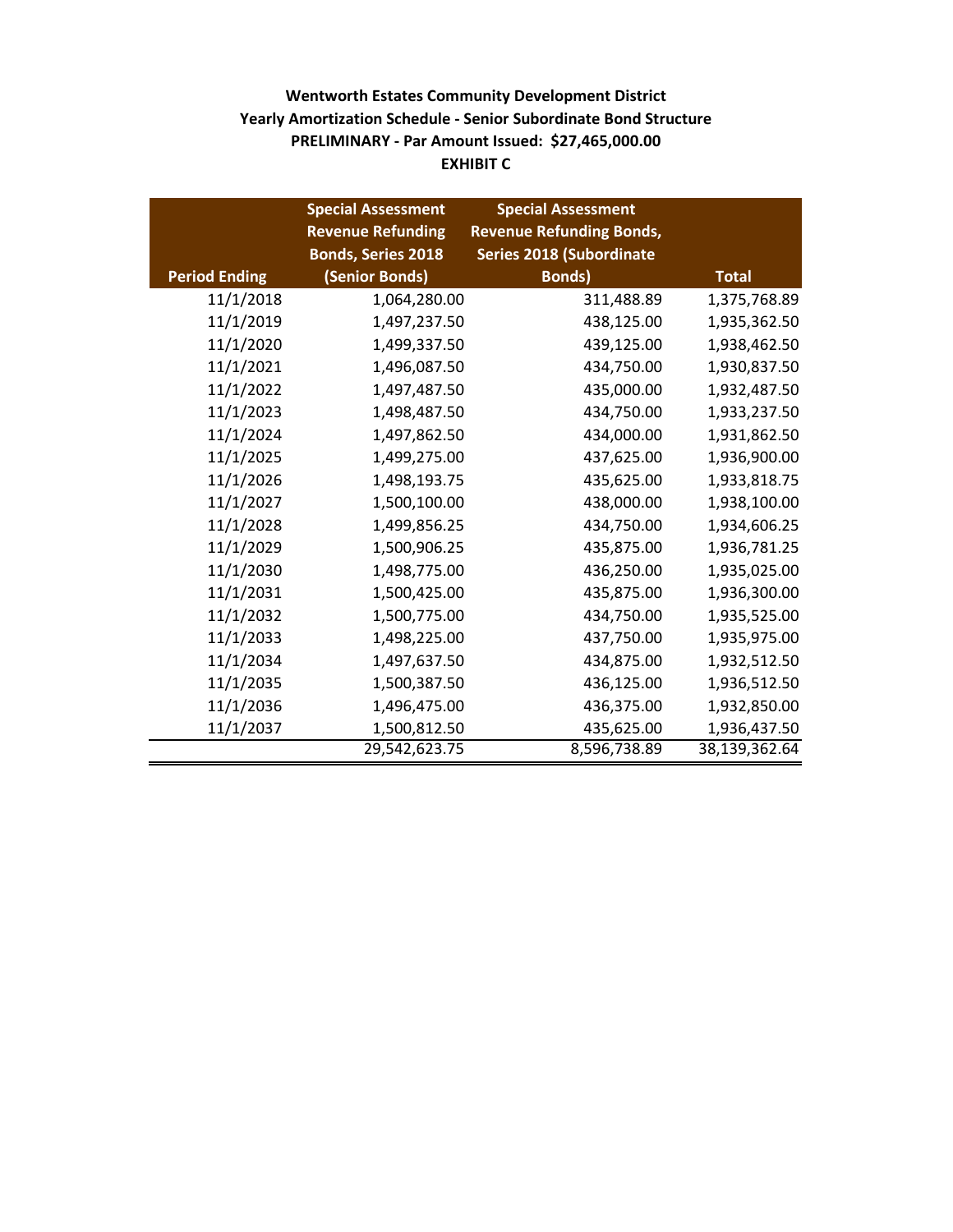### **Wentworth Estates Community Development District Product Mix and Proposed Refinanced Assessments Exhibit D**

|                      | <b>ANNUAL ASSESSMENT RATES</b> |    |                                     |  |                                   |    |                         |                                                        |  | <b>PAR DEBT OUTSTANDING</b> |                                |    |                                                    |     |                                    |                                                           |  |
|----------------------|--------------------------------|----|-------------------------------------|--|-----------------------------------|----|-------------------------|--------------------------------------------------------|--|-----------------------------|--------------------------------|----|----------------------------------------------------|-----|------------------------------------|-----------------------------------------------------------|--|
|                      |                                |    | <b>Number of Series 2006 Annual</b> |  | Series 2017<br><b>Annual Debt</b> |    | <b>Annual Reduction</b> | <b>Percent</b><br><b>Reduction in</b><br><b>Annual</b> |  |                             | Series 2006 Par<br><b>Debt</b> |    | <b>ESTIMATED</b><br>Series 2017<br><b>Par Debt</b> |     | <b>Total Dollar</b><br><b>Debt</b> | Percent<br>Increase In Par Increase in Par<br><b>Debt</b> |  |
| <b>Description</b>   | <b>Units</b>                   |    | <b>Debt Service</b>                 |  | <b>Service</b>                    |    | in Assessments          | <b>Assessment</b>                                      |  |                             | <b>Outstanding</b>             |    | <b>Outstanding</b>                                 |     | <b>Outstanding</b>                 | <b>Outstanding</b>                                        |  |
| 50' Lot              | 111                            | Ś. | $2,002.64$ \$                       |  | 1,794.20                          | -Ś | 208.45                  | 10.41%                                                 |  | \$                          | 24,048.47                      | Ŝ. | 25,457.36                                          | -S  | 1,408.89                           | 5.53%                                                     |  |
| 50' Lot partial      | 1                              | \$ | $1,453.55$ \$                       |  | 1,302.26                          | -S | 151.30                  | 10.41%                                                 |  | \$                          | 17,454.80                      | S. | 18,477.40                                          | -S  | 1,022.60                           | 5.53%                                                     |  |
| 60' Lot              | 75                             | \$ | $2,125.37$ \$                       |  | $1,904.15$ \$                     |    | 221.22                  | 10.41%                                                 |  | \$                          | 25,522.23                      | S. | 27,017.46                                          | - S | 1,495.23                           | 5.53%                                                     |  |
| 60' Lot partial      |                                | Ś  | $1,608.01$ \$                       |  | 1,440.64                          | -S | 167.37                  | 10.41%                                                 |  | \$                          | 19,309.57                      | Ŝ. | 20,440.83                                          | -S  | 1,131.26                           | 5.53%                                                     |  |
| 75' Lot              | 205                            | Ś  | 2,559.89 \$                         |  | $2,293.44$ \$                     |    | 266.45                  | 10.41%                                                 |  | \$                          | 30,740.10                      | S  | 32,541.02                                          | -Ś  | 1,800.92                           | 5.53%                                                     |  |
| 100' Lot             | 17                             | Ś  | $3,641.84$ \$                       |  | 3,262.77                          | -Ś | 379.07                  | 10.41%                                                 |  | \$                          | 43,732.52                      | S  | 46,294.61                                          | -S  | 2,562.09                           | 5.53%                                                     |  |
| 100' Lot partial     | 10                             | \$ | $3,402.03$ \$                       |  | 3,047.92                          | -Ś | 354.11                  | 10.41%                                                 |  | \$                          | 37,138.85                      | Ŝ. | 39,314.65                                          | -S  | 2,175.80                           | 5.53%                                                     |  |
| 150' Lot             | 10                             | \$ | $4,368.51$ \$                       |  | $3,913.81$ \$                     |    | 454.70                  | 10.41%                                                 |  | \$                          | 52,458.65                      | S. | 55,531.96                                          | -S  | 3,073.31                           | 5.53%                                                     |  |
| 150' Lot partial     | 1                              | \$ | $3,819.42 \quad$ \$                 |  | 3,421.87                          | -S | 397.55                  | 10.41%                                                 |  | \$                          | 45,864.98                      | S. | 48,552.00                                          | - S | 2,687.02                           | 5.53%                                                     |  |
| Coach Homes          | 194                            | Ś  | $1,336.28$ \$                       |  | 1,197.19                          | -Ŝ | 139.09                  | 10.41%                                                 |  | \$                          | 16,046.53                      | Ŝ. | 16,986.63                                          | -S  | 940.09                             | 5.53%                                                     |  |
| 2 Story Condominiums | 204                            | Ś. | $1,136.17$ \$                       |  | 1,017.91                          | -Ŝ | 118.26                  | 10.41%                                                 |  | \$                          | 13,643.55                      | S. | 14,442.86                                          | -S  | 799.31                             | 5.53%                                                     |  |
| 4 Story Condominiums | 600                            | \$ | $956.52 \quad$ \$                   |  | 856.96                            | -Ś | 99.56                   | 10.41%                                                 |  | \$                          | 11,486.27                      | S. | 12,159.20                                          | - Ś | 672.93                             | 5.53%                                                     |  |
| Commercial           |                                | Š. | 45,768.07 \$                        |  | 41,004.22                         | Ŝ  | 4,763.85                | 10.41%                                                 |  | Ś                           | 549,599.16                     |    | \$581,797.69                                       | Ŝ.  | 32,198.52                          | 5.53%                                                     |  |
| Golf Course          | 0                              |    |                                     |  |                                   |    |                         |                                                        |  |                             |                                |    |                                                    |     |                                    |                                                           |  |
| Total:               | 1430                           |    |                                     |  |                                   |    |                         |                                                        |  |                             |                                |    |                                                    |     |                                    |                                                           |  |

| SERIES 2017 MAXIMUM ANNUAL DEBT SERVICE:                              | 1.938.462.50   |
|-----------------------------------------------------------------------|----------------|
| SERIES 2006 MAXIMUM ANNUAL DEBT SERVICE                               | \$2,163,671.88 |
| <b>ESTIMATED REDUCTION IN ANNUAL DEBT SERVICE</b>                     | 225.209.38     |
| ANNUAL DEBT SERVICE EXCLUDES DISCOUNTS (4%) AND COLLECTION COSTS (3%) |                |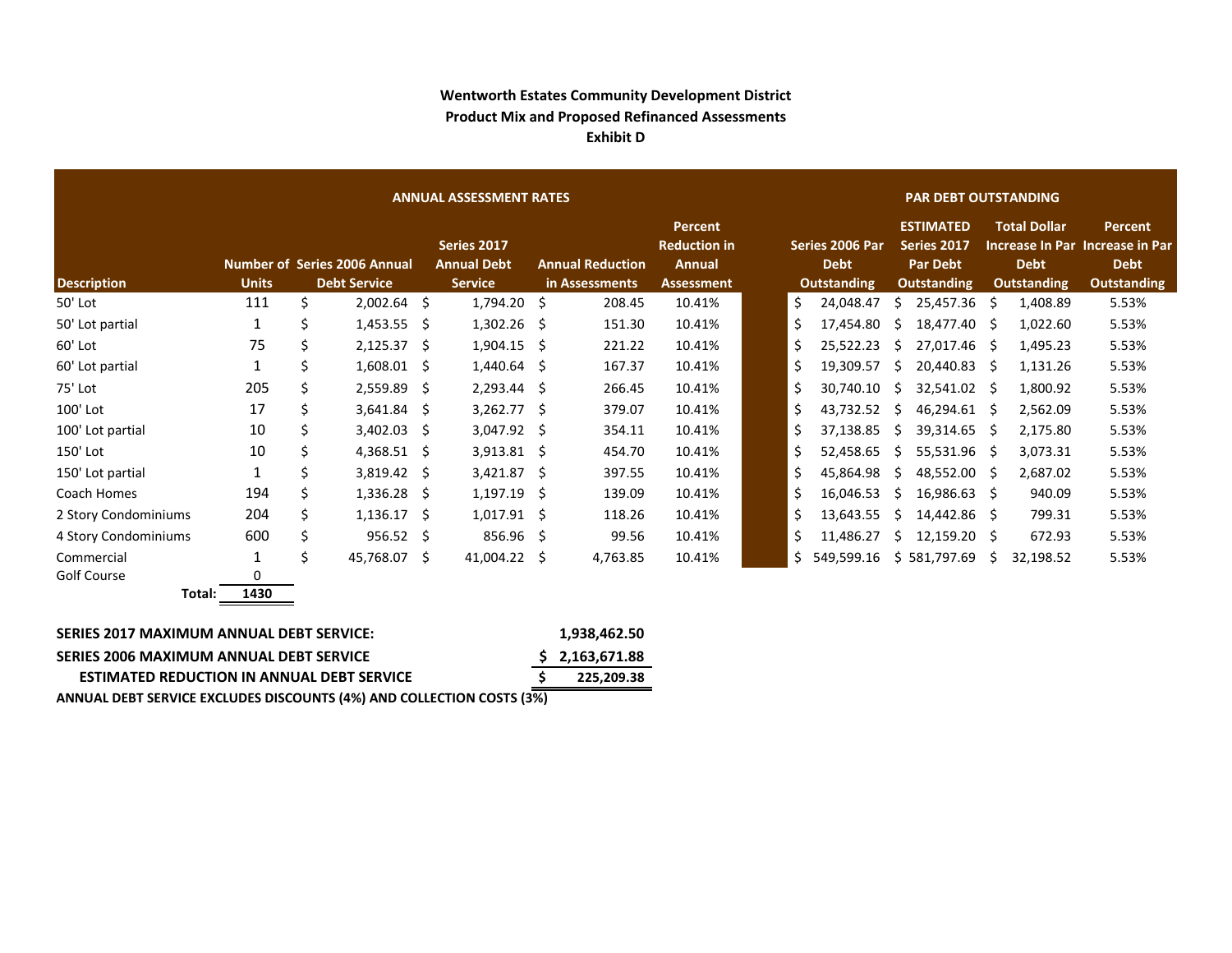| <b>EXHBIT</b> |  |
|---------------|--|
|---------------|--|

| <b>PARCEL ID</b>                                 | <b>TYPE</b> | <b>ERUs</b>                              | <b>NAME1</b>                                                           | <b>NAME 2</b>                                 | <b>NAME 3</b>                              | <b>NAME 4</b> | <b>NAME 5</b> | <b>CITY</b>                            | <b>STATE</b>         | <b>ZIP</b>           | <b>PAR DEBT SERIES</b><br>2018 REFINANCED |
|--------------------------------------------------|-------------|------------------------------------------|------------------------------------------------------------------------|-----------------------------------------------|--------------------------------------------|---------------|---------------|----------------------------------------|----------------------|----------------------|-------------------------------------------|
| 23896800048 Z - Common                           |             | $\pmb{0}$                                | LENNAR HOMES LLC                                                       | 10481 BEN C PRATT                             | 6 MILE CYPRESS PKWY                        |               |               | <b>FORT MYERS</b>                      | FL                   | 33966 \$             |                                           |
| 23896800064 Z - Common                           |             | $\mathbf 0$                              | LENNAR HOMES LLC                                                       | 10481 BEN C PRATT                             | 6 MILE CYPRESS PKWY                        |               |               | <b>FORT MYERS</b>                      | FL.                  | 33966 \$             |                                           |
| 23896800080 Z - Common<br>23896800103 Z - Common |             | $\mathsf 0$<br>0                         | LENNAR HOMES LLC<br>LENNAR HOMES LLC                                   | 10481 BEN C PRATT<br>10481 BEN C PRATT        | 6 MILE CYPRESS PKWY<br>6 MILE CYPRESS PKWY |               |               | <b>FORT MYERS</b><br><b>FORT MYERS</b> | FL.<br>FL.           | 33966 \$<br>33966 \$ |                                           |
| 23896800129 Z - Common                           |             | $\mathbf 0$                              | LENNAR HOMES LLC                                                       | 10481 BEN C PRATT                             | 6 MILE CYPRESS PKWY                        |               |               | <b>FORT MYERS</b>                      | FL.                  | 33966 \$             |                                           |
| 23896800145 Z - Common                           |             | $\mathsf 0$                              | LENNAR HOMES LLC                                                       | 10481 BEN C PRATT                             | 6 MILE CYPRESS PKWY                        |               |               | <b>FORT MYERS</b>                      | FL.                  | 33966 \$             |                                           |
| 23896800161 Z - Common<br>23896800187            | 75          | 0<br>$\,$ 1 $\,$                         | LENNAR HOMES LLC<br>ANTONIO, SUSAN E                                   | 10481 BEN C PRATT<br><b>BEN ANTONIO JR</b>    | 6 MILE CYPRESS PKWY<br>9642 FIRENZE CIRCLE |               |               | <b>FORT MYERS</b><br>NAPLES            | $\mathsf{FL}$<br>FL. | 33966 \$<br>34113 \$ | 32,541.02                                 |
| 23896800200                                      | 75          | $1\,$                                    | MCALLISTER, PATRICK M                                                  | CATHERINE<br>MCALLISTER                       | 9638 FIRENZE CIR                           |               |               | NAPLES                                 | FL.                  | 34113 \$             | 32,541.02                                 |
| 23896800226                                      | 75          | $\mathbf{1}$                             | PANETTIERI, DEAN                                                       | 4N901 BROOKSIDE<br><b>WEST DR</b>             |                                            |               |               | <b>ST CHARLES</b>                      | IL                   | 60175 \$             | 32,541.02                                 |
| 23896800242                                      | 75          | $\mathbf 1$                              | COHEN, STEVEN R                                                        | <b>NATALIA E</b><br>ARMSTRONG                 | 9630 FIRENZA CIRCLE                        |               |               | <b>NAPLES</b>                          | FL.                  | 34113 \$             | 32,541.02                                 |
| 23896800268<br>23896800284                       | 75<br>75    | $\mathbf{1}$<br>$\,$ 1 $\,$              | DUARTE, VALERIE & EDMUND<br>KENDALL, JOHN & CARRIE                     | 9640 FIRENZE CIR<br><b>SUSAN ANN</b>          | JORDAN RYAN DUARTE JUSTIN MARTIN DUARTE    | 504 HWY 7A    |               | <b>BETHANY</b><br><b>NAPLES</b>        | ON<br>FL.            | L0A1A0<br>34113 \$   | \$<br>32,541.02<br>32,541.02              |
| 23896800307                                      | 75          | $\mathbf{1}$                             | BARRINGER JR, WILLIAM LEE                                              | <b>BARRINGER</b>                              | 9636 FIRENZE DR                            |               |               | NAPLES                                 | $\mathsf{FL}$        | 34113 \$             | 32,541.02                                 |
| 23896800323                                      | 75          | $\mathbf{1}$                             | KROH, MONTE A<br>BUONGIORNO, JOSPEH L &                                | <b>KATHRYN S MACK</b>                         | 212 WHITFIELD ST                           |               |               | <b>GUILFORD</b>                        | CT                   | 6437 \$              | 32,541.02                                 |
| 23896800349                                      | 75          | $\mathbf{1}$                             | <b>ROSINA</b>                                                          | 38 W HILLS RD                                 |                                            |               |               | <b>NEW CANAN</b>                       | CA                   | 6840 \$              | 32,541.02                                 |
| 23896800365                                      | 75          | $\mathbf{1}$                             | ALTON, AMY MICHELLE &<br><b>STEVEN J</b>                               | 3 BRIARWOOD LANE                              |                                            |               |               | <b>ROCHESTER</b>                       | NY                   | 62563 \$             | 32,541.02                                 |
| 23896800381                                      | 75          | $\mathbf{1}$                             | HELLBERG, CLIFFORD ERIC                                                | KATHRYN RANEE<br>HELLBERG                     | 319 BLUE RUN RD                            |               |               | CHESTWICK                              | PA                   | 15024 \$             | 32,541.02                                 |
| 23896800404                                      | 75          | $\mathbf 1$                              | MCINTOSH, JAMES L &<br><b>CAROLINE M</b>                               | 6545 NEVILLE COURT                            |                                            |               |               | MASON                                  | OH                   | 45040 \$             | 32.541.02                                 |
| 23896800420                                      | 75          | $\mathbf{1}$                             | KLETT, JOHN                                                            | <b>LAURA MURRAY</b>                           | 9612 FIRENZE CIR                           |               |               | NAPLES                                 | FL.                  | 34113 \$             | 32,541.02                                 |
| 23896800446                                      | 75          | $\mathbf{1}$                             | DAVIS, JOHN & GEORGIANN                                                | 9608 FIRENZE CIRCLE                           |                                            |               |               | NAPLES                                 | $\mathsf{FL}$        | 34113 \$             | 32,541.02                                 |
| 23896800462                                      | 75          | $\mathbf{1}$                             | D'ALESSANDRO, RICHARD V                                                | PAMELA D<br>D'ALESSANDRO                      | 441 LOCKHART MT RD #60                     |               |               | LAKE GEORGE                            | NY                   | 12845 \$             | 32,541.02                                 |
| 23896800488                                      | 75          | $\mathbf 1$                              | JEFFREY CLARKE LIVING TRUST                                            | ANDREE CAZA-CLARKE<br>LIV TRUST               | 1361 MONKS PASSAGE                         |               |               | OAKVILLE                               | ON                   | L6M 1K7              | -\$<br>32,541.02                          |
| 23896800501                                      | 75          | $\mathbf{1}$                             | BOLOGNA, NICHOLAS J                                                    | VICTORIA S BOLOGNA                            | 20 COTTAGE ST                              | PO BOX 1912   |               | EDGARTOWN                              | MA                   | 2539 \$              | 32,541.02                                 |
| 23896800527                                      | 75          | $\mathbf{1}$                             | CHARLES R ANDERSON REV<br><b>TRUST</b>                                 | <b>CRYSTAL L ANDERSON</b><br><b>REV TRUST</b> | 9590 FIRENZE CIR                           |               |               | NAPLES                                 | FL                   | 34113 \$             | 32,541.02                                 |
| 23896800543                                      | 75          | $\mathbf{1}$                             | TIGHE, TIMOTHY A                                                       | 9350 W LAKE RD                                |                                            |               |               | <b>HAMMONDS</b><br>PORT                | NY                   | 14840 \$             | 32,541.02                                 |
| 23896800569                                      | 75          | $\mathbf{1}$                             | LEITI, JAMES G                                                         | KATHLEEN GERALYN<br>LEITI                     | 95 ABORETUM DR                             |               |               | N<br><b>BARRINGTON</b>                 | IL                   | 60010 \$             | 32,541.02                                 |
| 23896800585                                      | 75          | $\mathbf{1}$                             | IPPOLITO, DAVID                                                        | <b>MARILYN GREGUS</b>                         | 201 NORTH SERVICE RD                       |               |               | <b>BURLINGTON</b>                      | ON                   | L7P 5C4              | -\$<br>32,541.02                          |
| 23896800608                                      | 75          | $\mathbf 1$                              | HILLIER, CARL B & VICKI J                                              | 50 STANFORD RD EAST                           |                                            |               |               | PENNINGTON                             | NJ                   | 8534 \$              | 32,541.02                                 |
|                                                  |             |                                          | HERMAN, MITCHELL L & NANCY                                             |                                               |                                            |               |               |                                        |                      |                      |                                           |
| 23896800624<br>23896800640                       | 75<br>75    | $\mathbf{1}$<br>$\mathbf 1$              | S<br>SLATER, PAUL & LINDA                                              | 9570 FIRENZE CIRCLE<br>43 OAKFIELD RD         |                                            |               |               | NAPLES<br>ASHTEAD                      | FL                   | 34113 \$<br>KT212RD  | 32,541.02<br>32,541.02<br>\$              |
| 23896800666                                      | 75          | $\mathbf{1}$                             | TYCAST, FRANK & KAREN                                                  | 9552 FIRENZE CIR                              |                                            |               |               | NAPLES                                 | FL                   | 34113 \$             | 32,541.02                                 |
| 23896800682                                      | 75          | $\mathbf{1}$                             | MCGILLIS, DANIEL S                                                     |                                               | ELISE MARIE MCGILLIS 430 KILMARNOCK WAY    |               |               | NEPEAN                                 | ON                   | K2J 0M5              | -\$<br>32,541.02                          |
| 23896800705                                      | 75          | $\mathbf{1}$                             | OGANOWSKI, KASIMIR &<br>SHERYL                                         | 9542 FIRENZE CIRCLE                           |                                            |               |               | NAPLES<br>WILLIAMSTO                   | FL                   | 34113 \$             | 32,541.02                                 |
| 23896800721                                      | 75          | $\mathbf{1}$                             | RICHARDELLO, MICHAEL A                                                 | DENISE C RICHARDELLO 206 SAND SPRINGS RD      |                                            |               |               | WN                                     | MA                   | $1267$ \$            | 32,541.02                                 |
| 23896800747                                      | 75          | $\mathbf{1}$                             | R & A QUEEN LIVING TRUST                                               | 87 DIABLO VIEW DRIVE                          |                                            |               |               | ORINDA                                 | CA                   | 94563 \$             | 32,541.02                                 |
| 23896800763                                      | 75          | $\mathbf{1}$                             | SALOMON, ROBERT S                                                      | PATRICIA C HEINRICH<br>KATHLEEN               | 9530 FIRENZE CIRCLE                        |               |               | NAPLES                                 | FL.                  | 34113 \$             | 32,541.02                                 |
| 23896800789                                      | 75          | $\,$ 1 $\,$                              | CHRISTIANSEN, LOUIS J                                                  | CHRISTIANSEN<br>36 OLD JACKSONVILLE           | 9526 FIRENZE CIRCLE                        |               |               | NAPLES                                 | FL                   | 34113 \$             | 32,541.02                                 |
| 23896800802<br>23896800828                       |             | 75<br>$\mathbf{1}$<br>75<br>$\mathbf{1}$ | COLONNELLI, NINO & LISA A<br>ALLGAYER, WERNER & RITA                   | RD<br>9518 FIRENZE CIRCLE                     |                                            |               |               | TOWASCO<br>NAPLES                      | NJ<br>FL.            | 7082 \$<br>34113 \$  | 32,541.02<br>32,541.02                    |
| 23896800844                                      | 75          | $\mathbf 1$                              | NORINE L FULLER TRUST                                                  | 2509 MAIN LINE BLVD                           |                                            |               |               | ALEXANDRIA                             | VA                   | 22301 \$             | 32,541.02                                 |
| 23896800860                                      | 75          | $\,1\,$                                  | JENNIFER H ROWLAND OPRT                                                | <b>6605 DAKOTA TRAIL</b>                      |                                            |               |               | EDINA                                  | MN                   | 55439 \$             | 32,541.02                                 |
| 23896800886<br>23896800909                       | 75<br>75    | $\mathbf{1}$<br>$\,$ 1 $\,$              | CHAKHY LLC<br>SICILIANO, PHILIP & MARIE                                | % BONNIE GOERLICH<br>146 BAY BERRY LANE       | 350 WIMBLEDON LANE                         |               |               | NAPLES<br>WESTPORT                     | FL.<br>CT            | 34104 \$<br>6880 \$  | 32,541.02<br>32,541.02                    |
| 23896800925                                      | 75          | $\mathbf{1}$                             | VOXAKIS, ANGELO & EUGENIA                                              | 9539 FIRENZE CIR                              |                                            |               |               | NAPLES                                 | FL.                  | 34113 \$             | 32,541.02                                 |
| 23896800941<br>23896800967                       | 75<br>75    | $\mathbf{1}$<br>$\mathbf{1}$             | WOODS JR, JAMES F & NANCY G 9543 FIRENZE CIR<br>BINETTI, CRAIG & SALLY | 9547 FIRENZE CIR                              |                                            |               |               | NAPLES<br>NAPLES                       | FL.<br>FL            | 34113 \$<br>34113 \$ | 32,541.02<br>32,541.02                    |
| 23896800983                                      | 75          | $\mathbf{1}$                             | BARBER, KEVIN                                                          | 4870 COVERED BRIDGE<br><b>RD</b>              |                                            |               |               | MILLVILLE                              | NJ                   | 8332 \$              | 32,541.02                                 |
| 23896801005                                      | 75          | $\mathbf 1$                              | POWELL, DANIEL MARK                                                    | SUSAN LAURIE POWELL 9555 FIRENZE CIRCLE       |                                            |               |               | <b>NAPLES</b>                          | FL                   | 34113 \$             | 32.541.02                                 |
| 23896801021                                      | 75          | $\mathbf 1$                              | JR & B J HOIDA JT REV TRUST                                            | 1721 LOST DAUPHIN RD<br>DIANE C MASSIMO-      |                                            |               |               | DE PERE                                | WI                   | 54115 \$             | 32,541.02                                 |
| 23896801047                                      | 75          | $\mathbf{1}$                             | NORGARD, DAVID W                                                       | NORGARD                                       | <b>63 WATERSIDE CLOSE</b>                  |               |               | EASTCHESTER                            | NY                   | 10709 \$             | 32,541.02                                 |
| 23896801063                                      | 75          | $\mathbf{1}$                             | MAZZARRO FAMILY TRUST                                                  | 875 COUNTRY CLUB DR                           |                                            |               |               | CINCINNATI                             | OH                   | 45245 \$             | 32,541.02                                 |
| 23896801089                                      | 75          | $\mathbf 1$                              | NINA EVELENE CIANCHETTE                                                | CREDIT SHELTER TRUST 42 MARKET ST             |                                            |               |               | PORTLAND                               | ME                   | 4101 \$              | 32,541.02                                 |
| 23896801102                                      |             | 75<br>$\mathbf{1}$                       | LYNDA COSTIGAN 2014 TRUST<br>SCANNELL, PATRICK J & ELLEN               | 350 WIMBLEDON LN                              |                                            |               |               | NAPLES                                 | FL                   | 34104 \$             | 32,541.02                                 |
| 23896801128<br>23896801144                       | 75<br>75    | $\mathbf 1$<br>$\,$ 1 $\,$               | M<br>MAHONEY, SEAN                                                     | 184 BEACON ST #3<br>MANUELA NITSCHE           | 9589 FIRENZE CIR                           |               |               | <b>BOSTON</b><br>NAPLES                | MA<br>FL.            | 2116 \$<br>34113 \$  | 32,541.02<br>32,541.02                    |
| 23896801160                                      | 75          | $\mathbf{1}$                             | STEVEN D KING REV TRUST                                                | 177 BUCKMINSTER RD                            |                                            |               |               | <b>BROOKLINE</b>                       | MA                   | $2445$ \$            | 32,541.02                                 |
| 23896801186                                      | 75          | $\mathbf{1}$                             | MCGARRY, WILLIAM CODY                                                  | <b>VALERIE JEAN</b><br>MCGARRY                | 9607 FIRENZE CIR                           |               |               | NAPLES                                 | FL.                  | 34113 \$             | 32,541.02                                 |
| 23896801209                                      |             | 75<br>$\mathbf{1}$                       | VIRGINIA COMSTOCK TOCCI<br><b>TRUST</b>                                | 9611 FIRENZI CIR                              |                                            |               |               | NAPLES                                 | FL.                  | 34113 \$             | 32,541.02                                 |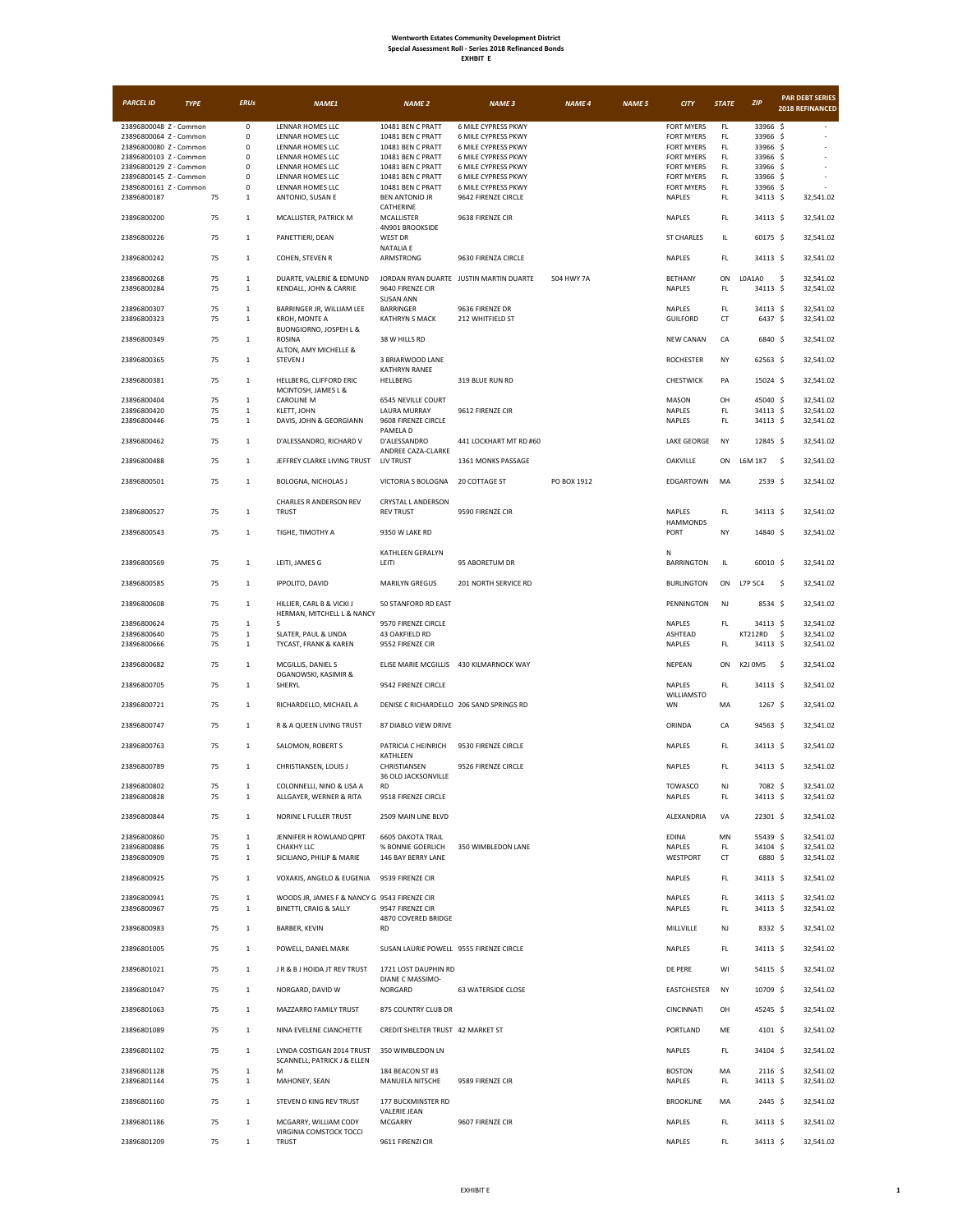| <b>PARCEL ID</b>                       | <b>TYPE</b> |    | <b>ERUs</b>            | <b>NAME1</b>                                         | <b>NAME 2</b>                                      | <b>NAME 3</b>                                 | <b>NAME 4</b>       | <b>NAME 5</b> | <b>CITY</b>                | <b>STATE</b> | ZIP                  | <b>PAR DEBT SERIES</b><br>2018 REFINANCED |
|----------------------------------------|-------------|----|------------------------|------------------------------------------------------|----------------------------------------------------|-----------------------------------------------|---------------------|---------------|----------------------------|--------------|----------------------|-------------------------------------------|
| 23896801225                            |             | 75 | $\,$ 1 $\,$            | <b>BUCCHIGNANO, SHARON &amp;</b><br><b>JOHN</b>      | 193 BALD HILL ROAD                                 |                                               |                     |               | NEW<br>CANAAN              | CT           | 6840 \$              | 32,541.02                                 |
| 23896801241                            |             | 75 | $\,1\,$                | MCCAFFERTY, BRIAN J                                  | <b>COLLEEN L</b><br>MCCAFFERTY                     | 5338 FOXMILL CT                               |                     |               | MISSISSAUGA                | ON           | L5M 5B6              | -\$<br>32,541.02                          |
| 23896801267<br>26149200020 Coach       |             | 75 | $\,$ 1 $\,$            | <b>BODNER, CHARLES</b>                               | <b>TORAL NOTAY</b>                                 | 27 PHEASANT RUN                               |                     |               | KINNELON                   | NJ           | 7405 \$              | 32,541.02                                 |
| 26149200046 Coach                      |             |    | $1\,$<br>$1\,$         | URCZYK, JEFFEREY & LOIS<br>OLIVE, CONNIES            | 3501 SENATE COURT<br>9107 NAPOLI CT #102           |                                               |                     |               | VALENCIA<br>NAPLES         | PA<br>FL     | 16059 \$<br>34102 \$ | 16,986.63<br>16,986.63                    |
| 26149200062 Coach                      |             |    | $\mathbf{1}$           | OBY, DOUGLAS KENNETH                                 | NANCY JOYCE OBY<br><b>BARBARA FINE</b>             | 9107 NAPOLI CT #201                           |                     |               | NAPLES                     | FL.          | 34113 \$             | 16,986.63                                 |
| 26149200088 Coach                      |             |    | $\,1\,$                | NEUKUM, JOSEPH JAMES                                 | NEUKUM                                             | 9107 NAPOLI CT #202                           |                     |               | NAPLES                     | FL.          | 34113 \$             | 16,986.63                                 |
| 26149200101 Coach                      |             |    | $\,1\,$                | TOBIN, ROBERT T & JOAN G<br>PICCIONE, MARIO & FRANCA | 9111 NAPOLI CT #101<br>6530 ROMA TERRACE           |                                               |                     |               | <b>NAPLES</b>              | FL.          | 34113 \$             | 16,986.63                                 |
| 26149200127 Coach                      |             |    | $\,1\,$                | LIDIA                                                | <b>DRIVE NE</b>                                    |                                               |                     |               | ADA                        | MI           | 49301 \$             | 16,986.63                                 |
| 26149200143 Coach                      |             |    | $\,1\,$                | BIAS, WETZEL & CATHLEEN                              | 9111 NAPOLI CT #201<br><b>BARBARA &amp; ROBERT</b> |                                               |                     |               | <b>NAPLES</b><br>BERKELEY  | FL.          | 34113 \$             | 16,986.63                                 |
| 26149200169 Coach                      |             |    | $\,1\,$                | CHOBOR, MICHAEL & ROSEANN CHOBOR                     |                                                    | 28 SHERBROOK DRIVE                            |                     |               | <b>HGTS</b>                | NJ           | 7922 \$              | 16,986.63                                 |
| 26149200185 Coach                      |             |    | $\,1\,$                | KNICKLE, H NORMAN                                    | <b>MARY BOTTELLA</b><br>KNICKLE                    | 6132 WESTERN AVE                              |                     |               | CHEVY CHASE                | MD           | 20815 \$             | 16,986.63                                 |
|                                        |             |    |                        |                                                      |                                                    |                                               |                     |               |                            |              |                      |                                           |
| 26149200208 Coach                      |             |    | $\,1\,$                | BRUEN, JOYCE A & EDWARD E                            | 180 W OLIVE ST                                     |                                               |                     |               | ELMHURST<br>BERKELEY       | IL.          | 60126 \$             | 16,986.63                                 |
| 26149200224 Coach                      |             |    | $\,1\,$                | DINIZO, RALPH                                        | PO BOX 121                                         |                                               |                     |               | <b>HEIGHTS</b>             | NJ           | 7922 \$              | 16,986.63                                 |
| 26149200240 Coach                      |             |    | $\,1\,$                | ALAMPI FAMILY LTD<br>PARTNERSHIP                     | 8200 SARATOGA DR<br>APT 403                        |                                               |                     |               | NAPLES                     | FL.          | 34113 \$             | 16,986.63                                 |
|                                        |             |    |                        |                                                      | 1209 N ASHWOOD                                     |                                               |                     |               |                            |              |                      |                                           |
| 26149200266 Coach<br>26149200282 Coach |             |    | $\,1\,$<br>$\,1\,$     | PALAZZOLO, ANTONIO<br>MARTIN JR, ROBERT JOHN         | COURT<br>JODI LEA MARTIN                           | 9119 NAPOLI CT #102                           |                     |               | ADDISON<br>NAPLES          | IL.<br>FL    | 60101 \$<br>34113 \$ | 16,986.63<br>16,986.63                    |
|                                        |             |    |                        |                                                      |                                                    |                                               |                     |               | <b>WOODBRIDG</b>           |              |                      |                                           |
| 26149200305 Coach<br>26149200321 Coach |             |    | $\,1\,$<br>$\,1\,$     | PIRRI, PAOLINO & FAUSTA<br>VANIER, DENNIS P          | NATASHA PIRRI<br><b>BEVERLY R NYE</b>              | 101 NOBLE PRINCE PLACE<br>9119 NAPOLI CT #202 |                     |               | E<br>NAPLES                | ON<br>FL.    | L4H 1T2<br>34113 \$  | \$<br>16,986.63<br>16,986.63              |
| 26149200347 Coach                      |             |    | $\,$ 1 $\,$            | SWINGLE, ELAINE M                                    | 9123 NAPOLI CT #101                                |                                               |                     |               | <b>NAPLES</b>              | FL.          | 34113 \$             | 16,986.63                                 |
| 26149200363 Coach                      |             |    | $\,1\,$                | HOSPOD, THOMAS F                                     | <b>LESLIE CARTWRIGHT</b>                           | <b>6 MEAGANS WAY</b>                          |                     |               | HAVERHILL                  | MA           | 1832 \$              | 16,986.63                                 |
| 26149200389 Coach                      |             |    | $\,1\,$                | GULISH, MICHAEL J & JUDITH S 7 AJELIOS FARM ROAD     |                                                    |                                               |                     |               | SEYMOUR                    | <b>CT</b>    | 6483 \$              | 16,986.63                                 |
| 26149200402 Coach                      |             |    | $\,1\,$                | SAPERSTEIN, MARC & HELENE                            | 463 TENNENT ROAD                                   |                                               |                     |               | MORGANVILL<br>E            | NJ           | 7751 \$              | 16,986.63                                 |
|                                        |             |    |                        |                                                      | 9127 NAPOLI COURT                                  |                                               |                     |               |                            |              |                      |                                           |
| 26149200428 Coach                      |             |    | $\,1\,$                | PASCHEN, LUCETTA L                                   | #101                                               |                                               |                     |               | NAPLES                     | FL.          | 34113 \$             | 16,986.63                                 |
| 26149200444 Coach                      |             |    | $\mathbf{1}$           | SEDOR, MICHELE L & DENNIS P                          | 5 JOHN SMITH AVE                                   |                                               |                     |               | <b>AUBURN</b>              | NY           | 13021 \$             | 16,986.63                                 |
| 26149200460 Coach                      |             |    | $\,1\,$                | MICHAEL P SPYRIDAKIS REV<br><b>TRUST</b>             | LEE K SPYRIDAKIS                                   | 292 ROUTE 101                                 |                     |               | AMHERST                    | NH           | 3031 \$              | 16,986.63                                 |
|                                        |             |    | $\,1\,$                | PL & D C WADSWORTH R/L<br><b>TRUST</b>               | 9127 NAPOLI COURT<br>#202                          |                                               |                     |               | <b>NAPLES</b>              | FL.          |                      |                                           |
| 26149200486 Coach                      |             |    |                        | FRUITERMAN, MARK L & STACY 723 WALDENS POND          |                                                    |                                               |                     |               |                            |              | 34113 \$             | 16,986.63                                 |
| 26149200509 Coach                      |             |    | $\,1\,$                | н                                                    | <b>RD</b><br>9130 NAPOLI COURT                     |                                               |                     |               | ALBANY                     | NY           | 12203 \$             | 16,986.63                                 |
| 26149200525 Coach                      |             |    | $\,1\,$                | SHARON L BOWMAN TRUST                                | #102                                               |                                               |                     |               | <b>NAPLES</b>              | FL           | 34113 \$             | 16,986.63                                 |
| 26149200541 Coach                      |             |    | $\mathbf{1}$           | <b>BRASH, STUART</b>                                 | TRACEY SUTHERLAND                                  | <b>WATERCATCH WEST</b>                        | 3 FRITHCOTE<br>LANE |               | WARWICK                    |              | WK09                 | \$<br>16,986.63                           |
|                                        |             |    |                        | SHANDA, LAWRENCE P & BETH                            |                                                    |                                               |                     |               |                            |              |                      |                                           |
| 26149200567 Coach                      |             |    | $\,1\,$                | А<br>HAGGSTROM, INGEMAR &                            | 540 JUSTICE DRIVE                                  |                                               |                     |               | <b>MARLTON</b>             | NJ           | 8053 \$              | 16,986.63                                 |
| 26149200583 Coach                      |             |    | $\mathbf{1}$           | FATIMA                                               | NASBY ALLE 65                                      |                                               |                     |               | <b>TABY</b>                |              | 183 55               | \$<br>16,986.63                           |
| 26149200606 Coach                      |             |    | $\,1\,$                | MADSEN JR, THOMAS J<br>JUDY W COOLBAUGH REV          | 4 LAUREL LANE                                      |                                               |                     |               | CHESTER                    | NJ           | 7930 \$              | 16,986.63                                 |
| 26149200622 Coach                      |             |    | $\mathbf{1}$           | <b>TRUST</b>                                         | 5599 W LAKE ROAD                                   |                                               |                     |               | CONSESUS                   | NY           | 14435 \$             |                                           |
| 26149200648 Coach                      |             |    | $\,1\,$                | BERLIN, DAVID R & LUISA M                            | 3 JARED DRIVE<br><b>GEHAN HANAFY LIV</b>           |                                               |                     |               | MENDHAM                    | NJ           | 7945 \$              | 16,986.63                                 |
| 26149200664 Coach                      |             |    | $\,1\,$                | SALAH ABDELATI LIV TRUST                             | <b>TRUST</b><br>7705 NORTH SHORE                   | 21 HIGHGATE DRIVE                             |                     |               | MARKHAM                    | ON           | L3R 3R5              | -\$<br>16,986.63                          |
| 26149200680 Coach                      |             |    | $\,1\,$                | THERESA M RYAN REV TRUST                             | DRIVE                                              |                                               |                     |               | SPICER                     | MN           | 56288 \$             | 16,986.63                                 |
| 26149200703 Coach                      |             |    | $\,1\,$                | BARTLETT FAMILY LIV TRUST                            | 60 COSMA RD                                        |                                               |                     |               | <b>NORTH</b><br>EASTON     | MA           | 2356 \$              | 16,986.63                                 |
|                                        |             |    |                        |                                                      | <b>TRACY SAMANTHA</b>                              |                                               |                     |               |                            |              |                      |                                           |
| 26149200729 Coach                      |             |    | $\mathbf 1$            | PAYNE, MARK DAVID                                    | PAYNE                                              | <b>6 BALATON PLACE</b>                        | SNAILWELL ROAD      |               | <b>NEW MARKET</b>          |              | CB8 7YP              | \$<br>16,986.63                           |
| 26149200745 Coach                      |             |    | $\mathbf{1}$           | MICHAEL C MAHONEY TRUST                              | 9116 NAPOLI CT #101                                |                                               |                     |               | <b>NAPLES</b>              | FL.          | 34113 \$             | 16,986.63                                 |
| 26149200761 Coach                      |             |    | $\mathbf 1$            | AUGUSTINO A INGOGLIA REV<br><b>TRUST</b>             | 9116 NAPOLI CT APT<br>102                          |                                               |                     |               | <b>NAPLES</b>              | FL.          | 34113 \$             | 16.986.63                                 |
|                                        |             |    |                        |                                                      | 220 BRECKENRIDGE DR                                |                                               |                     |               |                            |              |                      |                                           |
| 26149200787 Coach<br>26149200800 Coach |             |    | $\,1\,$<br>$\,1\,$     | BISHOP, DAVID R & LAURA H<br>LACROIX, ROBERT L       | <b>LARAINE BERGMANN</b>                            | 9116 NAPOLI CT #202                           |                     |               | AURORA<br><b>NAPLES</b>    | IL.<br>FL.   | 60504 \$<br>34113 \$ | 16,986.63                                 |
|                                        |             |    |                        |                                                      |                                                    |                                               |                     |               | <b>NEW</b>                 |              |                      |                                           |
| 26149200826 Coach                      |             |    | $\,$ 1 $\,$            | FEZZA, THOMAS & JOANNE                               | 12 HAMPSHIRE ROAD                                  |                                               |                     |               | PROVIDENCE                 | NJ           | 7974 \$              | 16,986.63                                 |
| 26149200842 Coach                      |             |    | $\,1\,$                | DIROSA, CORRADO & RITA ANN CRESCENT                  | 2443 BIRKDALE                                      |                                               |                     |               | OAKVILLE                   | ON           | L6M $3X5$ \$         | 16,986.63                                 |
|                                        |             |    |                        |                                                      | 42 PLEASANT HEIGHTS                                |                                               |                     |               |                            |              |                      |                                           |
| 26149200868 Coach                      |             |    | $\,1\,$                | HAMALIAN FAMILY LIV TRUST                            | DR N                                               |                                               |                     |               | EASTON                     | MA           | 2356 \$              | 16,986.63                                 |
| 26149200884 Coach                      |             |    | $\,1\,$                | CORCORAN, KEVIN & JEAN M                             | 1504 MINK TRAIL                                    |                                               |                     |               | CARY                       | IL.          | 60013 \$             | 16,986.63                                 |
| 26149200907 Coach                      |             |    | $\,$ 1 $\,$            | JORDAN, PAMELA J & MARLON<br>D                       | 9114 PRIMA WAY #101                                |                                               |                     |               | <b>NAPLES</b>              | FL.          | 34113 \$             | 16,986.63                                 |
|                                        |             |    |                        |                                                      |                                                    |                                               |                     |               |                            |              |                      |                                           |
| 26149200923 Coach                      |             |    | $\,1\,$                | HENRIKSSON ET AL, THOMAS                             | HJORTRONVAGEN 6                                    |                                               |                     |               | SODERTALJE                 |              | 15252 \$             | 16,986.63                                 |
| 26149200949 Coach                      |             |    | $\,1\,$                | WANOUS, MICHAEL & TERESA                             | 1322 SE 44TH AVE                                   |                                               |                     |               | <b>OWATONNA</b>            | MN           | 55060 \$             | 16,986.63                                 |
| 26149200965 Coach                      |             |    | $\,1\,$                | TSAVARIS, MICHAEL A & MARY<br>с                      | 30 CARLETON AVENUE                                 |                                               |                     |               | <b>BRIARCLIFF</b><br>MANOR | NY           | $10510$ \$           | 16,986.63                                 |
|                                        |             |    |                        |                                                      |                                                    |                                               |                     |               |                            |              |                      |                                           |
| 26149200981 Coach                      |             |    | $\mathbf 1$            | SHANNON, CHERYL & ROBERT                             | 604 HIDEAWAY DRIVE<br>9118 PRIMA WAY UNIT          |                                               |                     |               | MOSCOW                     | PA           | 18444 \$             | 16,986.63                                 |
| 26149201003 Coach<br>26149201029 Coach |             |    | $\,1\,$<br>$\,$ 1 $\,$ | NORRIS, RICKY LEE                                    | #102<br><b>65 HAMILTON ROAD</b>                    |                                               |                     |               | NAPLES<br><b>BELMONT</b>   | FL.<br>MA    | 34113 \$             | 16,986.63                                 |
|                                        |             |    |                        | SPILLANE, JOHN J                                     |                                                    |                                               |                     |               |                            |              | 2478 \$              | 16,986.63                                 |
| 26149201045 Coach                      |             |    | $\,1\,$                | WEBER, KENNETH A & LAUREL A 9118 PRIMA WAY #202      | JOHN A BERTANI REV                                 |                                               |                     |               | NAPLES                     | FL.          | 34113 \$             | 16,986.63                                 |
| 26149201061 Coach                      |             |    | $\,1\,$                | LINDA D BERTANI REV TRUST                            | <b>TRUST</b>                                       | 1380 OAKWOOD DRIVE                            |                     |               | SOUTHOLD                   | NY           | 11971 \$             | 16,986.63                                 |
| 26149201087 Coach                      |             |    | $\,1\,$                | FRIEDMAN, NANCY C                                    | 8 CONCERTO DRIVE                                   |                                               |                     |               | LAKE GROVE                 | NY           | 11755 \$             | 16,986.63                                 |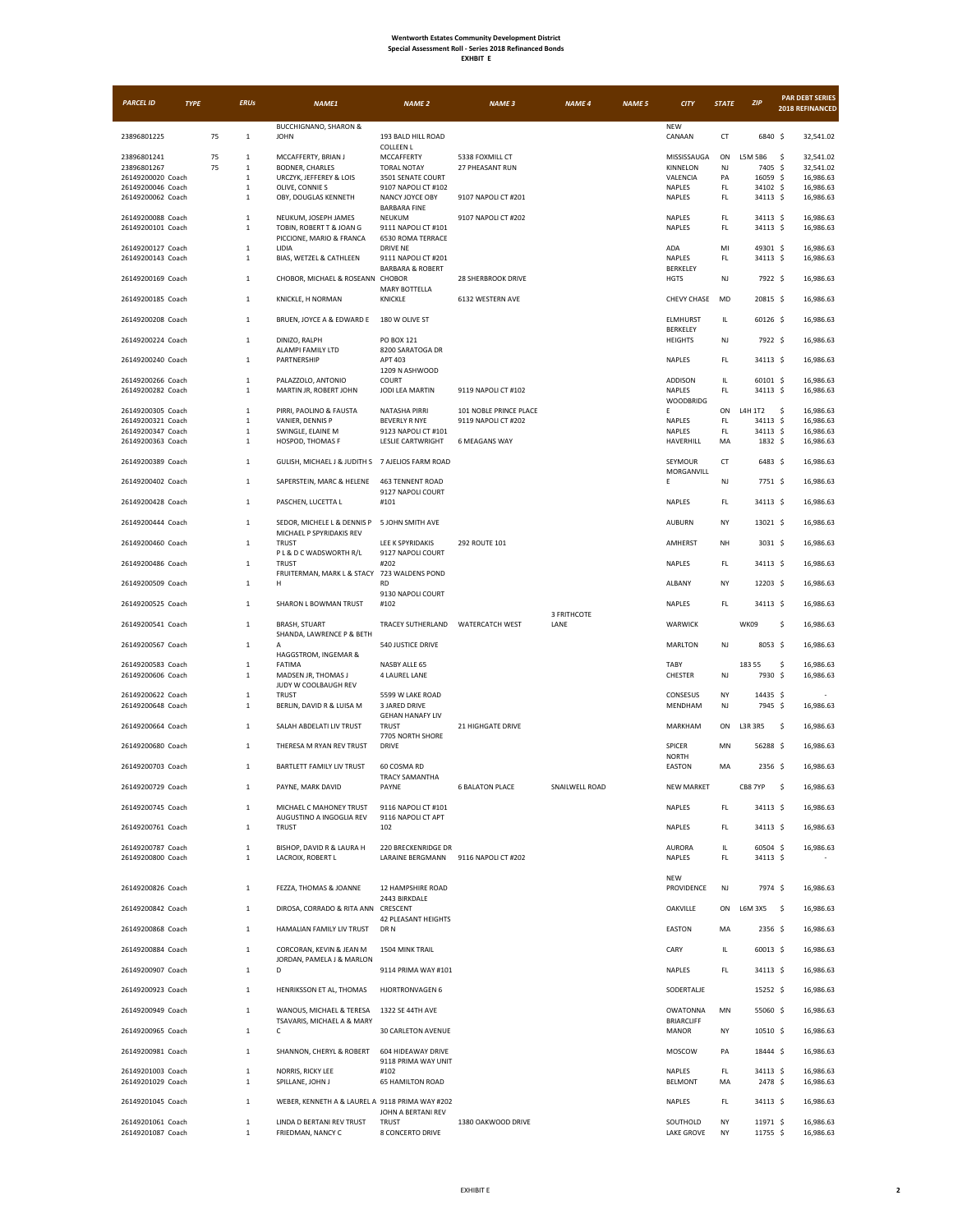| XHRI<br>1 |
|-----------|
|-----------|

| <b>PARCEL ID</b>                       | <b>TYPE</b> | <b>ERUs</b>            | <b>NAME1</b>                                           | <b>NAME 2</b>                                   | <b>NAME 3</b>                                | <b>NAME 4</b> | <b>NAME 5</b> | <b>CITY</b>                            | <b>STATE</b> | ZIP                        | <b>PAR DEBT SERIES</b><br>2018 REFINANCED |  |
|----------------------------------------|-------------|------------------------|--------------------------------------------------------|-------------------------------------------------|----------------------------------------------|---------------|---------------|----------------------------------------|--------------|----------------------------|-------------------------------------------|--|
| 26149201100 Coach                      |             | $\,$ 1 $\,$            | JODY LOU WIETHOFF R/L TRUST 9483 NAPOLI LN #201        |                                                 |                                              |               |               | <b>NAPLES</b>                          | FL.          | 34113 \$                   | 16,986.63                                 |  |
| 26149201126 Coach<br>26149201142 Coach |             | $\,1\,$<br>$\,1\,$     | HIGGINS, MARTIN & MARY<br>PLATH, SCOTT & KATHLEEN      | 2151 MARGOT STREET<br>27 ALDEN STREET           |                                              |               |               | OAKVILLE<br><b>TYNGSBORO</b>           | ON<br>MA     | L6H 3M5<br>1879 \$         | -\$<br>16,986.63<br>16,986.63             |  |
| 26149201168 Coach                      |             | $\,1\,$                | JOSEPH J RACZ FAMILY REV<br><b>TRUST</b>               | 9487 NAPOLI LANE<br>#102                        |                                              |               |               | NAPLES                                 | FL.          | 34113 \$                   | 16,986.63                                 |  |
| 26149201184 Coach<br>26149201207 Coach |             | $\,1\,$<br>$\,1\,$     | DONALD W ORT TRUST<br>PRESTERA, LAURETTA               | 6101 RAVINES COURT<br>KENNETH G HACKETT         | PO BOX 2136                                  |               |               | SAUGATUCK<br>NAPLES                    | MI<br>FL.    | 49453 \$<br>34106 \$       | 16,986.63<br>16,986.63                    |  |
| 26149201223 Coach                      |             | $\mathbf{1}$           | JOANNE M FOURNIER REV<br><b>TRUST</b>                  | 9491 NAPOLI LANE<br>#101                        |                                              |               |               | NAPLES                                 | FL.          | 34113 \$                   | 16,986.63                                 |  |
| 26149201249 Coach                      |             | $\,1\,$                | MILLER, WILLIAM T                                      | LORNA J SAGNESS                                 | 5837 SQUIRES GATE DRIVE                      |               |               | MASON                                  | OH           | 45040 \$                   | 16,986.63                                 |  |
| 26149201265 Coach<br>26149201281 Coach |             | $\,1\,$<br>$\,1\,$     | ROLLIN, DANIEL JAMES<br><b>GALLANT, JOSEPH K</b>       | BRENDA RUTH ROLLIN<br>JOANN KEELAN              | 301 HUFF LAKE COURT<br>9491 NAPOLI LANE #202 |               |               | <b>ORTONVILLE</b><br>NAPLES            | MI<br>FL     | 48462 \$<br>34113 \$       | 16,986.63<br>16,986.63                    |  |
| 26149201304 Coach                      |             | $\,1\,$                | REGAS, LAWRENCE A &<br><b>KRISTINE M</b>               | 3044 BROSSMAN<br><b>STREET</b>                  |                                              |               |               | NAPERVILLE                             | IL           | 60564 \$                   | 16,986.63                                 |  |
| 26149201320 Coach                      |             | $\mathbf{1}$           | MAGUIRE ET AL, CHRISTOPHER<br>CAROL K TOBIN DEC OF REV | <b>86 TRACEY PARK DRIVE</b><br>9495 NAPOLI LANE |                                              |               |               | BELLEVILLE                             | ON           | <b>K8P 5E4</b>             | -\$<br>16,986.63                          |  |
| 26149201346 Coach                      |             | $\mathbf{1}$           | <b>TRUST</b>                                           | #201                                            |                                              |               |               | <b>NAPLES</b>                          | FL.          | 34113 \$                   | 16,986.63                                 |  |
| 26149201362 Coach                      |             | $\,1\,$                | KOMOROWSKI FLORIDA TRUST 39 LAUREL AVENUE              |                                                 |                                              |               |               | <b>ETOBICOKE</b>                       | ON           | M9B 4T1                    | 16,986.63<br>-\$                          |  |
| 26149201388 Coach<br>26149201401 Coach |             | $\,1\,$<br>$\,1\,$     | BARBARA A RENINGER TRUST<br>SCARANGELLA, ROCCO         | 438-2 LAGESCHULTE ST<br>22 COTTINGHILL WAY      |                                              |               |               | BARRINGTON<br>AURORA                   | IL.<br>ON    | 60010 \$<br><b>L4G 7V4</b> | 16,986.63<br>\$<br>16,986.63              |  |
| 26149201427 Coach                      |             | $\,1\,$                | RULLO, RODOLFO & SHARON M 151 ROCKCLIFFE RD            |                                                 |                                              |               |               | <b>DUNDAS</b>                          | ON           | L9H 7H6                    | \$<br>16,986.63                           |  |
| 26149201443 Coach                      |             | $\,1\,$                | REINHART, PETER S                                      | NANCY J BYRNE                                   | 28 MAYFAIR CT                                |               |               | LITTLE SILVER                          | NJ           | 7739 \$                    | 16,986.63                                 |  |
| 26149201469 Coach<br>26149201485 Coach |             | $\,1\,$<br>$\,1\,$     | VAN HOY, VERN E & LAUREN E<br>STEVE GRAPSAS GTR TRUST  | 9503 NAPOLI LN #101<br>1947 DEWS STREET         |                                              |               |               | <b>NAPLES</b><br><b>GLENVIEW</b>       | FL<br>IL.    | 34113 \$<br>$60025$ \$     | 16,986.63<br>16,986.63                    |  |
| 26149201508 Coach                      |             | $\,1\,$                | SPILMAN, JEFFREY & ROBIN<br>MELLO, GLENN G &           | 32 MARSHVIEW CIRCLE                             |                                              |               |               | EAST<br>SANDWICH                       | MA           | 2537 \$                    | 16,986.63                                 |  |
| 26149201524 Coach                      |             | $\,1\,$                | MARGUERITE M                                           | 25 SURREY LANE<br>11 SOLOMON PIERCE             |                                              |               |               | <b>DRACUT</b>                          | MA           | 1826 \$                    | 16,986.63                                 |  |
| 26149201540 Coach                      |             | $\,1\,$                | KENNETH D HINTLIAN TRUST                               | ROAD                                            |                                              |               |               | LEXINGTON                              | MA           | 2420 \$                    | 16,986.63                                 |  |
| 26149201566 Coach                      |             | $\mathbf{1}$           | SHARKEY, TERENCE & LINDA                               | 32 CARRIAGE GATE DR                             |                                              |               |               | LITTLE SILVER                          | NJ           | 7739 \$                    | 16,986.63                                 |  |
| 26149201582 Coach                      |             | $\mathbf{1}$           | SCHACHNER, THOMAS JOSEPH                               | DIANE C SCHACHNER                               | 317 BLUE RUN ROAD                            |               |               | CHESWICK                               | PA           | 15024 \$                   | 16,986.63                                 |  |
| 26149201605 Coach                      |             | $\,1\,$                | REVERE SR, TERRENCE                                    | PO BOX 656<br>9511 NAPOLI LN UNIT               |                                              |               |               | SMITHTOWN                              | NY           | 11787 \$                   | 16,986.63                                 |  |
| 26149201621 Coach                      |             | $\,1\,$                | TALLINDER, HENRIK & ANN<br>JAMES & DIANE MACIOCE LV    | 101<br>19224 SHERWOOD                           |                                              |               |               | NAPLES<br>GAITHERSBU                   | FL.          | 34113 \$                   | 16,986.63                                 |  |
| 26149201647 Coach                      |             | $\,1\,$                | <b>TRUST</b>                                           | <b>GREEN WAY</b><br>7910 BROOKSIDE GLEN         |                                              |               |               | RG                                     | MD           | 20879 \$                   | 16,986.63                                 |  |
| 26149201663 Coach                      |             | $\,1\,$                | LOERA, ARTURO & BRENDA B                               | <b>DRIVE</b><br>9511 NAPOLI LANE                |                                              |               |               | <b>TINLEY PARK</b>                     | IL.          | 60487 \$                   | 16,986.63                                 |  |
| 26149201689 Coach<br>26149201702 Coach |             | $\,1\,$<br>$\,1\,$     | PANAGROSSI, DENNIS & KAREN #202<br>SUN, XIAOFAN        | QIN MA                                          | 1852B 40TH TERRACE SW                        |               |               | <b>NAPLES</b><br><b>NAPLES</b>         | FL.<br>FL.   | 34113 \$<br>34116 \$       | 16,986.63<br>16,986.63                    |  |
| 26149201728 Coach                      |             | $\,1\,$                | SARDELLA, ELIA & MARY JO                               | 75 STEEPLEVIEW DRIVE<br>7865 LANDOWNE           |                                              |               |               | <b>HAMPDEN</b>                         | MA           | 1036 \$                    | 16,986.63                                 |  |
| 26149201744 Coach                      |             | $\,1\,$                | CENTURY CAPITAL GROUP LLC                              | DRIVE<br><b>KAREN ANN LOUISE</b>                |                                              |               |               | <b>ATLANTA</b>                         | GA           | 30350 \$                   | 16,986.63                                 |  |
| 26149201760 Coach                      |             | $\mathbf{1}$           | DURST, DANIEL JOHN                                     | <b>DURST</b>                                    | 8 MARYHEATHER CRESCENT                       |               |               | <b>FREELTON</b>                        | ON           | <b>LOR 1KO</b>             | -\$<br>16,986.63                          |  |
| 26149201786 Coach                      |             | $\,1\,$                | MILLER, DAVID KEVON<br>JOHNSTON, ARTHUR &              | 11 BLACKSMITH COURT                             |                                              |               |               | <b>ANCASTER</b>                        | ON           | <b>L9G 5C8</b>             | \$<br>16,986.63                           |  |
| 26149201809 Coach                      |             | $\,1\,$                | MARLENE<br>CONNOLLY, JAMES D &                         | 10 VISTA GARDENS<br>4068 VANDORF SIDE           |                                              |               |               | ALISTON                                | ON           | L9R OH3                    | \$<br>16,986.63                           |  |
| 26149201825 Coach                      |             | $\,1\,$                | <b>HEATHER C</b>                                       | <b>ROAD</b><br>51 COMMONWEALTH                  |                                              |               |               | STOUFFVILLE                            | ON           | L4A 7X5                    | \$<br>16,986.63                           |  |
| 26149201841 Coach                      |             | $\,1\,$                | JAN BOYCE 1997 REV TRUST                               | AVE #A                                          |                                              | 470 INVERNESS |               | <b>BOSTON</b>                          | MA           | 2116 \$                    | 16,986.63                                 |  |
| 26149201867 Coach                      |             | $\,$ 1 $\,$            | SHERREN, HENRY J & SARAH A                             | EDWARD Q SETO                                   | ERMINIA CLAUDIO                              | CIRCLE        |               | EASTON                                 | PA           | 18042 \$                   | 16,986.63                                 |  |
| 26149201883 Coach<br>26149201906 Coach |             | $\,1\,$<br>$\,1\,$     | YOUNG, MATTHEW ION<br>FEDERICI, JOSEPH R & ALICE       | AMANDA DUVALL<br>3416 SANDY PLACE               | 3455 HARVESTER ROAD #8                       |               |               | <b>BURLINGTON</b><br><b>TOMS RIVER</b> | ON<br>NJ     | L7N 3P2<br>8753 \$         | -\$<br>16,986.63<br>16,986.63             |  |
| 26149201922 Coach                      |             | $\,1\,$                | KAMINSKI, EUGENE<br>WOJTOWICZ, FRANK S &               | EILEEN DUFF<br>9494 NAPOLI LANE                 | 9498 NAPOLI LANE #202                        |               |               | NAPLES                                 | FL.          | 34113 \$                   | 16,986.63                                 |  |
| 26149201948 Coach                      |             | $\mathbf{1}$           | <b>SHARON R</b><br>KATIGBAK, PAUL B & KIMBERLY         | #101                                            |                                              |               |               | NAPLES                                 | FL.          | 34113 \$                   | 16,986.63                                 |  |
| 26149201964 Coach                      |             | $\mathbf 1$            | J                                                      | 555 KILBIRNIE DRIVE                             |                                              |               |               | NEPEAN<br>OVERLAND                     | ON           | K2J 0E8                    | -\$<br>16,986.63                          |  |
| 26149201980 Coach                      |             | $\,1\,$                | SCHERZER, PATRICK J & JULIE E 10620 LAMAR AVENUE       | 9731 ACQUA COURT                                |                                              |               |               | PARK                                   | KS           | 66207 \$                   | 16,986.63                                 |  |
| 26149202002 Coach                      |             | $\,1\,$                | NAPOLI 2822 LLC                                        | #533                                            |                                              |               |               | NAPLES<br>SOUTHAMPT                    | FL.          | 34113 \$                   | 16,986.63                                 |  |
| 26149202028 Coach<br>26149202044 Coach |             | $\,$ 1 $\,$<br>$\,1\,$ | NAPOLI9490 LLC<br>VANDEVENTER FARMS LP                 | PO BOX 5050<br>2955 W HWY 6                     | PO BOX 20060                                 |               |               | ON<br><b>HASTINGS</b>                  | NY<br>NE     | 11969 \$<br>68902 \$       | 16,986.63<br>16,986.63                    |  |
| 26149202060 Coach                      |             | $\,1\,$                | DCDH REALTY TRUST<br>ALIOTO, MICHAEL & MARY            | 18 BEAVER DAM RD<br>111 WILLITS                 |                                              |               |               | N EASTON                               | MA           | 2356 \$                    | 16,986.63                                 |  |
| 26149202086 Coach                      |             | $\,1\,$                | ANNE<br>DESTEFANO, EUGENE &                            | APARTMENT 412                                   |                                              |               |               | BIRMINGHAM                             | MI           | 48009 \$                   | 16,986.63                                 |  |
| 26149202109 Coach<br>26149202125 Coach |             | $\,1\,$<br>$\mathbf 1$ | DOROTHY<br>ERDMAN, MICHAEL F &<br>MICHELLE W           | 283 HURLEY AVENUE<br>9484 NAPOLI LANE<br>#102   |                                              |               |               | KINGSTON<br>NAPLES                     | NY<br>FL.    | 12401 \$<br>34113 \$       | 16,986.63<br>16,986.63                    |  |
| 26149202141 Coach                      |             | $\,1\,$                | DWAN, JOHN C & JUDITH L                                | 2001 TOWER DRIVE<br>#233                        |                                              |               |               | <b>GLENVIEW</b>                        | IL.          | 60026 \$                   | 16,986.63                                 |  |
| 26149202167 Coach                      |             | $\,1\,$                | DEGASPERIS, RONALD & ROSE                              | 9484 NAPOLI LN #202                             |                                              |               |               | NAPLES                                 | FL.          | 34113 \$                   | 16,986.63                                 |  |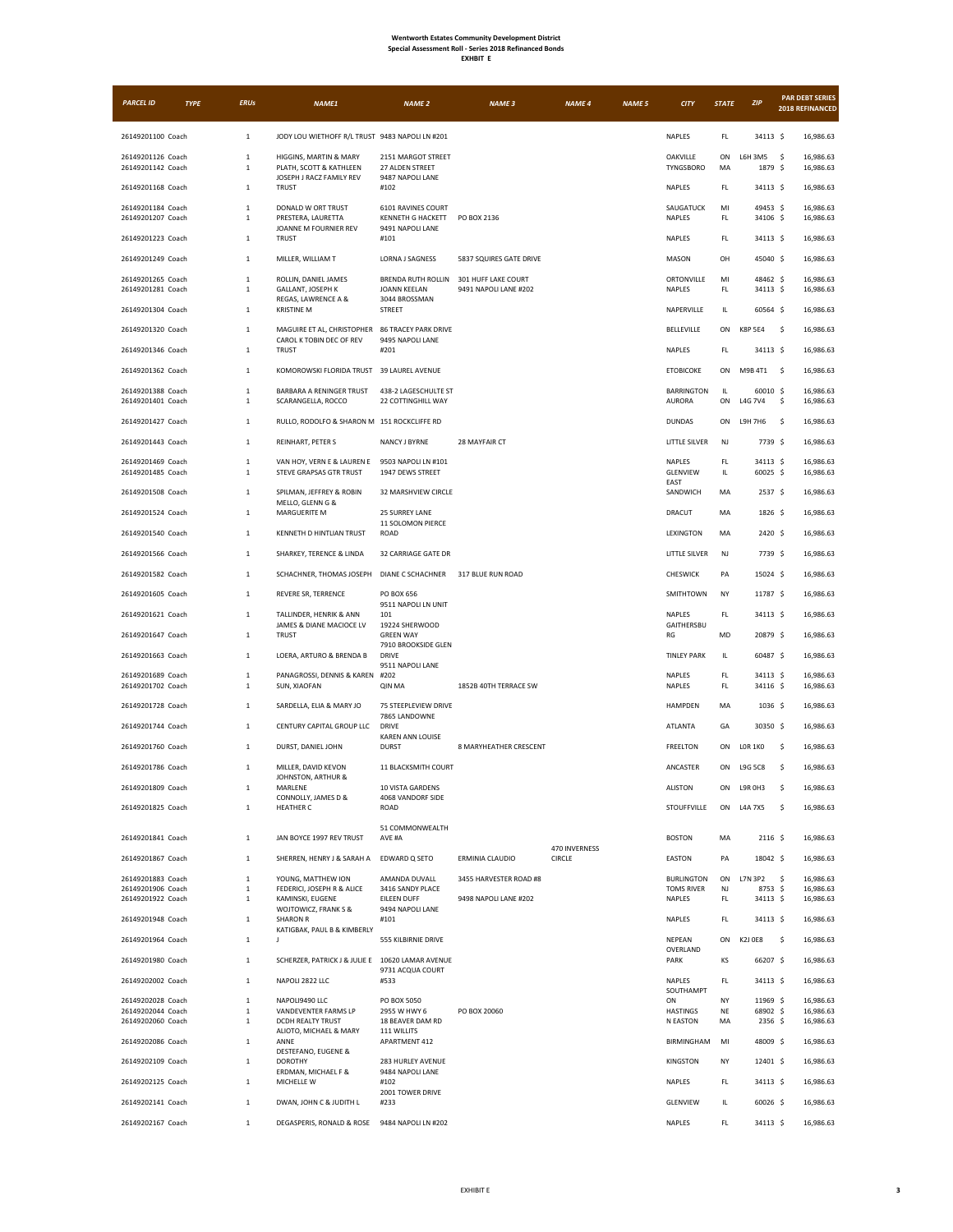| <b>PARCEL ID</b>                       | <b>TYPE</b> | <b>ERUs</b>                  | NAME1                                                          | <b>NAME 2</b>                            | <b>NAME 3</b>                               | <b>NAME 4</b> | <b>NAME 5</b> | <b>CITY</b>                    | <b>STATE</b> | <b>ZIP</b>           |     | <b>PAR DEBT SERIES</b><br>2018 REFINANCED |
|----------------------------------------|-------------|------------------------------|----------------------------------------------------------------|------------------------------------------|---------------------------------------------|---------------|---------------|--------------------------------|--------------|----------------------|-----|-------------------------------------------|
| 26149202183 Coach                      |             | $\mathbf{1}$                 | WISSNER, KENNETH I & CARRIE<br>A                               | 9480 NAPOLI LN #101                      |                                             |               |               | NAPLES                         | FL.          | 34113 \$             |     | 16,986.63                                 |
| 26149202206 Coach                      |             | $\mathbf 1$                  | NELSON REALTY TRUST                                            | <b>PO BOX 62</b>                         |                                             |               |               | <b>FOXBOROUG</b><br>н          | MA           | 2035 \$              |     | 16,986.63                                 |
| 26149202222 Coach                      |             | 1                            | MOORE, KEITH D & CAROLYN                                       | 18 INGLEVIEW DRIVE                       |                                             |               |               | <b>CALEDON</b>                 | ON           | L7C 1P3              | -\$ | 16,986.63                                 |
| 26149202248 Coach                      |             | $\overline{1}$               | 2015 GALANT PROPERTY TRUST 15 KINGSWOOD RD                     |                                          |                                             |               |               | OAKVILLE                       | ON           | <b>L6K 2E2</b>       | \$  | 16,986.63                                 |
| 26149202264 Coach                      |             | $\mathbf{1}$                 | NOBIL, STEVEN M & LAURA A                                      | 200 CHISHOLM COURT                       |                                             |               |               | <b>AURORA</b>                  | OH           | 44202 \$             |     | 16,986.63                                 |
| 26149202280 Coach                      |             | $\mathbf{1}$                 | CARRIE RUDMAN DEC OF TRUST 718 EUCLID AVENUE                   |                                          |                                             |               |               | ELMHURST                       | IL           | 60126 \$             |     | 16,986.63                                 |
| 26149202303 Coach                      |             | $\mathbf{1}$                 | RAYMOND, GAIL W & DAVID M 9476 NAPOLI LANE<br>D                | #201                                     |                                             |               |               | NAPLES                         | FL           | 34113 \$             |     | 16,986.63                                 |
| 26149202329 Coach                      |             | 1                            | CIRILLO, PETER R                                               | EVELYN L LEBA                            | 68 CANADA GOOSE DR                          |               |               | <b>HACKETTSTO</b><br><b>WN</b> | NJ           | 7840 \$              |     | 16,986.63                                 |
| 26149202426 Coach                      |             | $\mathbf{1}$                 | CARSONE JR, ANTHONY JOSEPH PENNY K CARSONE                     |                                          | 9465 CASORIA CT #101                        |               |               | NAPLES                         | FL.          | 34113 S              |     | 16,986.63                                 |
| 26149202442 Coach                      |             | $\mathbf 1$                  | UCCI, THOMAS & MAUREEN E                                       | 21 HENDRICKS CT                          |                                             |               |               | SAYREVILLE                     | NJ           | 8872 \$              |     | 16,986.63                                 |
| 26149202468 Coach                      |             | 1                            | LOWENHAUPT, PHILIP J                                           | <b>CATHERINE A</b><br>LOWENHAUPT         | 9465 CASORIA CT #201                        |               |               | NAPLES                         | FL.          | 34113 \$             |     | 16,986.63                                 |
| 26149202484 Coach                      |             | $\mathbf{1}$                 | OMARA FAMILY NOMINEE<br><b>TRUST</b>                           | %WM & MARIE<br>O'MARA                    | 40 BERRY ST #4301                           |               |               | <b>NORTH</b><br>ANDOVER        | MA           | 1845 \$              |     | 16,986.63                                 |
|                                        |             |                              |                                                                |                                          |                                             |               |               | CANAL                          |              |                      |     |                                           |
| 26149202507 Coach                      |             | $\mathbf{1}$                 | MCGEE, BRIAN M & LORI J                                        | 4405 SMILEY DR                           |                                             |               |               | WINCHESTER                     | OH           | 43110 S              |     | 16,986.63                                 |
| 26149202523 Coach                      |             | $\mathbf 1$                  | GEOFFREY T WELCH LIV TRUST                                     | 9464 CASORIA CT #102                     | 17358 WATERBRIDGE DR                        |               |               | NAPLES                         | FL.          | 34113 \$             |     | 16,986.63                                 |
| 26149202549 Coach                      |             | $\mathbf{1}$                 | CAMARATO, GREGORY                                              | PATRICIA C CAMARATO NORTH                |                                             |               |               | <b>ROYALTON</b>                | OH           | 44133 \$             |     | 16,986.63                                 |
| 26149202565 Coach                      |             | 1                            | CARAM, DAVID M & BEVERLEY J 9464 CASORIA CT #202               |                                          |                                             |               |               | NAPLES<br>WEST                 | FL.          | 34113 \$             |     | 16,986.63                                 |
| 26149202581 Coach                      |             | $\mathbf{1}$                 | GIBNEY, TIMOTHY J                                              | W265 S 8650 RUSTIC                       | THOMASINA A HYLAND 1086 SMITHMANOR BLVD     |               |               | ORANGE<br>MUKWONAG             | NJ           | 7052 \$              |     | 16,986.63                                 |
| 26149202604 Coach                      |             | $\mathbf 1$                  | BOHRER, DAVID A & PATRICIA L VIEW LN                           |                                          |                                             |               |               | O                              | WI           | 53149 \$             |     | 16,986.63                                 |
| 26149202620 Coach                      |             | 1                            | WEBER, PATRICK CHARLES                                         |                                          | JENNIFER LYNN WEBER 9469 CASORIA COURT #201 |               |               | NAPLES<br>PHOENIXVILL          | FL           | 34113 \$             |     | 16,986.63                                 |
| 26149202646 Coach                      |             | 1                            | WROBLEWSKI, ERIC AUBREY                                        | 43 NORTH CALDER<br>WAY                   |                                             |               |               | Ε                              | PA           | 19460 \$             |     | 16,986.63                                 |
| 26149202662 Coach                      |             | $\mathbf{1}$                 | MCSHEA, DANIEL E & DORENE                                      | 9468 CASORIA COURT<br>#101               |                                             |               |               | <b>NAPLES</b>                  | FL.          | 34113 \$             |     | 16,986.63                                 |
| 26149202688 Coach                      |             | $\mathbf 1$                  | CURTIS STUDOR R/E HLDGS LLC HLDGS LLC                          | SHARON STUDOR R/E                        | 1235 ARLET CT                               |               |               | BROADVIEW<br><b>HGTS</b>       | OH           | 44147 \$             |     | 16,986.63                                 |
| 26149202701 Coach<br>26149202727 Coach |             | $\mathbf{1}$<br>1            | ODELL, SHANE<br>AXINN, BARBARA                                 | SARAH LUTEY<br>9468 CASORIA CT           | 9421 ITALIA WAY                             |               |               | NAPLES<br><b>NAPLES</b>        | FL.<br>FL.   | 34113 \$<br>34113 \$ |     | 16,986.63<br>16,986.63                    |
| 26149202743 Coach                      |             | $\mathbf{1}$                 | TIMOTHY F CONWAY REV<br><b>TRUST</b>                           | 1804 WHISPER BLUFF<br>TRAIL              |                                             |               |               | HINCKLEY                       | OH           | 44233 \$             |     | 16,986.63                                 |
| 26149202769 Coach                      |             | $\mathbf 1$                  | VERBOS, EDWARD                                                 | <b>ALEXIA VERBOS</b>                     | 105 NORTHERN LIGHT<br>CIRCLE                |               |               | HINCKLEY                       | OH           | 44233 \$             |     | 16,986.63                                 |
| 26149202785 Coach                      |             | $\mathbf{1}$                 | MARANO, STEVEN &<br>CATHERINE                                  | 55 NORTH GATE DRIVE                      |                                             |               |               | SYOSSET                        | NY           | 11791 \$             |     | 16,986.63                                 |
| 26149202808 Coach                      |             | 1                            | FOSTER, MARK A & BARBARA S                                     | 16280 MAPLE HALL<br>DRIVE                |                                             |               |               | MIDLOTHIAN                     | VA           | 23113 \$             |     | 16,986.63                                 |
| 26149202824 Coach                      |             | $\mathbf{1}$                 | DAHRINGER, JOHN C & MARY<br>JANE                               | 107 AMEN CORNER                          |                                             |               |               | SUMMERVILL<br>E                | SC           | 29483 \$             |     | 16,986.63                                 |
| 26149202840 Coach                      |             | $\mathbf{1}$                 | DECKER, LAWRENCE A & LOUISE<br>М                               | 205 N RIVERSIDE DR                       |                                             |               |               | <b>BRICK</b>                   | NJ           | 8724 \$              |     | 16,986.63                                 |
| 26149202866 Coach                      |             | $\mathbf{1}$                 | CALARCO, JOHN ROD                                              | <b>CATHLEEN KELLY</b><br>CALARCO         | <b>69 BROOK HILLS CIRCLE</b>                |               |               | WHITE<br><b>PLAINS</b>         | <b>NY</b>    | 10605 \$             |     | 16,986.63                                 |
| 26149202882 Coach                      |             | $\mathbf{1}$                 | <b>ENDERLE, JONATHON &amp;</b><br>KIMBERLY                     | 4507 NORTHEAST<br><b>BIRCHGROVE</b>      |                                             |               |               | <b>BENTONVILLE</b>             | AR           | 72712 \$             |     | 16,986.63                                 |
| 26149202905 Coach                      |             | $\mathbf{1}$                 | AIREY, MICHAEL K & DENISE                                      | 82 SOUTH GLEN RD                         |                                             |               |               | KINNELON                       | NJ           | 7405 \$              |     | 16,986.63                                 |
| 26149202921 Coach<br>26149202947 Coach |             | $\mathbf{1}$<br>$\mathbf{1}$ | BAKER, TED H<br>VILLANTI, ROBERT                               | CONNIE E CUMMINS<br>NICHOLAS LAGREGA     | 9477 CASORIA COURT #102<br>31 CANTERBURY CT |               |               | NAPLES<br>OAKDALE              | FL.<br>NY    | 34113 \$<br>11769 \$ |     | 16,986.63<br>16,986.63                    |
| 26149202963 Coach                      |             | $\mathbf{1}$                 | GJORGIEVSKI, MICHAEL & SARA<br>M                               | 216 BELVOIR ROAD                         |                                             |               |               | WILLIAMSVILL<br>E              | NY           | 14221 \$             |     | 16,986.63                                 |
| 26149202989 Coach                      |             | $\mathbf{1}$                 | MICHELSON, JENNIFER A                                          | RITA MICHELSON                           | 9476 CASORIA COURT #101                     |               |               | <b>NAPLES</b>                  | FL.          | 34113 \$             |     | 16,986.63                                 |
| 26149203001 Coach                      |             | $\mathbf{1}$                 | DEMASI, LISA M<br>HOSEY, THOMAS CARL & MARY 3470 N CENTURY OAK | 183 THE HELM                             |                                             |               |               | <b>EAST ISLIP</b><br>OAKLAND   | NY           | 11730 \$             |     | 16,986.63                                 |
| 26149203027 Coach                      |             | $\mathbf{1}$                 | ANN                                                            | CIRCLE                                   |                                             |               |               | TWP                            | MI           | 48363 \$             |     | 16,986.63                                 |
| 26149203043 Coach                      |             | $1\,$                        | KLEIN, ROY E & SHARI L                                         | <b>5 RIVER PLACE</b>                     |                                             |               |               | <b>ROCKY RIVER</b>             | OH           | 44116 \$             |     | 16,986.63                                 |
| 26149203069 Coach                      |             | $\mathbf{1}$                 | PAULEY, GEORGE L                                               | SCOTT H SCHMIDTKE                        | 9481 CASORIA CT UNIT 101                    |               |               | <b>NAPLES</b>                  | FL.          | 34113 \$             |     | 16,986.63                                 |
| 26149203085 Coach                      |             | $\mathbf{1}$                 | PLEWES, STEVEN ARTHUR                                          | JANET MARIE PLEWES<br>9481 CASORIA COURT | 24019 PORTERS CREEK LANE                    |               |               | <b>ST MICHAELS</b>             | MD           | 21663 \$             |     | 16.986.63                                 |
| 26149203108 Coach                      |             | $\mathbf 1$                  | MURRELL, ALLISON                                               | #201                                     |                                             |               |               | NAPLES                         | FL.          | 34113 \$             |     | 16,986.63                                 |
| 26149203124 Coach                      |             | $\mathbf{1}$                 | ROBERT C CAMMARANO LIV<br><b>TRUST</b>                         | SUSAN CAMMARANO<br>LIV TRUST             | <b>6 HUNTERS RIDGE DRIVE</b>                |               |               | PENNINGTON                     | NJ           | 8534 \$              |     | 16,986.63                                 |
| 26149203140 Coach                      |             | $\mathbf 1$                  | JOHNSON, JENNIFER ANN                                          | DEAN WILLIS JOHNSON PO BOX 1623          |                                             |               |               | WATERTOWN                      | SD           | 57201 \$             |     | 16,986.63                                 |
| 26149203166 Coach                      |             | $\mathbf{1}$                 | RIZZO, SUSAN                                                   | PHILIP SCHAUER                           | 9480 CASORIA COURT #102                     |               |               | <b>NAPLES</b>                  | FL.          | 34113 \$             |     | 16,986.63                                 |
| 26149203182 Coach                      |             | $\mathbf{1}$                 | HENNIE, DAVID & KAREN                                          | 6385 MEADOWBROOK<br>DR                   |                                             |               |               | <b>MENTOR</b>                  | OH           | 44060 \$             |     | 16,986.63                                 |
| 26149203205 Coach                      |             | $\mathbf{1}$                 | SHAHEEN, MICHAEL J & ROBYN<br>L                                | 2 EDINBURGH WAY                          |                                             |               |               | <b>ST</b><br>CLAIRSVILLE       | OH           | 43950 \$             |     | 16,986.63                                 |
| 26149203221 Coach                      |             | $\mathbf{1}$                 | SULLIVAN ET AL, JERRY W                                        | 14371 HAWTHORNE DR                       |                                             |               |               | LEMONT                         | IL.          | 60439 \$             |     | 16,986.63                                 |
| 26149203247 Coach                      |             | $\mathbf{1}$                 | WILLIAM R CLAYPOLE TRUST                                       | 6060 ELLISON DR                          |                                             |               |               | WESTERVILLE                    | OH           | 43082 \$             |     | 16,986.63                                 |
| 26149203263 Coach                      |             | $\mathbf{1}$                 | BONACUSO, THOMAS E                                             | MARIANNE L<br><b>BONACUSO</b>            | 9485 CASORIA COURT #201                     |               |               | NAPLES                         | FL.          | 34113 \$             |     | 16,986.63                                 |
|                                        |             |                              |                                                                |                                          |                                             |               |               |                                |              |                      |     |                                           |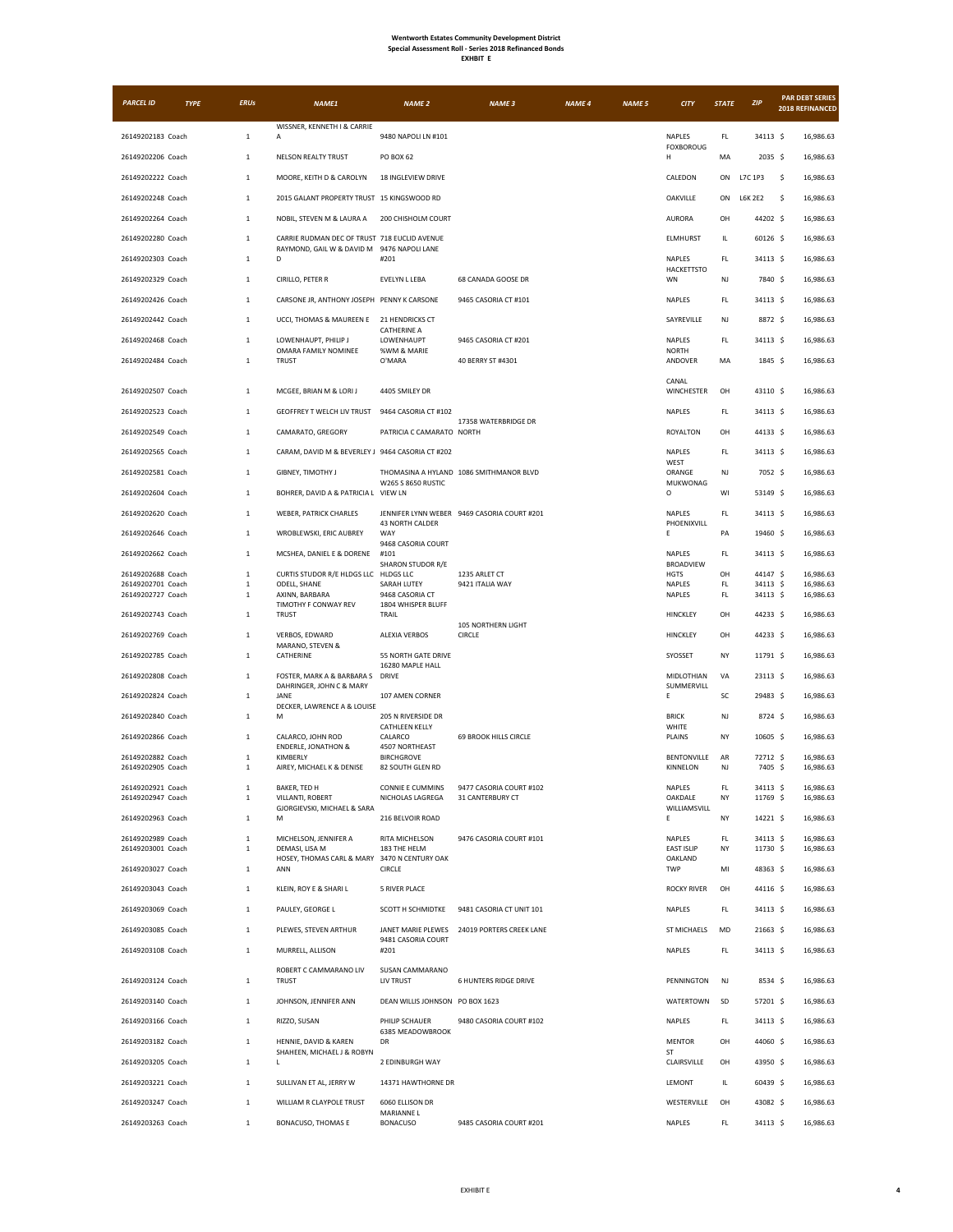| PARCEL ID                                        | <b>TYPE</b> | <b>ERUs</b>                  | NAME1                                                               | <b>NAME 2</b>                                              | <b>NAME 3</b>                                   | <b>NAME 4</b>         | <b>NAME 5</b> | <b>CITY</b>              | <b>STATE</b> | <b>ZIP</b>           | <b>PAR DEBT SERIES</b><br>2018 REFINANCED |
|--------------------------------------------------|-------------|------------------------------|---------------------------------------------------------------------|------------------------------------------------------------|-------------------------------------------------|-----------------------|---------------|--------------------------|--------------|----------------------|-------------------------------------------|
| 26149203289 Coach                                |             | $\mathbf{1}$                 | COLANDO, TERESA A                                                   | 6N333 GREENWOOD<br>AVENUE                                  |                                                 |                       |               | MEDINAH                  | IL           | 60157 \$             | 16,986.63                                 |
| 26149203302 Coach                                |             | $1\,$                        | LAROSA SR, JOSEPH J &<br>LORETTA                                    | CHRISTIAN J LAROSA                                         | 9484 CASORIA COURT #101                         |                       |               | NAPLES                   | FL           | 34113 \$             | 16,986.63                                 |
| 26149203328 Coach<br>26149203344 Coach           |             | $1\,$<br>$\mathbf{1}$        | 2561649 ONTARIO INC<br>MALTZ, DEREK S & PATRICIA                    | 2800 JOHN STREET<br><b>UNIT 23</b><br><b>DEREK M MALTZ</b> | 43370 LA BELLE PLACE                            |                       |               | MARKHAM<br>ASHBURN       | ON<br>VA     | L3R 0E2<br>20147 \$  | -\$<br>16,986.63<br>16,986.63             |
| 26149203360 Coach                                |             | $\,1\,$                      | HURT, TERRY J & ANGELA G                                            | 9484 CASORIA COURT<br>#202                                 |                                                 |                       |               | NAPLES                   | FL.          | 34113 \$             | 16,986.63                                 |
| 26149203386 Coach                                |             | $\mathbf{1}$                 | <b>BALBIR C SEAM &amp; KUSUM B</b><br><b>SEAM</b>                   | JOINT PROPERTY REV<br><b>TRUST</b>                         | 10524 TANAGER LANE                              |                       |               | POTOMAC                  | MD           | 20854 \$             | 16,986.63                                 |
| 26149203409 Coach                                |             | $\mathbf{1}$                 | STANLEY J NEVA TRUST                                                | LORI M NEVA TRUST                                          | 332 ERIE CIRCLE                                 |                       |               | BLOOMINGD<br>ALE         | IL.          | 60108 \$             | 16,986.63                                 |
| 26149203425 Coach<br>26149203441 Coach           |             | $\,1\,$<br>$\mathbf{1}$      | MONTGOMERY, BILLY G<br>CANNONE, SUSAN E                             | TIMOTHY W CLICK<br>PETER J CANNONE III                     | 9489 CASORIA COURT #201<br>36 BOBBY JONES DRIVE |                       |               | NAPLES<br>ANDOVER        | FL.<br>MA    | 34113 \$<br>1810 \$  | 16,986.63<br>16,986.63                    |
| 26149203467 Coach                                |             | $\mathbf{1}$                 | MORSCHEISER, JOHN CHARLES                                           | <b>DONNA KAY</b><br>MORSCHEISER                            | MARJORIE E MORSCHEISER                          | 2106 LIBERTY<br>LANE  |               | PERU                     | IL           | 61354 \$             | 16,986.63                                 |
| 26149203483 Coach                                |             | $\mathbf{1}$                 | VEST, JEREMY                                                        | NICOLE RUSSO<br>15 GARWOOD COURT                           | 9492 CASORIA COURT #102                         |                       |               | NAPLES                   | FL.          | 34113 \$             | 16,986.63                                 |
| 26149203506 Coach<br>26149203522 Coach           |             | $\mathbf{1}$<br>$1\,$        | MILEVSKI, NIKOLCE & NANCY<br>MURTAGH, KEVIN J                       | SOUTH<br>LESLEY ANN LENNON                                 | 77 LENAPE RD                                    |                       |               | GARFIELD<br>PEARL RIVER  | NJ<br>NY     | 7026 \$<br>10965 \$  | 16,986.63<br>16,986.63                    |
| 26149203548 Coach                                |             | $\mathbf{1}$                 | HALPIN, NEIL & DEBORAH                                              | 9493 CASORIA COURT<br>#101                                 |                                                 |                       |               | NAPLES                   | FL.          | 34113 \$             | 16,986.63                                 |
| 26149203564 Coach                                |             | $\mathbf{1}$                 | DEBORAH L LAWSON TRUST                                              | 513 N OCCIDENTAL<br>ROAD<br><b>CINDY STAFFIERI</b>         |                                                 |                       |               | TECUMSEH                 | MI           | 49286 \$             | 16,986.63                                 |
| 26149203580 Coach                                |             | $\mathbf{1}$                 | REBELLO, IVAN J                                                     | REBELLO                                                    | 430 FLINT ROAD                                  |                       |               | <b>NORTH YORK</b>        | ON           | M3J 2J4              | \$<br>16,986.63                           |
| 26149203603 Coach                                |             | $\mathbf{1}$                 | FOTI, PETER J & FRANCES C                                           | 56 MERRIVALE DRIVE                                         |                                                 |                       |               | SMITHTOWN                | NY           | 11787 \$             | 16,986.63                                 |
| 26149203629 Coach                                |             | $\mathbf{1}$                 | MILLER, JEFFREY LEE                                                 | 9496 CASORIA CT #101<br>9496 CASORIA COURT                 |                                                 |                       |               | NAPLES                   | FL.          | 34113 \$             | 16,986.63                                 |
| 26149203645 Coach                                |             | $\mathbf{1}$                 | STROH, VIRGINIA                                                     | #102<br>9496 CASORIA COURT                                 |                                                 |                       |               | NAPLES                   | FL.          | 34113 \$             | 16,986.63                                 |
| 26149203661 Coach<br>26149203687 Coach           |             | $1\,$<br>$1\,$               | ABRAHAM, ELIZABETH MARY<br>MICHNO, RICHARD &<br>ROSEMARY            | #201<br>9496 CASORIA COURT<br>#202                         |                                                 |                       |               | NAPLES<br>NAPLES         | FL.<br>FL.   | 34113 \$<br>34113 \$ | 16,986.63<br>16,986.63                    |
| 26149203700 Coach                                |             | $\mathbf{1}$                 | MCGUIRE, WILLIAM P & SUSAN<br>J                                     | 5 SEAN MICHAEL<br>COURT                                    |                                                 |                       |               | <b>FARMINGDAL</b><br>E   | NY           | 11735 S              | 16,986.63                                 |
| 26149203726 Coach                                |             | $\mathbf 1$                  | HUTCHINSON, LARRY G                                                 | <b>HEIDIE GANJINEH</b><br><b>HUTCHINSON</b>                | 9497 CASORIA COURT #102                         |                       |               | NAPLES                   | FL           | 34113 \$             | 16,986.63                                 |
| 26149203742 Coach                                |             | $\mathbf{1}$                 | KALERGIS, SHIRLEY JEAN                                              | 2115 W HAVEN ST                                            |                                                 |                       |               | <b>MOUNT</b><br>PROSPECT | IL.          | 60056 \$             | 16,986.63                                 |
| 26149203768 Coach                                |             | $\mathbf{1}$                 | WOLFRUM, MICHAEL & RENATE 93                                        | KARL-BOEHM STRASSE                                         |                                                 |                       |               | BALDHAM                  |              | 85598 \$             | 16,986.63                                 |
| 29860000027 Coach<br>29860000043 Coach           |             | $1\,$<br>$\mathbf{1}$        | POMPEO, MARCO & RITA<br>POMPEO, ANTHONY                             | 2201 MAIN ST<br>2201 MAIN ST                               |                                                 |                       |               | PITTSBURGH<br>PITTSBURG  | PA<br>PA     | 15215 \$<br>15215 \$ | 16,986.63<br>16,986.63                    |
| 29860000069 Coach                                |             | $\mathbf{1}$                 | STEVEN RICHARDS & ELIZABETH RICHARDS TRUST                          |                                                            | 9105 PRIMA WAY #201                             |                       |               | NAPLES                   | FL.          | 34113 \$             | 16,986.63                                 |
| 29860000085 Coach                                |             | $\mathbf{1}$                 | LAURETTA PRESTERA TRUST                                             | 9105 PRIMA WAY #202                                        |                                                 |                       |               | NAPLES                   | FL.          | 34113 \$             | 16,986.63                                 |
| 29860000108 Coach                                |             | $\mathbf{1}$                 | WILKS, CRAIG F & SUSAN A<br>MILLIGAN, JAMES E & CYNTHIA             | 160 HEATHWOOD LANE                                         |                                                 |                       |               | <b>HAMILTON</b>          | OH           | 45013 \$             | 16,986.63                                 |
| 29860000124 Coach                                |             | $\mathbf{1}$                 | А<br>GRANT, LAWRENCE N & MARY                                       | 9109 PRIMA WAY #102                                        |                                                 |                       |               | <b>NAPLES</b>            | FL.          | 34113 \$             | 16,986.63                                 |
| 29860000140 Coach<br>29860000166 Coach           |             | $1\,$<br>$1\,$               | BETH<br>MEDUGNO, NEIL A                                             | PO BOX 2168<br>100 HARRISON AVE                            |                                                 |                       |               | LEESBURG<br>WAKEFIELD    | VA<br>MA     | 20177 \$<br>1880 \$  | 16,986.63<br>16,986.63                    |
| 29860000182 Coach                                |             | $1\,$                        | TURBACZEWSKI, GARY G &<br><b>KAREN F</b>                            | 1712 EMERY DR                                              |                                                 |                       |               | ERIE                     | PA           | 16509 \$             | 16,986.63                                 |
| 29860000205 Coach                                |             | $\mathbf{1}$                 | MARY LYNN WHEATON REV<br><b>TRUST</b>                               | 9113 PRIMA WAY #102                                        |                                                 |                       |               | NAPLES                   | EL.          | 34113 \$             | 16,986.63                                 |
| 29860000221 Coach                                |             | $\mathbf{1}$                 | PRIMA WAY LLC                                                       | 70 HAZELWOOD<br><b>AVENUE</b><br>9113 PRIMA WAY NO 3-      |                                                 |                       |               | <b>TORONTO</b>           | ON           | M4J 1K5              | \$<br>16,986.63                           |
| 29860000247 Coach                                |             | $\,1\,$                      | KRAKOWSKI, PETER M & CATHY 202                                      |                                                            |                                                 |                       |               | NAPLES                   | FL.          | 34113 \$             | 16,986.63                                 |
| 52532000021 Z - Common<br>52532000047 Z - Common |             | 0<br>0                       | LENNAR HOMES LLC<br>LENNAR HOMES LLC                                | 10481 BEN C PRATT<br>10481 BEN C PRATT                     | 6 MILE CYPRESS PKWY<br>6 MILE CYPRESS PKWY      |                       |               | FT MYERS<br>FT MYERS     | FL.<br>FL.   | 33966 \$<br>33966 \$ |                                           |
| 52532000063 Z - Common                           |             | 0                            | LENNAR HOMES LLC                                                    | 10481 BEN C PRATT                                          | 6 MILE CYPRESS PKWY<br>15550 LIGHTHOUSE DR STE  |                       |               | FT MYERS                 | FL.          | 33966 \$             |                                           |
| 52532000076 Z - Common<br>52532000089 Z - Common |             | 0<br>0                       | LENNAR HOMES LLC<br>LENNAR HOMES LLC<br><b>WENTWORTH ESTATES</b>    | % JIM BAVOUSET<br>10481 BEN C PRATT<br>DEVELOPMENT         | 201<br>6 MILE CYPRESS PKWY                      | <b>6 MILE CYPRESS</b> |               | CLEARWATER<br>FT MYERS   | FL.<br>FL.   | 33760 \$<br>33966 \$ |                                           |
| 52532000102 Z - Common                           |             | 0                            | COMMUNITY                                                           | <b>DISTRICT</b>                                            | 10481 BEN C PRATT                               | PKWY                  |               | FORT MYERS               | FL.          | 33966 \$             |                                           |
| 52532000128 Z - Common                           |             | 0                            | LENNAR HOMES LLC                                                    | 10481 BEN C PRATT                                          | 6 MILE CYPRESS PKWY                             |                       |               | FT MYERS                 | FL.          | 33966 \$             |                                           |
| 52532000144 Z - Common<br>52532000160 Z - Common |             | $\mathbf 0$<br>$\mathbf 0$   | LENNAR HOMES LLC                                                    | 10481 BEN C PRATT                                          | 6 MILE CYPRESS PKWY<br>6 MILE CYPRESS PKWY      |                       |               | FT MYERS                 | FL.<br>FL.   | 33966 \$<br>33966 \$ |                                           |
| 52532000186                                      | 75          | $\mathbf{1}$                 | LENNAR HOMES LLC<br><b>GL &amp; P B STEIN REV TRUST</b>             | 10481 BEN C PRATT<br>9401 ITALIA WAY                       |                                                 |                       |               | FT MYERS<br>NAPLES       | FL.          | 34113 \$             | 32,541.02                                 |
| 52532000209                                      | 75          | $\mathbf{1}$                 | HOCKSTRA, JOHN & TRACI                                              | 9405 ITALIA WAY                                            |                                                 |                       |               | NAPLES                   | FL.          | 34113 \$             | 32,541.02                                 |
| 52532000225                                      | 75          | $\mathbf{1}$                 | ROBERT E PRADELSKI TRUST                                            | 7101 CUPOLA CT                                             |                                                 |                       |               | CARY                     | IL.          | 60013 \$             | 32,541.02                                 |
| 52532000241                                      | 75          | $\,$ 1 $\,$                  | MCLACHIAN, KENNETH P<br>TOLENTINO, JONATHAN &                       | ALAN D CHEATLEY                                            | 723 MT PLEASANT RD                              |                       |               | <b>TORONTO</b>           | ON           | M4S2N4               | \$<br>32,541.02                           |
| 52532000267<br>52532000283                       | 75<br>75    | $\mathbf{1}$<br>$\mathbf 1$  | HELENE<br>SCHERMER, DAVID R & LINDA A 9421 ITALIA WAY               | 9417 ITALIA WAY                                            |                                                 |                       |               | NAPLES<br>NAPLES         | FL<br>FL.    | 34113 \$<br>34113 \$ | 32,541.02<br>32,541.02                    |
| 52532000306                                      | 75          | $\mathbf{1}$                 | KARRAS, SPIRO C & THEODORA 6 FOX TAIL CT                            |                                                            |                                                 |                       |               | <b>RIVERWOODS</b>        | IL           | 60015 \$             | 32,541.02                                 |
| 52532000322                                      | 75          | $\mathbf 1$                  | STRAUSS, FRANK                                                      | 57 E STREET                                                |                                                 |                       |               | HULL                     | MA           | 2045 \$              | 32,541.02                                 |
| 52532000348                                      | 75          | $\mathbf{1}$<br>$\mathbf{1}$ | PETROSKY, MARK & CYNTHIA<br>SHARON S BORROWMAN 2007<br><b>TRUST</b> | 40253 WOODSIDE DR N                                        |                                                 |                       |               | NORTHVILLE               | MI<br>FL.    | 48168 \$             | 32,541.02                                 |
| 52532000364<br>52532000380                       | 75<br>75    | $\mathbf{1}$                 | HART, DAVID E                                                       | 9437 ITALIA WAY<br>MARIA C HART-<br>JIMENEZ                | 9441 ITALIA WAY                                 |                       |               | NAPLES<br>NAPLES         | FL           | 34113 \$<br>34113 \$ | 32,541.02<br>32,541.02                    |
| 52532000403                                      | 75          | $\mathbf{1}$                 | PHELPS, DAVID & MADELINE                                            | 45 GRAVESLEIGH TER                                         |                                                 |                       |               | PITTSFIELD               | MA           | 1201 \$              | 32,541.02                                 |
| 52532000429                                      | 75          | $\mathbf{1}$                 | DUARTE, EDMUND & VALERIE                                            | 504HIGHWAY 7A                                              | 1051 PERIMETER DR STE                           |                       |               | BETHANY<br>SCHAUMBUR     | ON           | L0A1                 | \$<br>32,541.02                           |
| 52532000445                                      | 75          | $\mathbf{1}$                 | OLEXA, THOMAS                                                       | % EFG ADVISORS LLC                                         | 1125                                            |                       |               | G                        | IL.          | 60173 \$             | 32,541.02                                 |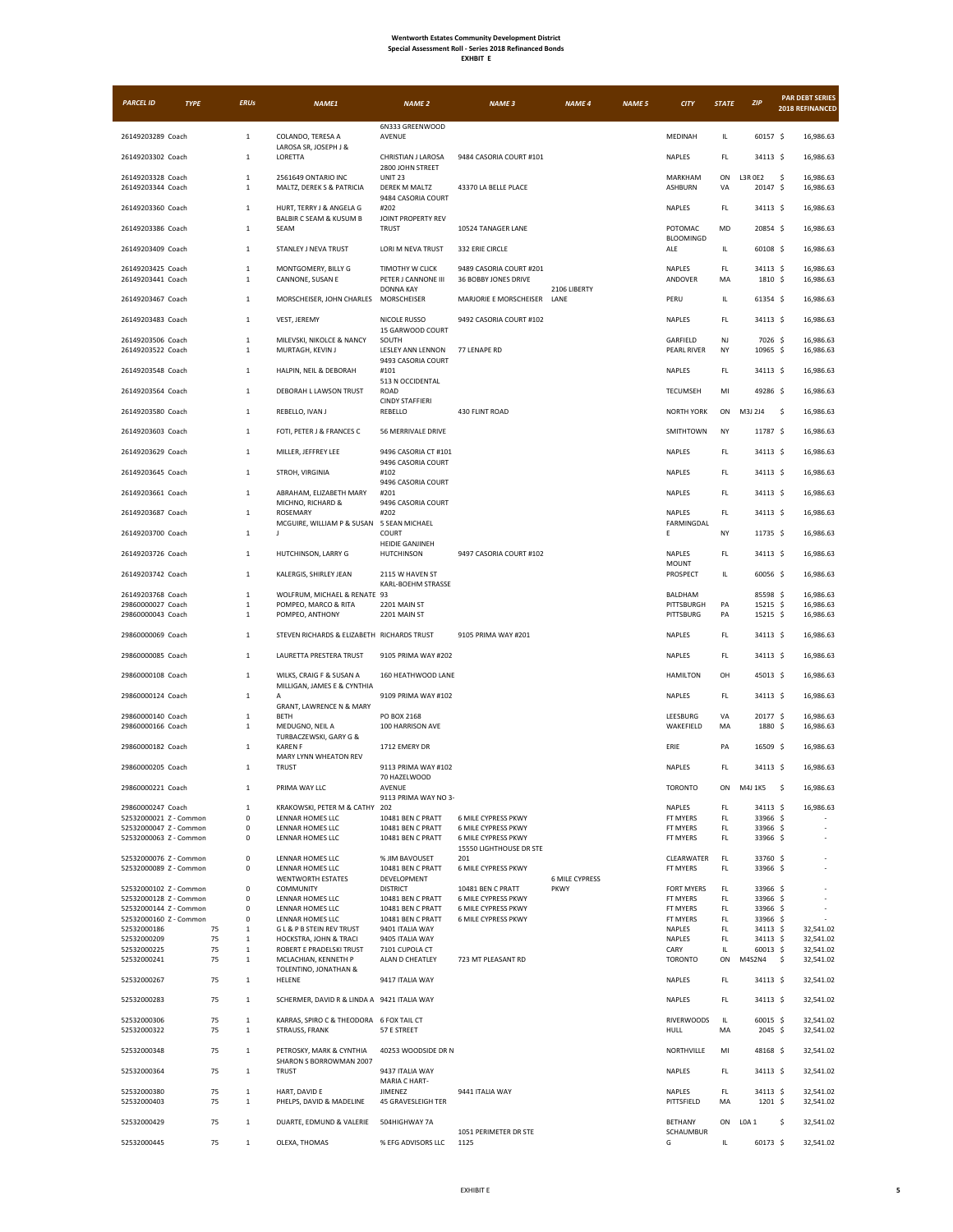| <b>PARCEL ID</b>                                 | <b>TYPE</b> | <b>ERUs</b>                  | <b>NAME1</b>                                                           | <b>NAME 2</b>                             | <b>NAME 3</b>                                        | <b>NAME 4</b>                        | <b>NAME 5</b> | <b>CITY</b>                     | <b>STATE</b>         | ZIP                  | <b>PAR DEBT SERIES</b><br>2018 REFINANCED |
|--------------------------------------------------|-------------|------------------------------|------------------------------------------------------------------------|-------------------------------------------|------------------------------------------------------|--------------------------------------|---------------|---------------------------------|----------------------|----------------------|-------------------------------------------|
|                                                  |             |                              | RIZZO, FRANCIS S & DEBORAH                                             |                                           |                                                      |                                      |               | PHILADELPHI                     |                      |                      |                                           |
| 52532000461                                      | 75          | 1                            | M                                                                      | 8919 CREFELD ST                           |                                                      |                                      |               | A                               | PA                   | 19118 \$             | 32,541.02                                 |
| 52532000487                                      | 75          | 1                            | MCKIERNAN, ANTHONY                                                     | 25 STONECREST RD                          |                                                      |                                      |               | RIDGEFIELD                      | CT                   | 6877                 | -\$<br>32,541.02                          |
| 52532000500                                      | 75          | $\mathbf{1}$                 | BROWN, MARYANN                                                         | 60 OLD RTE 25                             |                                                      |                                      |               | NORTHPORT                       | NY                   | 11768 \$             | 32,541.02                                 |
| 52532000526                                      | 75          | 1                            | MEIER, THOMAS & KELLY                                                  | 1280 MISSISSAUGA RD                       |                                                      |                                      |               | MISSISSAUGA                     | ON                   | L5H 232              | 32,541.02<br>\$                           |
| 52532000542                                      | 75          | 1                            | EDWARD W KANARA REV LIV<br><b>TRUST</b>                                | 9473 ITALIA WAY                           |                                                      |                                      |               | NAPLES                          | FL.                  | 34113 \$             | 32,541.02                                 |
| 52532000568                                      | 75          | 1                            | WILKINSON, MICHAEL & JULIA                                             | 42 LETTY GREEN                            |                                                      |                                      |               | <b>HERTFORD</b>                 |                      | SG142NZ              | - \$<br>32,541.02                         |
| 52532000584                                      | 75          | $\mathbf 1$                  | <b>GRATHWOHL FAMILY TRUST</b>                                          | 9481 ITALIA WAY                           |                                                      |                                      |               | NAPLES                          | FL.                  | 34113 \$             | 32,541.02                                 |
|                                                  |             |                              | DOERNER, THOMAS &                                                      |                                           |                                                      |                                      |               |                                 |                      |                      |                                           |
| 52532000607                                      | 75          | 1                            | MARTHESE                                                               | % BONNIE GOERLICH<br>ANNE L FRASER LIVING | 350 WIMBLEDON LANE                                   |                                      |               | NAPLES                          | FL                   | 34104 \$             | 32,541.02                                 |
| 52532000623                                      | 75          | 1                            | ROBERT B FRASER LIVING TRUST TRUST                                     |                                           | 265 RIVERVIEW PL                                     |                                      |               | <b>GUELPH</b>                   | ON                   | N1E 7G9              | - \$<br>32,541.02                         |
| 52532000649                                      | 75          | 1                            | LAND TRUST AGREEMENT                                                   | DAVID H MARCOU JR<br><b>TR</b>            | 39 GOLDEN BALL RD                                    |                                      |               | WESTON                          | MA                   | 2493 \$              | 32,541.02                                 |
| 52532000665                                      | 75          | $\mathbf{1}$                 | NICK PERROTTA FL TRUST                                                 | KATHLEEN PERROTTA<br><b>FL TRUST</b>      | 3600 THORPDALE CT                                    |                                      |               | MISSISSAUGA                     | ON                   | L5L 3V6              | \$<br>32,541.02                           |
|                                                  |             |                              |                                                                        | 2728 THOMPSON AVE                         |                                                      |                                      |               | LONG ISLAND                     |                      |                      |                                           |
| 52532000681                                      | 75          | $\mathbf{1}$                 | TENCZA, MARINA & DARIUS                                                | #800<br>SUSAN M AMLANI REV                |                                                      |                                      |               | <b>CITY</b>                     | NY                   | 11101 \$             | 32,541.02                                 |
| 52532000704                                      | 75          | 1                            | M H AMLANI REV LIV TRUST<br>GODWIN, JAY GOVE &                         | LIV TRUST                                 | 14059 SWANEE BEACH DR                                |                                      |               | <b>FENTON</b>                   | MI                   | 48430 \$             | 32,541.02                                 |
| 52532000720                                      | 75          | 1                            | MARIANN M                                                              | 9468 ITALIA WAY                           |                                                      |                                      |               | NAPLES                          | FL.                  | 34113 \$             | 32,541.02                                 |
| 52532000746                                      | 75          | 1                            | REDDICK, DON                                                           | 10 MAPLE GROVE DR<br><b>UNIT 29</b>       |                                                      |                                      |               | OAKVILLE                        | ON                   | L6J 0E1              | \$<br>32,541.02                           |
| 52532000762                                      | 75          | $\mathbf{1}$                 | NORTON, JONATHAN E                                                     | ROBERTA W NORTON                          | 178 HALSTED DR                                       |                                      |               | <b>HINGHAM</b>                  | MA                   | $2043 \;$ \$         | 32,541.02                                 |
| 52532000788                                      | 75          | 1                            | <b>BUTTON, ADRIAN</b>                                                  | <b>CLAIRE ELIZABETH</b><br><b>BUTTON</b>  | 4507 OAKSIDE POINT                                   |                                      |               | MARIETTA                        | GA                   | 30067 \$             | 32.541.02                                 |
| 52532000801                                      | 75          | $\mathbf{1}$                 | MOHACSI, GEORGE                                                        |                                           | LORRAINE BRUNSWICK 138 BRENTWOOD RD N                |                                      |               | <b>TORONTO</b>                  | ON                   | M8X 2C6              | -\$<br>32,541.02                          |
|                                                  |             |                              | MELIE, MICHAEL D &                                                     |                                           |                                                      |                                      |               |                                 |                      |                      |                                           |
| 52532000827                                      | 75          | $\mathbf{1}$                 | <b>MARGARET T</b>                                                      | 8528 WYNDHILL LN                          |                                                      |                                      |               | PEORIA                          | IL.                  | 61615 \$             | 32,541.02                                 |
| 52532000843<br>52532000869                       | 75<br>75    | 1<br>1                       | OSGANIAN, BRIAN & JOAN<br>RAUCH, GREGORY & CHERYL                      | 138 PARTRIDGE DR<br>9440 ITALIA WAY       |                                                      |                                      |               | WESTWOOD<br>NAPLES              | MA<br>FL.            | 2090 \$<br>34113 \$  | 32,541.02<br>32,541.02                    |
|                                                  |             |                              | EDWARD H BERGAUER LIV                                                  | JUDITH A BERGAUER                         |                                                      |                                      |               |                                 |                      |                      |                                           |
| 52532000885<br>52532000908                       | 75<br>75    | $\mathbf{1}$<br>$\mathbf{1}$ | <b>TRUST</b><br>MACDONALD FAMILY TRUST                                 | <b>IIV TRUST</b><br>2 WATERWAY COURT      | 9436 ITALIA WAY                                      |                                      |               | NAPLES<br>CALEDON               | FL.<br>ON            | 34113 \$<br>L7E0B5   | 32,541.02<br>\$<br>32,541.02              |
| 52532000924                                      | 75          | $\mathbf{1}$                 | MCARDLE JR, DONALD L                                                   | SUZANNE F MCARDLE                         | 9420 ITALIA WAY                                      |                                      |               | <b>NAPLES</b>                   | FL.                  | 34113 \$             | 32,541.02                                 |
| 52532000940                                      | 75          | $\mathbf 1$                  | CALLAHAN, MAURICE E                                                    | JOAN GREGG<br>CALLAHAN                    | <b>PO BOX 526</b>                                    |                                      |               | PITTSFIELD                      | MA                   | 1202 \$              | 32,541.02                                 |
| 52532000966                                      | 75          | $\mathbf{1}$                 | BULGIER, EARL C & DEBRA K                                              | 2530 JOSIE LANE                           |                                                      |                                      |               | HARLEYSVILLE                    | PA                   | 19438 \$             | 32,541.02                                 |
| 52532000982                                      | 75          | 1                            | SEDOR, DENNIS P & MICHELE L 5 JOHN SMITH AVE                           |                                           |                                                      |                                      |               | AUBURN                          | NY                   | 13021 \$             | 32,541.02                                 |
| 52532001004                                      | 75          | $\mathbf{1}$                 | STOCK, JOHN & REBECCA                                                  | 861 CROSSTREE LN                          |                                                      |                                      |               | SANDUSKY                        | OH                   | 44870 \$             | 32,541.02                                 |
| 55751000029 Z - Common                           |             | $\mathsf 0$                  | LENNAR HOMES LLC                                                       | 10481 BEN C PRATT                         | 6 MILE CYPRESS PKWY                                  |                                      |               | FT MYERS                        | FL.                  | 33966 \$             |                                           |
| 55751000045 Z - Common                           |             | $^{\circ}$                   | LENNAR HOMES LLC                                                       | 10481 BEN C PRATT                         | <b>6 MILE CYPRESS PKWY</b>                           |                                      |               | FT MYERS                        | FL                   | 33966                | -\$                                       |
| 55751000061 Z - Common                           |             | 0                            | LENNAR HOMES LLC                                                       | 10481 BEN C PRATT                         | <b>6 MILE CYPRESS PKWY</b>                           |                                      |               | FT MYERS                        | FL.                  | 33966                | -\$                                       |
| 55751000087 Z - Common                           |             | $\mathsf 0$<br>$\Omega$      | LENNAR HOMES LLC<br>LENNAR HOMES LLC                                   | 10481 BEN C PRATT<br>10481 BEN C PRATT    | 6 MILE CYPRESS PKWY                                  |                                      |               | FT MYERS                        | FL.<br>FL.           | 33966                | -S<br>-Ś                                  |
| 55751000100 Z - Common<br>55751000126 Z - Common |             | $^{\circ}$                   | LENNAR HOMES LLC                                                       | 10481 BEN C PRATT                         | 6 MILE CYPRESS PKWY<br><b>6 MILE CYPRESS PKWY</b>    |                                      |               | FT MYERS<br>FT MYERS            | FL                   | 33966<br>33966       | -\$                                       |
| 55751000142 Z - Common                           |             | 0                            | LENNAR HOMES LLC                                                       | 10481 BEN C PRATT                         | 6 MILE CYPRESS PKWY                                  |                                      |               | FT MYERS                        | FL.                  | 33966                | -Ś                                        |
| 55751000663 Z - Common                           |             | $\mathsf 0$                  | LENNAR HOMES LLC                                                       | 10481 BEN C PRATT                         | 6 MILE CYPRESS PKWY                                  |                                      |               | <b>FT MYERS</b>                 | FL.                  | 33966 \$             |                                           |
| 55751002108 Z - Common                           |             | 0                            | LENNAR HOMES LLC                                                       | 10481 BEN C PRATT                         | 6 MILE CYPRESS PKWY                                  |                                      |               | FT MYERS                        | FL.                  | 33966 \$             |                                           |
| 55751002124 Z - Common                           |             | $^{\circ}$                   | LENNAR HOMES LLC                                                       | 10481 BEN C PRATT                         | 6 MILE CYPRESS PKWY                                  |                                      |               | FT MYERS                        | FL.                  | 33966                | -Ś                                        |
| 55751002140 Z - Common                           |             | $\Omega$                     | LENNAR HOMES LLC                                                       | 10481 BEN C PRATT                         | 6 MILE CYPRESS PKWY                                  |                                      |               | FT MYERS                        | FL.                  | 33966 \$             |                                           |
| 55751002179 Golf Course                          |             | $^{\circ}$                   | LENNAR HOMES LLC                                                       | 10481 BEN C PRATT                         | 6 MILE CYPRESS PKWY                                  |                                      |               | FT MYERS                        | FL.                  | 33966 \$             |                                           |
| 55751002205 Z - Common                           |             | $^{\circ}$                   | <b>WENTWORTH ESTATES</b><br>COMMUNITY                                  | DEVELOPMENT<br><b>DISTRICT</b>            | 10481 BEN C PRATT                                    | <b>6 MILE CYPRESS</b><br>PKWY        |               | <b>FORT MYERS</b>               | FL                   | 33966 \$             |                                           |
| 55751002221 Z - Common                           |             | $\mathsf 0$                  | <b>WENTWORTH ESTATES</b><br>COMMUNITY                                  | DEVELOPMENT<br><b>DISTRICT</b>            | 10481 BEN C PRATT                                    | <b>6 MILE CYPRESS</b><br>PKWY        |               | <b>FORT MYERS</b>               | FL.                  | 33966 \$             |                                           |
|                                                  |             |                              | <b>WENTWORTH ESTATES</b>                                               | DEVELOPMENT                               |                                                      | <b>6 MILE CYPRESS</b>                |               |                                 |                      |                      |                                           |
| 55751002247 Z - Common                           |             | 0                            | COMMUNITY<br><b>WENTWORTH ESTATES</b>                                  | <b>DISTRICT</b><br>DEVELOPMENT            | 10481 BEN C PRATT                                    | <b>PKWY</b><br><b>6 MILE CYPRESS</b> |               | FORT MYERS                      | $\mathsf{FL}$        | 33966 \$             |                                           |
| 55751002263 Z - Common                           |             | $\mathsf 0$                  | COMMUNITY                                                              | <b>DISTRICT</b>                           | 10481 BEN C PRATT                                    | PKWY                                 |               | FT MYERS                        | $\mathsf{FL}$        | 33966 \$             |                                           |
| 55751002289 Z - Common                           |             | $\mathsf 0$                  | LENNAR HOMES LLC                                                       | 10481 BEN C PRATT                         | SIX MILE CYPRESS PKWY<br>SIX MILE CYPRESS PKWY       |                                      |               | FORT MYERS                      | FL.                  | 33965 \$<br>33966 \$ |                                           |
| 55751002302 Z - Common                           |             | $\mathsf 0$                  | LENNAR HOMES LLC                                                       | 10481 BEN C PRATT                         |                                                      |                                      |               | <b>FORT MYERS</b>               | FL.                  |                      |                                           |
| 55751002328 Z - Common                           |             | $^{\circ}$<br>$\mathbf 0$    | LENNAR HOMES LLC                                                       | 10481 BEN C PRATT<br>10481 BEN C PRATT    | SIX MILE CYPRESS PKWY                                |                                      |               | <b>FORT MYERS</b>               | FL.<br>FL.           | 33966 \$             |                                           |
| 55751002344 Z - Common<br>55751002360 Z - Common |             | $\mathbf 0$                  | LENNAR HOMES LLC<br>LENNAR HOMES LLC                                   | 10481 BEN C PRATT                         | SIX MILE CYPRESS PKWY<br>SIX MILE CYPRESS PKWY       |                                      |               | FORT MYERS<br><b>FORT MYERS</b> | FL.                  | 33966 \$<br>33966 \$ |                                           |
| 55751002386 Z - Common                           |             | $^{\circ}$                   |                                                                        |                                           | <b>6 MILE CYPRESS PKWY</b>                           |                                      |               |                                 | FL.                  | 33966 \$             |                                           |
| 55751002409 Z - Common                           |             | 0                            | LENNAR HOMES LLC<br>LENNAR HOMES LLC                                   | 10481 BEN C PRATT<br>10481 BEN C PRATT    | 6 MILE CYPRESS PKWY                                  |                                      |               | FT MYERS<br>FT MYERS            | FL.                  | 33966 \$             |                                           |
| 55751002425 Z - Common                           |             | $\mathsf 0$                  | LENNAR HOMES LLC                                                       | 10481 BEN C PRATT                         | 6 MILE CYPRESS PKWY                                  |                                      |               | FT MYERS                        | FL.                  | 33966 \$             |                                           |
| 55751002441                                      | 100         | $\mathbf 1$                  | PASQUALINI, CARLO &<br><b>ANTONIA</b>                                  | 190 GREEN LN                              |                                                      |                                      |               | <b>BEDFORD</b><br>HILLS         | NY                   | 10507 \$             | 46,294.61                                 |
|                                                  |             |                              |                                                                        |                                           |                                                      |                                      |               |                                 |                      |                      |                                           |
| 55751002467<br>55751002483                       | 100<br>100  | $\mathbf{1}$<br>$\mathbf{1}$ | GAINEY, HARVEY N & ANNIE E<br>SYMON, JOHN W                            | 9688 LIPARI CT<br><b>TERESA C BYRNE</b>   | 9684 LIPARI CT                                       |                                      |               | NAPLES<br>NAPLES                | FL.<br>$\mathsf{FL}$ | 34113 \$<br>34113 \$ | 39,314.65<br>39,314.65                    |
| 55751002506                                      | 100         | $\mathbf{1}$                 | HORAN, JOHN J & KIM L                                                  | 1 DONNA DR                                |                                                      |                                      |               | UPPER<br><b>BROOKVILLE</b>      | NY                   | 11771 \$             | 39,314.65                                 |
| 55751002522                                      | 100         | $\mathbf{1}$                 | LOFFREDO, KENNETH &<br>MICHELLE                                        | 9468 NAPOLI LANE                          |                                                      |                                      |               | NAPLES                          | FL.                  | 34113 \$             | 46,294.61                                 |
| 55751002548                                      | 100         | $\mathbf{1}$                 | WEINSTEIN FAMILY TRUST                                                 | 9672 LIPARI CT                            |                                                      |                                      |               | NAPLES                          | FL.                  | 34113 \$             | 39,314.65                                 |
| 55751002564                                      | 100         | 1                            | CODY, ROBERT K & CANDACE H 9668 LIPARI COURT<br>ANDREA L MOSEY REV LIV | 1099 BOSTON                               |                                                      |                                      |               | NAPLES                          | FL                   | 34113 \$             | 39,314.65                                 |
| 55751002580                                      | 100         | $\mathbf{1}$                 | <b>TRUST</b>                                                           | TOWNSHIP LINE RD                          |                                                      |                                      |               | RICHMOND                        | $\sf IN$             | 47374 \$             | 46,294.61                                 |
| 55751002603                                      | 100         | $\mathbf 1$                  | VIOLA, EDWARD J & SUSAN E                                              | 9660 LIPARI COURT                         |                                                      |                                      |               | NAPLES                          | FL.                  | 34113 \$             | 46,294.61                                 |
| 55751002629                                      | 100         | $\mathbf{1}$                 | REED II, MILAN S & SHERYL                                              | PO BOX 490                                |                                                      |                                      |               | LUDINGTON                       | MI                   | 49431 \$             | 46,294.61                                 |
| 55751002645                                      | 100         | $\mathbf{1}$                 | STROMQUIST, GARY & TINA                                                | 9640 LIPARI CT                            |                                                      |                                      |               | NAPLES                          | $\mathsf{FL}$        | 34113 \$             | 39,314.65                                 |
| 55751002661                                      | 100         | $\mathbf{1}$                 | BRYANT, RICHARD K                                                      | <b>LINDA S GANGERI</b>                    | 9630 LIPARI CT                                       |                                      |               | NAPLES                          | FL.                  | 34113 \$             | 46,294.61                                 |
|                                                  |             |                              |                                                                        |                                           | DOLORIUSE CLARENCE MICHAEL ANDREW THOMAS 9235 VENETO |                                      |               |                                 |                      |                      |                                           |
| 55751002687                                      | 100         | $\mathbf 1$                  | GODFREY, SHAWN MICHAEL                                                 | GODFREY                                   | <b>GODFREY</b>                                       | PLACE                                |               | NAPLES<br>PLEASANT              | $\mathsf{FL}$        | 34113 \$             | 46,294.61                                 |
| 55751002700                                      | 100         | $\mathbf{1}$                 | MURAWSKI JR, MARTIN & KARIE 4089 96TH ST                               |                                           |                                                      |                                      |               | PRAIRIE                         | WI                   | 53158 \$             | 46,294.61                                 |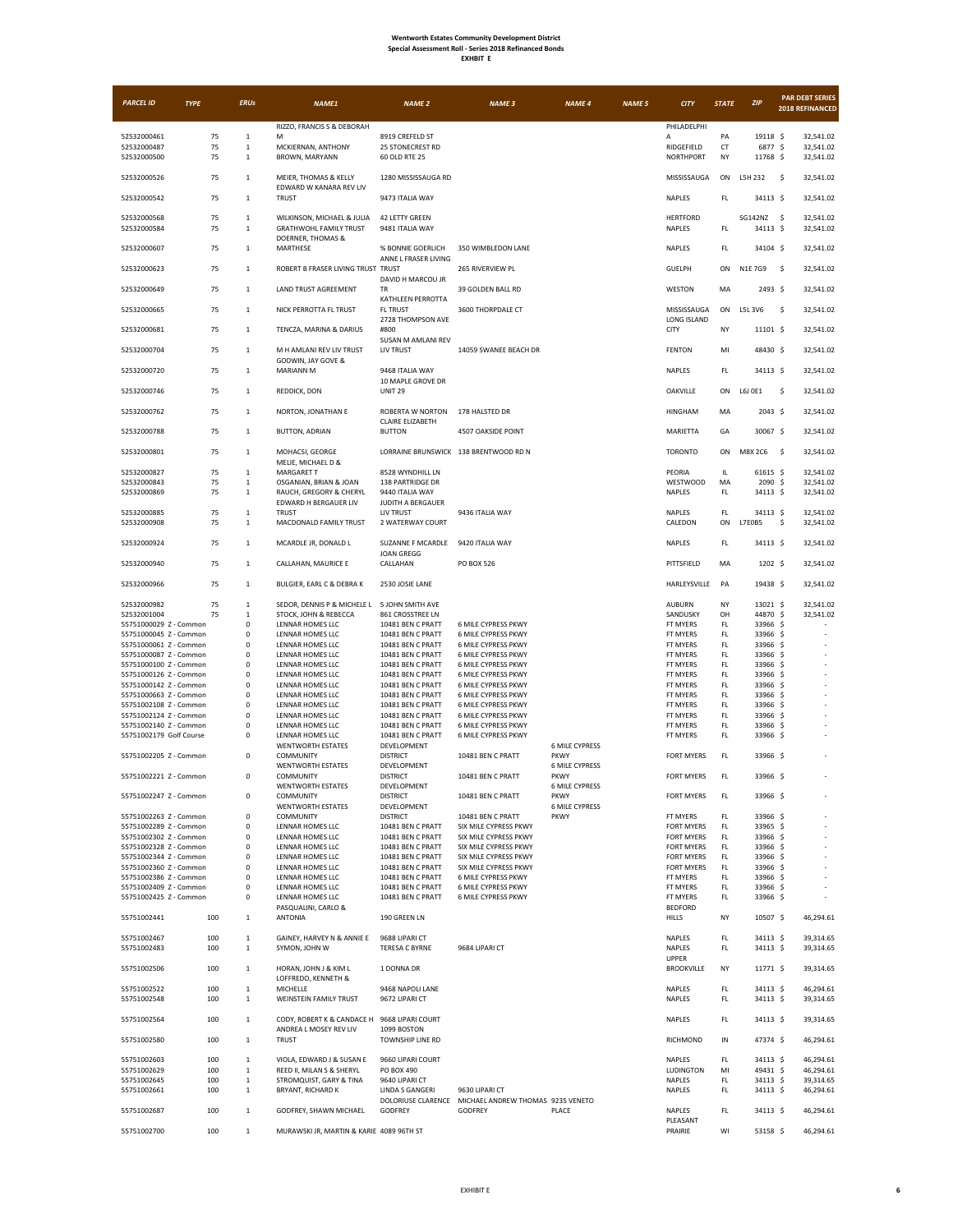| <b>PARCEL ID</b>                                 | <b>TYPE</b> | <b>ERUs</b>                  | NAME1                                                                   | <b>NAME 2</b>                               | <b>NAME 3</b>                                                | <b>NAME 4</b> | <b>NAME 5</b> | <b>CITY</b>                        | <b>STATE</b> | <b>ZIP</b>            | <b>PAR DEBT SERIES</b><br>2018 REFINANCED |
|--------------------------------------------------|-------------|------------------------------|-------------------------------------------------------------------------|---------------------------------------------|--------------------------------------------------------------|---------------|---------------|------------------------------------|--------------|-----------------------|-------------------------------------------|
| 55751002726                                      | 100         | $\mathbf{1}$                 | PROVANCE, WILLIAM J & MARY<br>Κ                                         | 9639 LIPARI CT                              |                                                              |               |               | NAPLES                             | FL.          | 34113 \$              | 39,314.65                                 |
| 55751002742                                      | 100         | 1                            | MCALLISTER, SHAWN PATRICK 1400 LAKE DR W                                |                                             |                                                              |               |               | CHANHASSEN                         | MN           | 55317 \$              | 46,294.61                                 |
| 55751002768<br>55751002784                       | 100<br>100  | 1<br>$\mathbf{1}$            | NANETTE B SUFFIAN REV TRUST 9647 LIPARI CT<br>HALLFORTH, DAVID & LISA   | 9651 LIPARI CT                              |                                                              |               |               | NAPLES<br>NAPLES                   | FL<br>FL.    | 34113 \$<br>34113 \$  | 46,294.61<br>39,314.65                    |
| 55751002807                                      | 100         | $\mathbf{1}$                 | JOHN C CASSIDY JR REV TRUST                                             | 129 BRICK MILL RD                           |                                                              |               |               | <b>BEDFORD</b>                     | NH           | $3110 \;$ \$          | 46,294.61                                 |
| 55751002823                                      | 100         | 1                            | MCMAHON, BRIAN J & AMY L                                                | 11 JULIANNE WAY                             |                                                              |               |               | RANDOLPH                           | NJ           | 7869 \$               | 39,314.65                                 |
| 55751002849                                      | 100         | $\mathbf{1}$                 | LEE, RICHARD W<br>HILL, DANIEL J & ELIZABETH<br>ANN                     | 9663 LIPARI CT                              |                                                              |               |               | NAPLES                             | FL.          | 34113 \$<br>34113 \$  | 46,294.61                                 |
| 55751002865<br>55751002881                       | 100<br>100  | $\mathbf{1}$<br>$\mathbf{1}$ | MIDLAND AGENCY OF<br>NORTHWEST                                          | 9667 LIPARI CT<br>OHIO INC TR               | 9671 LIPARI CT                                               |               |               | NAPLES<br>NAPLES                   | FL<br>FL.    | 34113 \$              | 39,314.65<br>46,294.61                    |
| 55751002904                                      | 100         | $\mathbf{1}$                 | STACK FL RESIDENCE TRUST                                                | 11 GLENBOURNE PARK<br>DR                    |                                                              |               |               | <b>MARKHAM</b>                     | ON           | L6C 1H5               | \$<br>46,294.61                           |
| 55751002920                                      | 100         | $\mathbf{1}$                 | TIMOTHY P ALLEN TRUST NO 1                                              | 1164 WINDING GLEN<br>DR                     |                                                              |               |               | CAROL<br>STREAM                    | IL           | 60188 \$              |                                           |
| 55751002946                                      | 100         | $\mathbf{1}$                 | BETHLENFALVY, PETER                                                     | 44 HAWTHORN AVE                             |                                                              |               |               | <b>TORONTO</b>                     | ON           | M4W 2Z2               | \$<br>46,294.61                           |
| 55751002962                                      | 100         | 1                            | EDWARD H GRAFT TRUST                                                    | 9687 LIPARI CT                              |                                                              |               |               | <b>NAPLES</b>                      | FL.          | $34113 \;$ \$         | 46,294.61                                 |
| 55751002988                                      | 100         | $\mathbf{1}$                 | TANSEY, CHRISTOPHER S                                                   | JULIE D TANSEY                              | 8929 AIRPORT HWY                                             |               |               | HOLLAND                            | OH           | 43528 \$              | 46,294.61                                 |
| 55751003725 Z - Common                           |             | $\mathbf 0$                  | LENNAR HOMES LLC                                                        | % JIM BAVOUSET                              | 15550 LIGHTHOUSE DR STE<br>201                               |               |               | CLEARWATER                         | FL.          | 33760 \$              |                                           |
|                                                  |             |                              |                                                                         |                                             | 15550 LIGHTHOUSE DR STE                                      |               |               |                                    |              | 33760 S               |                                           |
| 55751003929 Z - Common<br>55751004025 Z - Common |             | $\mathsf 0$<br>$^{\circ}$    | LENNAR HOMES INC<br>LENNAR HOMES LLC                                    | % JIM BAVOUSET<br>10481 BEN C PRATT         | 201<br><b>6 MILE CYPRESS PKWY</b><br>15550 LIGHTHOUSE DR STE |               |               | CLEARWATER<br>FT MYERS             | FL.<br>FL    | 33966 \$              |                                           |
| 55751004122 Z - Common                           |             | $\mathsf 0$                  | LENNAR HOMES LLC                                                        | % JIM BAVOUSET                              | 201<br>15550 LIGHTHOUSE DR STE                               |               |               | CLEARWATER                         | FL.          | 33760 \$              |                                           |
| 55751004148 Z - Common                           |             | $\mathsf 0$                  | LENNAR HOMES LLC                                                        | % JIM BAVOUSET                              | 201<br>15550 LIGHTHOUSE DR STE                               |               |               | CLEARWATER                         | FL.          | 33760 \$              |                                           |
| 55751004164 Z - Common                           |             | $^{\circ}$                   | LENNAR HOMES LLC                                                        | % JIM BAVOUSET                              | 201<br>15550 LIGHTHOUSE DR STE                               |               |               | CLEARWATER                         | FL           | 33760 \$              |                                           |
| 55751004180 7 - Common                           |             | $\mathbf 0$                  | LENNAR HOMES LLC                                                        | % IIM BAVOUSET                              | 201<br>15550 LIGHTHOUSE DR STE                               |               |               | CLEARWATER                         | FL.          | 33760 \$              |                                           |
| 55751004203 Z - Common                           |             | $\mathsf 0$                  | LENNAR HONMES LLC                                                       | % JIM BAVOUSET                              | 201                                                          |               |               | CLEARWATER                         | FL.          | 33760 S               |                                           |
| 55751005325 Z - Common                           |             | $^{\circ}$                   | LENNAR HOMES LLC                                                        | 10481 BEN C PRATT                           | 6 MILE CYPRESS PKWY                                          |               |               | FORT MYERS                         | FL.          | 33966 \$              |                                           |
| 55751005354 Z-Common                             |             | $^{\circ}$                   | LENNAR HOMES LLC                                                        | 10481 BEN C PRATT                           | <b>6 MILE CYPRESS PKWY</b>                                   |               |               | FORT MYERS                         | FL           | 33966 \$              |                                           |
| 55751005367 Z - Common                           |             | $\mathbf 0$                  | LENNAR HOMES LLC                                                        | 10481 BEN C PRATT                           | 6 MILE CYPRESS PKWY                                          |               |               | <b>FORT MYERS</b>                  | FL           | 33966 \$              |                                           |
| 55751005383 Z - Common                           |             | $^{\circ}$                   | LENNAR HOMES LLC                                                        | 10481 BEN C PRATT                           | 6 MILE CYPRESS PKWY                                          |               |               | FORT MYERS                         | FL           | 33966 \$              |                                           |
| 55751005406 Z - Common                           |             | 0                            | LENNAR HOMES LLC                                                        | 10481 BERN C PRATT                          | <b>6 MILE CYPRESS PKWY</b>                                   |               |               | FORT MYERS                         | FL           | 33966 \$              |                                           |
| 55751005464                                      | 75          | 1                            | COLEMAN, ROYCE D & ROBERTA 12616 COVERED<br>E                           | <b>BRIDGE RD</b>                            |                                                              |               |               | SELLERSBURG                        | $\sf IN$     | 47172 \$              | 32,541.02                                 |
| 55751005480                                      | 75          | $\mathbf{1}$                 | SUSAN L ARNBERG TRUST                                                   | 9875 CORSO BELLO DR<br>44439 WHITE PINE CIR |                                                              |               |               | <b>NAPLES</b>                      | FL.          | 34113 \$              | 32,541.02                                 |
| 55751005503                                      | 75          | 1                            | DESILVA FAMILY TRUST<br>DANIEL TROMBLEY 2006 REV                        | E                                           |                                                              |               |               | NORTHVILLE<br>WILLIAMSTO           | MI           | 48168 \$              | 32,541.02                                 |
| 55751005529<br>55751005545                       | 75<br>75    | $\mathbf{1}$<br>1            | <b>TRUST</b><br>LOVELESS FAMILY LLC                                     | 51 GALE ROAD<br>9186 N MAIN ST              |                                                              |               |               | N<br>PORT BYRIN                    | MA<br>NY     | $1267$ \$<br>13140 \$ | 32,541.02<br>32,541.02                    |
| 55751005561                                      | 75          | $\mathbf{1}$                 | REILLY, ANDREW J & DENISE D                                             | 207 DARLINGTON RD<br>10 STREAMWOOD          |                                                              |               |               | MEDIA                              | PA           | 19063 \$              | 32,541.02                                 |
| 55751005587                                      | 75          | 1                            | MSNL LLC                                                                | LANE<br>4226 PEACE HAVEN                    |                                                              |               |               | <b>FAIMOUTH</b>                    | ME           | $4105$ \$             | 32,541.02                                 |
| 55751005600                                      | 75          | $\mathbf{1}$                 | SHORT, ADAM M                                                           | LANE<br>9903 CORSO BELLO                    |                                                              |               |               | <b>BATAVIA</b>                     | OH           | 45103 \$              | 32,541.02                                 |
| 55751005626                                      | 75          | $\mathbf{1}$                 | DECHARME, BRIAN & TERESA                                                | <b>DRIVE</b>                                |                                                              |               |               | NAPLES                             | FL           | 34113 \$              | 32,541.02                                 |
| 55751005642                                      | 75          | 1                            | MANKIEWICH, CHRISTOPHER E 9907 CORSO BELLO DR                           |                                             |                                                              |               |               | <b>NAPLES</b>                      | FL.          | 34113 \$              | 32,541.02                                 |
| 55751005668                                      | 75          | $\mathbf{1}$                 | NORRIS, RICKY LEE                                                       | 5 JESSUPS LANDING CT                        | CYNTHIA ANN NORRIS 9911 CORSO BELLO DRIVE                    |               |               | NAPLES                             | FL.          | 34113 \$              | 32,541.02                                 |
| 55751005684                                      | 75          | $\mathbf{1}$                 | SORGI, DEBORAH B                                                        | W<br>8400 RAPLEY RIDGE                      | PO BOX 1651                                                  |               |               | QUOGUE                             | NY           | 11959 \$<br>20854 \$  | 32,541.02                                 |
| 55751005707<br>55751005723                       | 75<br>75    | $\mathbf{1}$<br>$\mathbf{1}$ | SMITH, DANIEL L<br>PERILLO, MARY ELLEN                                  | LANE<br>29 HARBOR COVE                      |                                                              |               |               | POTOMAC<br>CAPE MAY                | MD<br>NJ     | 8204 \$               | 32,541.02<br>32,541.02                    |
| 55751005749                                      | 75          | $\mathbf{1}$                 | HAROLD, MELANIE S                                                       | <b>LORRAINE E FISHER</b>                    | GREGORY L HAROLD JR 219 DEEP BROOK ROAD                      |               |               | WYCKOFF                            | NJ           | 7481 \$               | 32,541.02                                 |
| 55751005765                                      | 75          | 1                            | JAMES C FISHER TRUST                                                    | <b>TRUST</b><br>9935 CORSO BELLO            | 9931 CORSO BELLO DR                                          |               |               | <b>NAPLES</b>                      | FL.          | 34113 \$              | 32,541.02                                 |
| 55751005781                                      | 75          | $\mathbf{1}$                 | SHARON L BOWMAN TRUST                                                   | <b>DRIVE</b><br>KATHLEEN ELIZABETH          |                                                              |               |               | NAPLES                             | FL.          | 34113 S               | 32.541.02                                 |
| 55751005804                                      | 75          | $\mathbf{1}$                 | NUDI, PETER JOSEPH                                                      | <b>NUDI</b>                                 | 111 ROCKRIDGE ROAD                                           |               |               | PITTSBURGH                         | PA           | 15209 \$              | 32,541.02                                 |
| 55751005820                                      | 75          | $\mathbf{1}$                 | LEFEVRE, CHRISTOPHER J                                                  | PATRICIA LEFEVRE                            | 10 JAMESON DRIVE                                             |               |               | <b>FALMOUTH</b>                    | ME           | 4105 \$               | 32,541.02                                 |
| 55751005846                                      | 75          | $\mathbf 1$                  | MINAMYER, DEAN A & DARLA<br>PETERS, GUILLAUME A & ELAINE BRANDON ELRODO | 10227 ARCHER LANE                           | 3879 THE GRANGE SIDE                                         |               |               | DUBLIN<br>CALEDON                  | OH           | 43017 \$              | 32,541.02                                 |
| 55751005862<br>55751005888                       | 75<br>75    | $\mathbf{1}$                 | М<br>KACOR, MICHAEL B                                                   | <b>GUILLAME PETERS</b><br>JANET M CULLINA   | <b>ROAD</b><br>9864 CORSO BELLO DR                           |               |               | VILLAGE<br>NAPLES                  | ON<br>FL     | L7C0G1<br>34113 \$    | -\$<br>32,541.02<br>32,541.02             |
|                                                  |             | $\mathbf{1}$                 | SULLIVAN, MICHAEL W &                                                   |                                             |                                                              |               |               | SOUTH                              |              |                       |                                           |
| 55751005901<br>55751005927                       | 75<br>75    | $\mathbf{1}$<br>$\mathbf{1}$ | SONYA M<br>SCIALABBA, ANTHONY & JOAN                                    | <b>4 BARN LANE</b><br>PO BOX 5700           |                                                              |               |               | <b>BOROUGH</b>                     | MA<br>IL.    | 1772 \$<br>60181 \$   | 32,541.02<br>32,541.02                    |
| 55751005943                                      | 75          | $\mathbf{1}$                 | ROFORTH-SMITH, DAVID F                                                  | DIANE K ROFORTH-<br>SMITH                   | 9880 CORSO BELLO DR                                          |               |               | <b>VILLA PARK</b><br><b>NAPLES</b> | FL.          | 34113 \$              | 32,541.02                                 |
| 55751005969                                      | 75          | $\mathbf{1}$                 | MANNEBACH, MARK & KAREN                                                 | 9884 CORSO BELLO DR                         |                                                              |               |               | <b>NAPLES</b>                      | FL.          | 34113 \$              | 32,541.02                                 |
| 55751005985                                      | 75          | $\mathbf{1}$                 | MILLER, KENNETH E & TRACEY                                              | 26 MOUNTAINVIEW RD                          |                                                              |               |               | WARREN                             | NJ           | 7059 \$               | 32,541.02                                 |
| 55751006007                                      | 75          | 1                            | DELATE PROPERTY S A                                                     | IM ROSSFELD 6                               |                                                              |               |               | SCHANN                             |              | FL 9494               | \$<br>32,541.02                           |
| 55751006023                                      | 75          | $\mathbf{1}$                 | CORSO BELLO 902 LLC                                                     | 8 KRESS FARM RD                             |                                                              |               |               | HINGHAM                            | MA           | $2043 \quad $5$       | 32,541.02                                 |
| 55751006049                                      | 75          | $\mathbf{1}$                 | O'DELL, SHANE                                                           | SARAH LUTEY                                 | 9910 CORSO BELLO DR                                          |               |               | NAPLES                             | FL           | 34113 \$              | 32,541.02                                 |
|                                                  |             |                              |                                                                         |                                             |                                                              |               |               | TYNGSBOROU                         |              |                       |                                           |
| 55751006065                                      | 75          | $\mathbf 1$                  | PAGE, CYNTHIA C                                                         | 17 BRIDLE PATH WAY<br>90 NORTH RIDGE        |                                                              |               |               | GH<br>GEORGETOW                    | MA           | 1879 \$               | 32,541.02                                 |
| 55751006081                                      | 75          | $\mathbf 1$                  | DIMOU FLORIDA TRUST                                                     | CRESCENT                                    |                                                              |               |               | Ν                                  |              | ON L7G 6E6            | \$<br>32,541.02                           |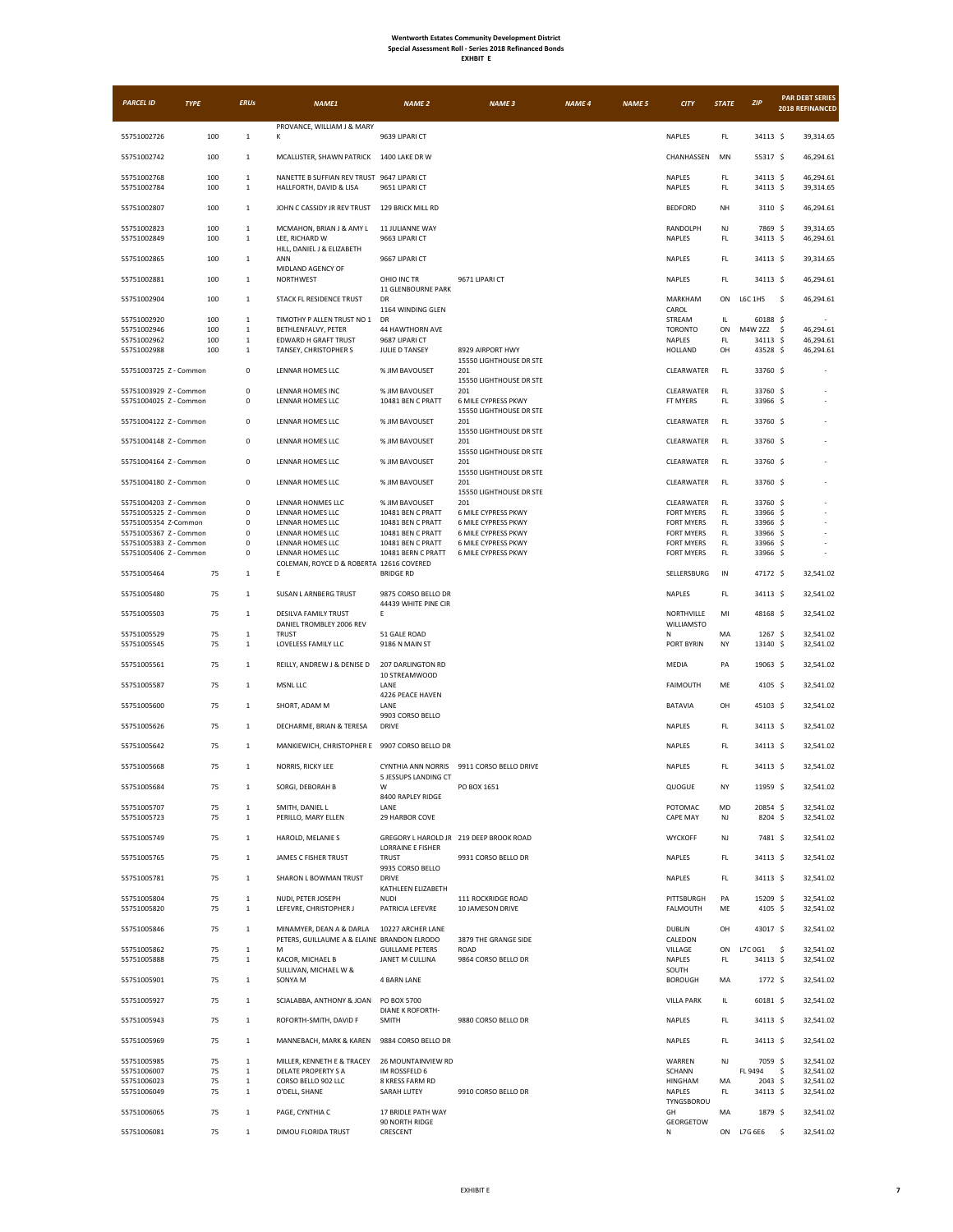| <b>EXHBIT</b> |  |
|---------------|--|
|---------------|--|

| <b>PARCEL ID</b>                             | <b>TYPE</b> | <b>ERUs</b>                  | NAME1                                | <b>NAME 2</b>                                       | <b>NAME 3</b>                               | <b>NAME 4</b> | <b>NAME 5</b> | <b>CITY</b>                            | <b>STATE</b> | ZIP                    | <b>PAR DEBT SERIES</b><br>2018 REFINANCED |
|----------------------------------------------|-------------|------------------------------|--------------------------------------|-----------------------------------------------------|---------------------------------------------|---------------|---------------|----------------------------------------|--------------|------------------------|-------------------------------------------|
| 55751006104                                  | 75          | $\mathbf{1}$                 | LUMPI, ANDREAS                       | 9565 SIRACUSA COURT                                 | CLAUDIA KATRIN LUMPI 9926 CORSO BELLO DRIVE |               |               | NAPLES                                 | FL           | 34113 \$               | 32,541.02                                 |
| 55751006120                                  | 75          | 1                            | <b>TAVBRO LLC</b>                    | <b>STE 200</b>                                      |                                             |               |               | NAPLES                                 | FL.          | 34113 \$               | 32,541.02                                 |
| 60581265029 Z COMMON<br>60581265045 Z COMMON |             | $\mathsf 0$<br>$\mathsf 0$   | LENNAR HOMES LLC<br>LENNAR HOMES LLC | 10481 BEN C PRATT<br>10481 BEN C PRATT              | 6 MILE CYPRESS PKWY<br>6 MILE CYPRESS PKWY  |               |               | FT MYERS<br>FT MYERS                   | FL.<br>FL.   | 33966 \$<br>33966 \$   |                                           |
| 60581265061 Z COMMON                         |             | $^{\circ}$                   | LENNAR HOMES LLC                     | 10481 BEN C PRATT                                   | <b>6 MILE CYPRESS PKWY</b>                  |               |               | FT MYERS                               | FL           | 33966 \$               |                                           |
| 60581265087 Z COMMON<br>60581265100 Z COMMON |             | 0<br>$\mathsf 0$             | LENNAR HOMES LLC<br>LENNAR HOMES LLC | 10481 BEN C PRATT<br>10481 BEN C PRATT              | 6 MILE CYPRESS PKWY<br>6 MILE CYPRESS PKWY  |               |               | FT MYERS<br>FT MYERS                   | FL<br>FL.    | 33966 \$<br>33966 \$   |                                           |
| 60581265126                                  | 75          | $\mathbf 1$                  | NTB LLC                              | 6000 GARLANDS LANE<br><b>STE 120</b>                |                                             |               |               | <b>BARRINGTON</b>                      | IL.          | 60010 \$               | 32,541.02                                 |
| 60581265142                                  | 75          | $\mathbf{1}$                 | NTB LLC                              | 6000 GARLANDS LN STE<br>120                         |                                             |               |               | <b>BURLINGTON</b>                      | IL.          | 60010 \$               | 32,541.02                                 |
| 60581265168                                  | 75          | $\mathbf{1}$                 | NTB LLC                              | 6000 GARLANDS LN STE<br>120                         |                                             |               |               | <b>BURLINGTON</b>                      | IL           | 60010 \$               | 32,541.02                                 |
| 60581265184                                  | 75          | $\mathbf 1$                  | NTB LLC                              | 6000 GARLANDS LN STE<br>120<br>6000 GARLANDS LN STE |                                             |               |               | <b>BARRINGTON</b>                      | IL.          | 60010 \$               | 32,541.02                                 |
| 60581265207                                  | 75          | $\mathbf{1}$                 | NTB LLC                              | 120<br>9118 STRADA PLACE                            |                                             |               |               | <b>BARRINGTON</b>                      | IL           | 60010 \$               | 32,541.02                                 |
| 60581265223                                  | 75          | 1                            | SUNWEST CUSTOM HOMES LLC #8130       | 6000 GARLANDS LN STE                                |                                             |               |               | <b>NAPLES</b>                          | FL.          | 34108 \$               | 32,541.02                                 |
| 60581265249                                  | 75          | $\mathbf{1}$                 | NTB LLC                              | 120<br>6000 GARLANDS LN STE                         |                                             |               |               | <b>BARRINGTON</b>                      | IL.          | 60010 \$               | 32,541.02                                 |
| 60581265265                                  | 75          | $\mathbf{1}$                 | NTB LLC                              | 120<br>6000 GARLANDS LN STE                         |                                             |               |               | <b>BARRINGTON</b>                      | IL.          | 60010 \$               | 32,541.02                                 |
| 60581265281<br>60581265304                   | 75<br>75    | $\mathbf{1}$<br>1            | NTB LLC<br>NTB LLC                   | 120<br>6000 GARLANDS LN STE<br>120                  |                                             |               |               | <b>BARRINGTON</b><br><b>BARRINGTON</b> | IL<br>IL.    | 60010 \$<br>60010 \$   | 32,541.02<br>32,541.02                    |
| 60581265320                                  | 75          | $\mathbf{1}$                 | NTB LLC                              | 6000 GARLANDS LN STE<br>120                         |                                             |               |               | <b>BARRINGTON</b>                      | IL           | 60010 \$               | 32,541.02                                 |
| 60581265346                                  | 75          | $\mathbf 1$                  | NTB LLC                              | 6000 GARLANDS LN STE<br>120                         |                                             |               |               | <b>BARRINGTON</b>                      | IL.          | 60010 \$               | 32,541.02                                 |
| 60581265362                                  | 75          | $\mathbf{1}$                 | NTB LLC                              | 6000 GARLANDS LN STE<br>120                         |                                             |               |               | <b>BARRINGTON</b>                      | IL.          | 60010 \$               | 32,541.02                                 |
| 60581265388                                  | 75          | 1                            | NTB LLC                              | 6000 GARLANDS LN STE<br>120                         |                                             |               |               | <b>BARRINGTON</b>                      | IL           | 60010 \$               | 32,541.02                                 |
| 60581265401                                  | 75          | 1                            | NTB LLC                              | 6000 GARLANDS LN STE<br>120<br>6000 GARLANDS LN STE |                                             |               |               | <b>BARRINGTON</b>                      | IL           | 60010 \$               | 32,541.02                                 |
| 60581265427                                  | 75          | $\mathbf{1}$                 | NTB LLC                              | 120<br>6000 GARLANDS LN STE                         |                                             |               |               | <b>BARRINGTON</b>                      | IL           | 60010 \$               | 32,541.02                                 |
| 60581265443                                  | 75          | 1                            | NTB LLC                              | 120<br>6000 GARLANDS LN STE                         |                                             |               |               | <b>BARRINGTON</b>                      | IL.          | 60010 \$               | 32,541.02                                 |
| 60581265469                                  | 75          | $\mathbf{1}$                 | NTB LLC                              | 120<br>6000 GARLANDS LN STE                         |                                             |               |               | <b>BARRINGTON</b>                      | IL.          | 60010 \$               | 32,541.02                                 |
| 60581265485<br>60581265508                   | 75<br>75    | $\mathbf{1}$<br>$\mathbf{1}$ | NTB LLC<br>NTB LLC                   | 120<br>6000 GARLANDS LN STE<br>120                  |                                             |               |               | <b>BARRINGTON</b><br><b>BARRINGTON</b> | IL.<br>IL.   | 60010 \$<br>$60010$ \$ | 32,541.02<br>32,541.02                    |
| 60581265524                                  | 75          | $\mathbf{1}$                 | NTB LLC                              | 6000 GARLANDS LN STE<br>120                         |                                             |               |               | <b>BARRINGTON</b>                      | IL           | 60010 \$               | 32,541.02                                 |
| 60581265540                                  | 75          | $\mathbf{1}$                 | NTB LLC                              | 6000 GARLANDS LN STE<br>120                         |                                             |               |               | <b>BARRINGTON</b>                      | IL.          | 60010 \$               | 32,541.02                                 |
| 60581265566                                  | 75          | $\mathbf{1}$                 | NTB LLC                              | 6000 GARLANDS LN STE<br>120                         |                                             |               |               | <b>BARRINGTON</b>                      | IL           | $60010$ \$             | 32,541.02                                 |
| 60581265582                                  | 75          | 1                            | NTB LLC                              | 6000 GARLANDS LN STE<br>120<br>6000 GARLANDS LN STE |                                             |               |               | <b>BARRINGTON</b>                      | IL.          | 60010 \$               | 32,541.02                                 |
| 60581265605                                  | 75          | $\mathbf{1}$                 | NTB LLC                              | 120<br>6000 GARLANDS LN STE                         |                                             |               |               | <b>BARRINGTON</b>                      | IL           | 60010 \$               | 32,541.02                                 |
| 60581265621                                  | 75          | $\mathbf{1}$                 | NTB LLC                              | 120<br>6000 GARLANDS LN STE                         |                                             |               |               | <b>BARRINGTON</b>                      | IL.          | 60010 \$               | 32,541.02                                 |
| 60581265647                                  | 75          | $\mathbf{1}$                 | NTB LLC                              | 120<br>6000 GARLANDS LN STE                         |                                             |               |               | <b>BARRINGTON</b>                      | IL           | $60010$ \$             | 32,541.02                                 |
| 60581265663<br>60581265689                   | 75<br>75    | 1<br>$\mathbf{1}$            | NTB LLC<br>NTB LLC                   | 120<br>6000 GARLANDS LN STE<br>120                  |                                             |               |               | <b>BARRINGTON</b><br><b>BARRINGTON</b> | IL.<br>IL.   | 60010 \$               | 32,541.02<br>32,541.02                    |
| 60581265702                                  | 75          | $\mathbf{1}$                 | NTB LLC                              | 6000 GARLANDS LN STE<br>120                         |                                             |               |               | <b>BARRINGTON</b>                      | IL           | 60010 \$<br>60010 \$   | 32,541.02                                 |
| 60581265728                                  | 75          | $\mathbf{1}$                 | NTB LLC                              | 6000 GARLANDS LN STE<br>120                         |                                             |               |               | <b>BARRINGTON</b>                      | IL           | 60010 \$               | 32,541.02                                 |
| 60581265744                                  | 75          | $\mathbf{1}$                 | GANDIER, BETH CAROL                  | 2384 TIMBERVIEW<br><b>DRIVE</b>                     |                                             |               |               | <b>HASTINGS</b>                        | MN           | 55033 \$               | 32,541.02                                 |
| 60581265760                                  | 75          | $\mathbf 1$                  | NTB LLC                              | 6000 GARLANDS LN STE<br>120                         |                                             |               |               | <b>BARRINGTON</b>                      | IL.          | 60010 \$               | 32,541.02                                 |
| 60581265786                                  | 75          | $\mathbf{1}$                 | NTB LLC                              | 6000 GARLANDS LN STE<br>120<br>6000 GARLANDS LN STE |                                             |               |               | <b>BARRINGTON</b>                      | IL           | 60010 \$               | 32,541.02                                 |
| 60581265809                                  | 75          | $\mathbf{1}$                 | NTB LLC                              | 120<br>6000 GARLANDS LN STE                         |                                             |               |               | <b>BARRINGTON</b>                      | IL           | 60010 \$               | 32,541.02                                 |
| 60581265825                                  | 75          | $\mathbf{1}$                 | NTB LLC                              | 120<br>6000 GARLANDS LN STE                         |                                             |               |               | <b>BARRINGTON</b>                      | IL.          | 60010 \$               | 32,541.02                                 |
| 60581265841                                  | 75          | $\mathbf 1$                  | NTB LLC                              | 120<br>6000 GARLANDS LN STE                         |                                             |               |               | <b>BARRINGTON</b>                      | IL.          | 60010 \$               | 32,541.02                                 |
| 60581265867                                  | 75          | $\mathbf{1}$                 | NTB LLC                              | 120<br>6000 GARLANDS LN STE                         |                                             |               |               | <b>BARRINGTON</b>                      | IL.          | 60010 \$               | 32,541.02                                 |
| 60581265883<br>60581265906                   | 75<br>75    | $\mathbf{1}$<br>$\mathbf{1}$ | NTB LLC<br>NTB LLC                   | 120<br>6000 GARLANDS LN STE<br>120                  |                                             |               |               | <b>BARRINGTON</b><br><b>BARRINGTON</b> | IL.<br>IL.   | 60010 \$<br>60010 \$   | 32,541.02<br>32,541.02                    |
| 60581265922                                  | 75          | $\mathbf 1$                  | NTB LLC                              | 6000 GARLANDS LN STE<br>120                         |                                             |               |               | <b>BARRINGTON</b>                      | IL.          | 60010 \$               | 32,541.02                                 |
| 60581265948                                  | 75          | $\mathbf{1}$                 | NTB LLC                              | 6000 GARLANDS LN STE<br>120                         |                                             |               |               | <b>BARRINGTON</b>                      | IL.          | 60010 \$               | 32,541.02                                 |
| 60581265964                                  | 75          | $\mathbf{1}$                 | NTB LLC                              | 6000 GARLANDS LN STE<br>120                         |                                             |               |               | <b>BARRINGTON</b>                      | IL           | 60010 \$               | 32,541.02                                 |
| 60581265980                                  | 75          | $\,$ 1                       | NTB LLC                              | 6000 GARLANDS LN STE<br>120<br>6000 GARLANDS LN STE |                                             |               |               | <b>BARRINGTON</b>                      | IL.          | 60010 \$               | 32,541.02                                 |
| 60581266002                                  | 75          | $\mathbf{1}$                 | NTB LLC                              | 120                                                 |                                             |               |               | BARRINGTON                             | IL.          | 60610 \$               | 32,541.02                                 |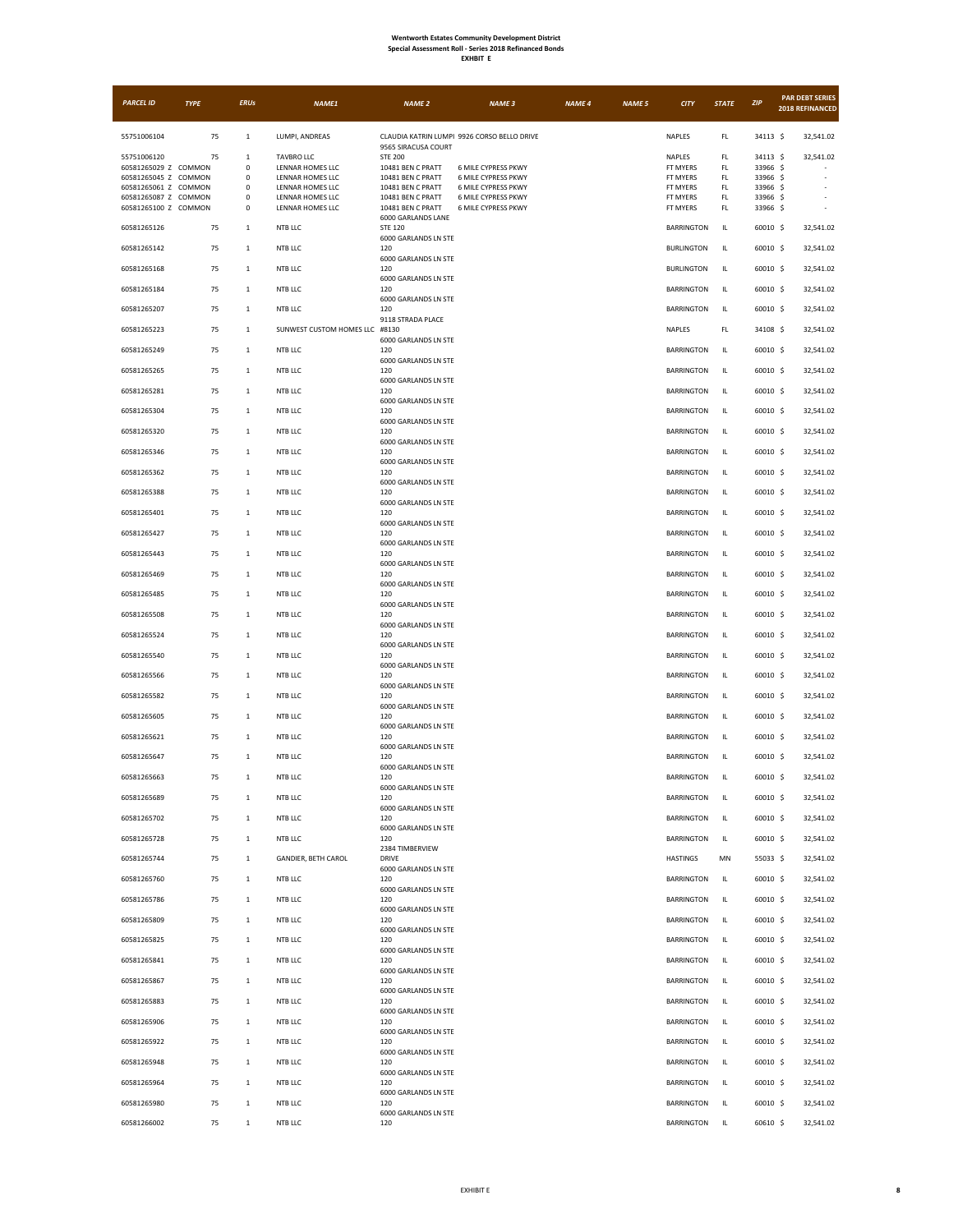| <b>PARCEL ID</b>                                 | <b>TYPE</b> | <b>ERUs</b>                | NAME1                                                      | <b>NAME 2</b>                          | <b>NAME 3</b>                              | <b>NAME 4</b>                        | <b>NAME 5</b> | <b>CITY</b>                      | <b>STATE</b>  | ZIP                  | 2018 REFINANCED | <b>PAR DEBT SERIES</b> |
|--------------------------------------------------|-------------|----------------------------|------------------------------------------------------------|----------------------------------------|--------------------------------------------|--------------------------------------|---------------|----------------------------------|---------------|----------------------|-----------------|------------------------|
|                                                  |             |                            |                                                            | 6000 GARLANDS LN STE                   |                                            |                                      |               |                                  |               |                      |                 |                        |
| 60581266028                                      | 75          | $\mathbf{1}$               | NTB LLC                                                    | 120                                    |                                            |                                      |               | <b>BARRINGTON</b>                | IL            | 60010 \$             |                 | 32,541.02              |
| 60581266044                                      | 75          | $\mathbf 1$                | NTB LLC                                                    | 6000 GARLANDS LN STE<br>120            |                                            |                                      |               | <b>BARRINGTON</b>                | IL            | 60010 \$             |                 | 32,541.02              |
|                                                  |             | $\mathbf{1}$               | NTB LLC                                                    | 6000 GARLANDS LN STE<br>120            |                                            |                                      |               |                                  |               |                      |                 |                        |
| 60581266060                                      | 75          |                            |                                                            | 6000 GARLANDS LN STE                   |                                            |                                      |               | <b>BARRINGTON</b>                | IL.           | 60010 \$             |                 | 32,541.02              |
| 60581266086                                      | 75          | $\mathbf{1}$               | NTB LLC                                                    | 120                                    |                                            |                                      |               | <b>BARRINGTON</b>                | IL.           | $60010$ \$           |                 | 32,541.02              |
| 60581266109                                      | 75          | $1\,$                      | NTB LLC                                                    | 6000 GARLANDS LN STE<br>120            |                                            |                                      |               | <b>BARRINGTON</b>                | IL            | 60010 \$             |                 | 32,541.02              |
|                                                  |             |                            |                                                            | 6000 GARLANDS LN STE                   |                                            |                                      |               |                                  |               |                      |                 |                        |
| 60581266125                                      | 75          | $\mathbf{1}$               | NTB LLC                                                    | 120<br>6000 GARLANDS LN STE            |                                            |                                      |               | <b>BARRINGTON</b>                | IL.           | 60010 \$             |                 | 32,541.02              |
| 60581266141                                      | 75          | $\mathbf{1}$               | NTB LLC                                                    | 120                                    |                                            |                                      |               | <b>BARRINGTON</b>                | IL            | 60010 \$             |                 | 32,541.02              |
| 60581266167                                      | 75          | $1\,$                      | SUNWEST CUSTOM HOMES LLC #8130                             | 9118 STRADA PLACE                      |                                            |                                      |               | NAPLES                           | FL            | 34108 \$             |                 | 32,541.02              |
|                                                  |             |                            |                                                            | 6000 GARLANDS LN STE                   |                                            |                                      |               |                                  |               |                      |                 |                        |
| 60581266183                                      | 75          | $\mathbf{1}$               | NTB LLC                                                    | 120<br>6000 GARLANDS LN STE            |                                            |                                      |               | <b>BARRINGTON</b>                | IL.           | 60010 \$             |                 | 32,541.02              |
| 60581266206                                      | 75          | $\,$ 1 $\,$                | NTB LLC                                                    | 120                                    |                                            |                                      |               | <b>BARRINGTON</b>                | IL            | 60010 \$             |                 | 32,541.02              |
| 66748000021 Z - Common                           |             | 0                          | LENNAR HOMES LLC                                           | 10481 BEN C PRATT                      | <b>6 MILE CYPRESS PKWY</b>                 |                                      |               | FT MYERS                         | FL            | 33966 \$             |                 |                        |
| 66748000047 Z - Common                           |             | 0                          | LENNAR HOMES LLC<br>FLORIDA POWER & LIGHT                  | 10481 BEN C PRATT                      | 6 MILE CYPRESS PKWY                        |                                      |               | FT MYERS                         | FL            | 33966 \$             |                 |                        |
| 66748000050 Z - Common                           |             | $\mathbf 0$                | COMPANY                                                    | PROPERTY TAX-PSX/JB                    | 700 UNIVERSE BLVD                          |                                      |               | <b>JUNO BEACH</b>                | FL.           | 33408 \$             |                 |                        |
| 66748000063 Z - Common<br>66748000102 Z - Common |             | 0<br>$\mathsf 0$           | LENNAR HOMES LLC<br>LENNAR HOMES LLC                       | 10481 BEN C PRATT<br>10481 BEN C PRATT | 6 MILE CYPRESS PKWY<br>6 MILE CYPRESS PKWY |                                      |               | FT MYERS<br>FT MYERS             | FL<br>FL.     | 33966 \$<br>33966 \$ |                 |                        |
| 66748000128 Z - Common                           |             | $\mathsf 0$                | LENNAR HOMES LLC                                           | 10481 BEN C PRATT                      | 6 MILE CYPRESS PKWY                        |                                      |               | FT MYERS                         | FL            | 33966 \$             |                 |                        |
| 66748000144 Z - Common                           |             | 0                          | LENNAR HOMES LLC                                           | 10481 BEN C PRATT                      | 6 MILE CYPRESS PKWY                        |                                      |               | FT MYERS                         | FL            | 33966                | - \$            |                        |
| 66748000160 Z - Common                           |             | $\mathsf 0$                | LENNAR HOMES LLC                                           | 10481 BEN C PRATT                      | 6 MILE CYPRESS PKWY                        |                                      |               | FT MYERS                         | FL.           | 33966                | .S              |                        |
| 66748000186 Z - Common<br>66748000209 Z - Common |             | $\Omega$<br>$\mathsf 0$    | LENNAR HOMES LLC<br>LENNAR HOMES LLC                       | 10481 BEN C PRATT<br>10481 BEN C PRATT | 6 MILE CYPRESS PKWY<br>6 MILE CYPRESS PKWY |                                      |               | FT MYERS<br>FT MYERS             | FL.<br>FL     | 33966<br>33966 \$    | - \$            |                        |
| 66748000225 Z - Common                           |             | $\mathsf 0$                | LENNAR HOMES LLC                                           | 10481 BEN C PRATT                      | 6 MILE CYPRESS PKWY                        |                                      |               | FT MYERS                         | FL.           | 33966 S              |                 |                        |
| 66748000241 Various                              |             | $\mathsf 0$                | LENNAR HOMES LLC                                           | 10481 BEN C PRATT                      | 6 MILE CYPRESS PKWY                        |                                      |               | FT MYERS                         | FL.           | 33966 \$             |                 |                        |
| 66748001240 Z- Common                            |             | 0                          | LENNAR HOMES LLC                                           | 10481 BEN C PRATT                      | 6 MILE CYPRESS PKWY                        |                                      |               | FT MYERS                         | FL            | 33966 \$             |                 |                        |
|                                                  |             | $\mathbf 0$                | <b>WENTWORTH ESTATES</b>                                   | DEVELOPMENT<br><b>DISTRICT</b>         |                                            | <b>6 MILE CYPRESS</b><br><b>PKWY</b> |               |                                  |               | 33966 S              |                 |                        |
| 66748001745 Z - Common                           |             |                            | COMMUNITY<br><b>WENTWORTH ESTATES</b>                      | DEVELOPMENT                            | 10481 BEN C PRATT                          | <b>6 MILE CYPRESS</b>                |               | FT MYERS                         | FL.           |                      |                 |                        |
| 66748001761 Z - Common                           |             | $\mathsf 0$                | COMMUNITY                                                  | <b>DISTRICT</b>                        | 10481 BEN C PRATT                          | <b>PKWY</b>                          |               | FT MYERS                         | FL.           | 33966 \$             |                 |                        |
| 66748001787 Z - Common                           |             | $\mathbf 0$                | <b>WENTWORTH ESTATES</b><br>COMMUNITY                      | DEVELOPMENT<br><b>DISTRICT</b>         | 10481 BEN C PRATT                          | <b>6 MILE CYPRESS</b><br><b>PKWY</b> |               | FT MYERS                         | FL.           | 33966 \$             |                 |                        |
|                                                  |             |                            | <b>WENTWORTH ESTATES</b>                                   | DEVELOPMENT                            |                                            | <b>6 MILE CYPRESS</b>                |               |                                  |               |                      |                 |                        |
| 66748001800 Z - Common                           |             | $\mathsf 0$                | COMMUNITY                                                  | <b>DISTRICT</b>                        | 10481 BEN C PRATT                          | <b>PKWY</b>                          |               | FT MYERS                         | FL.           | 33966 \$             |                 |                        |
| 66748001884 Z - Common                           |             | $\mathbf 0$                | LENNAR HOMES LLC                                           | 10481 BEN C PRATT                      | 6 MILE CYPRESS PKWY                        |                                      |               | FT MYERS                         | FL.           | 33966 \$             |                 |                        |
| 66748001907 Z - Common                           |             | $\mathsf 0$                | LENNAR HOMES LLC                                           | 10481 BEN C PRATT                      | 6 MILE CYPRESS PKWY                        |                                      |               | FT MYERS                         | FL.           | 33966 \$             |                 |                        |
| 66748001923 Z - Common<br>66748001949 Z - Common |             | $\mathsf 0$<br>$\mathsf 0$ | LENNAR HOMES LLC<br>LENNAR HOMES LLC                       | 10481 BEN C PRATT<br>10481 BEN C PRATT | 6 MILE CYPRESS PKWY<br>6 MILE CYPRESS PKWY |                                      |               | FT MYERS<br>FT MYERS             | FL<br>FL.     | 33966 \$<br>33966 \$ |                 |                        |
| 66748001965 Z - Common                           |             | $\mathsf 0$                | LENNAR HOMES LLC                                           | 10481 BEN C PRATT                      | 6 MILE CYPRESS PKWY                        |                                      |               | FT MYERS                         | FL.           | 33966 \$             |                 |                        |
| 66748001981 Z - Common                           |             | $\mathsf 0$                | LENNAR HOMES LLC                                           | 10481 BEN C PRATT                      | 6 MILE CYPRESS PKWY                        |                                      |               | <b>FT MYERS</b>                  | FL.           | 33966 \$             |                 |                        |
| 66748002003 Z - Common                           |             | 0                          | LENNAR HOMES LLC                                           | 10481 BEN C PRATT                      | 6 MILE CYPRESS PKWY                        |                                      |               | FT MYERS                         | FL            | 33966 \$             |                 |                        |
| 66748002029 Z - Common                           |             | $\mathsf 0$                | LENNAR HOMES LLC                                           | 10481 BEN C PRATT                      | 6 MILE CYPRESS PKWY                        |                                      |               | FT MYERS                         | FL.           | 33966 \$             |                 |                        |
| 66748002045 Z - Common<br>66748002061 Z - Common |             | $\mathsf 0$<br>0           | LENNAR HOMES LLC<br>LENNAR HOMES LLC                       | 10481 BEN C PRATT<br>10481 BEN C PRATT | 6 MILE CYPRESS PKWY<br>6 MILE CYPRESS PKWY |                                      |               | FT MYERS<br>FT MYERS             | FL<br>FL      | 33966<br>33966 \$    | - S             |                        |
| 66748002087 Z - Common                           |             | $\mathsf 0$                | LENNAR HOMES LLC                                           | 10481 BEN C PRATT                      | 6 MILE CYPRESS PKWY                        |                                      |               | FT MYERS                         | FL.           | 33966 \$             |                 |                        |
| 66748002100 Z - Common                           |             | $\mathsf 0$                | LENNAR HOMES LLC                                           | 10481 BEN C PRATT                      | 6 MILE CYPRESS PKWY                        |                                      |               | FT MYERS                         | FL            | 33966 \$             |                 |                        |
| 66748002126 Z - Common                           |             | $\mathbf 0$                | LENNAR HOMES LLC                                           | 10481 BEN C PRATT                      | 6 MILE CYPRESS PKWY                        |                                      |               | FT MYERS                         | FL            | 33966 \$             |                 |                        |
| 66748002142                                      | 50          | $\mathbf{1}$               | HUGHES, DAVID R & KARLYN A 730 HOLLYWOOD PL                |                                        |                                            |                                      |               | <b>FOREST HILL</b>               | MD            | 21050 \$             |                 | 18,477.40              |
| 66748002168                                      | 50          | $\mathbf{1}$               | DUFORT, MATTHEW &<br>KATHLEEN                              | 14 TIFFANY PLACE                       |                                            |                                      |               | SARATOGA<br>SPRINGS              | NY            | 12866 \$             |                 | 25,457.36              |
|                                                  |             |                            |                                                            |                                        |                                            |                                      |               |                                  |               |                      |                 |                        |
| 66748002184                                      | 50          | $\mathbf{1}$               | FOXCROFT, CAROLYN                                          | 2139 BERWICK DR                        |                                            |                                      |               | <b>BURLINGTON</b>                | ON            | L7M 4B2              | -\$             | 25,457.36              |
| 66748002207                                      | 50          | $\,$ 1 $\,$                | ARMBRUSTER, MICHAEL J                                      | 9427 PIACERE WAY                       |                                            |                                      |               | NAPLES                           | FL.           | 34113 S              |                 | 25,457.36              |
| 66748002223                                      | 50          | $\mathbf{1}$               | CHALIFOUX, PAUL & VALLERIE                                 | 9431 PIACERE WAY                       |                                            |                                      |               | NAPLES                           | FL.           | 34113 \$             |                 | 25,457.36              |
| 66748002249                                      | 50          | $\mathbf{1}$               | GASWORTH, ANDREW T                                         | JENNIFER K ALLEN                       | 9435 PIACERE WAY                           |                                      |               | NAPLES                           | FL            | 34113 \$             |                 | 25,457.36              |
| 66748002265                                      | 50          | $1\,$                      | JEMSBY, BJOERN & SUZANNA                                   | 3624 INMAN DR NE                       |                                            |                                      |               | ATLANTA                          | GA            | 30319 \$             |                 | 25,457.36              |
|                                                  |             |                            |                                                            |                                        |                                            |                                      |               |                                  |               |                      |                 |                        |
| 66748002281                                      | 50          | $\mathbf{1}$               | OCONNOR, JAMES KEVIN                                       | 38 MARYCREST RD                        |                                            |                                      |               | <b>WEST NYACK</b>                | NY            | 10994 \$             |                 | 25,457.36              |
| 66748002304                                      | 50          | $\mathbf{1}$               | LATHAM, TONY WILLIAM                                       |                                        | NATASHA ANN GILBERT 33 NORTH FU QUAN RD    | CHANGNING                            |               | SHANGHAI                         |               | 20035 \$             |                 | 25,457.36              |
|                                                  |             |                            |                                                            |                                        |                                            |                                      |               |                                  |               |                      |                 |                        |
| 66748002320                                      | 50          | $1\,$                      | DISALVO, FRANK J & SUSAN A                                 | 9 WOODHOLLOW LN                        |                                            |                                      |               | FT SALONGA                       | NY            | 11768 \$             |                 | 25,457.36              |
| 66748002346                                      | 50          | $\,$ 1 $\,$                | FANDETTI, NICHOLAS I                                       | JENNIFER R FANDETTI                    | 25 ROBBINS ROAD                            |                                      |               | WATERTOWN                        | MA            | 2472 \$              |                 | 25,457.36              |
| 66748002362                                      | 50          | $\,$ 1 $\,$                | ROY, ROBERT GREGORY                                        | <b>BRENDA LEE ROY</b>                  | 303-1495 GRAHAM ST                         |                                      |               | KELOWNA                          | ВC            | V1V 3B2              | -\$             | 25,457.36              |
|                                                  |             |                            | MURPHY, SEAN P & MARGARET                                  |                                        |                                            |                                      |               |                                  |               |                      |                 |                        |
| 66748002388                                      | 50          | $\mathbf{1}$               |                                                            | 71 AMY DR<br><b>606 E LAKESHORE</b>    |                                            |                                      |               | SAYVILLE                         | NY            | 11782 \$             |                 | 25,457.36              |
| 66748002401                                      | 50          | $\mathbf{1}$               | WEINKAUF, ALLEN S &<br>KATHLEEN M                          | DRIVE                                  |                                            |                                      |               | WAUSAU                           | WI            | 54401 \$             |                 | 25,457.36              |
|                                                  |             |                            |                                                            | VILLA A69 MARINA                       |                                            |                                      |               |                                  |               |                      |                 |                        |
| 66748002427                                      | 50          | $\mathbf{1}$               | COLLINS, MARIE THERESE                                     | VILLAGE                                | 6/A ADIA                                   | 211 CORNICHE ST                      |               | ABU DHABI                        |               | 3600 \$              |                 | 25,457.36              |
| 66748002443                                      | 50          | $1\,$                      | <b>BURDELL FAMILY TRUST</b><br>PATTERSON, ROBERT S & DIANA | 9475 PIACERE WAY                       |                                            |                                      |               | NAPLES                           | $\mathsf{FL}$ | 34113 \$             |                 | 25,457.36              |
| 66748002469                                      | 50          | $\mathbf{1}$               | L.                                                         | 45 SHOREWOOD PL                        |                                            |                                      |               | OAKVILLE                         | ON            | L6K 3Y3              | -\$             | 25,457.36              |
|                                                  |             |                            | DONNELLY, TIMOTHY M &                                      |                                        |                                            |                                      |               |                                  |               |                      |                 |                        |
| 66748002485<br>66748002508                       | 50<br>50    | $1\,$<br>$\mathbf{1}$      | ANNE M<br>WILLIAMS, CAROLE B                               | 64 AMBASSADOR DR<br>309B WINCHESTER ST |                                            |                                      |               | <b>RED BANK</b><br><b>NEWTON</b> | NJ<br>MA      | 7701 \$<br>$2461$ \$ |                 | 25,457.36<br>25,457.36 |
|                                                  |             |                            |                                                            |                                        |                                            |                                      |               | GEORGETOW                        |               |                      |                 |                        |
| 66748002524                                      | 50          | $\mathbf 1$                | DIMOU FLORIDA TRUST                                        | 90 NORTH RIDGE CRES                    |                                            |                                      |               | N                                | ON            | L7G 6E6              | -\$             | 25,457.36              |
|                                                  |             |                            |                                                            |                                        |                                            |                                      |               |                                  |               |                      |                 |                        |
| 66748002540                                      | 50          | $\mathbf{1}$               | <b>BRUNET, GARY</b>                                        | 33 LAKESIDE DRIVE                      |                                            |                                      |               | SOUTH<br><b>BARRINGTON</b>       | IL.           | 60010 \$             |                 | 25,457.36              |
|                                                  |             |                            | LUGO, RICHARD O & KAREN                                    |                                        |                                            |                                      |               |                                  |               |                      |                 |                        |
| 66748002566                                      | 50          | $1\,$                      | <b>MARIE</b>                                               | 20 REGINALD DRIVE                      |                                            |                                      |               | CONGERS                          | NY            | 10920 \$             |                 | 25,457.36              |
| 66748002582                                      | 50          | $\mathbf{1}$               | HETHERINGTON SUNSHINE<br><b>TRUST</b>                      | 78 MAHONEE DR                          |                                            |                                      |               | WINNIPEG                         | МB            | R2G 3S2              | - \$            | 25,457.36              |
|                                                  |             |                            | LUNING, THOMAS J &                                         |                                        |                                            |                                      |               |                                  |               |                      |                 |                        |
| 66748002605                                      | 50          | $\mathbf{1}$               | ANNEMARIE                                                  | 20 GREENKNOLL DR                       |                                            |                                      |               | <b>BROOKFIELD</b>                | <b>CT</b>     | 6804 \$              |                 | 25,457.36              |
| 66748002621                                      | 50          | $\,$ 1 $\,$                | DESMARAIS, PAMELA A &<br><b>MARKR</b>                      | 9511 PIACERE WAY                       |                                            |                                      |               | NAPLES                           | FL.           | 34113 \$             |                 | 25,457.36              |
|                                                  |             |                            |                                                            |                                        |                                            |                                      |               |                                  |               |                      |                 |                        |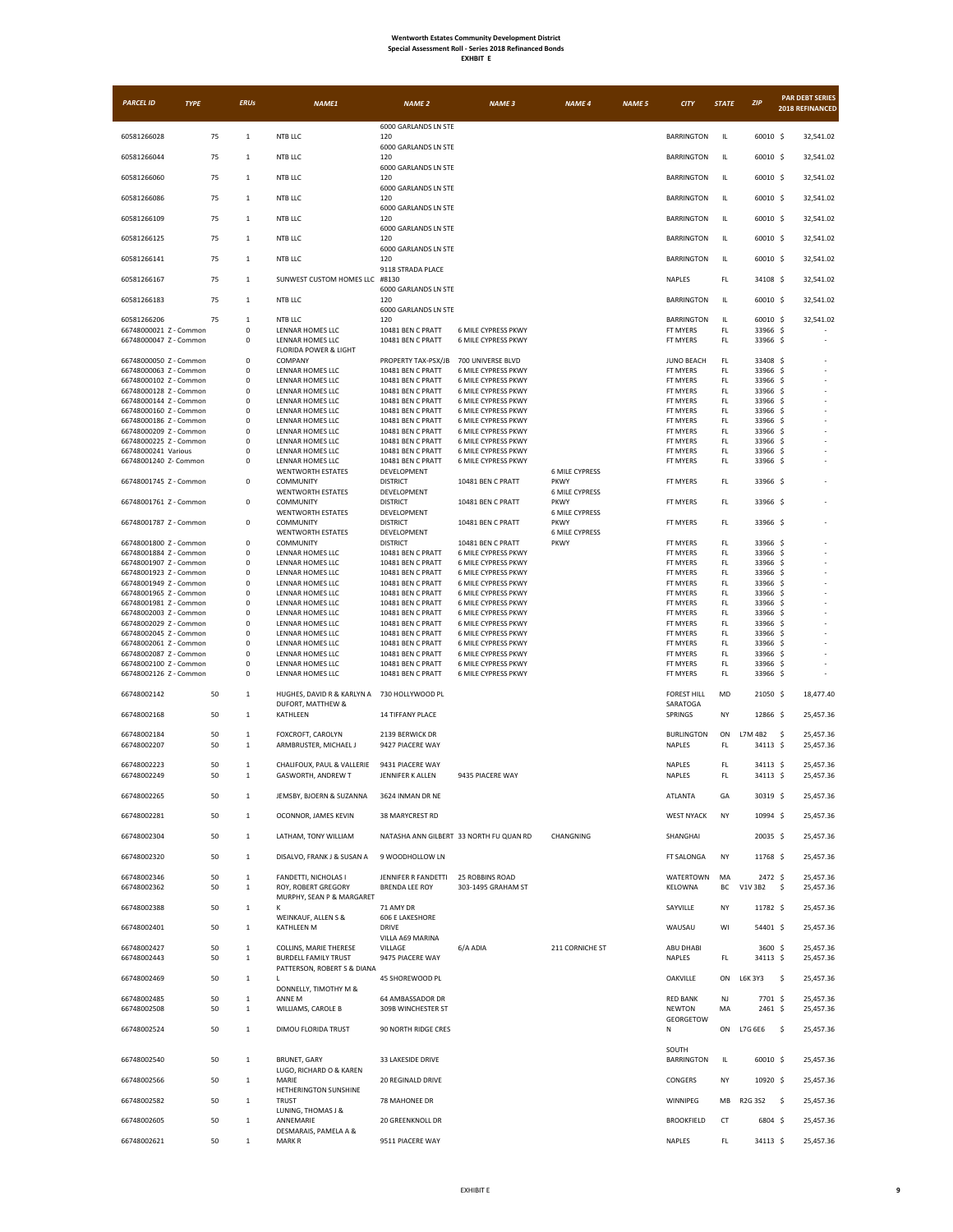| <b>PARCEL ID</b>                                     | <b>TYPE</b> | <b>ERUs</b>                  | <b>NAME1</b>                                        | <b>NAME 2</b>                               | <b>NAME 3</b>                                            | <b>NAME 4</b>       | <b>NAME 5</b> | <b>CITY</b>                            | <b>STATE</b>  | <b>ZIP</b>               | <b>PAR DEBT SERIES</b><br>2018 REFINANCED |
|------------------------------------------------------|-------------|------------------------------|-----------------------------------------------------|---------------------------------------------|----------------------------------------------------------|---------------------|---------------|----------------------------------------|---------------|--------------------------|-------------------------------------------|
| 66748002647                                          | 50          | $\mathbf 1$                  | STANOSHECK, CHRISTOPHER A                           | AMANDA M<br>STANOSHECK                      | 9525 PIACERE WAY                                         |                     |               | NAPLES                                 | FL            | 34113 \$                 | 25,457.36                                 |
|                                                      |             |                              |                                                     | 80 PALACE PIER CT#                          |                                                          |                     |               |                                        |               |                          |                                           |
| 66748002663<br>66748002689                           | 50<br>50    | $1\,$<br>$1\,$               | CAIRNS, MICHAEL R<br>STRAUSS, RALF                  | 503<br>ZUM WEIHER 46                        | 66701                                                    |                     |               | <b>TORONTO</b><br><b>BECKINGEN</b>     | ON            | M8V 4C1                  | -\$<br>25,457.36<br>\$<br>25,457.36       |
| 66748002702                                          | 50          | $\mathbf 1$                  | MUNRO, IAN R & VALERIE J                            | 4253 HUNT DRIVE<br>#1109                    |                                                          |                     |               | CARROLLTON                             | TX            | 75010 \$                 | 25,457.36                                 |
| 66748002728                                          | 50          | $\mathbf{1}$                 | LAWTON, BRIAN & RUSTALYN                            | 9522 PIACERE WAY                            |                                                          |                     |               | NAPLES                                 | FL.           | 34113 \$                 | 25,457.36                                 |
| 66748002744                                          | 50          | $\overline{1}$               | KENNETH J BELLAVIA LIV TRUST 9518 PIACERE WAY       |                                             |                                                          |                     |               | <b>NAPLES</b>                          | FL            | 34113 \$                 | 25,457.36                                 |
| 66748002760                                          | 50          | $\mathbf 1$                  | EDWARD & DEBORAH KELLY<br><b>TRUST</b>              | 9514 PIACERE WAY                            |                                                          |                     |               | NAPLES                                 | FL            | 34113 \$                 | 25,457.36                                 |
| 66748002786                                          | 50          | $\mathbf{1}$                 | LANDRY, MICHAEL ADRIEN                              | ELIZABETH ANN<br>LANDRY                     | 9510 PIACERE WAY                                         |                     |               | NAPLES                                 | FL            | 34113 \$                 | 25,457.36                                 |
| 66748002809                                          | 50          | $\mathbf{1}$                 | BELL, DONALD E & ANNE                               | 1187 MISSISSAUGA<br>ROAD                    |                                                          |                     |               | MISSISSAUGA                            | ON            | L5H 2J1                  | \$<br>25,457.36                           |
| 66748002825                                          | 50          | $\mathbf{1}$                 | KUGLER, THOMAS & JOANNE                             | 28 COONS RD                                 |                                                          |                     |               | <b>VALLEY FALLS</b>                    | NY            | 12185 \$                 | 25,457.36                                 |
| 66748002841                                          | 50          | $1\,$                        | MOEN, DON                                           | <b>GILLIAN PLATT</b>                        | 936 LAMONT LN                                            |                     |               | KELOWNA                                | ВC            | V1W 5J1                  | \$<br>25,457.36                           |
| 66748002867                                          | 50          | $\mathbf{1}$                 | SEAL, DAVID & LYNN<br>DONOVAN, THOMAS E &           | 9474 PIACERE WAY                            |                                                          |                     |               | NAPLES                                 | FL            | 34113 \$                 | 25,457.36                                 |
| 66748002883                                          | 50          | $\mathbf{1}$                 | <b>NANCY K</b>                                      | PO BOX 1197                                 |                                                          |                     |               | POCASSET<br>RICHMOND                   | MA            | $2559$ \$                | 25,457.36                                 |
| 66748002906                                          | 50          | $\mathbf{1}$                 | COSTA U S TRUST                                     | 27 DUNVEGAN DR                              |                                                          |                     |               | HILL                                   | ON            | L4C 9PB                  | \$<br>25,457.36                           |
| 66748002922<br>66748002948                           | 50<br>50    | $1\,$<br>$\mathbf{1}$        | RIGNEL, RAYMOND R<br>TODD, FORREST DICKSON          | 9458 PIACERE WAY<br><b>KENDRA LYN ASKEW</b> | 24 NORTHMOUNT AVE                                        |                     |               | NAPLES<br><b>TORONTO</b>               | FL.<br>ON     | 34113 \$<br>M3H 1N4      | 25,457.36<br>\$<br>25,457.36              |
| 66748002964                                          | 50          | $\mathbf{1}$                 | OTOOLE, KATHLEEN M                                  | MEGHAN K OTOOLE                             | 1 WINTERGREEN LN                                         |                     |               | SANDWICH                               | MA            | $2563$ \$                | 25,457.36                                 |
| 66748002980                                          | 50          | $\mathbf 1$                  | GALLAGHER, STEPHEN & LAURA<br>$\mathbf{I}$          | 37 GLENRICH DR                              |                                                          |                     |               | <b>ST JAMES</b>                        | NY            | 11780 \$                 | 25,457.36                                 |
|                                                      |             |                              | SABOURIN, BRIAN W & CYNTHIA                         |                                             |                                                          |                     |               |                                        |               |                          |                                           |
| 66748003002                                          | 50          | $\mathbf{1}$                 | SHEAN & KIMBERLEY DILLON                            | 523-11 BRONTE RD                            |                                                          |                     |               | OAKVILLE                               | ON            | L6L 0E1                  | \$<br>25,457.36                           |
| 66748003028                                          | 50          | $1\,$                        | <b>TRUST</b>                                        | 11 TURTLE LAKE DR                           |                                                          |                     |               | ACTO<br>SEVERNA                        | ON            | L7J 2W7                  | \$<br>25,457.36                           |
| 66748003044<br>66748003060                           | 50<br>50    | $\mathbf{1}$<br>$\mathbf{1}$ | BELL, BARBARA BROWNING<br>KENNEDY, SHAUN P          | 209 RIGGS AVE<br><b>BRIAN A KENNEDY</b>     | 368 COSEY BEACH AVE                                      |                     |               | PARK<br><b>EAST HAVEN</b>              | MD<br>CT      | 21146 \$<br>$6512 \;$ \$ | 25,457.36<br>25,457.36                    |
|                                                      |             |                              |                                                     |                                             |                                                          |                     |               |                                        |               |                          |                                           |
| 66748003086                                          | 50          | $\mathbf{1}$                 | MARTIN, ROBERT S & CARA L                           | 242 5TH ST S                                |                                                          |                     |               | NAPLES<br><b>OTTAWA</b>                | FL.           | 34102 \$                 | 25,457.36                                 |
| 66748003109<br>66748003125                           | 50<br>50    | $\mathbf 1$<br>$\mathbf{1}$  | LULA J NOBLE REV TRUST<br>STOCK, JOHN R & REBECCA J | 4535 BROOKSIDE RD<br>861 CROSSTREE LN       |                                                          |                     |               | <b>HILLS</b><br>SANDUSKY               | OH<br>OH      | 43615 \$<br>44870 \$     | 25,457.36<br>25,457.36                    |
|                                                      |             |                              |                                                     | CHARLENE D WOJCIK                           |                                                          |                     |               |                                        |               |                          |                                           |
| 66748003141<br>66748003167                           | 50<br>150   | $\mathbf{1}$<br>$\mathbf 1$  | DAVID WOJCIK REV TRUST<br>MARCOU, DEREK             | <b>REV TRUST</b><br>224 CALVARY ST          | 9414 PIACERE WAY                                         |                     |               | NAPLES<br>WALTHAM                      | FL.<br>MA     | 34113 \$<br>$2453$ \$    | 25,457.36<br>55,531.96                    |
| 66748003183                                          | 150         | $\mathbf 1$                  | OLIVER, JAMES M & PATRICIA A 9605 PAVIA CT          |                                             |                                                          |                     |               | NAPLES                                 | FL            | 34113 \$                 | 55,531.96                                 |
| 66748003206                                          | 150         | $\mathbf{1}$                 | RUSSO, MARY JO A                                    | <b>FRANCESCO RUSSO</b>                      | <b>JOSEPH RUSSO</b>                                      | 108 MAGNOLIA<br>AVE |               | <b>KEARNY</b>                          | NJ            | 7032 \$                  | 55,531.96                                 |
| 66748003222                                          | 150         | $\mathbf{1}$                 | DARLENE B MINTZ REV TRUST                           | BENJAMIN R MINTZ<br><b>REV TRUST</b>        | 9613 PAVIA CT                                            |                     |               | NAPLES                                 | FL.           | 34113 \$                 | 55,531.96                                 |
| 66748003248                                          | 150         | $\mathbf{1}$                 | VANZWOL PROPERTIES X LLC                            | PO BOX 112308                               |                                                          |                     |               | NAPLES                                 | $\mathsf{FL}$ | 34108 \$                 | 55,531.96                                 |
| 66748003264                                          | 150         | $1\,$                        | SCHULTZ, FREDERICK H                                | PATRICIA E SCHULTZ<br>ANNE T STAPLETON      | 9621 PAVIA CT                                            |                     |               | NAPLES                                 | FL.           | 34113 \$                 | 55,531.96                                 |
| 66748003280                                          | 150         | $\mathbf{1}$                 | REILLY, BRIAN P                                     | REILLY                                      | 153 STILL MEADOW LANE                                    |                     |               | KENSINGTON                             | CT            | 6037 \$                  | 48,552.00                                 |
| 66748003303                                          | 150         | $\mathbf 1$                  | MEEHAN, MICHAEL J & AGNESE<br>J                     | 9614 PAVIA CT                               |                                                          |                     |               | NAPLES                                 | FL.           | 34113 \$                 | 55,531.96                                 |
| 66748003329                                          | 150         | $\mathbf{1}$                 | MAX ROCK WAL LLC                                    | 119 RICHARD LOVAT CT                        |                                                          |                     |               | KLEINBURG                              | ON            | L0J 1C0                  | \$<br>55,531.96                           |
| 66748003345                                          | 150         | $\mathbf{1}$                 | FALCO, GARY & LORETTA                               | 1566 JALNA AVE                              |                                                          |                     |               | MISSISSAUGA                            | ON            | L5J 1S7                  | \$<br>55,531.96                           |
| 66748003361                                          | 150         | $\mathbf{1}$                 | NEWCOMB, JOSEPH                                     | 9602 PAVIA CT                               |                                                          |                     |               | NAPLES                                 | FL            | 34113 \$                 | 55,531.96                                 |
| 66748004027 Lifestyle Center<br>68158000020 Z-Common |             | 0                            | LENNAR HOMES LLC                                    | 10481 BEN C PRATT<br>10481 BEN C PRATT      | <b>6 MILE CYPRESS PKWY</b><br><b>6 MILE CYPRESS PKWY</b> |                     |               | <b>FORT MYERS</b>                      | FL.           | 33966 \$<br>33966 \$     |                                           |
| 68158000046 Z-Common                                 |             | υ<br>0                       | LENNAR HOMES LLC<br>LENNAR HOMES LLC                | 10481 BEN C PRATT                           | 6 MILE CYPRESS PKWY                                      |                     |               | FURT MITERS<br><b>FORT MYERS</b>       | FL.<br>FL.    | 33966 \$                 |                                           |
| 68158000062 Z-Common                                 |             | 0                            | LENNAR HOMES LLC                                    | 10481 BEN C PRATT                           | 6 MILE CYPRESS PKWY                                      |                     |               | <b>FORT MYERS</b>                      | FL.           | 33966 \$                 |                                           |
| 68158000101 Z-Common                                 |             | 0                            | LENNAR HOMES LLC                                    | 10481 BEN C PRATT                           | 6 MILE CYPRESS PKWY                                      |                     |               | <b>FORT MYERS</b>                      | FL.           | 33966 \$                 |                                           |
| 68158000127 Z - COMMON                               |             | $\mathsf 0$                  | LENNAR HOMES LLC<br>LENNAR HOMES LLC                | 10481 BEN C PRATT                           | 6 MILE CYPRESS PKWY<br>6 MILE CYPRESS PKWY               |                     |               | FORT MYERS<br><b>FORT MYERS</b>        | FL.           | 33966 \$                 |                                           |
| 68158000622 Z - COMMON<br>68158001126 4 Story MF     |             | 0<br>150                     | LENNAR HOMES LLC                                    | 10481 BEN C PRATT<br>10481 BEN C PRATT      | 6 MILE CYPRESS PKWY                                      |                     |               | <b>FORT MYERS</b>                      | FL.<br>FL.    | 33966 \$<br>33966 \$     | 1,823,880.53                              |
| 68158002125 Z-Common                                 |             | $\mathsf 0$                  | LENNAR HOMES LLC                                    | 10481 BEN C PRATT                           | 6 MILE CYPRESS PKWY                                      |                     |               | <b>FORT MYERS</b>                      | FL.           | 33966 \$                 |                                           |
| 68158002141 Z-Common                                 |             | 0                            | LENNAR HOMES LLC                                    | 10481 BEN C PRATT                           | 6 MILE CYPRESS PKWY                                      |                     |               | <b>FORT MYERS</b>                      | FL.           | 33966 \$                 |                                           |
| 68158002167 Z-Common                                 |             | $\mathbf 0$                  | LENNAR HOMES LLC                                    | 10481 BEN C PRATT                           | 6 MILE CYPRESS PKWY                                      |                     |               | <b>FORT MYERS</b>                      | FL.           | 33966 \$                 |                                           |
| 68158002183 Z-Common                                 |             | $\mathsf 0$<br>0             | LENNAR HOMES LLC<br>LENNAR HOMES LLC                | 10481 BEN C PRATT                           | 6 MILE CYPRESS PKWY<br>6 MILE CYPRESS PKWY               |                     |               | <b>FORT MYERS</b>                      | FL.<br>FL     | 33966 \$<br>33966 \$     |                                           |
| 68158002206 Z-Common<br>68158002222 Z-Common         |             | 0                            | LENNAR HOMES LLC                                    | 10481 BEN C PRATT<br>10481 BEN C PRATT      | 6 MILE CYPRESS PKWY                                      |                     |               | <b>FORT MYERS</b><br><b>FORT MYERS</b> | FL.           | 33966 \$                 |                                           |
| 68158002248 Z-Common                                 |             | $\mathsf 0$                  | LENNAR HOMES LLC                                    | 10481 BEN C PRATT                           | 6 MILE CYPRESS PKWY                                      |                     |               | FORT MYERS                             | FL.           | 33966 \$                 |                                           |
| 68158002264 Z-Common                                 |             | $\mathsf 0$                  | LENNAR HOMES LLC                                    | 10481 BEN C PRATT                           | 6 MILE CYPRESS PKWY                                      |                     |               | <b>FORT MYERS</b><br><b>NORTHBROO</b>  | $\mathsf{FL}$ | 33966 \$                 |                                           |
| 68158002280                                          | 50          | $\mathbf 1$                  | KARAGIANIS, JAMES A & JULIA P 610 DAUPHINE CT       |                                             |                                                          |                     |               | К                                      | IL            | 60062 \$                 | 25,457.36                                 |
| 68158002303                                          | 50          | $\mathbf{1}$                 | <b>BUCK, ARTHUR</b>                                 | 9453 RIALTO DR                              |                                                          |                     |               | NAPLES                                 | FL.           | 34113 \$                 | 25,457.36                                 |
| 68158002329<br>68158002345                           | 50<br>50    | $\,$ 1 $\,$<br>$1\,$         | MILAN, GARY A & JUDITH A<br>BUNKER, LEROY & JUDITH  | 4886 LAKE VIEW DR<br>9445 RIALTO DR         |                                                          |                     |               | PENINSULA<br>NAPLES                    | OH<br>FL      | 44264 \$<br>34113 \$     | 25,457.36<br>25,457.36                    |
| 68158002361                                          | 50          | $\mathbf{1}$                 | KALANT, CARY & MARIA                                | 2756 CHARLIE CT                             |                                                          |                     |               | <b>GLENVIEW</b>                        | IL            | 60026 \$                 | 25,457.36                                 |
| 68158002387                                          | 50          | $\mathbf 1$                  | KALEMBA, RONALD & JOHANNA 292 CURTIS POINT DR       |                                             |                                                          |                     |               | MANTOLOKIN<br>G                        | NJ            | 8738 \$                  | 25,457.36                                 |
| 68158002400                                          | 50          | $\mathbf{1}$                 | HENSON SR, WILLIAM                                  | LAURA FOLKER                                | 5475 HEMINGWAY LAKE RD PO BOX 188                        |                     |               | <b>OUTER LAKE</b>                      | MI            | 48464 \$                 | 25,457.36                                 |
| 68158002426                                          | 50          | $\mathbf{1}$                 | DWYER, JAMES & KAREN                                | 24 OTTER COVE DR                            |                                                          |                     |               | OLD<br>SAYBROOK                        | СT            | 6475 \$                  | 25,457.36                                 |
| 68158002442                                          | 50          | $\,$ 1 $\,$                  | ONEILL, MICHAEL & LINDA                             | 3318 SANG RD                                |                                                          |                     |               | <b>GLENWOOD</b><br><b>MUTTONTO</b>     | MD            | 21738 \$                 | 25,457.36                                 |
| 68158002468                                          | 50          | $\mathbf{1}$                 | <b>GULOTTA, ERNESTO F</b>                           | MAFALDA D GULOTTA 13 HEATHER LN             |                                                          |                     |               | WN                                     | NY            | 11753 \$                 | 25,457.36                                 |
| 68158002484                                          | 50          | $\mathbf{1}$                 | REDA, GERARD & SUZANNE E<br>JOHN M & BETH D STIMAC  | 15 GREENWOOD LN                             |                                                          |                     |               | <b>ST JAMES</b>                        | NY            | 11780 \$                 | 25,457.36                                 |
| 68158002507                                          | 50          | $\mathbf{1}$                 | <b>TRUST</b>                                        | 3443 OAK LEAF DR<br>JOAN C STEADMAN         |                                                          |                     |               | TROY                                   | MI            | 48084 \$                 | 25,457.36                                 |
| 68158002523                                          | 50          | $\mathbf{1}$                 | COOK, ROGER C                                       | COOK                                        | 9409 RIALTO DR                                           |                     |               | NAPLES                                 | FL.           | 34113 \$                 | 25,457.36                                 |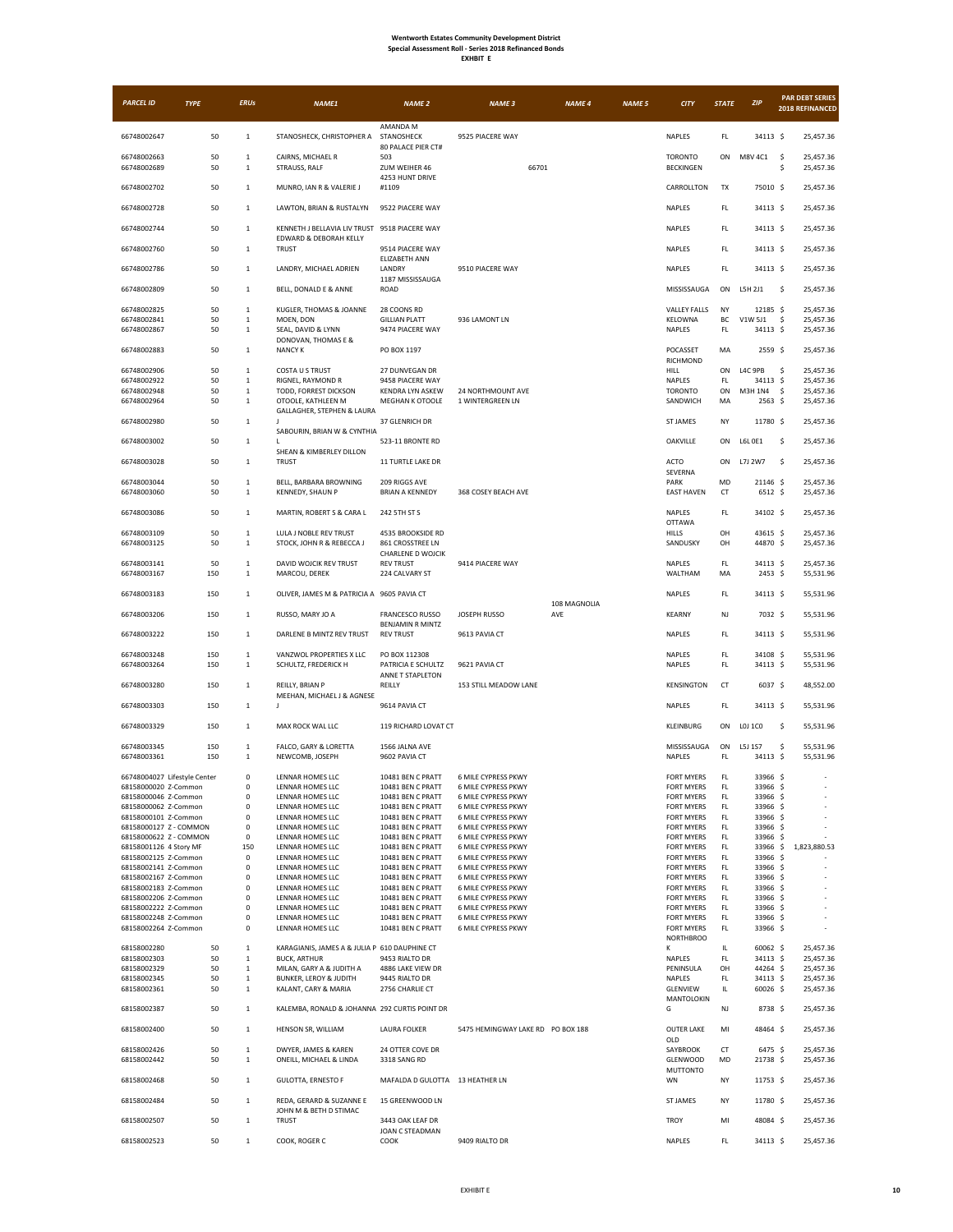| XHRI |  |
|------|--|
|------|--|

| <b>PARCEL ID</b>                                                                                                    | <b>TYPE</b> |          | <b>ERUs</b>                                                        | <b>NAME1</b>                                                                                              | <b>NAME 2</b>                                                                                        | <b>NAME 3</b>                                                                           | <b>NAME 4</b>     | <b>NAME 5</b> | <b>CITY</b>                                                                                       | <b>STATE</b>                                       | <b>ZIP</b>                                               | <b>PAR DEBT SERIES</b><br>2018 REFINANCED |
|---------------------------------------------------------------------------------------------------------------------|-------------|----------|--------------------------------------------------------------------|-----------------------------------------------------------------------------------------------------------|------------------------------------------------------------------------------------------------------|-----------------------------------------------------------------------------------------|-------------------|---------------|---------------------------------------------------------------------------------------------------|----------------------------------------------------|----------------------------------------------------------|-------------------------------------------|
| 68158002549<br>73640800024 Z - COMMON<br>73640800040 Z - COMMON<br>73640800066 Z - COMMON<br>73640800082 Z - COMMON |             | 50       | $\,1\,$<br>$\mathsf 0$<br>$\mathbf 0$<br>$^{\circ}$<br>$\mathbf 0$ | LYNDA COSTIGAN 2014 TRUST<br>LENNAR HOMES LLC<br>LENNAR HOMES LLC<br>LENNAR HOMES LLC<br>LENNAR HOMES LLC | 350 WIMBLEDON LN<br>10481 BEN C PRATT<br>10481 BEN C PRATT<br>10481 BEN C PRATT<br>10481 BEN C PRATT | 6 MILE CYPRESS PKWY<br>6 MILE CYPRESS PKWY<br>6 MILE CYPRES PKWY<br>6 MILE CYPRESS PKWY |                   |               | <b>NAPLES</b><br><b>FORT MYERS</b><br><b>FORT MYERS</b><br><b>FORT MYERS</b><br><b>FORT MYERS</b> | FL<br>$\mathsf{FL}$<br>FL.<br>FL.<br>$\mathsf{FL}$ | 34104 \$<br>33966 \$<br>33966 \$<br>33966 \$<br>33966 \$ | 25,457.36                                 |
| 73640800105<br>73640800121                                                                                          |             | 75<br>75 | 1<br>$\mathbf{1}$                                                  | BRAUNSTEIN, MICHAEL<br>QUIGG, ADRIAN JOHN                                                                 | 8 COBBLERS WAY<br>9545 SIRACUSA CT                                                                   |                                                                                         |                   |               | <b>HOPKINTON</b><br>NAPLES                                                                        | MA<br>$\mathsf{FL}$                                | 1748 \$<br>34113 \$                                      | 32,541.02<br>32,541.02                    |
| 73640800147                                                                                                         |             | 75       | $1\,$                                                              | BALDONI, JOHN & MAUREEN                                                                                   | <b>20 ROSEMARY LN</b>                                                                                |                                                                                         |                   |               | GLENMOORE                                                                                         | PA                                                 | 19343 \$                                                 | 32,541.02                                 |
| 73640800163                                                                                                         |             | 75       | $\mathbf 1$                                                        | HARRY & JUDY DIGNAZIO TRUST 9553 SIRACUSA CT                                                              |                                                                                                      |                                                                                         |                   |               | NAPLES                                                                                            | FL                                                 | 34113 \$                                                 | 32,541.02                                 |
| 73640800189<br>73640800202                                                                                          |             | 75<br>75 | $\mathbf{1}$<br>$\mathbf{1}$                                       | MARY A LEHMANN LIV TRUST<br>SZYMANSKI, JOSEPH A                                                           | 7343 ELK RUN WAY<br>9561 SIRACUSA CT                                                                 |                                                                                         |                   |               | MOORPARK<br>NAPLES                                                                                | CA<br>FL                                           | 93021 \$<br>34113 \$                                     | 32,541.02<br>32,541.02                    |
| 73640800228<br>73640800244                                                                                          |             | 75<br>75 | $\mathbf{1}$<br>1                                                  | <b>TAVBRO LLC</b><br>TRUE, MICHAEL J & JUDITH A                                                           | 16655 YONGE ST # 200<br>8 REDWOOD LANE                                                               |                                                                                         |                   |               | NEWMARKET<br>FALMOUTH<br>MEADOWBR                                                                 | ON<br>ME                                           | L3X 1V6<br>4105 \$                                       | \$<br>32,541.02<br>32,541.02              |
| 73640800260<br>73640800286                                                                                          |             | 75<br>75 | $\mathbf{1}$<br>$\mathbf 1$                                        | MASTRONARDO, JOANNA E<br>SOMERVILLE, GRANT A                                                              | 1671 STOCTON RD<br>JUDITH A MUNN                                                                     | 9577 SIRACUSA CT                                                                        |                   |               | OOK<br><b>NAPLES</b>                                                                              | PA<br>FL                                           | 19046 \$<br>34113 \$                                     | 32,541.02<br>32,541.02                    |
| 73640800309                                                                                                         |             | 75       | $\mathbf{1}$                                                       | BETZWIESER, JAMES F & LINDA J 9581 SIRACUSA CT                                                            | CHRISTINE ELIZABETH                                                                                  |                                                                                         |                   |               | NAPLES                                                                                            | FL                                                 | 34113 \$                                                 | 32,541.02                                 |
| 73640800325                                                                                                         |             | 75       | $\mathbf 1$                                                        | PERRY, JOHN DOUGLAS                                                                                       | PERRY                                                                                                | <b>KEVIN DOUGLAS PERRY</b>                                                              | 53 SELKRIK DRIVE  |               | WHITBY                                                                                            | ON                                                 | L1M 2E6                                                  | -\$<br>32,541.02                          |
| 73640800341                                                                                                         |             | 75       | $\mathbf 1$                                                        | RONALD F BARRIAULT TRUST<br>GREEDER FAMILY REVOCABLE                                                      | PO BOX 1226                                                                                          |                                                                                         |                   |               | <b>AUBURN</b>                                                                                     | ME                                                 | 4211 \$                                                  | 32,541.02                                 |
| 73640800367                                                                                                         |             | 75       | 1                                                                  | <b>TRUST</b>                                                                                              | 9572 SIRACUSA COURT<br><b>GAIL F MENIATES REV</b>                                                    |                                                                                         |                   |               | NAPLES                                                                                            | FL                                                 | 34113 \$                                                 | 32,541.02                                 |
| 73640800383                                                                                                         |             | 75       | $\mathbf{1}$                                                       | JAMES MENIATES JR REV TRUST TRUST                                                                         |                                                                                                      | <b>18 TREETOPS LANE</b>                                                                 |                   |               | DANVERS                                                                                           | MA                                                 | $1923 \;$ \$                                             | 32,541.02                                 |
| 73640800406                                                                                                         |             | 75       | $1\,$                                                              | FERRARO JR, HENRY A                                                                                       | JOSEPHINE R FERRARO 9564 SIRACUSA COURT<br><b>DANUTA IRENA</b>                                       |                                                                                         |                   |               | NAPLES                                                                                            | FL                                                 | 34113 \$                                                 | 32,541.02                                 |
| 73640800422                                                                                                         |             | 75       | $\mathbf 1$                                                        | GERVASIO, JOSEPH                                                                                          | <b>GERVASIO</b>                                                                                      | 71 KOKANEE COURT                                                                        |                   |               | MAPLE<br>KATTSKILL                                                                                | ON                                                 | <b>L6A 2V8</b>                                           | -\$<br>32,541.02                          |
| 73640800448<br>73640800464                                                                                          |             | 75<br>75 | $\,1\,$<br>$\mathbf{1}$                                            | RNJ TRUST<br>GILGORE, GARY S & BETH E<br>MCNAUGHTON, SUSAN                                                | <b>JAJ TRUST</b><br>9548 SIRACUSA CT                                                                 | 1358 PILOT KNOB ROAD                                                                    |                   |               | BAY<br>NAPLES                                                                                     | NY<br>FL.                                          | 12844 \$<br>34113 \$                                     | 32,541.02<br>32,541.02                    |
| 76548000020 4 Story MF<br>76548000046 4 Story MF                                                                    |             |          | $\mathbf{1}$<br>1                                                  | SANFIRA<br>PIERCE, CHRISTOPHER R                                                                          | 343 HERRIDGE CIRCLE<br>KATHLEEN T PIERCE                                                             | 9715 ACQUA CT #112                                                                      |                   |               | NEWMARKET<br>NAPLES                                                                               | ON<br>FL.                                          | L3Y 7H9<br>34113 \$                                      | \$<br>12,159.20<br>12,159.20              |
| 76548000062 4 Story MF                                                                                              |             |          | $\mathbf{1}$                                                       | BRENNAN JR, DANIEL J                                                                                      | <b>SUSAN B BRENNAN</b>                                                                               | 2041 FAIRVIEW AVE                                                                       | 9864 CORSO        |               | CLEVELAND                                                                                         | OH                                                 | 44106 \$                                                 | 12,159.20                                 |
| 76548000088 4 Story MF                                                                                              |             |          | $\mathbf 1$                                                        | KACOR, MICHAEL B                                                                                          | JEFFREY A BROHAWN                                                                                    | <b>RONALD GEORGE</b>                                                                    | <b>BELLO DR</b>   |               | NAPLES<br>LONGMEADO                                                                               | FL                                                 | 34113 \$                                                 | 12,159.20                                 |
| 76548000101 4 Story MF                                                                                              |             |          | $\mathbf 1$                                                        | TAYLOR, ANITA B & TIMOTHY A 56 DARTMOUTH ROAD                                                             | 101 CLARKSON                                                                                         |                                                                                         |                   |               | W                                                                                                 | MA                                                 | 1106 \$                                                  | 12,159.20                                 |
| 76548000127 4 Story MF<br>76548000143 4 Story MF                                                                    |             |          | $\mathbf{1}$<br>$\mathbf{1}$                                       | <b>GLENNON LIVING TRUST</b><br>PROGRESSIVE PROCESSING                                                     | <b>EXECUTIVE PARK</b><br>SOLUTIONS LLC                                                               | 98 LOVERING AVE                                                                         |                   |               | ELLSVILLE<br><b>BUFFALO</b>                                                                       | MO<br>NY                                           | 63011 \$<br>14216 \$                                     | 12,159.20<br>12,159.20                    |
| 76548000169 4 Story MF                                                                                              |             |          | $\,1\,$                                                            | ACQUA LLC                                                                                                 | 98 LOVERING AVE<br>9715 ACQUA COURT                                                                  |                                                                                         |                   |               | <b>BUFFALO</b>                                                                                    | NY                                                 | 14216 \$                                                 | 12,159.20                                 |
| 76548000185 4 Story MF                                                                                              |             |          | $1\,$                                                              | HELMER, MICHAEL KIRK                                                                                      | #121<br>LORNA CATHERINE                                                                              |                                                                                         |                   |               | <b>NAPLES</b>                                                                                     | FL                                                 | 34113 \$                                                 | 12,159.20                                 |
| 76548000208 4 Story MF<br>76548000224 4 Story MF                                                                    |             |          | $\,1\,$<br>$\mathbf{1}$                                            | SMITH, LANE M<br>DAVID L LAROSE REV TRUST                                                                 | SMITH<br>9719 ACQUA CT #245                                                                          | 13 PHYLIS ST                                                                            |                   |               | NEPEAN<br><b>NAPLES</b>                                                                           | ON<br>$\mathsf{FL}$                                | K2J 1T6<br>34113 \$                                      | \$<br>12,159.20<br>12,159.20              |
| 76548000240 4 Story MF                                                                                              |             |          | $\mathbf 1$                                                        | NELSON, NICLAS C & HELENA M SVEAVAEGEN 20A                                                                |                                                                                                      |                                                                                         | 9715 ACQUA        |               | DJURSHOLM                                                                                         |                                                    | SE182 60                                                 | -\$<br>12,159.20                          |
| 76548000266 4 Story MF<br>76548000282 4 Story MF<br>76548000305 4 Story MF                                          |             |          | $\mathbf{1}$<br>$\mathbf{1}$<br>$\mathbf{1}$                       | CARUTH, DON & PAM<br>WHITEHEAD, DOUG<br>WILKINSON, MICHAEL JOHN                                           | MIKE LUND<br><b>SUSAN GONOR</b><br>JULIA WILKINSON                                                   | <b>JANE LUND</b><br>8B-3110 8TH ST E #578<br>42 LETTY GREEN                             | <b>COURT #125</b> |               | NAPLES<br>SASKATOON<br><b>HERTFORD</b>                                                            | FL<br>SK                                           | 34113 \$<br><b>S7H 0W2</b><br>SG14 2NZ \$                | 12,159.20<br>\$<br>12,159.20<br>12,159.20 |
| 76548000321 4 Story MF                                                                                              |             |          | $\mathbf{1}$                                                       | QUIGG, JOHN J & ROSEMARIE                                                                                 | <b>6 HEWLETT DRIVE</b><br><b>LISA TRUBIANO</b>                                                       |                                                                                         |                   |               | EAST<br>WILLISTON                                                                                 | NY                                                 | 11596 \$                                                 | 12,159.20                                 |
| 76548000347 4 Story MF<br>76548000363 4 Story MF                                                                    |             |          | 1<br>$\mathbf{1}$                                                  | FLANIGAN, MICHAEL<br>STIVALETTI, MICHAEL                                                                  | KIMBERLY DOWLING                                                                                     | 312 BOULDER HILL DRIVE<br>591 SPADINA ROAD                                              |                   |               | SHELBURNE<br><b>TORONTO</b>                                                                       | VT<br>ON                                           | 5482 \$<br>M5P 2X1                                       | 12,159.20<br>- \$<br>12,159.20            |
| 76548000389 4 Story MF<br>76548000402 4 Story MF                                                                    |             |          | $\perp$<br>$\mathbf{1}$                                            | BANKSIA LLC<br>DAVIDSON, ALAN & SALLY                                                                     | 6375 COSTA CIR<br>18 JENNIFER LN                                                                     |                                                                                         |                   |               | NAPLES<br>WARREN                                                                                  | FL<br>NJ                                           | 34113 S<br>7059 \$                                       | 12,159.20<br>12,159.20                    |
| 76548000428 4 Story MF                                                                                              |             |          | $\mathbf{1}$                                                       | FUCHS, JOHN J                                                                                             | 3825 RUBY WAY                                                                                        |                                                                                         |                   |               | NAPLES<br><b>HACKETTSTO</b>                                                                       | FL                                                 | 34114 \$                                                 | 12,159.20                                 |
| 76548000444 4 Story MF<br>76548000460 4 Story MF                                                                    |             |          | $\mathbf 1$<br>$\,1\,$                                             | CIRILLO, PETER R<br>MACCARTNEY, PAUL                                                                      | EVELYN L LEBA<br>CARLA WOODHOUSE                                                                     | 68 CANADA GOOSE DR<br>9715 ACQUA COURT #137                                             |                   |               | WN<br>NAPLES<br>EAST                                                                              | NJ<br>FL                                           | 7840 \$<br>34113 \$                                      | 12,159.20<br>12,159.20                    |
| 76548000486 4 Story MF                                                                                              |             |          | $\mathbf 1$                                                        | KATHLEEN E LAPLANTE TRUST                                                                                 | 540 PROSPECT ST                                                                                      |                                                                                         |                   |               | LONGMEADO<br>W                                                                                    | MA                                                 | $1028$ \$                                                | 12,159.20                                 |
| 76548000509 4 Story MF<br>76548000525 4 Story MF                                                                    |             |          | $\mathbf{1}$<br>$\mathbf{1}$                                       | SEISS, JENNY E<br>LUCKE, GEORGE C & HELEN R                                                               | 119 W 110 STREET<br>7545 SNEAD CT                                                                    |                                                                                         |                   |               | AUBURN<br><b>NAPLES</b>                                                                           | IN<br>FL                                           | 46706 \$<br>34113 \$                                     | 12,159.20<br>12,159.20                    |
| 76548000541 4 Story MF                                                                                              |             |          | $1\,$                                                              | COOPER, DIANE                                                                                             | 1216 HALF MOON BAY<br><b>DR</b>                                                                      |                                                                                         |                   |               | CHULA VISTA                                                                                       | CA                                                 | 91915 \$                                                 | 12,159.20                                 |
| 76548000567 4 Story MF                                                                                              |             |          | $1\,$                                                              | MASON, ADAM D                                                                                             | 1211<br>COMMONWEALTH AVE                                                                             |                                                                                         |                   |               | ALLSTON                                                                                           | MA                                                 | 2134 \$                                                  | 12,159.20                                 |
| 76548000583 4 Story MF                                                                                              |             |          | $\mathbf 1$                                                        | BOGEN, SUSAN L & GARY G                                                                                   | 8192 NW 42ND STREET                                                                                  |                                                                                         |                   |               | CORAL<br>SPRINGS                                                                                  | FL                                                 | 33065 \$                                                 | 12,159.20                                 |
| 76548000606 4 Story MF                                                                                              |             |          | $\mathbf 1$                                                        | STRAND, KIRK TAYLOR & VICKI<br>JO                                                                         | 2075 310TH ST                                                                                        |                                                                                         |                   |               | ADA                                                                                               | MN                                                 | 56510 \$                                                 | 12,159.20                                 |
| 76548000622 4 Story MF                                                                                              |             |          | $\mathbf{1}$                                                       | PETER J THEIN REV LIV TRUST                                                                               | 263 10TH AVE S                                                                                       |                                                                                         |                   |               | NAPLES                                                                                            | FL                                                 | 34102 \$                                                 | 12,159.20                                 |
| 76548000648 4 Story MF<br>76548000664 4 Story MF                                                                    |             |          | $\mathbf 1$<br>$1\,$                                               | LUNDIN VENTURES FLORIDA LLC 6902 CHURCH ST<br>HILL, PAUL A & SUSAN I                                      | 149 ALBRIGHT DR                                                                                      |                                                                                         |                   |               | <b>MORTON</b><br>GROVE<br>LOVELAND                                                                | IL.<br>OH                                          | 60053 \$<br>45140 \$                                     | 12,159.20<br>12,159.20                    |
| 76548000680 4 Story MF                                                                                              |             |          | $1\,$                                                              | WIEGING, JEFFREY & JAMIE                                                                                  | 1102 PINNACLE CLUB<br>DR                                                                             |                                                                                         |                   |               | <b>GROVE CITY</b>                                                                                 | OH                                                 | 43123 \$                                                 | 12,159.20                                 |
| 76548000703 4 Story MF                                                                                              |             |          | $\mathbf{1}$                                                       | ARMSTRONG, PHILIP B & DIANA<br>R                                                                          | 3 BALMORAL DR                                                                                        |                                                                                         |                   |               | PITTSTOWN                                                                                         | NJ                                                 | 8867 \$                                                  | 12,159.20                                 |
| 76548000729 4 Story MF                                                                                              |             |          | $\mathbf 1$                                                        | MARK L BOUCHER TRUST                                                                                      | 18733 COMESTOCK<br>CIRCLE                                                                            |                                                                                         |                   |               | MIDDLEBURG<br>HGTS                                                                                | OH                                                 | 44130 \$                                                 | 12,159.20                                 |
| 76548000745 4 Story MF                                                                                              |             |          | $1\,$                                                              | MAINELLA, LEE                                                                                             | 43 LITCHI CT                                                                                         |                                                                                         |                   |               | RICHMOND<br><b>HILL</b>                                                                           | ON                                                 | L4E 4V1                                                  | - \$<br>12,159.20                         |
| 76548000761 4 Story MF                                                                                              |             |          | $\mathbf{1}$                                                       | RUDDY, CYNTHIA                                                                                            | 544 1ST AVE S                                                                                        |                                                                                         |                   |               | NAPLES                                                                                            | FL                                                 | 34102 \$                                                 | 12,159.20                                 |
| 76548000787 4 Story MF                                                                                              |             |          | $\mathbf{1}$                                                       | COTTER, MICHAEL G                                                                                         | 11 BURNSEN AVENUE                                                                                    |                                                                                         |                   |               | MANCHESTER                                                                                        | NH                                                 | 3104 \$                                                  | 12,159.20                                 |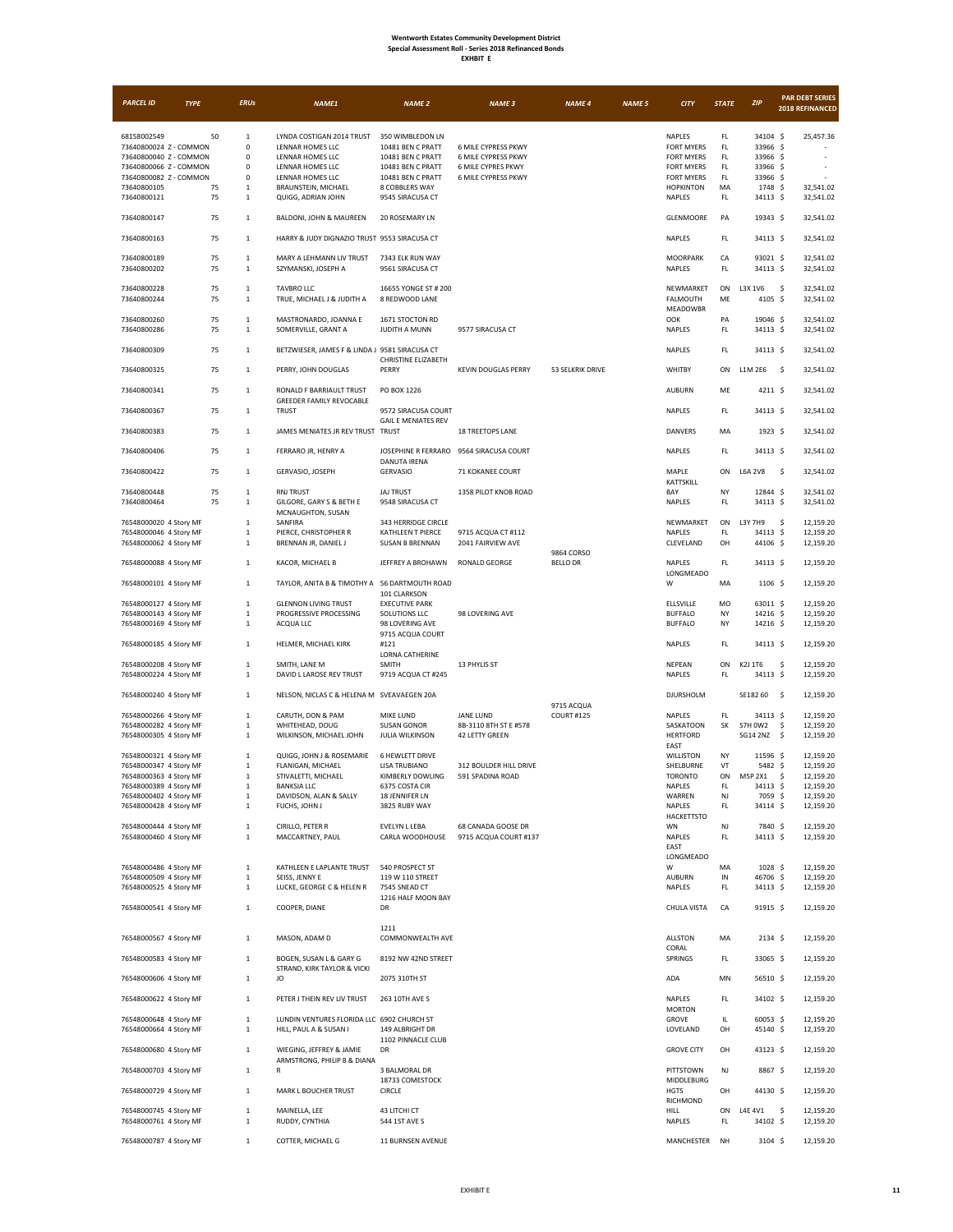| <b>PARCEL ID</b>                                 | <b>TYPE</b> | <b>ERUs</b>                  | NAME1                                                     | <b>NAME 2</b>                                             | <b>NAME 3</b>                                           | <b>NAME 4</b>   | <b>NAME 5</b> | <b>CITY</b>                                  | <b>STATE</b>  | ZIP                    |     | <b>PAR DEBT SERIES</b><br>2018 REFINANCED |
|--------------------------------------------------|-------------|------------------------------|-----------------------------------------------------------|-----------------------------------------------------------|---------------------------------------------------------|-----------------|---------------|----------------------------------------------|---------------|------------------------|-----|-------------------------------------------|
|                                                  |             |                              |                                                           | MARIA R GUINARD LIV                                       |                                                         |                 |               |                                              |               |                        |     |                                           |
| 76548000800 4 Story MF                           |             | $1\,$                        | BRIAN A GUINARD LIV TRUST                                 | <b>TRUST</b>                                              | 1729 HERITAGE WAY                                       |                 |               | <b>OAKVILLE</b>                              | ON            | L6M 3A2                | -\$ | 12,159.20                                 |
| 76548000826 4 Story MF<br>76548000842 4 Story MF |             | $\mathbf{1}$<br>$\mathbf{1}$ | THERESE M HOOPER REV TRUST 78 FRENCH AVE<br>STERN, SAMUEL | <b>SUSAN STERN</b>                                        | 121 SHEPPARD AVE E                                      | <b>STE 302</b>  |               | <b>BRAINTREE</b><br><b>TORONTO</b>           | MA<br>ON      | 2184 \$<br>M2K 1E3     | \$  | 12,159.20<br>12,159.20                    |
| 76548000868 4 Story MF                           |             | $1\,$                        | MUNRO, IAN R & VALERIE JEAN 9526 PIACERE WAY              |                                                           |                                                         |                 |               | <b>NAPLES</b>                                | FL            | 34113 S                |     | 12,159.20                                 |
| 76548000884 4 Story MF<br>76548000907 4 Story MF |             | $\mathbf 1$<br>$\mathbf{1}$  | KAROW, JUERGEN & ANDREA<br><b>BANKSIA LLC</b>             | <b>EMSENER WEG 28A</b><br>6375 COSTA CIR                  |                                                         |                 |               | <b>NEU</b><br>WULMSDORF<br><b>NAPLES</b>     | $\mathsf{FL}$ | D-21629<br>34113 \$    | \$  | 12,159.20<br>12,159.20                    |
| 76548000923 4 Story MF                           |             | $1\,$                        | DIGIOVANNI, DOMINIC A                                     | JOSEPHINE DIGIOVANNI 9000 KEELE ST #1                     |                                                         |                 |               | CONCORD                                      | ON            | L4K0B3                 | \$  | 12,159.20                                 |
| 76548000949 4 Story MF                           |             | $\mathbf{1}$                 | JIRGENS, JOHN E & SUSAN M                                 | <b>11 UPPER MOHAWK</b><br>POINT RD<br>CHRISTINE ELIZABETH |                                                         |                 |               | LOWBANKS                                     | ON            | <b>NOA 1KO</b>         | \$  | 12,159.20                                 |
| 76548000965 4 Story MF                           |             | $\mathbf{1}$                 | PERRY, JOHN DOUGLAS                                       | PERRY<br>12446 STEEPLECHASE                               | 53 SELKIRK DR                                           |                 |               | <b>BROOKLIN</b><br>STRONGSVILL               | ON            | L1M 2E6                | \$  | 12,159.20                                 |
| 76548000981 4 Story MF                           |             | $\mathbf{1}$                 | GAUGLER, JANET A & DANIEL R                               | LANE                                                      |                                                         |                 |               | E                                            | OH            | 44149 \$               |     | 12,159.20                                 |
| 76548001003 4 Story MF                           |             | $\mathbf{1}$                 | GFY REAL ESTATE PARTNERS LLC 9719 ACQUA CT                |                                                           |                                                         |                 |               | <b>NAPLES</b>                                | FL.           | 34113 \$               |     | 12,159.20                                 |
| 76548001029 4 Story MF<br>76548001045 4 Story MF |             | $\mathbf{1}$<br>$\mathbf{1}$ | AVELLINI, ROBERT H<br><b>GED PROPERTIES INC</b>           | 1085 FLAMINGO DRIVE<br>3061 WEST ALBANY<br><b>STREET</b>  |                                                         |                 |               | ROSELLE<br><b>BROKEN</b><br>ARROW            | IL.<br>OK     | 60172 \$<br>74012 \$   |     | 12,159.20<br>12,159.20                    |
| 76548001061 4 Story MF                           |             | $\mathbf{1}$                 | LIAGHAT, REZA G                                           | 1014 OLD ORCHARD<br>DRIVE                                 |                                                         |                 |               | GIBSONIA                                     | PA            | 15044 \$               |     | 12,159.20                                 |
| 76548001087 4 Story MF                           |             | $\mathbf{1}$                 | JOHN LEVON TOURYAN REV<br><b>TRUST</b>                    | 1677 PLATEAU CIRCLE                                       |                                                         |                 |               | S LAKE TAHOE                                 | CA            | 96150 \$               |     | 12,159.20                                 |
| 76548001100 4 Story MF                           |             | $\mathbf{1}$                 | HUDSON, JAMES R & JUDITH A<br>ERICKSON, CHARLES P & DIANE | 1621 FERNSTONE<br>DRIVE                                   |                                                         |                 |               | <b>ACWORTH</b>                               | GA            | 30101 \$               |     | 12,159.20                                 |
| 76548001126 4 Story MF<br>76548001142 4 Story MF |             | 1<br>$\mathbf{1}$            | L<br>MAIONE, SABINO C                                     | 9719 ACQUA CT #242<br>1177 DEXTER DR                      |                                                         |                 |               | <b>NAPLES</b><br><b>FORT ERIE</b>            | FL.<br>ON     | 34113 \$<br>L2A 6W3    | -\$ | 12,159.20<br>12,159.20                    |
| 76548001168 4 Story MF                           |             | $1\,$                        | <b>LIBARDI FAMILY TRUST</b>                               | 114 GLASS SPRINGS<br>DRIVE                                |                                                         |                 |               | <b>FRANKLIN</b>                              | TN            | 37064 \$               |     | 12,159.20                                 |
| 76548001184 4 Story MF                           |             | $1\,$                        | DAVID L LAROSE REV TRUST<br>CONNIE H ALTMAN REV LIV       | 9719 ACQUA COURT<br>#245                                  |                                                         |                 |               | NAPLES                                       | FL.           | 34113 S                |     | 12.159.20                                 |
| 76548001207 4 Story MF<br>76548003027 4 Story MF |             | $\mathbf{1}$<br>$\mathbf{1}$ | <b>TRUST</b><br>ALLEN III, GEORGE H                       | 6535 W 63RD PL<br><b>ROBIN B ALLEN</b>                    | 54 LAWRENCE AVE                                         |                 |               | CHICAGO<br><b>HOLLAND</b>                    | IL<br>PA      | 60638 \$<br>18966 \$   |     | 12,159.20<br>12,159.20                    |
| 76548003043 4 Story MF<br>76548003069 4 Story MF |             | $\mathbf{1}$<br>$\mathbf 1$  | VERBOS, EDWARD A<br>BRESLIN, MARTIN                       | ALEXIA LYNN VERBOS<br>KATHLEEN SCHEPPS                    | 105 NORTHERN LIGHT<br><b>CIRCLE</b><br>2127 SIMPSON AVE |                 |               | HINCKLEY<br><b>OCEAN CITY</b>                | OH<br>NJ      | 44233 \$<br>8226 \$    |     | 12,159.20<br>12,159.20                    |
| 76548003085 4 Story MF                           |             | $\mathbf{1}$                 | DONALD E VOGLER REV TRUST                                 | 9062 SHENENDOAH CIR                                       |                                                         |                 |               | <b>NAPLES</b>                                | FL            | 34113 \$               |     | 12,159.20                                 |
| 76548003108 4 Story MF<br>76548003124 4 Story MF |             | $\mathbf{1}$<br>$\mathbf{1}$ | RUSSELL, MINDY JAY<br>MILLER, STEVEN EDWARD               | 9723 ACQUA CT #315<br>13 ATWELL RIDGE                     |                                                         |                 |               | NAPLES<br>CAZENOVIA                          | FL.<br>NY     | 34113 \$<br>$13035$ \$ |     | 12,159.20<br>12,159.20                    |
| 76548003140 4 Story MF                           |             | $1\,$                        | HAMILTON, JEFFREY E                                       |                                                           | KATHLEEN B HAMILTON 36 BARTON CREEK ROAD                |                 |               | <b>JACKSON</b>                               | NJ            | 8527 \$                |     | 12,159.20                                 |
| 76548003166 4 Story MF                           |             | $\mathbf{1}$                 | MARCOU LAND TRUST                                         | 39 GOLDEN BALL ROAD                                       |                                                         |                 |               | WESTON<br><b>NORTH</b>                       | MA            | 2494 \$                |     | 12,159.20                                 |
| 76548003182 4 Story MF<br>76548003205 4 Story MF |             | $\mathbf{1}$<br>$1\,$        | RAGONE, LAWRENCE H<br>DRA NAP 2 LLC                       | BARBARA A RAGONE<br>3 BALMORAL DR                         | PO BOX 542                                              |                 |               | FALMOUTH<br>PITTSTOWN                        | MA<br>NJ      | $2556$ \$<br>8867 \$   |     | 12,159.20<br>12,159.20                    |
| 76548003221 4 Story MF                           |             | $\mathbf{1}$                 | KENNETH JARDIN LIV TRUST                                  | SANTINA G MANCUSO<br>LIV TRUST                            | 827 PAYANT STREET                                       |                 |               | QUEBEC<br><b>HUNTING</b>                     | QC            | H8R 3Z3                | -\$ | 12,159.20                                 |
| 76548003247 4 Story MF                           |             | $\mathbf{1}$                 | <b>BURVENICH, FREDRICK P</b>                              | JOANNA T BURVENICH 63 MAPLEWOOD RD<br>MARIE-LINE          |                                                         |                 |               | <b>STATION</b>                               | NY            | 11746 \$               |     | 12,159.20                                 |
| 76548003263 4 Story MF                           |             | $\mathbf{1}$                 | VOLENIK, KAREL                                            | COLANGELO<br>1345 WOODNOLL                                | 171 TURNBERRY TRAIL                                     |                 |               | WELLAND                                      | ON            | L3B0C8                 | \$  | 12,159.20                                 |
| 76548003289 4 Story MF<br>76548003302 4 Story MF |             | $\mathbf{1}$<br>$\mathbf{1}$ | GEGG, ROBERT & JOAN<br>DJ REALTY ASSOCIATES LLC           | <b>DRIVE</b><br>C/O DEAN J<br>SYMEONIDES CPA              | 201 WEST PASSAIC SUITE<br>301                           |                 |               | <b>FLINT</b><br><b>ROCHELLE</b><br>PARK      | MI<br>NJ      | 48507 \$<br>7662 \$    |     | 12,159.20<br>12,159.20                    |
| 76548003328 4 Story MF                           |             | $\,1\,$                      | RYAN, ROY F                                               | ROSELEEN PATRICIA<br>RYAN                                 | CHEMIN DE VILLARS 27                                    |                 |               | VERSOIX                                      |               | 1290 \$                |     | 12,159.20                                 |
| 76548003344 4 Story MF                           |             | $\mathbf{1}$                 | MELLO, GLENN G                                            | 25 SURREY LANE                                            |                                                         |                 |               | DRACUT                                       | MA            | 1826 \$                |     | 12,159.20                                 |
| 76548003360 4 Story MF                           |             | $\mathbf 1$                  | MCKINNEY, RYAN & CHERYLENE 16 SHEPPARD DR                 |                                                           |                                                         |                 |               | MONTVALE                                     | NJ            | 7645 \$                |     | 12,159.20                                 |
| 76548003386 4 Story MF<br>76548003409 4 Story MF |             | $\mathbf{1}$<br>$\mathbf 1$  | ROEMER, DENNIS & ANDREA<br>MEREDITH, ANTHONY NOEL         | 1309 BANNER DRIVE<br><b>VERONICA MEREDITH</b>             | 3 CHILTERN MEWS                                         | 44 LINCOLN PARK |               | LANCASTER<br>AMERSHAM                        | PA            | 17601 \$<br>HP79HD     | \$  | 12.159.20<br>12,159.20                    |
| 76548003425 4 Story MF                           |             | $\mathbf{1}$                 | CHURCH, WALTER DWIGHT                                     | KATHRYN P CHURCH                                          | 3004 RIVER HAVEN POINT                                  |                 |               | KNOXVILLE                                    | TN            | 37922 \$               |     | 12,159.20                                 |
| 76548003441 4 Story MF                           |             | $\mathbf 1$                  | SURACE, VINCENT R                                         | 8659 OLD RIVER ORAD                                       |                                                         |                 |               | MARCY                                        | NY            | 13403 \$               |     | 12,159.20                                 |
| 76548003467 4 Story MF                           |             | $1\,$                        | LANE, STANLEY W & CHRISTINE<br>М                          | 37 EGRET TRAIL                                            |                                                         |                 |               | CAPE MAY<br><b>CTHOUSE</b>                   | NJ            | 8210 \$                |     | 12,159.20                                 |
| 76548003483 4 Story MF                           |             | $1\,$                        | MARCOU JR LAND TRUST                                      | 39 GOLDEN BALL ROAD                                       |                                                         |                 |               | WESTON                                       | MA            | 2494 \$                |     | 12,159.20                                 |
| 76548003506 4 Story MF<br>76548003522 4 Story MF |             | $1\,$<br>$\mathbf{1}$        | CLANCY, JOHN<br>TONIONI, RICHARD J                        | <b>KEIKO IBI</b><br><b>BARBARA A SHOR</b>                 | 9723 ACQUA COURT #341<br>1700 MARVIN PARKWAY            |                 |               | NAPLES<br>PARK RIDGE                         | FL.<br>IL.    | 34113 \$<br>60068 \$   |     | 12,159.20<br>12,159.20                    |
| 76548003548 4 Story MF                           |             | $1\,$                        | RACIOPPO, ANTHONY                                         | RITA PERSICHETTY-<br><b>RACIOPPO</b><br>18733 COMESTOCK   | 15 NELSON AVENUE #353                                   |                 |               | <b>STATEN</b><br><b>ISLAND</b><br>MIDDLEBURG | NY            | 10308 \$               |     | 12,159.20                                 |
| 76548003564 4 Story MF                           |             | $1\,$                        | MARK L BOUCHER TRUST                                      | CIRCLE                                                    |                                                         |                 |               | <b>HGTS</b><br>SAINT                         | OH            | 44130 \$               |     | 12,159.20                                 |
| 76548003580 4 Story MF                           |             | $\mathbf{1}$                 | SHAW, RANDALL T & DONNA L                                 | 7N275 WINDSOR DRIVE<br>AUF DER ALTEN BREIDE               |                                                         |                 |               | CHARLES                                      | IL.           | 60175 \$               |     | 12,159.20                                 |
| 76548003603 4 Story MF<br>76548003629 4 Story MF |             | $\mathbf{1}$<br>$\mathbf{1}$ | CHALET LANWER LLC<br>MCGRATH, KEVIN DIXON                 | 24<br>MONICA J MCGRATH                                    | 9727 ACQUA CT #411                                      |                 |               | <b>NOTTULN</b><br>NAPLES                     | FL            | 48301 \$<br>34113 \$   |     | 12,159.20<br>12,159.20                    |
| 76548003645 4 Story MF                           |             | $\mathbf{1}$                 | MICHALSKI, ANNE & MICHAEL                                 | 2787 LEGEND LANE                                          |                                                         |                 |               | DEPERE                                       | WI            | 54115 \$               |     | 12,159.20                                 |
| 76548003661 4 Story MF<br>76548003687 4 Story MF |             | $\mathbf{1}$<br>$\mathbf{1}$ | BRUCE & DEBORAH MATTER<br>LAWSON, WARREN LAMAR            | JOINT REV TRUST<br>LISA ANN LAWSON                        | 534 AVELLINO ISLES CIRCLE #8101<br>1120 9TH STREET SW   |                 |               | NAPLES<br><b>NAPLES</b>                      | FL<br>FL      | 34119 \$<br>34117 \$   |     | 12,159.20<br>12,159.20                    |
| 76548003700 4 Story MF                           |             | $1\,$                        | <b>GRIST, MICHAEL P</b>                                   |                                                           | ANGELA J GALER-GRIST 19 HOLYROOD AVENUE                 |                 |               | OAKVILLE                                     |               | ON L4K 2V4             | \$  | 12,159.20                                 |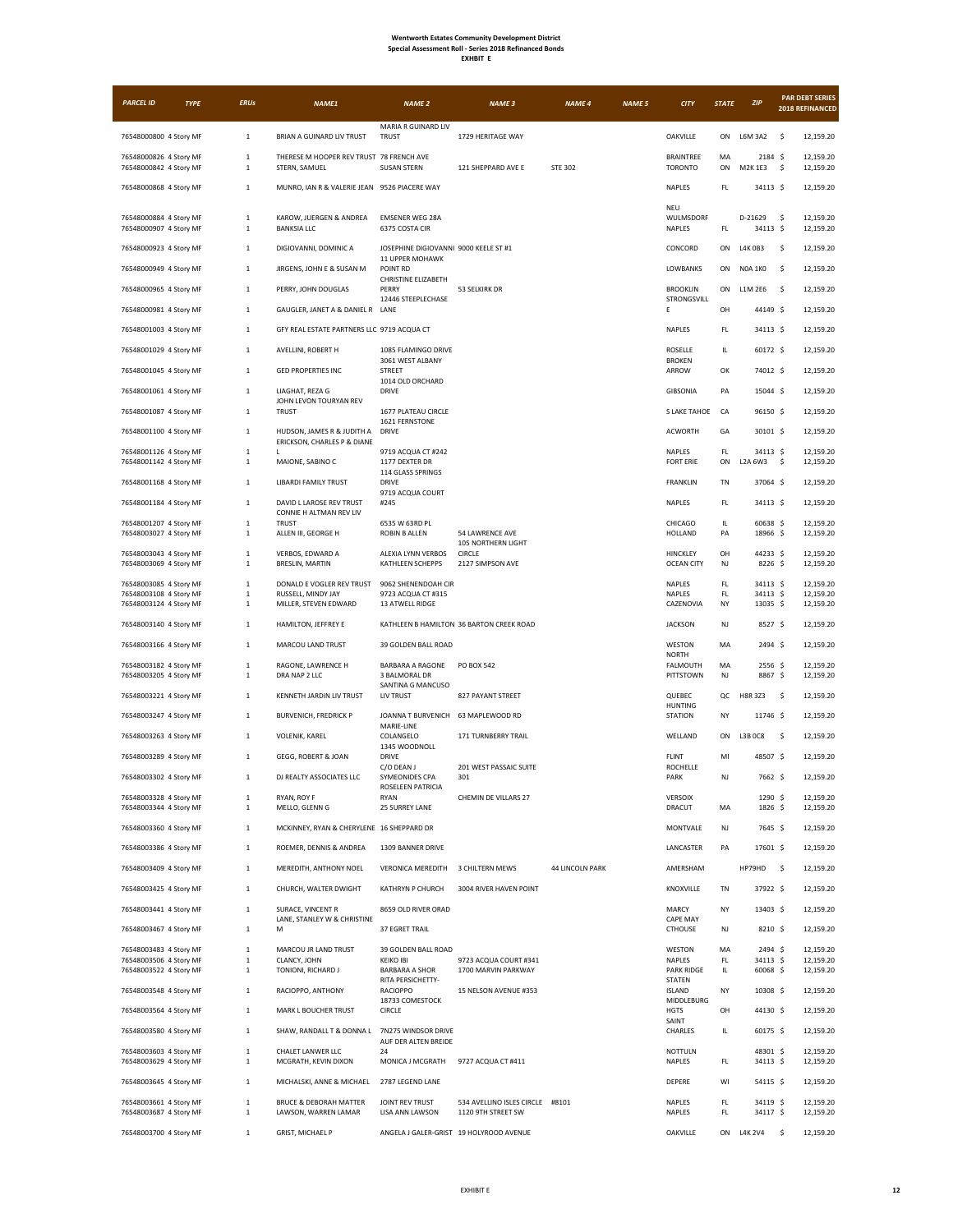| <b>EXHBIT</b> |
|---------------|
|---------------|

| <b>PARCEL ID</b>                                 | <b>TYPE</b> | <b>ERUs</b>                  | <b>NAME1</b>                                                                                  | <b>NAME 2</b>                                              | <b>NAME 3</b>                      | <b>NAME 4</b> | <b>NAME 5</b> | <b>CITY</b>                             | <b>STATE</b>        | ZIP                        | <b>PAR DEBT SERIES</b><br>2018 REFINANCED |
|--------------------------------------------------|-------------|------------------------------|-----------------------------------------------------------------------------------------------|------------------------------------------------------------|------------------------------------|---------------|---------------|-----------------------------------------|---------------------|----------------------------|-------------------------------------------|
| 76548003726 4 Story MF                           |             | $\mathbf{1}$                 | BETZWIESER, JAMES F & LINDA J 9581 SIRACUSA CT<br>DEVELOPERS OF OLD NAPLES                    | 699 FIFTH AVENUE                                           |                                    |               |               | <b>NAPLES</b>                           | FL                  | 34113 \$                   | 12,159.20                                 |
| 76548003742 4 Story MF                           |             | $\mathbf{1}$                 | INC                                                                                           | SOUTH                                                      |                                    |               |               | <b>NAPLES</b>                           | FL.                 | 34102 \$                   | 12,159.20                                 |
| 76548003768 4 Story MF                           |             | $\mathbf{1}$                 | MCGILL, DWIGHT                                                                                | <b>DIANNE KELLIE</b>                                       | 3230 CANDELA DRIVE                 |               |               | MISSISSAUGA                             | ON                  | L5A 2T8                    | \$<br>12,159.20                           |
| 76548003784 4 Story MF                           |             | $\mathbf{1}$                 | <b>GALEESE REALTY LLC</b>                                                                     | 9539 FIRENZE CIR                                           |                                    |               |               | NAPLES<br>LOWER                         | FL                  | 34113 \$                   | 12,159.20                                 |
| 76548003807 4 Story MF                           |             | $\mathbf{1}$                 | STROHM, THOMAS G                                                                              | KATHERINE N STROHM 910 WHARTON CIRCLE<br>2710 TREASURE CAY |                                    |               |               | GWYNEDD                                 | PA                  | 19009 \$                   | 12,159.20                                 |
| 76548003823 4 Story MF                           |             | $\mathbf{1}$                 | ALLEN ET AL, LINDSEY R                                                                        | LANE<br>80 SOUTH CREEK                                     |                                    |               |               | SEBRING                                 | FL.                 | 33872 \$                   | 12,159.20                                 |
| 76548003849 4 Story MF                           |             | $\mathbf{1}$                 | PETER DIMATTEO TRUST<br>WILLIAM E MCTIGUE LIVING                                              | COURT<br><b>DIANE M MCTIGUE</b>                            |                                    |               |               | ANCASTER                                | ON                  | L9K 1M2                    | $\sim$<br>12,159.20                       |
| 76548003865 4 Story MF<br>76548003881 4 Story MF |             | $\mathbf{1}$                 | <b>TRUST</b>                                                                                  | LIVING TRUST                                               | 309 SUMMIT STREET<br>956 KEENAN LN |               |               | <b>NORWOOD</b>                          | NJ                  | 7648 \$                    | 12,159.20                                 |
| 76548003904 4 Story MF                           |             | $\mathbf{1}$<br>$\mathbf{1}$ | RAGO, ALEXANDER J<br>HUGHES, ROBERT SCOTT                                                     | KATHRYN M RAGO<br>THERESA HUGHES                           | 2003 GILENWATER ST                 |               |               | <b>BEECHER</b><br>BATAVIA               | IL.<br>IL.          | 60401 \$<br>60510 \$       | 12,159.20<br>12,159.20                    |
| 76548003920 4 Story MF<br>76548003946 4 Story MF |             | $\mathbf{1}$<br>1            | SIEMBIEDA, EUGENE J<br>HILL, PAUL A & SUSAN I<br>GARCIA, ROBERT W & BEVERLEY 9727 ACQUA COURT | BARBARA K SIEMBIEDA 19 LANTERN LANE<br>149 ALBRIGHT DRIVE  |                                    |               |               | RAMSEY<br>LOVELAND                      | NJ<br>OH            | 7446 \$<br>45140 \$        | 12,159.20<br>12,159.20                    |
| 76548003962 4 Story MF<br>76548003988 4 Story MF |             | $1\,$<br>$\mathbf{1}$        | A<br>DRAGO, ANTHONY                                                                           | #432<br>1525 HENRY ROAD                                    |                                    |               |               | NAPLES<br>WANTAGH                       | FL.<br>NY           | 34113 \$<br>11793 \$       | 12,159.20<br>12,159.20                    |
| 76548004000 4 Story MF                           |             | $1\,$                        | REILLY, ANDREW J & DENISE D                                                                   | 207 DARLINGTON<br>ROAD                                     |                                    |               |               | MEDIA                                   | PA                  | 19063 \$                   | 12,159.20                                 |
| 76548004026 4 Story MF                           |             | $\mathbf{1}$                 | COMPTON, KENNETH & GAYLE                                                                      | 1249 MEADOWVIEW<br>DRIVE                                   |                                    |               |               | WATERFORD                               | MI                  | 48327 \$                   | 12,159.20                                 |
| 76548004042 4 Story MF                           |             | 1                            | FORD, DAVID THOMAS                                                                            | <b>CHRISTINE M FORD</b>                                    | 9 MELROSE LANE                     |               |               | SUFFIELD                                | CT                  | 6078 \$                    | 12,159.20                                 |
| 76548004068 4 Story MF                           |             | $\mathbf{1}$                 | DRESSEL, DANIEL CARL<br>MIRBACH, BRUCE E & JULIE                                              | CAROL ANNE DRESSEL<br>9727 ACQUA COURT                     | 1706 ADLER LANE                    |               |               | MALVERN                                 | PA                  | 19355 \$                   | 12,159.20                                 |
| 76548004084 4 Story MF                           |             | $\mathbf{1}$                 | KANE                                                                                          | #438                                                       |                                    |               |               | <b>NAPLES</b>                           | FL                  | 34113 \$                   | 12,159.20                                 |
| 76548004107 4 Story MF<br>76548004123 4 Story MF |             | $\mathbf{1}$<br>$\mathbf{1}$ | NABB, GINA G<br>VITI, FRANCO PIETRO                                                           | 208 MORRIS AVENUE<br>JENNIFER STEELE                       | 3900 LINE 10                       |               |               | <b>SPRING LAKE</b><br><b>BRADFORD</b>   | NJ<br>ON            | 7762 \$<br>L3Z 2A5         | 12,159.20<br>\$<br>12,159.20              |
| 76548004149 4 Story MF                           |             | $1\,$                        | CLARKE, JEFFREY & ANDREE                                                                      | 1361 MONKS PASSAGE                                         |                                    |               |               | OAKVILLE                                | ON                  | L6M 1K7                    | \$<br>12,159.20                           |
| 76548004165 4 Story MF                           |             | $\mathbf{1}$                 | FORQUER, DAVID D & KOREN R 483 HOWARD CITY                                                    |                                                            | <b>EDMORE ROAD</b>                 |               |               | EDMORE                                  | MI                  | 48829 \$                   | 12,159.20                                 |
| 76548004181 4 Story MF<br>76548004204 4 Story MF |             | $\mathbf{1}$<br>$\mathbf{1}$ | EISENHAUER, DAVID & DEBBIE<br>WALKER JR, BERNARD J                                            | 130 KINGSWOOD DRIVE<br>JAMIE A WALKER                      | 416 KANE DRIVE                     |               |               | <b>HAMMONDS</b><br>PLAINS<br>MAPLE GLEN | NS<br>PA            | <b>B4B 1K4</b><br>19002 \$ | \$<br>12,159.20<br>12,159.20              |
| 76554000027 4 Story MF                           |             | $\mathbf{1}$                 | ALLEN-JEREB HOLDINGS LLC FL                                                                   | 9731 ACQUA CT #511<br>1205 COBBLESTONE                     |                                    |               |               | <b>NAPLES</b><br><b>LAKE ST</b>         | FL.                 | 34113 \$                   | 12,159.20                                 |
| 76554000043 4 Story MF<br>76554000069 4 Story MF |             | $\mathbf{1}$<br>$\mathbf{1}$ | KELLEY, RICHARD T & GINA V<br>ALEXIOU, PANAGIOTIS                                             | TERRACE<br>SIMA FARAH                                      | 5 BONDAR WAY                       |               |               | LOUIS<br><b>OTTAWA</b>                  | MO<br>ON            | 63367 \$<br>K1T 4A9        | 12,159.20<br>\$<br>12,159.20              |
| 76554000085 4 Story MF                           |             | $\mathbf{1}$                 | RUFRANO, LAWRENCE A                                                                           | 2102 21ST ROAD                                             |                                    |               |               | N ARLINGTON                             | VA                  | 22201 \$                   | 12,159.20                                 |
| 76554000108 4 Story MF                           |             | $\mathbf{1}$                 | HUNTINGTON, GLYNN                                                                             | SAMANTHA CLARE<br><b>HUNTINGTON</b><br>32 WOOD HOLLOW      | 13401 KENT STREET                  |               |               | NAPLES                                  | FL                  | 34109 \$                   | 12,159.20                                 |
| 76554000124 4 Story MF                           |             | $\mathbf{1}$                 | DEMAIO, THOMAS F & TANYA                                                                      | LANE                                                       |                                    |               |               | NORTHPORT                               | NY                  | 11768 \$                   | 12,159.20                                 |
| 76554000140 4 Story MF<br>76554000166 4 Story MF |             | 1<br>$\mathbf{1}$            | MENLO GROUP LLC<br>PERROTT, ROBERT D                                                          | 9581 SIRACUSA CT<br>150 GREENFIELD ROAD                    |                                    |               |               | NAPLES<br>NEW CASTLE                    | $\mathsf{FL}$<br>PA | 34113 \$<br>16105 \$       | 12,159.20<br>12,159.20                    |
| 76554000182 4 Story MF                           |             | $\mathbf{1}$                 | LIU, YUN                                                                                      | TOP REGENT GARDEN<br>HO <sub>9</sub>                       | NO 8 HUANLING ROAD                 |               |               | NANJING                                 |                     | 210042 \$                  | 12,159.20                                 |
| 76554000205 4 Story MF                           |             | $\mathbf{1}$                 | SCOTT, RANDAL A                                                                               | <b>MARY C REDINGTON</b>                                    | 818 HARVEST DR                     |               |               | <b>JEFFERSON</b><br><b>CITY</b>         | MO                  | 65109 \$                   | 12,159.20                                 |
| 76554000221 4 Story MF                           |             | $\mathbf{1}$                 | CONDON, MARK J                                                                                | 44 S GRAY CT                                               |                                    |               |               | MANCHESTER                              | NH                  | $3103 \;$ \$               | 12,159.20                                 |
| 76554000247 4 Story MF                           |             | $1\,$                        | VINT, MICHAEL A & PEGGY D                                                                     | 2627 BOS LANDEN<br>DRIVE                                   |                                    |               |               | PELLA                                   | IA                  | 50219 \$                   | 12,159.20                                 |
| 76554000263 4 Story MF                           |             |                              | MORRISON, BRUCE & LORI                                                                        | 57 WILLOUGHBY WAY                                          |                                    |               |               | GEORGETOW                               | ON                  | L7G 6C4                    | \$<br>12,159.20                           |
| 76554000289 4 Story MF                           |             | $\mathbf{1}$                 | POLIFRONI, THOMAS D & DIANA<br>F                                                              | 69 MONTALVE AVE                                            |                                    |               |               | MONTVALE                                | NJ                  | 7645 \$                    | 12,159.20                                 |
| 76554000302 4 Story MF                           |             | $1\,$                        | MARCOU LAND TRUST                                                                             | 39 GOLDEN BALL ROAD                                        |                                    |               |               | WESTON                                  | MA                  | 2494 \$                    | 12,159.20                                 |
| 76554000328 4 Story MF                           |             | $\mathbf 1$                  | MARCOU LAND TRUST                                                                             | 39 GOLDEN BALL ROAD                                        |                                    |               |               | WESTON                                  | MA                  | 2494 \$                    | 12,159.20                                 |
| 76554000344 4 Story MF                           |             | $\mathbf{1}$                 | SUN, WANGXIAOQI                                                                               | <b>XIAOFAN SUN</b><br>153 STILL MEADOW                     | 110 SADLER CENTER                  | CSU 3697      |               | WILLIAMSBU<br>RGH                       | VA                  | 23187 \$                   | 12,159.20                                 |
| 76554000360 4 Story MF                           |             | $\mathbf{1}$                 | STAPLETON-REILLY, ANNE T                                                                      | LANE<br>9731 ACQUA COURT                                   |                                    |               |               | <b>KENSINGTON</b>                       | CT                  | $6037$ \$                  | 12,159.20                                 |
| 76554000386 4 Story MF                           |             | $\mathbf{1}$                 | TREVISO 533 LLC                                                                               | #533                                                       |                                    |               |               | NAPLES                                  | FL.                 | 34113 \$                   | 12,159.20                                 |
| 76554000409 4 Story MF<br>76554000425 4 Story MF |             | $\mathbf{1}$<br>$\mathbf{1}$ | BROWN, MARYANN<br>HOOPER, THOMAS                                                              | 60 OLD ROUTE 25A<br>6650 RIDGE ROAD                        |                                    |               |               | NORTHPORT<br>ZIONSVILLE                 | NY<br>PA            | 11768 \$<br>18092 \$       | 12,159.20<br>12,159.20                    |
| 76554000441 4 Story MF                           |             | $\mathbf 1$                  | JENKINS, STEVEN & PANAGIOTA<br>TSAVARIS, MICHAEL A & MARY                                     | 8730 N STONE MILL<br><b>ROAD</b>                           |                                    |               |               | SYLVANIA<br><b>BRIARCLIFF</b>           | OH                  | 43560 \$                   | 12,159.20                                 |
| 76554000467 4 Story MF                           |             | $1\,$                        | с                                                                                             | 30 CARLETON AVENUE                                         |                                    |               |               | <b>MANOR</b>                            | NY                  | 10510 \$                   | 12,159.20                                 |
| 76554000483 4 Story MF                           |             | $\mathbf 1$                  | CIANCHETTE, ERIC & PEGGY A                                                                    | <b>42 MARKET ST</b>                                        |                                    |               |               | PORTLAND                                | ME                  | 4101 \$                    | 12,159.20                                 |
| 76554000506 4 Story MF                           |             | $\mathbf{1}$                 | DIROSA, CORRADO & RITA ANN                                                                    | 2443 BIRKDALE<br>CRESCENT<br>9731 ACQUA COURT              |                                    |               |               | OAKVILLE                                | ON                  | L6M 3X5                    | - \$<br>12,159.20                         |
| 76554000522 4 Story MF<br>76554000548 4 Story MF |             | $\mathbf{1}$<br>$\mathbf{1}$ | MAIONE, SABINO<br>BOLES, JOHN A                                                               | #542<br>9731 ACQUA CT #543                                 |                                    |               |               | NAPLES<br>NAPLES                        | FL<br>FL            | 34113 \$<br>34113 \$       | 12,159.20<br>12,159.20                    |
| 76554000564 4 Story MF                           |             | $\mathbf 1$                  | MASTRONARDO, JOANNA E                                                                         | 1671 STOCTON ROAD                                          |                                    |               |               | MEADOWBR<br>OOK                         | PA                  | 19046 \$                   | 12,159.20                                 |
| 76554000580 4 Story MF                           |             | $1\,$                        | RICHARD S ROTHMAN TRUST<br>PAWLEY, RAYMOND T & LYNN                                           | 85184 STONEHEDGE<br>COURT                                  |                                    |               |               | NAPERVILLE                              | IL                  | 60540 \$                   | 12,159.20                                 |
| 76554000603 4 Story MF                           |             | $\mathbf{1}$                 | M                                                                                             | 9731 ACQUA CT #546                                         |                                    |               |               | NAPLES<br>RICHMOND                      | FL                  | 34113 \$                   | 12,159.20                                 |
| 76554000629 4 Story MF                           |             | $\mathbf{1}$                 | RAPTOPULOS, MICHAEL                                                                           | ROSELLA L TALLERICO 152 MARSI ROAD                         |                                    |               |               | HILL                                    |                     | ON L4C 5S8                 | \$<br>12,159.20                           |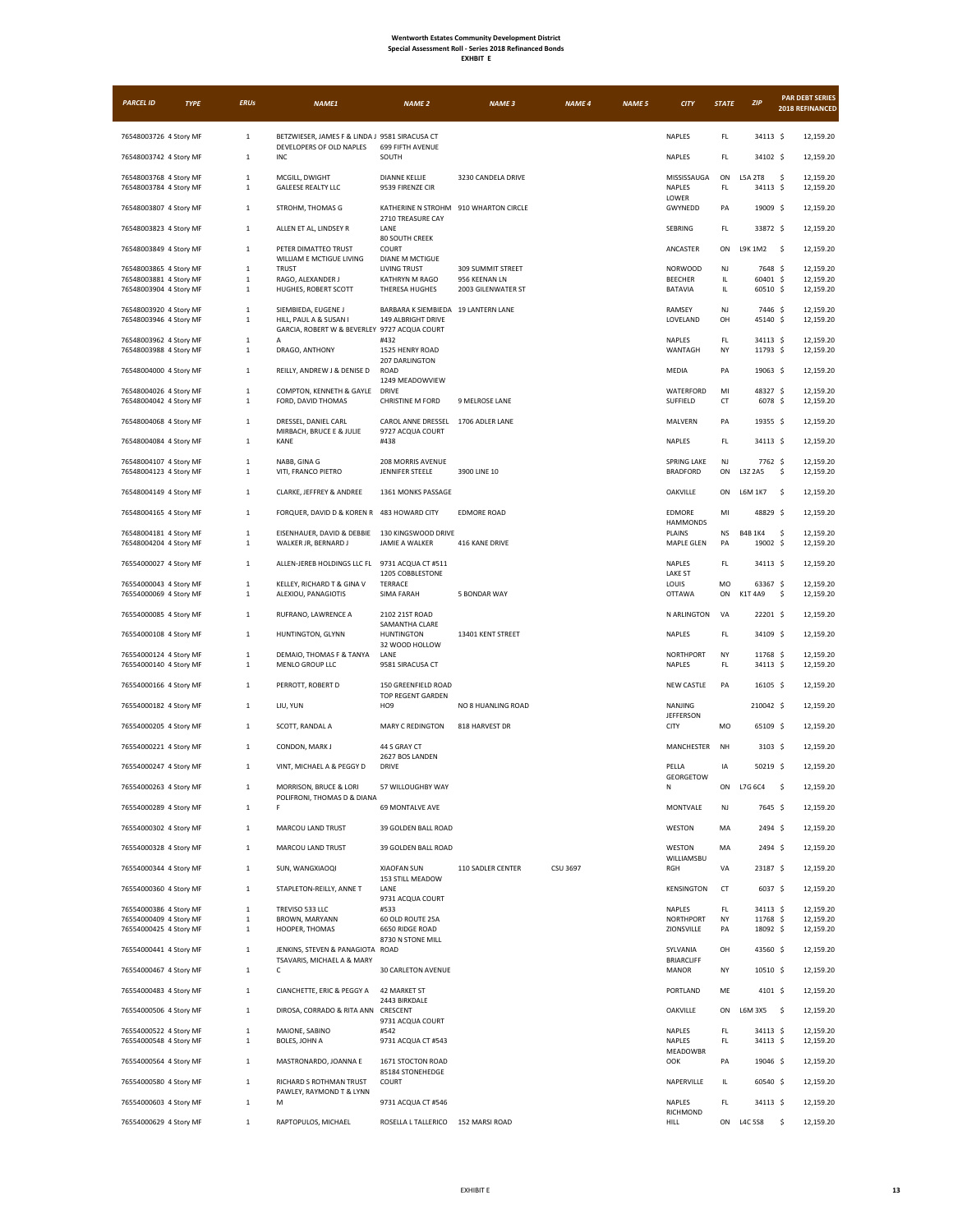| <b>EXHBIT</b> |  |
|---------------|--|
|---------------|--|

| <b>PARCEL ID</b>                                 | <b>TYPE</b> | <b>ERUs</b>                  | NAME1                                                     | <b>NAME 2</b>                                | <b>NAME 3</b>                              | <b>NAME 4</b> | <b>NAME 5</b> | <b>CITY</b>                        | <b>STATE</b>        | ZIP                           | <b>PAR DEBT SERIES</b><br>2018 REFINANCED |
|--------------------------------------------------|-------------|------------------------------|-----------------------------------------------------------|----------------------------------------------|--------------------------------------------|---------------|---------------|------------------------------------|---------------------|-------------------------------|-------------------------------------------|
| 76554000645 4 Story MF                           |             | $1\,$                        | SATTERTHWAITE JR ET AL.<br><b>ARTHUR</b>                  | PO BOX 814                                   |                                            |               |               | <b>BRANFORD</b>                    | CT                  | 6405 \$                       | 12,159.20                                 |
|                                                  |             |                              |                                                           | 5575 FALLSBROOK                              |                                            |               |               |                                    |                     |                               |                                           |
| 76554000661 4 Story MF                           |             | $\mathbf{1}$                 | BILBREY, RALPH B & WANDA L<br>VESE, DEBORAH LEE           | TRACE                                        |                                            |               |               | <b>ACWORTH</b><br>ZIONSVILLE       | GA                  | 30101 \$<br>18092 \$          | 12,159.20                                 |
| 76554000687 4 Story MF<br>76554000700 4 Story MF |             | $1\,$<br>$\,1\,$             | PRIMIANI, MARK                                            | 6650 RIDGE ROAD<br>GIULIA LUCIA              | 37 HEADWATER ROAD                          |               |               | <b>BOLTON</b>                      | PA<br>ON            | L7E 2W3                       | 12,159.20<br>12,159.20<br>\$              |
| 76554000726 4 Story MF                           |             | $\mathbf{1}$                 | FITZMAURICE, JACINTA                                      | 411 N RIVER RD #402                          |                                            |               |               | <b>OTTAWA</b>                      | ON                  | <b>K1L 0A5</b>                | \$<br>12,159.20                           |
| 76554000742 4 Story MF                           |             | $\mathbf{1}$                 | SEAL, LYNN                                                | <b>SUSAN ANTONIO</b>                         | 9735 ACQUA CT #617                         |               |               | NAPLES<br>COCKEYSVILL              | FL.                 | 34113 \$                      | 12,159.20                                 |
| 76554000768 4 Story MF                           |             | $\mathbf{1}$                 | DGR FAMILY INVESTMENTS LLC 25 DELLWOOD COURT              |                                              |                                            |               |               | E                                  | MD                  | 21030 \$                      | 12,159.20                                 |
| 76554000784 4 Story MF                           |             | $\,1\,$                      | 732354 ONTARIO INC<br>TILLMAN, BRUCE D & CYNTHIA          | 1566 JALNA AVENUE<br>9518 AVELLINO WAY       |                                            |               |               | MISSISSAUGA                        | ON                  | L5J 1S7                       | \$<br>12,159.20                           |
| 76554000807 4 Story MF                           |             | $\mathbf{1}$                 | М                                                         | #2321                                        |                                            |               |               | NAPLES                             | FL.                 | 34113 \$                      | 12,159.20                                 |
| 76554000823 4 Story MF                           |             | $\mathbf 1$                  | KENNEDY, SHAUN P<br>BHALLA FAMILY REV LIV TRUST           | <b>BRIAN A KENNEDY</b><br>9735 ACQUA CT UNIT | 368 COSEY BEACH AVENUE                     |               |               | <b>EAST HAVEN</b>                  | <b>CT</b>           | $6512 \frac{2}{3}$<br>34113 S | 12,159.20                                 |
| 76554000849 4 Story MF<br>76554000865 4 Story MF |             | $1\,$<br>$\,$ 1 $\,$         | MCKEOWN, PATRICK J & JEAN A CIRCLE                        | 624<br>81 THE HACKING                        |                                            |               |               | NAPLES<br>MASHPEE                  | FL.<br>MA           | 2649 \$                       | 12,159.20<br>12,159.20                    |
| 76554000881 4 Story MF                           |             | $\mathbf{1}$                 | RIORDAN, KEVIN & MARIE                                    | 23 LEE AVE                                   | 4130 RUE CLAUDE HENRI                      |               |               | <b>YONKERS</b><br>SAINT            | NY                  | 10705 \$                      | 12,159.20                                 |
| 76554000904 4 Story MF                           |             | $\mathbf 1$                  | CACCHIONE, COSTANZO                                       | GIUSEPPINA PICCOLO<br><b>MARCIA RYAN</b>     | <b>GRIGNON</b>                             |               |               | LAURENT                            | QC                  | <b>H4R 3K2</b>                | - \$<br>12,159.20                         |
| 76554000920 4 Story MF                           |             | $\mathbf{1}$                 | SYMANSKI, CHARLES WILLIAM                                 | SYMANSKI                                     | 8441 MEADOWVIEW CIRCLE                     |               |               | <b>OWINGS</b>                      | MD                  | 20736 \$                      | 12,159.20                                 |
| 76554000946 4 Story MF<br>76554000962 4 Story MF |             | $\mathbf 1$<br>$1\,$         | FRIENDLY, STEVEN E<br>MALLOY, PATRICIA A                  | JENNIFER E TANG<br>105 RIVER MIST WAY        | 169 MASTERMAN CRESCENT                     |               |               | <b>OAKVILLE</b><br>BRIELLE         | ON<br>NJ            | L6M 0W9 \$<br>8730 \$         | 12,159.20<br>12,159.20                    |
| 76554000988 4 Story MF                           |             | $\mathbf{1}$                 | MCKEOWN, PATRICK J & JEAN A CIRCLE                        | 81 THE HACKING                               |                                            |               |               | MASHPEE                            | MA                  | $2649$ \$                     | 12,159.20                                 |
| 76554001000 4 Story MF                           |             | $\,$ 1 $\,$                  | HEPTIG, SCOTT M & DAWN M                                  | PO BOX 260                                   |                                            |               |               | REMSENBUR<br>G                     | NY                  | 11960 \$                      | 12,159.20                                 |
| 76554001026 4 Story MF                           |             | $\mathbf{1}$                 | LUDWIG, KENNETH C & SUSAN<br>M                            | 561 ALDRICH ROAD                             |                                            |               |               | HOWELL                             | NJ                  | 7731 \$                       | 12,159.20                                 |
| 76554001042 4 Story MF                           |             | $\mathbf{1}$                 | LEAVELL, PARRY S & KRISTINA R 1205 PHAETON WAY            |                                              |                                            |               |               | <b>AUBURN</b>                      | IN                  | 46706 \$                      | 12,159.20                                 |
| 76554001068 4 Story MF                           |             | $\mathbf 1$                  | VAN SCOTT, STEPHEN & ANN                                  | 4687 TOLLGATE ROAD                           |                                            |               |               | <b>NEW HOPE</b>                    | PA                  | 18938 \$                      | 12,159.20                                 |
| 76554001084 4 Story MF                           |             | $\mathbf{1}$                 | NORTON, PETER K                                           | <b>KRISTIN L WHITE</b>                       | 25 CHANNEL CENTER STREET<br>#1001          |               |               | <b>BOSTON</b>                      | MA                  | 2210 \$                       | 12,159.20                                 |
|                                                  |             |                              |                                                           | 2102 21ST ROAD                               |                                            |               |               |                                    |                     |                               |                                           |
| 76554001107 4 Story MF<br>76554001123 4 Story MF |             | $1\,$<br>$\mathbf{1}$        | 217 PRIMEFUND TRUST<br>CAP ENTERTAINMENT INC              | <b>NORTH</b><br>823 W 10TH ST                |                                            |               |               | ARLINGTON<br><b>TOPEKA</b>         | VA<br>KS            | 22201 \$<br>66612 \$          | 12,159.20<br>12,159.20                    |
| 76554001149 4 Story MF                           |             | $\,$ 1 $\,$                  | HAUER, ANGELA L                                           | 9735 ACQUA CT #643                           |                                            |               |               | NAPLES                             | FL.                 | 34113 \$                      | 12,159.20                                 |
|                                                  |             |                              |                                                           | 9735 ACQUA COURT                             |                                            |               |               |                                    |                     |                               |                                           |
| 76554001165 4 Story MF<br>76554001181 4 Story MF |             | $\mathbf{1}$<br>$\,$ 1 $\,$  | PATEL, KAMLESHKUMAR<br><b>BEATRIZ BALLI TRUST</b>         | #644<br>117 S 7TH ST                         |                                            |               |               | NAPLES<br>DEKALB                   | FL.<br>IL           | 34113 \$<br>60115 \$          | 12,159.20<br>12,159.20                    |
| 76554001204 4 Story MF                           |             | $\mathbf{1}$                 | WALL, ROBERT E & CHRISTINE H POINT RD                     | 989 E TELEGRAPH                              |                                            |               |               | MADISON                            | $\sf IN$            | 47250 \$                      | 12,159.20                                 |
| 76554001628 4 Story MF                           |             | $\mathbf 1$                  | KASEWURM, GYL ANN                                         | DAVID CARL<br>KASEWURM<br>365 HORACE MILLS   | 5040 NOTRE DAME PATH                       |               |               | STEVENSVILLE                       | MI                  | 49127 \$                      | 12,159.20                                 |
| 76554001644 4 Story MF                           |             | $\mathbf{1}$                 | CHASE, MATTHEW & SOPHIA<br>ANNARUMMA, PAULA M &           | ROAD                                         |                                            |               |               | WELLS                              | ME                  | 4090 \$                       | 12,159.20                                 |
| 76554001660 4 Story MF                           |             | $\mathbf 1$                  | JOSEPH M                                                  | 151-43 24 AVE                                |                                            |               |               | <b>WHITESTONE</b>                  | NY                  | 11357 \$                      | 12,159.20                                 |
| 76554001686 4 Story MF                           |             | $1\,$                        | JJ RENTALS LLC                                            | 5656 NW 14TH                                 |                                            |               |               | LINCOLN                            | NE                  | 68521 \$                      | 12,159.20                                 |
| 76554001709 4 Story MF                           |             | $\mathbf 1$                  | TOOLE, JOHN E                                             | VALERIE L WHALING                            | PO BOX 1986                                |               |               | LENOX                              | MA                  | 1240 \$                       | 12,159.20                                 |
| 76554001725 4 Story MF                           |             | $\mathbf{1}$                 | CHAMBERS, MARTIN JOHN                                     | JULIE ANN CHAMBERS<br>114 GLASS SPRINGS      | 9815 GIAVENO CT #1216                      |               |               | NAPLES                             | FL.                 | 34113 \$                      | 12,159.20                                 |
| 76554001741 4 Story MF                           |             | $\mathbf 1$                  | <b>LIBARDI FAMILY TRUST</b>                               | <b>DRIVE</b>                                 |                                            |               |               | FRANKLIN<br>PLYMOUTH               | TN                  | 37064 \$                      | 12,159.20                                 |
| 76554001767 4 Story MF                           |             | $\,$ 1 $\,$                  | PACCHIAROTTI, FRANK & GAIL<br>BOSCOLO, BENJAMIN T & SHARI | 9 FAIRWAY DRIVE                              |                                            |               |               | MEETING                            | PA                  | 19462 \$                      | 12,159.20                                 |
| 76554001783 4 Story MF                           |             | $\mathbf{1}$                 | с                                                         | 17331 AVENLEIGH DR                           |                                            |               |               | <b>ASHTON</b>                      | MD                  | 20861 \$                      | 12,159.20                                 |
| 76554001806 4 Story MF                           |             | $1\,$                        | GARY, KENNETH J<br>MCNISH, RUSSELL D & SHARON             | 1245 STUART RIDGE                            |                                            |               |               | ALPHARETTA                         | GA                  | 30022 \$                      | 12,159.20                                 |
| 76554001822 4 Story MF                           |             | $\mathbf{1}$                 | R                                                         | 6 GREYSWOOD COURT<br>9815 GIAVENO COURT      |                                            |               |               | POTOMAC                            | MD                  | 20854 \$                      | 12,159.20                                 |
| 76554001848 4 Story MF                           |             | $\mathbf{1}$                 | CHURCH, JOHN DOMINIC<br>DOLCE GIAVENO REAL ESTATE         | <b>UNIT #1224</b><br>4060 THORNWOOD          |                                            |               |               | NAPLES                             | FL.                 | 34113 \$                      | 12,159.20                                 |
| 76554001864 4 Story MF                           |             | $\mathbf 1$                  | LLC                                                       | LANE                                         |                                            |               |               | <b>BUFFALO</b>                     | NY                  | 14221 \$                      | 12,159.20                                 |
| 76554001880 4 Story MF<br>76554001903 4 Story MF |             | $\mathbf 1$<br>$\mathbf 1$   | GRAPPONE, MICHAEL A<br>LENNAR HOMES LLC                   | JOANNE MANGINELLI<br>10481 BEN C PRATT       | 360 YALE AVENUE<br>6 MILE CYPRESS PKWY     |               |               | <b>NEW HAVEN</b><br>FT MYERS       | CT<br>$\mathsf{FL}$ | 6512 \$<br>33966 \$           | 12,159.20<br>12,159.20                    |
| 76554001929 4 Story MF                           |             | $\mathbf 1$                  | RECHTINE, DOUGLAS J                                       | ANGELA S RECHTINE                            | 9815 GIAVENO COURT<br>#1228                |               |               | NAPLES                             | $\mathsf{FL}$       | 34113 \$                      | 12,159.20                                 |
| 76554001945 4 Story MF                           |             | $\mathbf{1}$                 | FRAZIER JR, DAVID HESS                                    |                                              | DONNA MARIE FRAZIER 200 S KIRKWOOD RD #307 |               |               | <b>KIRKWOOD</b>                    | MO                  | 63122 S                       | 12,159.20                                 |
| 76554001961 4 Story MF                           |             | $\mathbf 1$                  | KOWALEWSKI, RICHARD &<br>WENDY                            | 124 RANKINS CRES                             | RR <sub>1</sub>                            |               |               | THORNBURY                          | ON                  | <b>NOH 2PO</b>                | \$<br>12,159.20                           |
| 76554001987 4 Story MF                           |             | $\,$ 1 $\,$                  | DREW, MARK & JAYNE                                        | 9461 NAPOLI LANE                             |                                            |               |               | NAPLES                             | $\mathsf{FL}$       | 34113 \$                      | 12,159.20                                 |
| 76554002009 4 Story MF                           |             | $\mathbf{1}$                 | DYNAMIC ADVANTAGE OF NPLS<br>LLC                          | 6440 COSTA CIR                               |                                            |               |               | NAPLES                             | FL.                 | 34113 \$                      | 12,159.20                                 |
| 76554002025 4 Story MF                           |             | $\mathbf{1}$                 | ADAM, MAHMOUD                                             | TARIK ADAM                                   | 6597 NICHOLAS BLVD #1104                   |               |               | NAPLES                             | FL.                 | 34108 \$                      | 12,159.20                                 |
| 76554002041 4 Story MF<br>76554002067 4 Story MF |             | $\mathbf{1}$<br>$\mathbf{1}$ | MORRIS, PATRICK<br>VAJJHALA, RAVINDRA &<br>BHARATI        | 21 REYNOLDS STREET<br>513 SANDRA LANE        |                                            |               |               | <b>OAKVILLE</b><br><b>CHESWICK</b> | ON<br>PA            | L6J 3J7<br>15024 \$           | \$<br>12,159.20<br>12,159.20              |
| 76554002083 4 Story MF                           |             | $\mathbf{1}$                 | ANDREACCHI, FRANK & VESNA 17 MADRAS AVENUE                |                                              |                                            |               |               | RICHMOND<br><b>HILL</b>            | ON                  | <b>L4E 5E4</b>                | \$<br>12,159.20                           |
| 76554002106 4 Story MF                           |             | $\mathbf{1}$                 | IKRAMUDDIN, ILYAS & ASMINA<br>А                           | 347 SIGNATURE DR S                           |                                            |               |               | XENIA                              | OH                  | 45385 \$                      | 12,159.20                                 |
| 76554002122 4 Story MF                           |             | $\mathbf 1$                  | CUMMINGS, LELAND &<br>KATHRYN                             | 10353 CRANBERRY DR                           |                                            |               |               | PLAIN CITY                         | OH                  | 43064 \$                      | 12,159.20                                 |
| 76554002148 4 Story MF                           |             | $\mathbf 1$                  | GRANALDI JR, DOMINIC                                      | <b>KATHLEEN ANN</b><br>GRANALDI              | 300 HOLCOMBE WAY                           |               |               | LAMBERTVILL<br>E                   | NJ                  | 8530 \$                       | 12,159.20                                 |
| 76554002164 4 Story MF                           |             | $\mathbf 1$                  | CHRISTIANSEN, JOAN                                        | 9815 GIAVENO CT<br>#1244                     |                                            |               |               | NAPLES                             | $\mathsf{FL}$       | 34113 \$                      | 12,159.20                                 |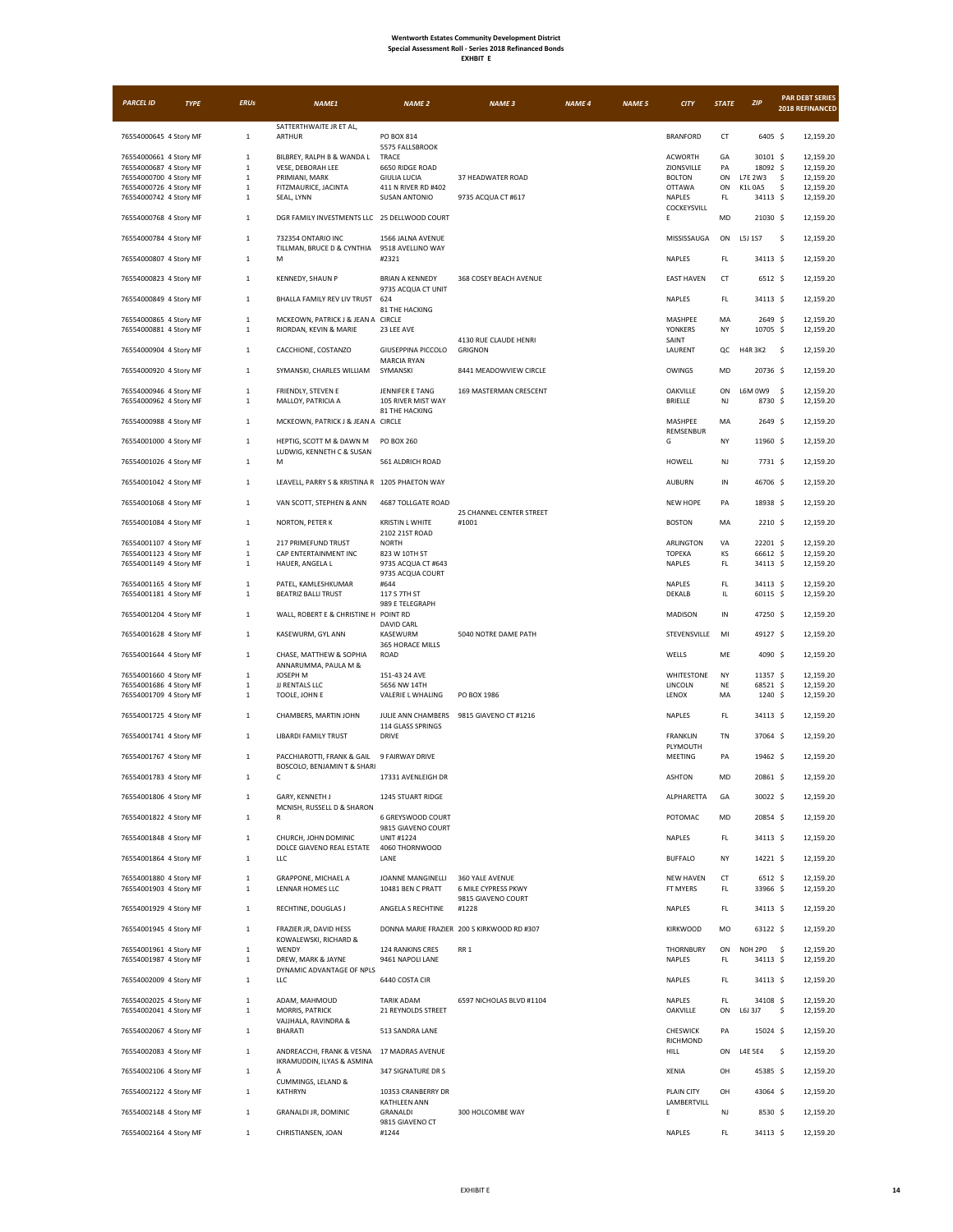| <b>EXHBIT</b> |
|---------------|
|---------------|

| <b>PARCEL ID</b>                                 | <b>TYPE</b> | <b>ERUs</b>                  | NAME1                                                                   | <b>NAME 2</b>                                                  | <b>NAME 3</b>                           | <b>NAME 4</b>    | <b>NAME 5</b> | <b>CITY</b>                   | <b>STATE</b>  | ZIP                        | <b>PAR DEBT SERIES</b><br>2018 REFINANCED |
|--------------------------------------------------|-------------|------------------------------|-------------------------------------------------------------------------|----------------------------------------------------------------|-----------------------------------------|------------------|---------------|-------------------------------|---------------|----------------------------|-------------------------------------------|
| 76554002180 4 Story MF                           |             | $\mathbf{1}$                 | GAPP, STEVEN J                                                          | 2407 DURAND DRIVE                                              |                                         |                  |               | <b>DOWNERS</b><br>GROVE       | IL.           | 60156 \$                   | 12,159.20                                 |
| 76554002203 4 Story MF                           |             | $\mathbf{1}$                 | HARM, DOUGLAS L & LYNDA J                                               | 14 OLD POST LANE                                               |                                         |                  |               | <b>HAMILTON</b>               | NJ            | 8620 \$                    | 12,159.20                                 |
| 76554002229 4 Story MF                           |             | $\mathbf{1}$                 | OMALLEY, KEVIN LAWRENCE<br>WILLIAMS, ROBERT J & JEANNE 9816 GIAVENO CIR | 1830 SNOW BUNTING<br><b>CT</b>                                 |                                         |                  |               | MISSISSAUGA                   | ON            | L5L 2Y8                    | \$<br>12,159.20                           |
| 76554002245 4 Story MF                           |             | $1\,$                        | L                                                                       | #1312                                                          |                                         |                  |               | NAPLES                        | $\mathsf{FL}$ | 34113 \$                   | 12,159.20                                 |
| 76554002261 4 Story MF                           |             | $\mathbf{1}$                 | BOWMAN, WILLIAM & RUTH                                                  | 525 BAY HILLS DRIVE<br>9816 GIAVENO CIRCLE                     |                                         |                  |               | ARNOLD                        | MD            | 21012 \$                   | 12,159.20                                 |
| 76554002287 4 Story MF                           |             | $\mathbf{1}$                 | FOWSER, KENNETH R                                                       | #1314<br>23 CRESCENT DRIVE                                     |                                         |                  |               | NAPLES                        | FL.           | 34113 \$                   | 12,159.20                                 |
| 76554002300 4 Story MF                           |             | $\mathbf{1}$                 | FAILLA, CHARLENE & VINCENT                                              |                                                                |                                         |                  |               | <b>FAIRFIELD</b>              | NJ            | 7004 \$                    | 12,159.20                                 |
| 76554002326 4 Story MF                           |             | $\mathbf{1}$                 | KATHERINE COOPER TRUST                                                  | 10325 CLAYSTONE CT                                             |                                         |                  |               | WHITEHOUSE<br><b>NORTH</b>    | OH            | 43571 \$                   | 12,159.20                                 |
| 76554002342 4 Story MF                           |             | $\mathbf{1}$                 | TREVISO HILL LLC                                                        | <b>14 BROOKSIDE TERR</b><br>9816 GIAVENO CIRCLE                |                                         |                  |               | CALDWELL                      | NJ            | 7006 \$                    | 12,159.20                                 |
| 76554002368 4 Story MF                           |             | $\mathbf{1}$<br>$\mathbf{1}$ | DEBBS, KEVIN                                                            | #1318<br>UNIT 404 701 3RD                                      |                                         |                  |               | NAPLES<br>CALGARY             | FL.<br>AB     | 34113 \$<br><b>T2P 5R3</b> | 12,159.20                                 |
| 76554002384 4 Story MF                           |             | $\mathbf{1}$                 | BULMAN, CHERYL LYNN<br>DAVID H LANGENBACH TRUST                         | <b>AVENUE SW</b><br><b>CAROLYNS</b><br><b>LANGENBACH TRUST</b> | 427 OLD GREEN BAY RD                    |                  |               | <b>GLENCOE</b>                | IL.           | 60022 \$                   | \$<br>12,159.20<br>12,159.20              |
| 76554002407 4 Story MF                           |             |                              |                                                                         |                                                                |                                         |                  |               | <b>NORTHBROO</b>              |               |                            |                                           |
| 76554002423 4 Story MF                           |             | $\mathbf{1}$                 | PATRICIA M STACHNIK TRUST                                               | 3139 CONCORD CT                                                |                                         |                  |               | К                             | IL.           | 60062 \$                   | 12,159.20                                 |
| 76554002449 4 Story MF<br>76554002465 4 Story MF |             | $\mathbf{1}$<br>$\mathbf 1$  | MARCOU LAND TRUST<br>WATERFORD SYSTEMS INC                              | 39 GOLDEN BALL RD<br>8614 MUSTANG DR                           |                                         |                  |               | WESTON<br>NAPLES              | MA<br>FL      | 2494 \$<br>34113 \$        | 12,159.20<br>12,159.20                    |
|                                                  |             |                              |                                                                         |                                                                |                                         |                  |               | <b>ROCKVILLE</b>              |               |                            |                                           |
| 76554002481 4 Story MF                           |             | $\mathbf{1}$                 | MONFORT, DANIEL & SUSAN                                                 | <b>48 ARLINGTON AVE</b>                                        |                                         |                  |               | CENTRE                        | NY            | 11570 S                    | 12,159.20                                 |
| 76554002504 4 Story MF<br>76554002520 4 Story MF |             | $\mathbf{1}$<br>$\mathbf{1}$ | PASSERO, FRANCES A<br><b>BOUCHER, MARK R</b>                            | 642 MIDSHIP CIRCLE<br>76 MILL STREET N                         |                                         |                  |               | WEBSTER<br>EASTON             | NY<br>MA      | 14580 \$<br>$2356$ \$      | 12,159.20<br>12,159.20                    |
|                                                  |             |                              | NORTON, JONATHAN E &                                                    | 178 HMS HALSTED                                                |                                         |                  |               |                               |               |                            |                                           |
| 76554002546 4 Story MF                           |             | $\mathbf{1}$                 | <b>ROBERTA W</b><br>FERGUSON, JAMES C & JUDITH                          | <b>DRIVE</b><br>5700 COUNTRY CLUB                              |                                         |                  |               | <b>HINGHAM</b>                | MA            | $2043 \;$ \$               | 12,159.20                                 |
| 76554002562 4 Story MF                           |             | $\mathbf{1}$                 | В<br><b>EMERSON, RICHARD E &amp;</b>                                    | TERRACE                                                        |                                         |                  |               | EDMOND                        | OK            | 73025 \$                   | 12,159.20                                 |
| 76554002588 4 Story MF                           |             | $\mathbf{1}$                 | RHONDA H                                                                | 93 RIDGE RD                                                    |                                         |                  |               | PORTLAND                      | ME            | 4103 \$                    | 12,159.20                                 |
| 76554002601 4 Story MF                           |             | $\mathbf{1}$                 | CORNACCHIA, ANGELO                                                      | ANGELA FLORIO                                                  | 50 PROMENADE AVE<br>9816 GIAVENO CIRCLE |                  |               | NEPEAN                        | ON            | <b>K2E 5X8</b>             | \$<br>12,159.20                           |
| 76554002627 4 Story MF                           |             | $\mathbf{1}$                 | SPANG, WILLIAM M                                                        | MARY COMBS SPANG                                               | #1335                                   |                  |               | <b>NAPLES</b>                 | FL.           | 34113 \$                   | 12,159.20                                 |
| 76554002643 4 Story MF                           |             | $\mathbf{1}$                 | STRAUB, HAROLD T & DONNA L 10 MERIWETHER TRAIL                          | 92 COTTAGE GATE                                                |                                         |                  |               | CONGERS                       | NY            | 10920 \$                   | 12,159.20                                 |
| 76554002669 4 Story MF                           |             | $\mathbf{1}$                 | 7015 SOUTH LLC<br>SUSAN L ARNBERG DEC OF                                | CIRCLE                                                         |                                         |                  |               | SEWELL                        | NJ            | 8080 \$                    | 12,159.20                                 |
| 76554002685 4 Story MF<br>76554002708 4 Story MF |             | $\mathbf{1}$<br>$\mathbf{1}$ | <b>TRUST</b><br>PESKO, JOSEPH A                                         | 9875 CORSO BELLO DR<br>29 ROSANNA DR                           |                                         |                  |               | <b>NAPLES</b><br><b>DOVER</b> | FL.<br>NH     | 34113 \$<br>3820 \$        | 12,159.20<br>12,159.20                    |
|                                                  |             |                              |                                                                         | 9816 GIAVENO CIRCLE                                            |                                         |                  |               |                               |               |                            |                                           |
| 76554002724 4 Story MF                           |             | $\mathbf{1}$                 | FOWSER, KENNETH R                                                       | #1314                                                          |                                         |                  |               | NAPLES                        | FL.           | 34113 \$                   | 12,159.20                                 |
| 76554002740 4 Story MF<br>76554002766 4 Story MF |             | $1\,$<br>$1\,$               | MADDOX, REBECCA<br>PBA NAP 1 LLC                                        | <b>NANCY CASEY</b><br>3 BALMORAL DR                            | PO BOX 1384                             |                  |               | NAPLES<br>PITTSTOWN           | FL<br>NJ      | 34106 \$<br>8867 \$        | 12,159.20<br>12,159.20                    |
|                                                  |             |                              | MAROTTA, LINDA A &                                                      |                                                                |                                         |                  |               |                               |               |                            |                                           |
| 76554002782 4 Story MF                           |             | $\mathbf{1}$                 | ANTHONY J                                                               | 3 WRENFIELD DRIVE<br>9816 GIAVENO CIRCLE                       |                                         |                  |               | SEWELL                        | NJ            | 8080 \$                    | 12,159.20                                 |
| 76554002805 4 Story MF                           |             | $\mathbf{1}$                 | DIFAZIO FLORIDA TRUST                                                   | #1346<br>929 SPINDLETREE                                       |                                         |                  |               | NAPLES                        | FL.           | 34113 \$                   | 12,159.20                                 |
| 76554003024 4 Story MF                           |             | $\mathbf{1}$                 | HELLMUTH, JOHN & DEBORAH                                                | AVENUE                                                         |                                         |                  |               | NAPERVILLE                    | IL.           | 60565 \$                   | 12,159.20                                 |
| 76554003040 4 Story MF                           |             | $\mathbf{1}$                 | PAIGE, MICHAEL J & LAUREN A                                             | 2 BROOK HILL ROAD<br>CHARLOTTE STALIN                          |                                         |                  |               | STURBRIDGE                    | MA            | 1518 \$                    | 12,159.20                                 |
| 76554003066 4 Story MF                           |             | $\mathbf{1}$                 | GROTH, THOMAS                                                           | <b>GROTH</b><br>W265 S8650 RUSTIC                              | 34 ST PETERS STREET                     |                  |               | SANDWICH<br>MUDWONAG          |               | CT13 9BW \$                | 12,159.20                                 |
| 76554003082 4 Story MF                           |             | $\,$ 1 $\,$<br>$\mathbf{1}$  | BOHRER, DAVID A & PATRICIA L<br>HALL FAMILY IRREVOCABLE<br><b>TRUST</b> | <b>VIEW LN</b><br>JOHN P & MARY W                              |                                         |                  |               | O<br>PELHAM                   | WI<br>NH      | 53149 \$                   | 12,159.20                                 |
| 76554003105 4 Story MF                           |             |                              |                                                                         | CLAFLIN                                                        | 238 OLD GAGE HILL ROAD                  |                  |               | BLOOMFIELD                    |               | 3076 \$                    | 12,159.20<br>12,159.20                    |
| 76554003121 4 Story MF<br>76554003147 4 Story MF |             | $\mathbf{1}$<br>$\mathbf{1}$ | SACCA, DOMINIC<br><b>GREGORY W MARRA REV LIV</b><br><b>TRUST</b>        | 3839 OAKLAND DR<br>DIANE J GILBERT REV<br>LIV TRUST            | 9820 GIAVENO CIR #1417                  |                  |               | HILLS<br>NAPLES               | MI<br>FL.     | 48301 \$<br>34113 \$       | 12,159.20                                 |
| 76554003163 4 Story MF                           |             | $\mathbf{1}$                 | NORINE L FULLER TRUST                                                   | 2509 MAIN LINE BLVD                                            |                                         |                  |               | ALEXANDRIA                    | VA            | 22301 \$                   | 12,159.20                                 |
| 76554003189 4 Story MF                           |             | $\mathbf 1$                  | KELLY, CHRISTOPHER M & GINA<br>M                                        | 6108 WILTSHIRE CT                                              |                                         |                  |               | <b>LIBERTY TWSP</b>           | OH            | 45044 \$                   | 12,159.20                                 |
| 76554003202 4 Story MF                           |             | $\mathbf{1}$                 | CALLAHAN JR, MAURICE E &<br><b>JOAN</b>                                 | PO BOX 526                                                     |                                         |                  |               | PITTSFIELD                    | MA            | 1202 \$                    | 12,159.20                                 |
| 76554003228 4 Story MF                           |             | $\mathbf{1}$                 | BROSSARD, GHISLAIN                                                      | NICOLE BARRETTE                                                | 3425 AVE RIDGEWOOD #305                 |                  |               | MONTREAL                      | QC            | H3V 1B6                    | $\sim$<br>12,159.20                       |
| 76554003244 4 Story MF                           |             | $\mathbf{1}$                 | SCHNEIDER & SCHNEIDER LLC                                               | 350 WIMBLEDON LANE                                             |                                         |                  |               | NAPLES                        | FL.           | 34104 \$                   | 12,159.20                                 |
|                                                  |             |                              |                                                                         |                                                                |                                         |                  |               | CANONSBUR                     |               |                            |                                           |
| 76554003260 4 Story MF<br>76554003286 4 Story MF |             | $\mathbf{1}$                 | DOBROSKI, DONALD A                                                      | 122 MAPLE RIDGE CT                                             |                                         |                  |               | G                             | PA            | 15317 \$                   | 12,159.20                                 |
| 76554003309 4 Story MF                           |             | $\mathbf{1}$<br>$\mathbf 1$  | HORN JR, EDWARD & MARY<br>EGIROUS, NICHOLAS P                           | 6964 CAY CT<br>MELISSA L EGIROUS                               | 41 KINGSTON RD                          |                  |               | NAPLES<br>WALTHAM             | FL.<br>MA     | 34113 \$<br>2451 \$        | 12,159.20<br>12,159.20                    |
|                                                  |             |                              | RIMBEY, ROBERT ALLEN &                                                  |                                                                |                                         |                  |               |                               |               |                            |                                           |
| 76554003325 4 Story MF                           |             | $\mathbf{1}$                 | <b>KAREN</b><br>LUTHER, MARIO L & NANNETTE                              | 106 PARK LANE                                                  |                                         |                  |               | <b>BEAVER FALLS</b>           | PA            | 15010 \$                   | 12,159.20                                 |
| 76554003341 4 Story MF<br>76554003367 4 Story MF |             | $\mathbf 1$<br>$\mathbf{1}$  | R<br><b>BROSER, LARRY</b>                                               | 552 BEECH HILLS ROAD<br><b>CATHY W HARRIS</b>                  | 114 ASHLEY DRIVE                        |                  |               | JEANNETTE<br>ROCHESTER        | PA<br>NY      | 15644 \$<br>14620 \$       | 12,159.20<br>12,159.20                    |
| 76554003383 4 Story MF                           |             | $\mathbf{1}$                 | OBRIEN, COLEMAN C &<br><b>BARBARA A</b>                                 | 6871 WILLIAMSBURG<br>POND COURT                                |                                         |                  |               | FALLS<br>CHURCH               | VA            | 22043 \$                   | 12,159.20                                 |
| 76554003406 4 Story MF                           |             | $\mathbf 1$                  | ASKIN, JOHN J & ANN M                                                   | 9 ETHAN DR                                                     |                                         |                  |               | FARMINGDAL<br>E               | NJ            | 7727 \$                    | 12,159.20                                 |
| 76554003422 4 Story MF                           |             | $\mathbf 1$                  | ZAINO, MARCO                                                            | <b>JASON TOPPETTA</b>                                          | 45 DU ROCHER                            |                  |               | PINCOURT                      | QC            | J7W 0B3                    | \$<br>12,159.20                           |
| 76554003448 4 Story MF                           |             | $\mathbf{1}$                 | MINTA, PAUL A & PATRICIA L                                              | 1572 WHITE EAGLE DR                                            |                                         |                  |               | NAPERVILLE                    | IL.           | 60564 \$                   | 12,159.20                                 |
| 76554003464 4 Story MF                           |             | $\mathbf{1}$                 | PERRIN, THOMAS R & CAROLE S 14909 W 154TH PLACE                         |                                                                |                                         |                  |               | <b>CEDAR LAKE</b>             | IN            | 46303 \$                   | 12,159.20                                 |
| 76554003480 4 Story MF                           |             | $\mathbf{1}$                 | BYRON, JOHN                                                             | MARY JO CROSS<br><b>CHRISTOPHER M</b>                          | 184 RIDGE RD<br>2550 NORTH LAKEVIEW     |                  |               | PORTLAND                      | ME            | $4103 \;$ \$               | 12,159.20                                 |
| 76554003503 4 Story MF                           |             | $1\,$                        | PORTERA, NADINE D                                                       | PORTERA                                                        | AVENUE                                  | <b>UNIT S304</b> |               | CHICAGO                       | IL.           | 60614 \$                   | 12,159.20                                 |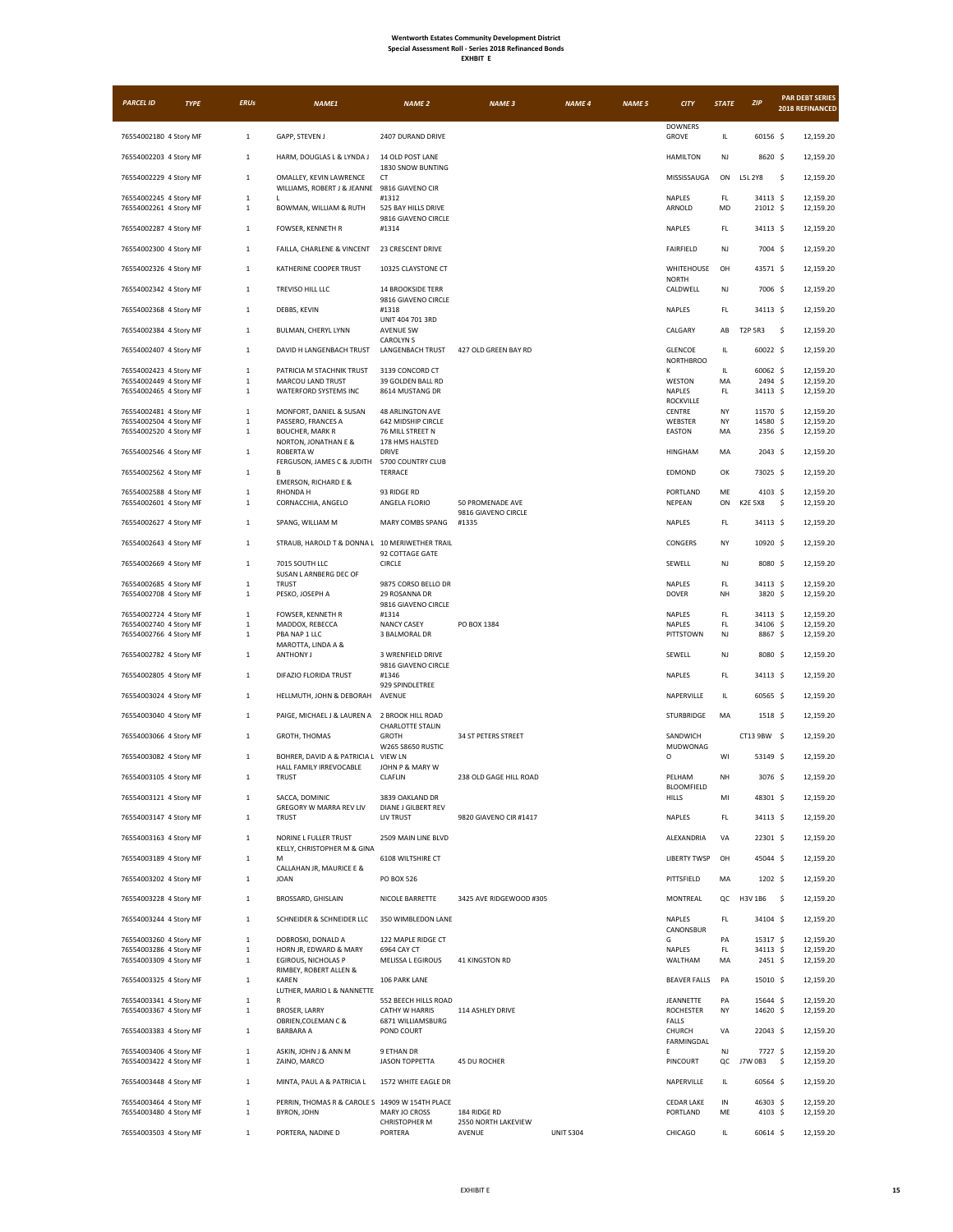| -XHBI<br>Т |
|------------|
|------------|

| <b>PARCEL ID</b>                                 | <b>TYPE</b> | <b>ERUs</b>                | NAME1                                                                   | <b>NAME 2</b>                                       | <b>NAME 3</b>                            | <b>NAME 4</b> | <b>NAME 5</b> | <b>CITY</b>                              | <b>STATE</b>        | <b>ZIP</b>            | <b>PAR DEBT SERIES</b><br>2018 REFINANCED |
|--------------------------------------------------|-------------|----------------------------|-------------------------------------------------------------------------|-----------------------------------------------------|------------------------------------------|---------------|---------------|------------------------------------------|---------------------|-----------------------|-------------------------------------------|
| 76554003529 4 Story MF                           |             | $\,$ 1 $\,$                | STOKS, DANIEL                                                           |                                                     | KELLY DURELLE STOKS 6510 ASHBOURNE COURT |               |               | SAWANEE<br>SOUTH                         | GA                  | 30024 \$              | 12,159.20                                 |
| 76554003545 4 Story MF                           |             | $\,$ 1 $\,$                | BADER, DIANE                                                            | PO BOX 309                                          |                                          |               |               | EASTON                                   | MA                  | 2375 \$               | 12,159.20                                 |
| 76554003561 4 Story MF<br>76554003587 4 Story MF |             | $\,1\,$<br>$\,$ 1 $\,$     | <b>BRADY, TARA HOPE</b><br>CLARK, JAMES                                 | 36 TOTTEN AVE<br><b>JANE CLARK</b>                  | <b>15 EARLS PARK ROAD</b>                | BIELDSIDE     |               | <b>DEER PARK</b><br>ABERDEEN             | NY                  | 11729 \$<br>AB1 59Z   | 12,159.20<br>\$<br>12,159.20              |
| 76554003600 4 Story MF<br>76554003626 4 Story MF |             | $\,$ 1 $\,$<br>$1\,$       | GLOWACKI, JAN & CAROLE<br>BOZARTH, EDGAR FOSHE                          | 45 PINE ST<br>JOYCE E BOZARTH                       | 10022 LAKEVIEW CIRCLE                    |               |               | LINCROFT<br>LIBERTY                      | NJ<br>MO            | 7738 \$<br>64068 \$   | 12,159.20<br>12,159.20                    |
| 76554003642 4 Story MF                           |             | $\,1\,$                    | VAN DER WOUDE, BASTIAAN<br>MARTIN, JEFFREY NORMAN &                     | MARIKE VAN DER<br>WOUDE<br>5055 EXECUTIVE PARK      | OOSTMAASLAAN 261                         |               |               | ROTTERDAM                                |                     | 3063 AV               | -\$<br>12,159.20                          |
| 76554003668 4 Story MF                           |             | $\,1\,$                    | AMY                                                                     | DR                                                  |                                          |               |               | ELLICOTT CITY                            | MD                  | 21043 \$              | 12,159.20                                 |
| 76554003684 4 Story MF                           |             | $\,$ 1 $\,$                | BROHAWN, JEFFREY A                                                      | MICHAEL B KACOR<br>9826 GIAVENO CIR                 | 9826 GIAVENO CIR #1514                   |               |               | NAPLES                                   | FL.                 | 34113 \$              | 12,159.20                                 |
| 76554003707 4 Story MF<br>76554003723 4 Story MF |             | $\,1\,$<br>$\,$ 1 $\,$     | MANN, GARY P<br>ONEILL, MICHAEL & LINDA                                 | #1515<br>3318 SANG RD<br>9826 GIAVENO CR            |                                          |               |               | NAPLES<br><b>GLENWOOD</b>                | FL.<br>MD           | 34113 \$<br>21738 \$  | 12,159.20<br>12,159.20                    |
| 76554003749 4 Story MF<br>76554003765 4 Story MF |             | $\,$ 1 $\,$<br>$\,1\,$     | CUITE, JOHN R & DOLORES W<br>BECKFELD, PAUL & KATHRYN                   | #1517<br>10231 HILLTOP CT<br>KATHLEEN A             |                                          |               |               | NAPLES<br>CHAMPLIN                       | FL.<br>MN           | 34113 \$<br>55316 \$  | 12,159.20<br>12,159.20                    |
| 76554003781 4 Story MF                           |             | $\,$ 1 $\,$                | PERKOVICH, MICHAEL A                                                    | PERKOVICH<br>6662 NATURE                            | 5155 TRILLIUM DR                         |               |               | <b>EXPORT</b>                            | PA                  | 15632 \$              | 12,159.20                                 |
| 76554003804 4 Story MF                           |             | $\,1\,$                    | RAO, VENKAT & LEELAVATHI                                                | PRESERVE COURT                                      |                                          |               |               | NAPLES                                   | FL.                 | 34109 \$              | 12,159.20                                 |
| 76554003820 4 Story MF                           |             | $1\,$                      | KATHLEEN L BARGER LIV TRUST 9375 VERCELLI CT                            |                                                     |                                          |               |               | NAPLES                                   | FL.                 | 34113 \$              | 12,159.20                                 |
| 76554003846 4 Story MF<br>76554003862 4 Story MF |             | $\,$ 1 $\,$<br>$1\,$       | GARZONE, STEPHEN A & ANN L 86 NASON HILL ROAD<br>MALKIEWICZ, STAN & EVA | 18 WISHING WELL CT<br>9826 GIAVENO CR               |                                          |               |               | SHERBORN<br>KLEINBURG                    | MA<br>ON            | 1770 \$<br>L0J 1C0    | 12,159.20<br>\$<br>12,159.20              |
| 76554003888 4 Story MF                           |             | $\,$ 1 $\,$                | CARTER, DAN L & SUSAN M                                                 | #1526                                               | <b>6662 NATURE PRESERVE</b>              |               |               | NAPLES                                   | $\mathsf{FL}$       | 34113 \$              | 12,159.20                                 |
| 76554003901 4 Story MF                           |             | $\,$ 1 $\,$                | RAO, VENKAT                                                             | <b>SAJAN RAO</b>                                    | COURT                                    |               |               | NAPLES                                   | FL.                 | 34109 \$              | 12,159.20                                 |
| 76554003927 4 Story MF                           |             | $\,1\,$                    | MURPHY TERRENCE F & GAIL M 7 BUTTONWOOD LANE                            |                                                     |                                          |               |               | WESTON                                   | MA                  | 2493 \$               | 12,159.20                                 |
| 76554003943 4 Story MF                           |             | $\,1\,$                    | NAPLES PORTFOLIO PRTNRS LLC 2200 WILSON BLVD                            | 9826 GIAVENO CR                                     | STE 102-336                              |               |               | ARLINGTON                                | VA                  | 22201 \$              | 12,159.20                                 |
| 76554003969 4 Story MF                           |             | $\,$ 1 $\,$                | POZZOBON, JOHN & LUCY                                                   | #1532<br>7532 MOORGATE                              |                                          |               |               | NAPLES                                   | FL.                 | 34113 \$              | 12,159.20                                 |
| 76554003985 4 Story MF                           |             | $\,$ 1 $\,$                | <b>BARTON FAMILY REV TRUST</b>                                          | POINT WAY<br>9826 GIAVENO CIR                       |                                          |               |               | NAPLES                                   | FL.                 | 34113 \$              | 12,159.20                                 |
| 76554004007 4 Story MF<br>76554004023 4 Story MF |             | $\,$ 1 $\,$<br>$\,1\,$     | LUMPI, HANSJORG HEINRICH<br>DOG & GOLF LLC                              | #1534<br>9005 BEECH TRL                             |                                          |               |               | NAPLES<br>CINCINNATI<br><b>PRINCETON</b> | $\mathsf{FL}$<br>OH | 34113 \$<br>45243 \$  | 12,159.20<br>12,159.20                    |
| 76554004049 4 Story MF<br>76554004065 4 Story MF |             | $\,1\,$<br>$\,$ 1 $\,$     | GURZAU, ADRIAN & VICKIE<br>TRUE, MICHAEL J & JUDITH A                   | 26 MURANO DR<br>8 REDWOOD LANE                      |                                          |               |               | JCT<br><b>FALMOUTH</b>                   | NJ<br>ME            | 8550 \$<br>4105 \$    | 12,159.20<br>12,159.20                    |
| 76554004081 4 Story MF<br>76554004104 4 Story MF |             | $\,1\,$<br>$\,$ 1 $\,$     | LOUIS E GUIDA SR FAM TRUST<br>HANSFORD, JAMES & GRACE                   | 22 ARROWOOD DR<br>24B OLD FARM RD<br>38 CHERRY TREE |                                          |               |               | <b>ST JAMES</b><br>DARIEN                | NY<br>CT            | 11780 \$<br>6820 \$   | 12,159.20<br>12,159.20                    |
| 76554004120 4 Story MF                           |             | $\,$ 1 $\,$                | CAPOZZI, EDWARD & MARIANA TERRACE                                       | 9826 GIAVENO CIR                                    |                                          |               |               | KINNELON                                 | NJ                  | 7405 \$               | 12,159.20                                 |
| 76554004146 4 Story MF                           |             | $1\,$                      | LADOV, SAYDE J & DAVID L                                                | #1543                                               | 3470 N CENTURY OAK                       |               |               | NAPLES                                   | FL.                 | 34113 \$              | 12,159.20                                 |
| 76554004162 4 Story MF                           |             | $\,1\,$                    | HOSEY, THOMAS CARL                                                      | <b>MARY ANN HOSEY</b>                               | CIRCLE                                   |               |               | OAKLAND<br>TWP                           | MI                  | 48363 \$              | 12,159.20                                 |
| 76554004188 4 Story MF                           |             | $\,1\,$                    | SUTHERLAND, JOHN R & NANCY<br>L                                         | PO BOX 1177                                         |                                          |               |               | <b>ISLAND</b><br><b>HEIGHTS</b>          | NY                  | 8732 \$               | 12,159.20                                 |
| 76554004201 4 Story MF                           |             | $\,1\,$                    | CURTIS, SACHA PIECK                                                     | 9826 GIAVENO CIR<br>#1546<br>9830 GIAVENO CR        |                                          |               |               | NAPLES                                   | $\mathsf{FL}$       | 34113 \$              | 12,159.20                                 |
| 76554005022 4 Story MF                           |             | $\,1\,$                    | FAIRCHILD ET AL, CADE PATRICK #1611                                     |                                                     |                                          |               |               | NAPLES                                   | FL.                 | 34113 \$              | 12,159.20                                 |
| 76554005048 4 Story MF                           |             | $\,$ 1 $\,$                | 9830 GIAVENO CIR 1612 LD<br><b>TRUST</b>                                | 780 FIFTH AVENUE<br>SOUTH                           | SUITE 200                                |               |               | NAPLES                                   | FL.                 | 34102 \$              | 12,159.20                                 |
| 76554005064 4 Story MF                           |             | $\mathbf{1}$               | LUMPI, ANDREAS                                                          | CLAUDIA KATRIN LUMPI ZEPHIRAU 41                    |                                          |               |               | KITZBUHEL                                |                     | 6370 \$               | 12,159.20                                 |
| 76554005080 4 Story MF                           |             | $\mathbf{1}$               | JO ANN MILLER DEC OF TRUST                                              | 9830 GIAVENO CIRCLE<br>#1614                        |                                          |               |               | NAPLES                                   | FL.                 | 34113 \$              | 12,159.20                                 |
| 76554005103 4 Story MF                           |             | $\,$ 1 $\,$                | FELICE, RICHARD D & MARNELL 1S632 SHAFFNER RD                           | 9830 GIAVENO CIR                                    |                                          |               |               | WHEATON                                  | IL                  | 60187 \$              | 12,159.20                                 |
| 76554005129 4 Story MF<br>76554005145 4 Story MF |             | $\,$ 1 $\,$<br>$\,$ 1 $\,$ | WILLIAMS, JAY H & DAWN<br>HUGHES, PAULA                                 | #1616<br>44 HAWTHORN AVE                            |                                          |               |               | NAPLES<br><b>TORONTO</b>                 | FL.<br>ON           | 34113 S<br>M4W 2Z2 \$ | 12,159.20<br>12,159.20                    |
| 76554005161 4 Story MF                           |             | $\,$ 1 $\,$                | MARKO, MICHELLE                                                         | 9830 GIAVENO CR<br>#1618<br>7437 OLD MAPLE          |                                          |               |               | NAPLES                                   | FL.                 | 34113 \$              | 12,159.20                                 |
| 76554005187 4 Story MF                           |             | $\,1\,$                    | <b>STACY FAMILY TRUST</b><br>9830 GIAVENO CIR 1612 LD                   | SQUARE<br>780 FIFTH AVENUE                          |                                          |               |               | MCLEAN                                   | VA                  | 22102 \$              | 12,159.20                                 |
| 76554005200 4 Story MF                           |             | $1\,$                      | <b>TRUST</b>                                                            | SOUTH<br>9830 GIAVENO CR                            | SUITE 200                                |               |               | NAPLES                                   | FL.                 | 34102 \$              | 12,159.20                                 |
| 76554005226 4 Story MF                           |             | $\,$ 1 $\,$                | WINTERBOTTOM, ALAN                                                      | #1623<br>9830 GIAVENO CR                            |                                          |               |               | NAPLES                                   | FL.                 | 34113 \$              | 12,159.20                                 |
| 76554005242 4 Story MF<br>76554005268 4 Story MF |             | $\,$ 1 $\,$<br>$\,$ 1 $\,$ | FELICE, RICHARD & MARNELL<br>POMPEO, MARCO & RITA M                     | #1624<br>2201 MAIN ST                               |                                          |               |               | NAPLES<br>PITTSBURGH                     | FL.<br>PA           | 34113 \$<br>15215 \$  | 12,159.20<br>12,159.20                    |
| 76554005284 4 Story MF                           |             | $\,$ 1 $\,$                | GIANGRANDE, SERGIO &<br>LISAMARIE                                       | 2S630 AVENUE<br>CHATEAUX                            |                                          |               |               | <b>OAK BROOK</b>                         | IL                  | 60523 \$              | 12,159.20                                 |
| 76554005307 4 Story MF                           |             | $\,$ 1 $\,$                | CASSIDY, JOHN C                                                         | 129 BRICK MILL RD<br>9830 GIAVENO CR                |                                          |               |               | <b>BEDFORD</b>                           | NH                  | 3110 \$               | 12,159.20                                 |
| 76554005323 4 Story MF                           |             | $\,$ 1 $\,$                | BALLOU, STEPHEN P                                                       | #1628                                               |                                          |               |               | NAPLES<br>OLD                            | FL.                 | 34113 \$              | 12,159.20                                 |
| 76554005349 4 Story MF                           |             | $\,$ 1 $\,$                | RAFFA, SCOTT & WENDY                                                    | 35 CLOCK TOWER LANE                                 |                                          |               |               | WESTBURY<br><b>BONITA</b>                | NY                  | 11568 \$              | 12,159.20                                 |
| 76554005365 4 Story MF                           |             | $1\,$                      | RLJ REAL ESTATE LLC                                                     | 28517 RISORSA PLACE                                 |                                          |               |               | SPRINGS                                  | FL.                 | 34135 \$              | 12,159.20                                 |
| 76554005381 4 Story MF                           |             | $\,$ 1 $\,$                | <b>TAVBRO LLC</b>                                                       | 16655 YONGE STREET SUITE 200                        |                                          |               |               | NEWMARKET                                | ON                  | L3X 1V6               | -\$<br>12,159.20                          |
| 76554005404 4 Story MF                           |             | $\,$ 1 $\,$                | JORDAN, JOHN HAROLD                                                     | 9830 GIAVENO CR                                     | NANCY LAWES JORDAN 504 MARINER POINT DR  |               |               | <b>CLINTON</b>                           | TN                  | 37716 \$              | 12,159.20                                 |
| 76554005420 4 Story MF<br>76554005446 4 Story MF |             | $\,$ 1 $\,$<br>$\,$ 1 $\,$ | LISS, LARRY W<br>MCMAHON ET AL, COLIN J                                 | #1635<br>11 JULIANNE WAY                            |                                          |               |               | NAPLES<br>RANDOLPH                       | $\mathsf{FL}$<br>NJ | 34113 \$<br>7869 \$   | 12,159.20<br>12,159.20                    |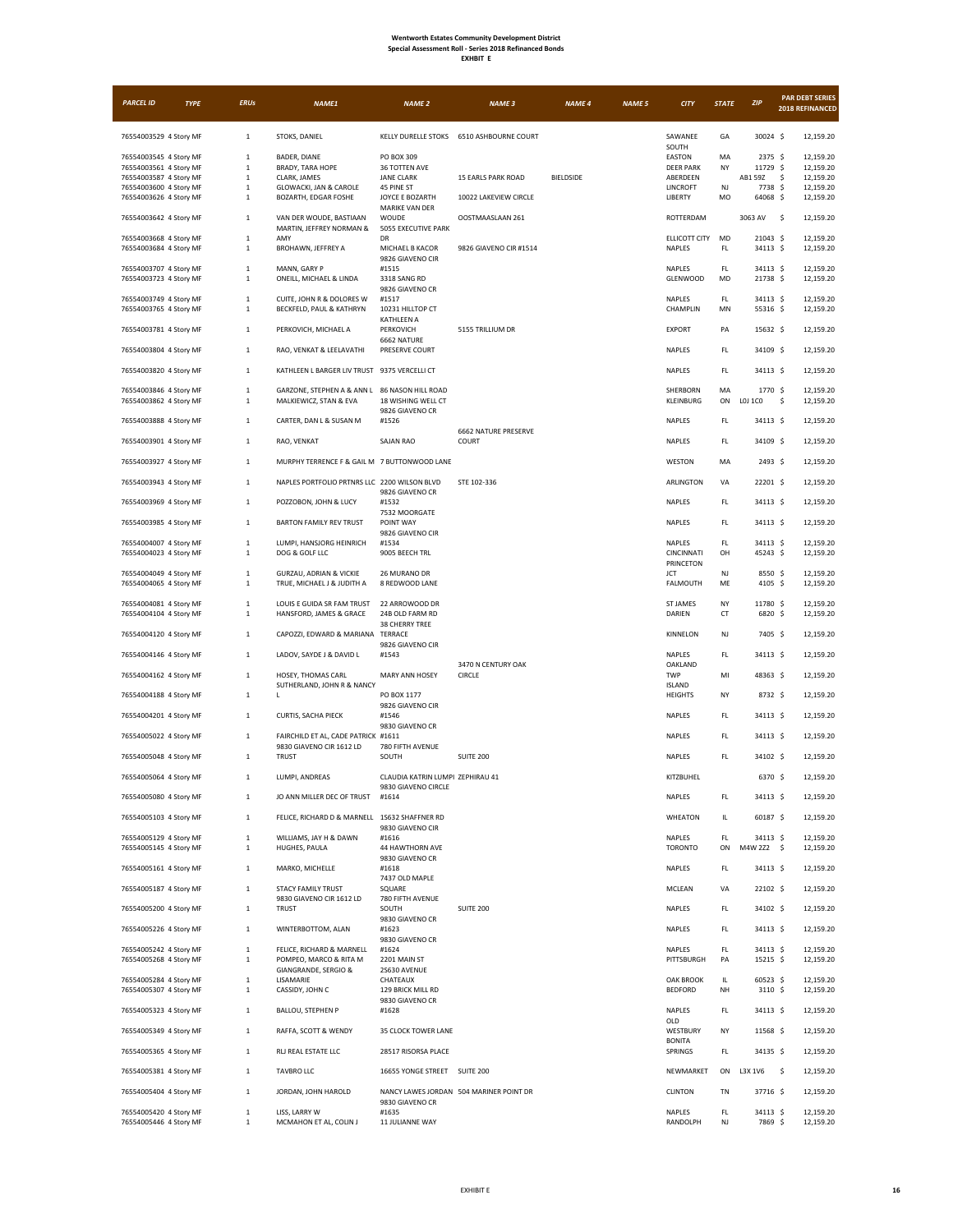| <b>PARCEL ID</b>                                 | <b>TYPE</b> | <b>ERUs</b>             | <b>NAME1</b>                                          | <b>NAME 2</b>                                               | <b>NAME 3</b>                                     | <b>NAME 4</b> | <b>NAME 5</b> | <b>CITY</b>                            | <b>STATE</b>  | ZIP                  | <b>PAR DEBT SERIES</b><br>2018 REFINANCED |
|--------------------------------------------------|-------------|-------------------------|-------------------------------------------------------|-------------------------------------------------------------|---------------------------------------------------|---------------|---------------|----------------------------------------|---------------|----------------------|-------------------------------------------|
| 76554005462 4 Story MF                           |             | $\,1\,$                 | ELSBETHEN APARTMENTS LLC                              | 9517 AVELLINO WAY<br>#2211                                  |                                                   |               |               | <b>NAPLES</b>                          | FL            | 34113 \$             | 12,159.20                                 |
| 76554005488 4 Story MF                           |             | $\,1\,$                 | STROEBEL, WILLIAM J & DIANE                           | 9830 GIAVENO CR<br>#1638                                    |                                                   |               |               | NAPLES                                 | FL            | 34113 \$             | 12,159.20                                 |
| 76554005501 4 Story MF                           |             | $\mathbf{1}$            | MILLER, ZACHARY J & SUSAN A 34 RANDOLPH DRIVE         |                                                             |                                                   |               |               | DIX HILLS                              | NY            | 11746 \$             | 12,159.20                                 |
|                                                  |             |                         |                                                       |                                                             |                                                   |               |               |                                        |               |                      |                                           |
| 76554005527 4 Story MF                           |             | $\mathbf{1}$            | VAN SCOTT, STEPHEN & ANN                              | 4687 TOLLGATE RD<br>MAUREEN A                               |                                                   |               |               | <b>NEW HOPE</b>                        | PA            | 18938 \$             | 12,159.20                                 |
| 76554005543 4 Story MF                           |             | $\,1\,$                 | PUDDISTER, WILLIAM M                                  | PUDDISTER                                                   | 2201 LEWIS O'GRAY DR                              |               |               | SAUGUS                                 | MA            | $1906$ \$            | 12,159.20                                 |
| 76554005569 4 Story MF                           |             | $\,1\,$                 | PENISTON, ERIC WINCHESTER                             | 9735 ACQUA CT #625<br>9830 GIAVENO CR                       |                                                   |               |               | NAPLES                                 | FL            | 34113 \$             | 12,159.20                                 |
| 76554005585 4 Story MF                           |             | $\,1\,$                 | KURTY, TIMOTHY P                                      | #1645                                                       |                                                   |               |               | <b>NAPLES</b>                          | FL.           | 34113 \$             | 12,159.20                                 |
| 76554005608 4 Story MF                           |             | $\,$ 1 $\,$             | VAN SCOTT, STEPHEN & ANN                              | 4687 TOLLGATE RD                                            |                                                   |               |               | NEW HOPE                               | PA            | 18938 \$             | 12,159.20                                 |
| 76554005624 4 Story MF                           |             | $\,1\,$                 | JOHNSTON, PAUL & JEANETTE                             | 354 GLENMORE LN                                             |                                                   |               |               | <b>BAYPORT</b>                         | MA            | 11705 \$             | 12,159.20                                 |
| 76554005640 4 Story MF<br>76554005666 4 Story MF |             | $\,1\,$<br>$\,1\,$      | LENNAR HOMES LLC<br>LENNAR HOMES LLC                  | 10481 BEN C PRATT<br>10481 BEN C PRATT                      | 6 MILE CYPRESS PKWY<br><b>6 MILE CYPRESS PKWY</b> |               |               | <b>FORT MYERS</b><br><b>FORT MYERS</b> | FL.<br>FL.    | 33966 \$<br>33966 \$ | 12,159.20<br>12,159.20                    |
| 76554005682 4 Story MF                           |             | $\,$ 1 $\,$             | 25 JEROME AVENUE LLC                                  | 9834 GIAVENO CR<br>#1714                                    |                                                   |               |               | <b>NAPLES</b>                          | FL.           | 34113 \$             | 12,159.20                                 |
| 76554005705 4 Story MF                           |             | $\,1\,$                 | MCPHAIL, JENNA KEITH & ERIC J STREET S                | 9092 CAOISTRANO                                             | #6402                                             |               |               | NAPLES                                 | FL.           | 34113 \$             | 12,159.20                                 |
| 76554005721 4 Story MF                           |             | $\mathbf{1}$            | LENNAR HOMES LLC                                      | 10481 BEN C PRATT<br>9834 GIAVENO CR                        | 6 MILE CYPRESS PKWY                               |               |               | <b>FORT MYERS</b>                      | FL.           | 33966 \$             | 12,159.20                                 |
| 76554005747 4 Story MF                           |             | $\,1\,$                 | MURPHY, LINDA A                                       | #1717<br>ROBERT C                                           |                                                   |               |               | <b>NAPLES</b>                          | FL.           | 34113 \$             | 12,159.20                                 |
| 76554005763 4 Story MF                           |             | $\mathbf{1}$            | SUSAN CAMMARANO LIV TRUST TRUST                       | CAMMARANO LIV                                               | <b>6 HUNTERS RIDGE DR</b>                         |               |               | <b>PENNINGTON</b>                      | NJ            | 8534 \$              | 12,159.20                                 |
| 76554005789 4 Story MF                           |             | $\,1\,$                 | MUHA, WILLIAM V & JOAN<br>MARY                        | 9834 GIAVENO CIR<br>#1721                                   |                                                   |               |               | NAPLES                                 | FL            | 34113 \$             | 12,159.20                                 |
| 76554005802 4 Story MF                           |             | $\,1\,$                 | LENNAR HOMES LLC                                      | 10481 BEN C PRATT                                           | 6 MILE CYPRESS PKWY                               |               |               | <b>FORT MYERS</b>                      | FL.           | 33966 \$             | 12,159.20                                 |
| 76554005828 4 Story MF                           |             | $\,1\,$                 | PLEWES, STEVEN A & JANET M                            | 9834 GIAVENO CR<br>#1723                                    |                                                   |               |               | NAPLES                                 | FL            | 34113 \$             | 12,159.20                                 |
| 76554005844 4 Story MF                           |             | $\,1\,$                 | LENNAR HOMES LLC<br>LENNAR HOMES LLC                  | 10481 BEN C PRATT<br>10481 BEN C PRATT                      | 6 MILE CYPRESS PKWY                               |               |               | <b>FORT MYERS</b><br><b>FORT MYERS</b> | FL.<br>FL.    | 33966 \$<br>33966 \$ | 12.159.20                                 |
| 76554005860 4 Story MF<br>76554005886 4 Story MF |             | $\,1\,$<br>$\,1\,$      | LENNAR HOMES LLC                                      | 10481 BEN C PRATT                                           | 6 MILE CYPRESS PKWY<br>6 MILE CYPRESS PKWY        |               |               | <b>FORT MYERS</b>                      | FL            | 33966 \$             | 12,159.20<br>12,159.20                    |
| 76554005909 4 Story MF                           |             | $\,1\,$                 | LENNAR HOMES LLC                                      | 10481 BEN C PRATT                                           | 6 MILE CYPRESS PKWY                               |               |               | <b>FORT MYERS</b>                      | FL.           | 33966 \$             | 12,159.20                                 |
| 76554005925 4 Story MF                           |             | $\,1\,$                 | JEFFERSON, SCOTT & JENNIFER                           | 9834 GIAVAENO CR<br>#1728                                   |                                                   |               |               | NAPLES                                 | $\mathsf{FL}$ | 34113 \$             | 12,159.20                                 |
| 76554005941 4 Story MF<br>76554005967 4 Story MF |             | $\,1\,$<br>$\,1\,$      | LENNAR HOMES LLC<br>MORRILL, DAVID                    | 10481 BEN C PRATT<br>552 COLUMBINE ST                       | 6 MILE CYPRESS PKWY                               |               |               | <b>FORT MYERS</b><br><b>DENVER</b>     | FL.<br>CO     | 33966 \$<br>80206 \$ | 12,159.20<br>12,159.20                    |
|                                                  |             | $\,1\,$                 | LOUIS E GUIDA JR LIVING TRUST 22 ARROW DRIVE          |                                                             |                                                   |               |               | <b>ST JAMES</b>                        | NY            | 11780 \$             | 12,159.20                                 |
| 76554005983 4 Story MF<br>76554006005 4 Story MF |             | $\,1\,$                 | LEAK, ROBERT                                          | 98 LILLIAN ST #1017                                         |                                                   |               |               | <b>TORONTO</b>                         | ON            | M4S0A5               | \$<br>12,159.20                           |
| 76554006021 4 Story MF                           |             | $\mathbf{1}$            | DEBLASIO, PHILIP & ALICIA A                           | 229 CAMBON AVENUE                                           |                                                   |               |               | <b>SAINT JAMES</b>                     | NY            | 11780 \$             | 12,159.20                                 |
| 76554006047 4 Story MF                           |             | $\,1\,$                 | AZEM, JAMAL M                                         | LILIANE NASSIF<br>3312 COLUMBIA                             | 7341 DAISY WOOD LN                                |               |               | <b>GATES MILLS</b>                     | OH            | 44040 \$             | 12,159.20                                 |
| 76554006063 4 Story MF                           |             | $\,1\,$                 | BREWER, SUSAN J<br>DOWNEY, SHELDON S &                | PARKWAY<br>6844 MYRTLE BEACH                                |                                                   |               |               | CINCINNATI                             | OH            | 44226 \$             | 12,159.20                                 |
| 76554006089 4 Story MF                           |             | $\mathbf{1}$            | PAMALA J                                              | DR                                                          |                                                   |               |               | PLANO                                  | TX            | 75093 \$             | 12,159.20                                 |
| 76554006102 4 Story MF                           |             | $\,1\,$                 | GIACOMO, WILLIAM J & CARA A 12 ILANA CT               |                                                             |                                                   |               |               | ARMONK                                 | NY            | $10504$ \$           | 12,159.20                                 |
| 76554006128 4 Story MF                           |             | $\,1\,$                 | KIRK, ALEXANDER K                                     | <b>ELIZABETH C KNIGHTS</b>                                  | 9834 GIAVENO CR #1742                             |               |               | <b>NAPLES</b>                          | $\mathsf{FL}$ | 34113 \$             | 12,159.20                                 |
| 76554006144 4 Story MF<br>76554006160 4 Story MF |             | $\,1\,$<br>$\,1\,$      | LENNAR HOMES LLC<br>LENNAR HOMES LLC                  | 10481 BEN C PRATT<br>10481 BEN C PRATT                      | 6 MILE CYPRESS PKWY<br><b>6 MILE CYPRESS PKWY</b> |               |               | <b>FORT MYERS</b><br><b>FORT MYERS</b> | FL<br>FL.     | 33966 \$<br>33966 \$ | 12,159.20<br>12,159.20                    |
|                                                  |             |                         | STEWART, MICHAEL R & CHERYL 1 ACADENY CIRCLE #B       |                                                             |                                                   |               |               |                                        |               |                      |                                           |
| 76554006186 4 Story MF                           |             | $\,1\,$                 | Α                                                     | 108<br>9834 GIAVENO CR                                      |                                                   |               |               | PHILIDELPHIA                           | PA            | 19146 \$             | 12,159.20                                 |
| 76554006209 4 Story MF                           |             | $\mathbf{1}$            | TASSI, PHILLIP JOHN<br>BEAUTIFUL HOMES OF FLORIDA     | #1746                                                       |                                                   |               |               | <b>NAPLES</b><br><b>MIAMI</b>          | FL            | 34113 \$             | 12,159.20                                 |
| 76555000026 4 Story MF                           |             | 1                       | LLC                                                   | 1680 MICHIGAN AVE<br>6200 WILSON BLVD                       | <b>STE 700</b>                                    |               |               | <b>BEACH</b><br>FALLS                  | FL            | 33139 \$             | 12,159.20                                 |
| 76555000042 4 Story MF                           |             | $\mathbf{1}$            | FLANAGAN, KAREN L                                     | #812                                                        |                                                   |               |               | CHURCH<br>MARCO                        | VA            | 22044 \$             | 12,159.20                                 |
| 76555000068 4 Story MF                           |             | $1\,$                   | RENKEL, FRANK                                         | JASMINKA HAJDAREVIC 660 PATRIDGE CT<br>9554 TREVI COURT     |                                                   |               |               | <b>ISLAND</b>                          | FL.           | 34145 \$             | 12,159.20                                 |
| 76555000084 4 Story MF                           |             | $\mathbf{1}$            | ROLLER, DAVID JOHN                                    | #4714                                                       |                                                   |               |               | <b>NAPLES</b>                          | FL.           | 34113 \$             | 12,159.20                                 |
| 76555000107 4 Story MF                           |             | $\,1\,$                 | IMHOF, ETHAN D                                        | 2016 OVERLAND DRIVE                                         |                                                   |               |               | <b>JOHNSTOWN</b>                       | CO            | 80534 \$             | 12,159.20                                 |
| 76555000123 4 Story MF                           |             | $\,1\,$                 | STRICKLAND, KEITH D                                   | LORI A CHRISTENSEN<br>9554 TREVI COURT                      | 10 ROYAL AVE                                      |               |               | WARWICK                                | RI            | 2889 \$              | 12,159.20                                 |
| 76555000149 4 Story MF<br>76555000165 4 Story MF |             | $\,1\,$<br>$\,1\,$      | STREULI, THERESE<br>LENNAR HOMES LLC                  | #4717<br>10481 BEN C PRATT                                  | 6 MILE CYPRESS PKWY                               |               |               | <b>NAPLES</b><br><b>FORT MYERS</b>     | FL.<br>FL     | 34113 S<br>33966 \$  | 12,159.20<br>12,159.20                    |
| 76555000181 4 Story MF                           |             | $\,$ 1 $\,$             | GROOMS, TODD                                          | 1655 MULLET CT                                              |                                                   |               |               | <b>NAPLES</b>                          | FL.           | 34102 \$             | 12,159.20                                 |
| 76555000204 4 Story MF                           |             | $\,$ 1 $\,$             | LORD JR, PAUL D & HEATHER A 319 DIRKSHIRE CT          | <b>MARY ANN CURTIS</b>                                      |                                                   |               |               | MARS                                   | PA            | 16046 \$             | 12,159.20                                 |
| 76555000220 4 Story MF                           |             | $\,1\,$                 | CURTIS, KEITH E                                       | <b>LIVING TRUST</b>                                         | 71 POSCO AVENUE                                   |               |               | LEOMINSTER                             | MA            | 1453 \$              | 12.159.20                                 |
| 76555000246 4 Story MF                           |             | $\,1\,$<br>$\mathbf{1}$ | STEWART, JASON C                                      | MELISSA M FREE                                              | 10 VICTORIA ST                                    |               |               | BARRIE                                 | ON<br>FL.     | L4N 6G2<br>33194 \$  | \$<br>12,159.20                           |
| 76555000262 4 Story MF                           |             |                         | ARCIA, MAGALY M<br>ANNARUMMA, PAULA M &               | 15045 SW 12 TERR                                            |                                                   |               |               | MIAMI                                  |               |                      | 12,159.20                                 |
| 76555000288 4 Story MF                           |             | $\,1\,$                 | JOSEPH M                                              | 151-43 24 AVE<br>9554 TREVI COURT                           |                                                   |               |               | <b>WHITESTONE</b>                      | NY            | 11357 \$             | 12,159.20                                 |
| 76555000301 4 Story MF<br>76555000327 4 Story MF |             | $\,1\,$<br>$\,1\,$      | HANNETT, GAYLE & JOHN<br>STEFANOVIC, VESNA            | #4727<br>53 AMETHYST LANE                                   |                                                   |               |               | <b>NAPLES</b><br>PATERSON              | FL.<br>NJ     | 34113 \$<br>7501 \$  | 12,159.20<br>12,159.20                    |
|                                                  |             | $\,$ 1 $\,$             | NORI, RINO & JULIANA ILONA                            | 75 PEMBROKE DR                                              |                                                   |               |               | STAMFORD                               | CT            | 6903 \$              | 12,159.20                                 |
| 76555000343 4 Story MF<br>76555000369 4 Story MF |             | $\,$ 1 $\,$             | REED JR, JAMES E & ANNE D                             | MARK J & DEBORAH A<br><b>DUNNE</b>                          | 12990 PORTSMOUTH DR                               |               |               | CARMEL                                 | IN            | 46032 \$             | 12,159.20                                 |
| 76555000385 4 Story MF                           |             | $\,1\,$                 | JANAS, DANIEL A                                       | CHRISTINE M BAFIA                                           | 13135 PIN OAK DR                                  |               |               | <b>HOMER GLEN</b>                      | IL            | 60491 \$             | 12,159.20                                 |
|                                                  |             |                         |                                                       | 9554 TREVI COURT                                            |                                                   |               |               |                                        |               |                      |                                           |
| 76555000408 4 Story MF<br>76555000424 4 Story MF |             | $\,1\,$<br>$\,1\,$      | GRAESSEL ET AL, KARL THOMAS #4734<br>LENNAR HOMES LLC | 10481 BEN C PRATT                                           | 6 MILE CYPRESS PKWY                               |               |               | NAPLES<br>FORT MYERS                   | FL<br>FL.     | 34114 \$<br>33966 \$ | 12,159.20<br>12,159.20                    |
| 76555000440 4 Story MF<br>76555000466 4 Story MF |             | $\,1\,$<br>$\mathbf{1}$ | ODETTE, PATRICIA A<br>LENNAR HOMES LLC                | TONI ODETTE DERUBEIS 20190 VREELAND RD<br>10481 BEN C PRATT | 6 MILE CYPRESS PKWY                               |               |               | WOODHAVEN<br>FORT MYERS                | MI<br>FL      | 48183 \$<br>33966 \$ | 12,159.20<br>12,159.20                    |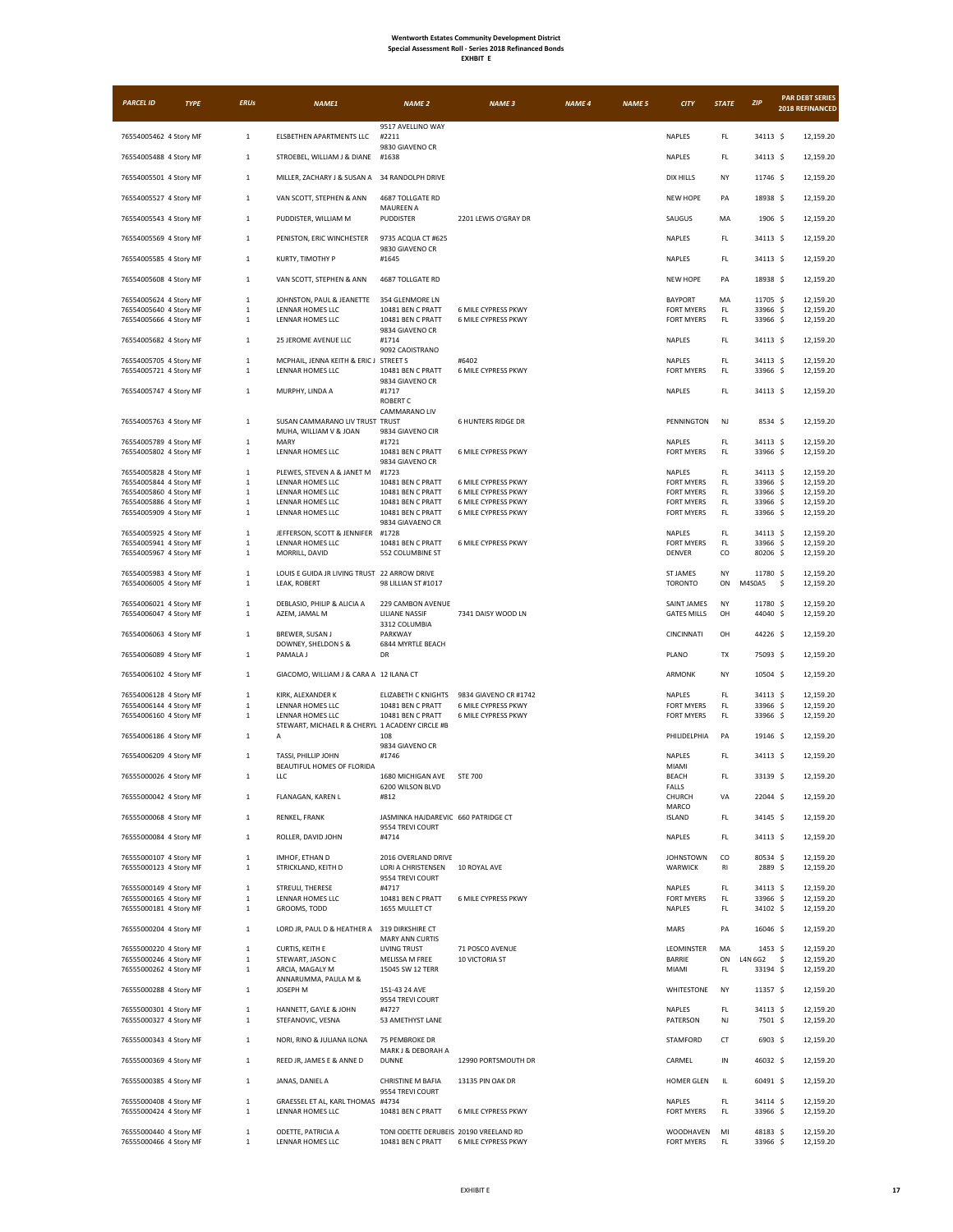| <b>EXHBIT</b> |  |
|---------------|--|
|---------------|--|

| <b>PARCEL ID</b>                                 | <b>TYPE</b> | <b>ERUs</b>             | NAME1                                                              | <b>NAME 2</b>                                    | <b>NAME 3</b>                              | <b>NAME 4</b>                          | <b>NAME 5</b> | <b>CITY</b>                       | <b>STATE</b> | ZIP                  | <b>PAR DEBT SERIES</b><br>2018 REFINANCED |
|--------------------------------------------------|-------------|-------------------------|--------------------------------------------------------------------|--------------------------------------------------|--------------------------------------------|----------------------------------------|---------------|-----------------------------------|--------------|----------------------|-------------------------------------------|
|                                                  |             |                         |                                                                    | 9554 TREVI COURT                                 |                                            |                                        |               |                                   |              |                      |                                           |
| 76555000482 4 Story MF                           |             | $\mathbf{1}$            | SCULLY, MARTIN J & LINDA E                                         | #4738<br>3931 TREASURE COVE                      |                                            |                                        |               | NAPLES                            | FL.          | 34113 \$             | 12,159.20                                 |
| 76555000505 4 Story MF                           |             | $\mathbf{1}$            | KOOLE, MEES J & GERLINDE                                           | CIRCLE                                           |                                            |                                        |               | NAPLES<br><b>ROCHESTER</b>        | FL.          | 34114 \$             | 12,159.20                                 |
| 76555000521 4 Story MF                           |             | $\mathbf 1$             | KAM PROPERTIES LLC<br>BEAUTIFUL HOMES OF FLORIDA 1680 MICHIGAN AVE | 511 OLDE TOWNE RD                                | <b>UNIT 81515</b>                          |                                        |               | <b>HILLS</b><br>MIAMI             | MI           | 48308 \$             | 12.159.20                                 |
| 76555000547 4 Story MF                           |             | $\,1\,$                 | LLC                                                                | SUITE 700<br>9464 CASORIA COURT                  |                                            |                                        |               | BEACH                             | FL           | 33139 \$             | 12,159.20                                 |
| 76555000563 4 Story MF                           |             | $\mathbf{1}$            | GEOFFREY T WELCH LIV TRUST                                         | #102                                             |                                            |                                        |               | NAPLES                            | FL.          | 34113 \$             | 12,159.20                                 |
| 76555000589 4 Story MF                           |             | $\,1\,$                 | 32675 S LLC<br>LABRUZZO, CARMINE &                                 | 53987 TRENT RIVER DR                             |                                            |                                        |               | SHELBY TWP<br><b>STATEN</b>       | MI           | 48315 \$             | 12,159.20                                 |
| 76555000602 4 Story MF                           |             | $\mathbf 1$             | DANIELLE                                                           | 170 RAMAPO AVE                                   |                                            |                                        |               | <b>ISLAND</b>                     | NY           | 10309 \$             | 12,159.20                                 |
| 76555000628 4 Story MF                           |             | $\,1\,$                 | EISAMAN, KARL EDWARD<br>ROSEMARY AMENDOLA REV                      | CARMEN T EISAMAN<br>9560 TREVI COURT             | 744 HEARTHSTONE CIR                        |                                        |               | GREENSBURG                        | PA           | 15601 \$             | 12,159.20                                 |
| 76555000644 4 Story MF                           |             | $\,1\,$                 | <b>TRUST</b><br>HOWARD J MILLER MEDICINE                           | #4812<br>9560 TREVI COURT                        |                                            |                                        |               | NAPLES                            | FL           | 34113 \$             | 12,159.20                                 |
| 76555000660 4 Story MF                           |             | $\mathbf{1}$            | ${\sf PC}$                                                         | #4813<br>9560 TREVI COURT                        |                                            |                                        |               | <b>NAPLES</b>                     | FL.          | 34113 \$             | 12.159.20                                 |
| 76555000686 4 Story MF<br>76555000709 4 Story MF |             | $\mathbf{1}$<br>$\,1\,$ | GERTZ, MARY ANN<br>MARSHALL, BETTY E                               | #4814<br>28 WHITE OAKS RD                        |                                            |                                        |               | NAPLES<br>BARRIE                  | FL.<br>ON    | 34113 \$<br>L4N 4B9  | 12,159.20<br>\$<br>12,159.20              |
|                                                  |             |                         |                                                                    |                                                  |                                            |                                        |               | VALLEY                            |              |                      |                                           |
| 76555000725 4 Story MF                           |             | $\,1\,$                 | GALLARDO, IVAN J & DOLORES E 116 CARROLL AVENUE                    | RICHARD AHEE LIVING                              |                                            |                                        |               | STREAM                            | NY           | 11580 \$             | 12,159.20                                 |
| 76555000741 4 Story MF                           |             | $\mathbf{1}$            | JULIE AHEE LIVING TRUST                                            | <b>TRUST</b><br>9560 TREVI COURT                 | 310 MCCLENNAN DRIVE                        |                                        |               | <b>ENNISMORE</b>                  | ON           | KOL 1TO              | -\$<br>12,159.20                          |
| 76555000767 4 Story MF                           |             | $\mathbf 1$             | MARRISON, MARY A                                                   | #4818                                            |                                            |                                        |               | NAPLES                            | FL.          | 34113 \$             | 12,159.20                                 |
| 76555000783 4 Story MF                           |             | $\,1\,$                 | HANSMAN, DONALD J                                                  | 697 CRYSTAL TREE DR                              |                                            |                                        |               | WAYNESVILLE                       | <b>NC</b>    | 28785 \$             | 12,159.20                                 |
| 76555000806 4 Story MF                           |             | $\,1\,$                 | ROBERT C CAMMARNO LIV<br><b>TRUST</b>                              | SUSAN CAMMARANO<br>LIV TRIST                     | DOTTRINA, LOUIS &<br>MICHELE               | <b>6 HUNTERS</b><br><b>RIDGE DRIVE</b> |               | PENNINGTON                        | NJ           | 8534 S               | 12,159.20                                 |
| 76555000822 4 Story MF                           |             | $\mathbf{1}$            | DERCOLE, EDWARD & SUSAN                                            | 152 TANGLEWOOD S                                 |                                            |                                        |               | <b>HAMDEN</b>                     | CT           | 6518 \$              | 12,159.20                                 |
| 76555000848 4 Story MF                           |             | $\mathbf{1}$            | NOBLE, BRAD A & SHAWNDA R                                          | 7041 YANKEE ESTATES<br>DR                        |                                            |                                        |               | <b>LIBERTY TWP</b>                | OH           | 45044 \$             | 12,159.20                                 |
| 76555000864 4 Story MF                           |             | $\mathbf 1$             | <b>BURNS, CHARLES J</b>                                            | 9560 TREVI COURT<br>#4825                        |                                            |                                        |               | NAPLES                            | FL.          | 34113 \$             | 12,159.20                                 |
|                                                  |             |                         |                                                                    |                                                  |                                            |                                        |               |                                   |              |                      |                                           |
| 76555000880 4 Story MF                           |             | $\,1\,$                 | DIGIOVANNI, DOMINIC A<br>TREVISO BAY 2017 REALTY                   | JOSEPHINE DIGIOVANNI 1 9000 KEELE STREET         |                                            |                                        |               | CONCORD                           | ON           | L4K0B3               | -\$<br>12,159.20                          |
| 76555000903 4 Story MF                           |             | $\mathbf{1}$            | <b>TRUST</b>                                                       | 18 OLYMPIA ROAD                                  |                                            |                                        |               | MARSHFIELD                        | MA           | 2050 \$              | 12,159.20                                 |
| 76555000929 4 Story MF                           |             | $\,1\,$                 | ROBERT C CAMMARANO LIV<br><b>TRUST</b>                             | SUSAN CAMMARANO<br>LIV TRUST                     | <b>6 HUNTERS RIDGE DRIVE</b>               |                                        |               | PENNINGTON                        | NJ           | 8534 \$              | 12,159.20                                 |
| 76555000945 4 Story MF                           |             | $\mathbf{1}$            | MANDRESH, STEPHAN M                                                | DANIEL J FISCHER                                 | 220 FOX HILL DRIVE                         |                                        |               | <b>BAITING</b><br><b>HOLLOW</b>   | NY           | 11933 \$             | 12,159.20                                 |
| 76555000961 4 Story MF                           |             | $\,1\,$                 | GORDIN, STEPHEN M & DIANE                                          | <b>15 KERRY LANE</b>                             |                                            |                                        |               | <b>STATEN</b><br><b>ISLAND</b>    | NY           | 10307 \$             | 12,159.20                                 |
| 76555000987 4 Story MF                           |             | $\,1\,$                 | MORRISON LIVING TRUST                                              | 9560 TREVI COURT<br>MARIA MABEL                  |                                            |                                        |               | NAPLES<br>GEORGETOW               | FL           | 34113 \$             | 12,159.20                                 |
| 76555001009 4 Story MF                           |             | $\mathbf{1}$            | DESOUZA, CHARLES S                                                 | DESOUZA                                          | 13230 5TH SIDE RD                          |                                        |               | N<br>FARMINGDAL                   | ON           | L7G 4S5              | -\$<br>12,159.20                          |
| 76555001025 4 Story MF                           |             | $\mathbf 1$             | SALERNO, ROBERT H                                                  | ARLEEN T MACRINA                                 | <b>6 EAST WHITECLIFF WAY</b>               |                                        |               | F<br><b>YORKTOWN</b>              | NJ           | 7727 \$              | 12,159.20                                 |
| 76555001041 4 Story MF                           |             | $\mathbf{1}$            | POSIMATO, DEBORAH A                                                | 751 BRENDER LANE                                 |                                            |                                        |               | <b>HGTS</b>                       | NY           | 10598 \$             | 12,159.20                                 |
| 76555001067 4 Story MF                           |             | $\mathbf{1}$            | LOPEZ, JESUS L & SANDRA A                                          | 14 DEERFIELD DR                                  |                                            |                                        |               | <b>MONROE</b><br><b>TOWNSHIP</b>  | NJ           | 8831 \$              | 12,159.20                                 |
| 76555001083 4 Story MF                           |             | $\,1\,$                 | JELINEK, EDWARD R & MARY W 220 PERKINS ROW                         |                                                  |                                            |                                        |               | <b>TOPSFIELD</b>                  | MA           | 1983 \$              | 12,159.20                                 |
| 76555001106 4 Story MF                           |             | $\,1\,$                 | HOWARD J SUND REV TRUST                                            | 9560 TREVI COURT<br>#4841                        |                                            |                                        |               | NAPLES                            | FL.          | 34113 \$             | 12,159.20                                 |
| 76555001122 4 Story MF                           |             | $\,1\,$                 | <b>AKZ 2001 LLC</b>                                                | 35 CANTERBURY CT                                 |                                            |                                        |               | OAKDALE                           | NY           | 11769 \$             | 12,159.20                                 |
| 76555001148 4 Story MF                           |             | $\,1\,$                 | DUARTE, EDMUNDO & VALERIE 504 HIGHWAY 7A                           |                                                  |                                            |                                        |               | <b>BETHANY</b>                    | ON           | <b>LOA 1A0</b>       | \$<br>12,159.20                           |
| 76555001164 4 Story MF                           |             | $\,1\,$                 | MORIN, BOBETTE JEAN                                                | 311 FAYETTE DRIVE                                |                                            |                                        |               | FAYETTEVILLE<br>MORRISTOW         | NY           | 13066 \$             | 12,159.20                                 |
| 76555001180 4 Story MF                           |             | $\mathbf{1}$            | GALIOTO, DENISE A                                                  | DANIELLE M GALIOTO 12 CABELL CT<br>KATHRYN MARIE |                                            |                                        |               | N                                 | NJ           | 7960 \$              | 12,159.20                                 |
| 76555001203 4 Story MF                           |             | $1\,$                   | BREAULT, TIMOTHY J                                                 | BREAULT<br>MING-CHIN                             | 43570 ABBEY CIR                            |                                        |               | CANTON                            | MI           | 48187 \$             | 12,159.20                                 |
| 76555500021 4 Story MF<br>76555500047 4 Story MF |             | $\,1\,$<br>$\,1\,$      | CROUTHAMEL, JONATHAN H<br>LENNAR HOMES LLC                         | CROUTHAMEL<br>10481 BEN C PRATT                  | 1801 MARY LN<br>6 MILE CYPRESS PKWY        |                                        |               | HARLEYSVILLE<br><b>FORT MYERS</b> | PA<br>FL.    | 19438 \$<br>33966 \$ | 12,159.20<br>12,159.20                    |
|                                                  |             | $\mathbf 1$             |                                                                    | 271 NW 91 AVE                                    |                                            |                                        |               | CORAL<br>SPRINGS                  | FL.          | 33071 \$             | 12,159.20                                 |
| 76555500063 4 Story MF<br>76555500089 4 Story MF |             | $\,1\,$                 | GAYS, DENNIS & JANICE<br>LENNAR HOMES LLC                          | 10481 BEN C PRATT                                | 6 MILE CYPRESS PKWY                        |                                        |               | FORT MYERS                        | FL           | 33966 \$             | 12,159.20                                 |
| 76555500102 4 Story MF                           |             | $\mathbf 1$             | <b>BERING, MARK P</b>                                              | LUCIE MARIE<br>POMERIEAU                         | <b>80 LAKE SHORE LANE</b>                  |                                        |               | GROSSE<br>POINT SHO               | MI           | 48236 \$             | 12,159.20                                 |
| 76555500128 4 Story MF                           |             | $\,1\,$                 | POLLASTRINI ET AL, RONALD J                                        | 9566 TREVI COURT<br>#4916                        |                                            |                                        |               | NAPLES                            | FL.          | 34113 \$             | 12,159.20                                 |
| 76555500144 4 Story MF                           |             | $\,1\,$                 | LENNAR HOMES LLC<br>OCONNOR, SUZANNE O &                           | 10481 BEN C PRATT                                | 6 MILE CYPRESS PKWY                        |                                        |               | FORT MYERS                        | FL.          | 33966 \$             | 12,159.20                                 |
| 76555500160 4 Story MF                           |             | $\,1\,$                 | WALTER J                                                           | 112 N RIDGE RD                                   |                                            |                                        |               | <b>IPSWICH</b>                    | MA           | 1938 \$              | 12,159.20                                 |
| 76555500186 4 Story MF<br>76555500209 4 Story MF |             | $\,1\,$<br>$\,1\,$      | RAMEZAN, ALIREZA & SANAM<br>LENNAR HOMES LLC                       | 7325 WESTERLY LN<br>10481 BEN C PRATT            | 6 MILE CYPRESS PKWY                        |                                        |               | MCLEAN<br>FORT MYERS              | VA<br>FL     | 22101 \$<br>33966 \$ | 12,159.20<br>12,159.20                    |
| 76555500225 4 Story MF                           |             | $\,1\,$                 | LOGAN, ERNEST                                                      | <b>BEATRICE ALLEN-</b><br>LOGAN                  | 974 ST JOHNS PLACE                         |                                        |               | <b>BROOKLYN</b>                   | NY           | 11213 \$             | 12,159.20                                 |
| 76555500241 4 Story MF<br>76555500267 4 Story MF |             | $\,1\,$<br>$\mathbf{1}$ | LENNAR HOMES LLC<br>LENNAR HOMES LLC                               | 10481 BEN C PRATT<br>10481 BEN C PRATT           | 6 MILE CYPRESS PKWY<br>6 MILE CYPRESS PKWY |                                        |               | FORT MYERS<br><b>FORT MYERS</b>   | FL<br>FL.    | 33966 \$<br>33966 \$ | 12,159.20<br>12,159.20                    |
| 76555500283 4 Story MF                           |             | $\,1\,$                 | TS'O, THEODORE YUE TAK                                             | ANASTASIA LEE<br>QUANDT                          | 43 PLEASANT ST                             |                                        |               | MEDFORD                           | MA           | $2155$ \$            | 12,159.20                                 |
|                                                  |             | $\,1\,$                 | SUSAN E PIERRES LIVING TRUST 780 NE 69TH STREET                    |                                                  | <b>UNIT 2001</b>                           |                                        |               | MIAMI                             | FL           | 33138 \$             | 12,159.20                                 |
| 76555500306 4 Story MF                           |             |                         |                                                                    |                                                  |                                            |                                        |               |                                   |              |                      |                                           |
| 76555500322 4 Story MF                           |             | $\mathbf{1}$            | ROBERT C CAMMARANO LIV<br>TRUST                                    | SUSAN CAMMARANO<br>LIV TRUST                     | <b>6 HUNTERS RIDGE DR</b>                  |                                        |               | PENNINGTON                        | NJ           | $8534 \;$ \$         | 12,159.20                                 |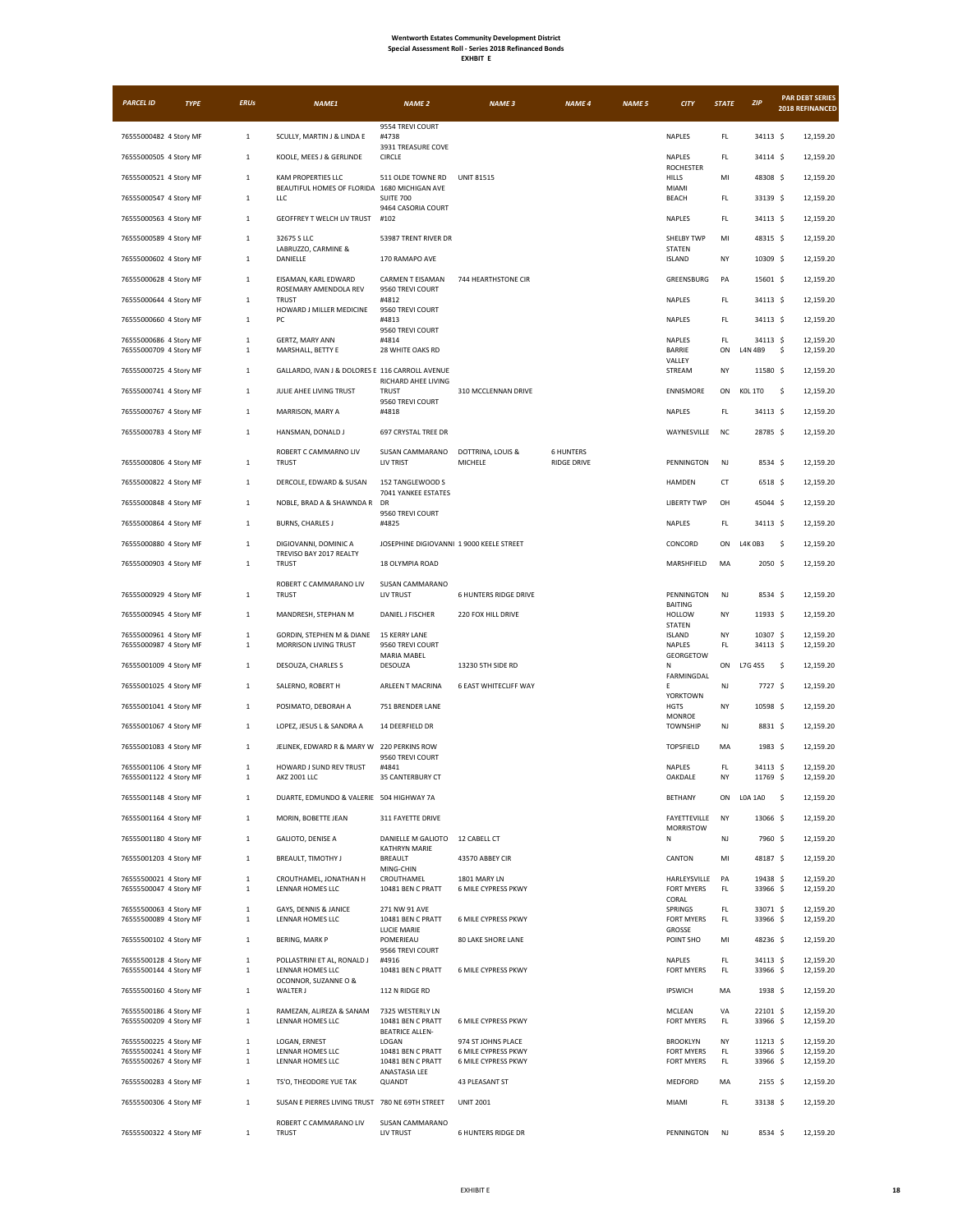| <b>EXHBIT</b> |  |
|---------------|--|
|---------------|--|

| <b>PARCEL ID</b>                                 | <b>TYPE</b> | <b>ERUs</b>                 | NAME1                                                                                           | <b>NAME 2</b>                                            | <b>NAME 3</b>             | <b>NAME 4</b> | <b>NAME 5</b> | <b>CITY</b>                         | <b>STATE</b>        | ZIP                       | <b>PAR DEBT SERIES</b><br>2018 REFINANCED |
|--------------------------------------------------|-------------|-----------------------------|-------------------------------------------------------------------------------------------------|----------------------------------------------------------|---------------------------|---------------|---------------|-------------------------------------|---------------------|---------------------------|-------------------------------------------|
|                                                  |             |                             |                                                                                                 |                                                          |                           |               |               |                                     |                     |                           |                                           |
| 76555500348 4 Story MF                           |             | $\mathbf 1$                 | ANTKIEWICZ, ZANETA                                                                              | 2204 ORCHARD<br>TERRACE                                  |                           |               |               | LINDEN                              | NJ                  | 7036 \$                   | 12,159.20                                 |
| 76555500364 4 Story MF                           |             | $\mathbf{1}$                | PERILLO, MARY ELLEN                                                                             | 29 HARBOR COVE                                           |                           |               |               | <b>CAPE MAY</b>                     | NJ                  | 8204 \$                   | 12,159.20                                 |
| 76555500380 4 Story MF                           |             | $1\,$                       | SHEEKS III, PAUL P                                                                              | 3134 DOVER RD                                            |                           |               |               | SILVER LAKE                         | OH                  | 44224 \$                  | 12,159.20                                 |
| 76555500403 4 Story MF                           |             | $\mathbf{1}$                | LENNAR HOMES LLC                                                                                | 10481 BEN C PRATT                                        | 6 MILE CYPRESS PKWY       |               |               | <b>FORT MYERS</b>                   | FL.                 | 33966 \$                  | 12,159.20                                 |
| 76555500429 4 Story MF                           |             | $1\,$                       | LENNAR HOMES LLC                                                                                | 10481 BEN C PRATT<br><b>NANCY LORRAINE</b>               | 6 MILE CYPRESS PKWY       |               |               | <b>FORT MYERS</b>                   | FL.                 | 33966 \$                  | 12,159.20                                 |
| 76555500445 4 Story MF                           |             | $\mathbf 1$                 | RUSSELL, JOSEPH EDWARD                                                                          | RUSSELL                                                  | 6041 DICKERSON RD         |               |               | <b>DICKERSON</b>                    | MD                  | 20842 \$                  | 12,159.20                                 |
| 76555500461 4 Story MF                           |             | $\mathbf 1$                 | SCARPATI, MARILYN & JOSEPH                                                                      | 17 SPRINGFIELD AVE                                       |                           |               |               | BERKELEY<br><b>HEIGHTS</b>          | NJ                  | 7922 \$                   | 12,159.20                                 |
|                                                  |             |                             |                                                                                                 | 9566 TREVI COURT                                         |                           |               |               |                                     |                     |                           |                                           |
| 76555500487 4 Story MF                           |             | $\mathbf{1}$                | BRADY, HOPE M                                                                                   | #4938                                                    |                           |               |               | NAPLES                              | FL                  | 34113 \$                  | 12,159.20                                 |
| 76555500500 4 Story MF                           |             | 1                           | KRIEGSMANN, REINHOLD &<br>ANGELA                                                                | <b>HUTTENWEG 5</b>                                       |                           |               |               | NIDDERAU                            |                     | 61130 \$                  | 12,159.20                                 |
|                                                  |             |                             |                                                                                                 | ANTHONY ACETO III                                        |                           |               |               |                                     |                     |                           |                                           |
| 76555500526 4 Story MF                           |             | $\mathbf 1$                 | ELIZABETH A ACETO REV TRUST                                                                     | <b>REV TRUST</b>                                         | <b>37 LINDEN SHORES</b>   |               |               | <b>BRANFORD</b>                     | CT                  | 6405 \$                   | 12,159.20                                 |
| 76555500542 4 Story MF                           |             | $1\,$                       | LENNAR HOMES LLC<br>MOWLES, RODNEY W &                                                          | 10481 BEN C PRATT                                        | 6 MILE CYPRESS PKWY       |               |               | <b>FORT MYERS</b>                   | FL.                 | 33966 \$                  | 12,159.20                                 |
| 76555500568 4 Story MF                           |             | $\mathbf{1}$                | <b>DARLENE B</b>                                                                                | 1719 KINLOCH LANE                                        |                           |               |               | SALEM                               | VA                  | 24153 \$                  | 12,159.20                                 |
| 76555500584 4 Story MF                           |             | $\mathbf{1}$                | SIMMEN, WILLIAM SCOTT                                                                           | JUAN A TORO-LOPEZ                                        | 9566 TREVI COURT #4945    |               |               | NAPLES<br>WEST                      | $\mathsf{FL}$       | 34113 \$                  | 12,159.20                                 |
| 76555500607 4 Story MF                           |             | $\mathbf 1$                 | WILSON, ROBERT & SUSAN                                                                          | 16 HENRY CLAY CT                                         |                           |               |               | GREENWICH                           | RI                  | 2817 \$                   | 12,159.20                                 |
| 77470000029 Commercial                           |             | $1\,$                       | LENNAR HOMES LLC                                                                                | 10481 BEN C PRATT                                        | 6 MILE CYPRESS PKWY       |               |               | FT MYERS                            | FL                  | 33966 \$                  | 581,797.69                                |
| 79904030026 2 Story MF                           |             | $\overline{1}$              | <b>SCOFIELD TRUST</b>                                                                           | 4197 HEATHER DR                                          |                           |               |               | WILLIAMSVILL<br>E                   | NY                  | 14221 \$                  | 14,442.86                                 |
|                                                  |             |                             |                                                                                                 |                                                          |                           |               |               | LAFAYETTE                           |                     |                           |                                           |
| 79904030042 2 Story MF                           |             | $\mathbf 1$                 | GIMPEL, JOHN & EILEEN A                                                                         | EMILY J GIMPEL                                           | 4122 PRESIDENTIAL DRIVE   |               |               | HILL                                | PA                  | 19444 \$                  | 14,442.86                                 |
| 79904030068 2 Story MF                           |             | $\mathbf{1}$                | CARROLL, JOHN & EILEEN                                                                          | 181 HOLDEN BLVD                                          |                           |               |               | <b>STATEN</b><br>ISLAND             | NY                  | 10314 \$                  | 14,442.86                                 |
| 79904030084 2 Story MF                           |             | $\mathbf 1$                 | <b>D &amp; VA HOLDINGS INC</b>                                                                  | 10 DELAYNE DRIVE                                         |                           |               |               | <b>AURORA</b>                       | ON                  | <b>L4G 5A9</b>            | \$<br>14,442.86                           |
|                                                  |             |                             |                                                                                                 |                                                          |                           |               |               |                                     |                     |                           |                                           |
| 79904030107 2 Story MF                           |             | $\mathbf 1$                 | WARD, DONALD & MONIQUE                                                                          | 122 JEFFERSON RD                                         |                           |               |               | <b>BOURNE</b>                       | MA                  | $2532 \quad $$            | 14,442.86                                 |
| 79904030123 2 Story MF                           |             | $\mathbf{1}$                | CATHERINE SURIANELLO TRUST 9540 THE MAPLES                                                      |                                                          |                           |               |               | CLARENCE                            | NY                  | 14031 \$                  | 14,442.86                                 |
|                                                  |             |                             |                                                                                                 |                                                          |                           |               |               |                                     |                     |                           |                                           |
| 79904030149 2 Story MF                           |             | $\mathbf 1$                 | IKRAMUDDIN, ILYAS & ASMINA 347 SIGNATURE DR S<br>GUINN JR, BUDDY C & RHONDA 9844 VENEZIA CIRCLE |                                                          |                           |               |               | XENINA                              | OH                  | 45385 \$                  | 14,442.86                                 |
| 79904030165 2 Story MF                           |             | $\mathbf{1}$                | $\mathsf J$                                                                                     | #722                                                     |                           |               |               | NAPLES                              | FL                  | 34113 \$                  | 14,442.86                                 |
|                                                  |             |                             |                                                                                                 | SOPHIENHOFER STREET                                      |                           |               |               |                                     |                     | 99755 \$                  | 14,442.86                                 |
| 79904030181 2 Story MF                           |             | $\mathbf{1}$                | LETZEL, MANUELA CARMEN                                                                          | 10                                                       |                           |               |               | <b>ELLRICK</b>                      |                     |                           |                                           |
|                                                  |             |                             | JOSEPH W FINNAMORE LIV                                                                          | <b>HEATHER A</b>                                         |                           |               |               |                                     |                     |                           |                                           |
| 79904030204 2 Story MF<br>79904030220 2 Story MF |             | $\mathbf{1}$<br>$\mathbf 1$ | <b>TRUST</b><br>SALEM FAMILY TRUST                                                              | FINNAMORE LIV TRUST 2288 HEIDI AVENUE<br>39 DANESWOOD RD |                           |               |               | <b>BURLINGTON</b><br><b>TORONTO</b> | ON<br>ON            | L7M 3W3<br>M4N 3J7        | - \$<br>14,442.86<br>\$<br>14,442.86      |
|                                                  |             |                             |                                                                                                 | KATHLEEN MARIE                                           |                           |               |               |                                     |                     |                           |                                           |
| 79904030246 2 Story MF                           |             | $\,$ 1 $\,$                 | DUTTGE III, PAUL C                                                                              | <b>DUTTGE</b>                                            | 94 CEDAR RIDGE DRIVE      |               |               | <b>WEST SENECA</b>                  | NY                  | 14224 \$                  | 14,442.86                                 |
| 79904030262 2 Story MF                           |             | $\mathbf{1}$                | MARKS, JEFFREY                                                                                  | CATHERINE KENNEDY                                        | 9840 VENEZIA CIR #811     |               |               | NAPLES                              | FL.                 | 34113 \$                  | 14,442.86                                 |
| 79904030288 2 Story MF                           |             | $\mathbf{1}$                | RTH LLC                                                                                         | PO BOX 9017                                              |                           |               |               | <b>GREEN BAY</b>                    | WI                  | 54308 \$                  | 14,442.86                                 |
|                                                  |             |                             |                                                                                                 | ANN HEATHER CHEYNE                                       |                           |               |               |                                     |                     |                           |                                           |
| 79904030301 2 Story MF                           |             | $\mathbf{1}$                | WILLIAM D CHEYNE LIV TRUST                                                                      | LIV TRUST                                                | 1281 OLD BRIDLE PATH      |               |               | OAKVILLE<br><b>COLLINGWOO</b>       | ON                  | L6M 1Z3                   | -\$<br>14,442.86                          |
| 79904030327 2 Story MF                           |             | $\mathbf{1}$                | MAROUSSI, LEO                                                                                   | 996 6TH ST                                               |                           |               |               | D                                   | ON                  | L9Y 3Y9                   | \$<br>14,442.86                           |
| 79904030343 2 Story MF                           |             | $\mathbf{1}$                | SHARUN, MICHAEL                                                                                 | CATHERINE A BAIN                                         | 98 MONTGOMERY RD          |               |               | <b>TORONTO</b>                      | ON                  | M9A 3N5                   | \$<br>14,442.86                           |
| 79904030369 2 Story MF                           |             | $\mathbf{1}$                | FRAZIER, GREGORY L                                                                              | 9840 VENEZIA CIR #816                                    |                           |               |               | <b>NAPLES</b>                       | FL.                 | 34113 \$                  | 14,442.86                                 |
|                                                  |             |                             |                                                                                                 |                                                          |                           |               |               | ORO-                                |                     |                           |                                           |
| 79904030385 2 Story MF<br>79904030408 2 Story MF |             | $\mathbf 1$<br>$\mathbf 1$  | VERANDA 821 LLC<br>STEPHEN A TOTI TRUST                                                         | 2533 RIDGE RD W<br>EILEEN M TOTI TRUST 70 ORCHARD LANE   |                           |               |               | MEDONTE<br>MELROSE                  | ON<br>MA            | <b>LOL 2LO</b><br>2176 \$ | \$<br>14,442.86<br>14,442.86              |
|                                                  |             |                             |                                                                                                 |                                                          |                           |               |               |                                     |                     |                           |                                           |
| 79904030424 2 Story MF                           |             | $\mathbf 1$                 | WESTFIELD RENTAL MART INC                                                                       | 163 SHERWOOD LANE                                        |                           |               |               | <b>STIRLING</b>                     | NJ                  | 7980 \$                   | 14,442.86                                 |
| 79904030440 2 Story MF                           |             | $\mathbf{1}$                | STUART F AXELROD REV TRUST 9840 VENEZIA CIR #824                                                |                                                          |                           |               |               | <b>NAPLES</b>                       | FL.                 | 34113 \$                  | 14,442.86                                 |
|                                                  |             |                             | TLM US REAL ESTATE FAM                                                                          |                                                          |                           |               |               |                                     |                     |                           |                                           |
| 79904030466 2 Story MF                           |             | $\mathbf{1}$                | <b>TRUST</b>                                                                                    | 157 E RIDGE DRIVE                                        |                           |               |               | THOMBURY<br>ORO-                    | ON                  | <b>NOH 2PO</b>            | -\$<br>14,442.86                          |
| 79904030482 2 Story MF                           |             | $\mathbf{1}$                | VERANDA 826 LLC                                                                                 | 2533 RIDGE RD W                                          |                           |               |               | MEDONTE                             | ON                  | LOL 2L0                   | \$<br>14,442.86                           |
|                                                  |             |                             | HILTBRAND, JEFFREY &                                                                            |                                                          |                           |               |               |                                     |                     |                           |                                           |
| 79904030505 2 Story MF<br>79904030521 2 Story MF |             | $\,1\,$<br>$\,1\,$          | DEBORAH<br>MARTIN, ROBERT & CARA                                                                | 1938 BELGRAVE DRIVE<br>242 5TH STREET S                  |                           |               |               | COLUMBUS<br>NAPLES                  | OH<br>$\mathsf{FL}$ | 43220 \$<br>34102 \$      | 14,442.86<br>14,442.86                    |
|                                                  |             |                             |                                                                                                 | 9836 VENEZIA CIRCLE                                      |                           |               |               |                                     |                     |                           |                                           |
| 79904030547 2 Story MF                           |             | $\mathbf 1$                 | MCLEAN, JOSEPH J                                                                                | #913<br>255 WOODSTOCK                                    |                           |               |               | NAPLES                              | FL.                 | 34113 \$                  | 14,442.86                                 |
| 79904030563 2 Story MF                           |             | $\,1\,$                     | RANIERI, VINCENT & KARA                                                                         | COURT                                                    |                           |               |               | ZIONVILLE                           | IN                  | 46077 \$                  | 14,442.86                                 |
|                                                  |             |                             |                                                                                                 | 1838 HURRICAN                                            |                           |               |               |                                     |                     |                           |                                           |
| 79904030589 2 Story MF                           |             | $\mathbf 1$                 | VALVASORI, CARLO                                                                                | <b>HARBOR LANE</b><br>2335 TAMIAMI TRAIL                 |                           |               |               | NAPLES                              | FL.                 | 34102 \$                  | 14,442.86                                 |
| 79904030602 2 Story MF                           |             | $\mathbf 1$                 | VALYANT INVESTMENTS LLC                                                                         | #308                                                     |                           |               |               | NAPLES                              | FL                  | 34103 S                   | 14,442.86                                 |
| 79904030628 2 Story MF                           |             | $\,$ 1 $\,$                 | SAKRAN SUNSHINE TRUST                                                                           | 3 VERSAILLES COURT                                       |                           |               |               | <b>NORTH YORK</b>                   | ON                  | M3B 2A8 \$                | 14,442.86                                 |
|                                                  |             |                             |                                                                                                 |                                                          |                           |               |               |                                     |                     |                           |                                           |
| 79904030644 2 Story MF                           |             | $\mathbf{1}$                | ANN EILEEN SCULLIN REV TRUST 34 GRAFTON DRIVE                                                   |                                                          |                           |               |               | <b>BEDFORD</b>                      | NH                  | $3110 \;$ \$              | 14,442.86                                 |
| 79904030660 2 Story MF                           |             | $\mathbf 1$                 | DOYLE, TODD H & JILLANE M                                                                       | 55 DEVONSHIRE DRIVE                                      |                           |               |               | SLINGERLAND<br>s                    | NY                  | 12159 \$                  | 14,442.86                                 |
|                                                  |             |                             |                                                                                                 |                                                          |                           |               |               | EAST                                |                     |                           |                                           |
|                                                  |             |                             |                                                                                                 |                                                          |                           |               |               | LONGMEADO                           |                     |                           |                                           |
| 79904030686 2 Story MF                           |             | $\mathbf{1}$                | CLAUDIA H WALSH TRUST                                                                           | 374 PINEHURST DRIVE<br>KAREN COSTA U S                   |                           |               |               | w<br>RICHMOND                       | MA                  | $1028$ \$                 | 14,442.86                                 |
| 79904030709 2 Story MF                           |             | $\mathbf 1$                 | SALVATORE A COSTA U S TRUST TRUST                                                               |                                                          | 27 DUNVEGAN DR            |               |               | <b>HILL</b>                         | ON                  | <b>L4C9P8</b>             | \$<br>14,442.86                           |
| 79904030725 2 Story MF                           |             | $\,$ 1 $\,$                 | FERRELL, MARY CATHERINE                                                                         | 961 FOXFIRE CIRCLE                                       |                           |               |               | CARMEL                              | IN                  | 46032 \$                  | 14,442.86                                 |
| 79904030741 2 Story MF                           |             | $\mathbf 1$                 | NORTH, ROBERT W & MARSHA<br>L                                                                   | 2801 BIG SUR DRIVE                                       |                           |               |               | LEWIS<br>CENTER                     | OH                  | 43035 \$                  | 14,442.86                                 |
|                                                  |             |                             |                                                                                                 |                                                          |                           |               |               |                                     |                     |                           |                                           |
| 79904030767 2 Story MF                           |             | $\mathbf 1$                 | FIDLER, MELICENT                                                                                | RUSSELL FIDLER                                           | 9832 VENEZIA CIRCLE #1012 |               |               | NAPLES                              | FL.                 | 34113 \$                  | 14,442.86                                 |
| 79904030783 2 Story MF                           |             | $\mathbf{1}$                | ASTA, CARMEN FRANCIS                                                                            | KIMBERLEY D SMITH                                        | 2584 COMET COURT          |               |               | MISSISSAUGA                         | ON                  | L5K 2R4                   | - \$<br>14,442.86                         |
|                                                  |             |                             |                                                                                                 | <b>MARY ALISON</b>                                       |                           |               |               |                                     |                     |                           |                                           |
| 79904030806 2 Story MF                           |             | $\mathbf 1$                 | RAYMOND, STEPHEN G                                                                              | ALBRIGHT                                                 | 9 APPLEWOOD COURT         |               |               | <b>HAINESPORT</b>                   | NJ                  | 8036 \$                   | 14,442.86                                 |
| 79904030822 2 Story MF                           |             | $1\,$                       | CARROLL, WILLIAM & DONNA                                                                        | 51 DREW DRIVE                                            |                           |               |               | EASTPORT                            | NY                  | 11941 \$                  | 14,442.86                                 |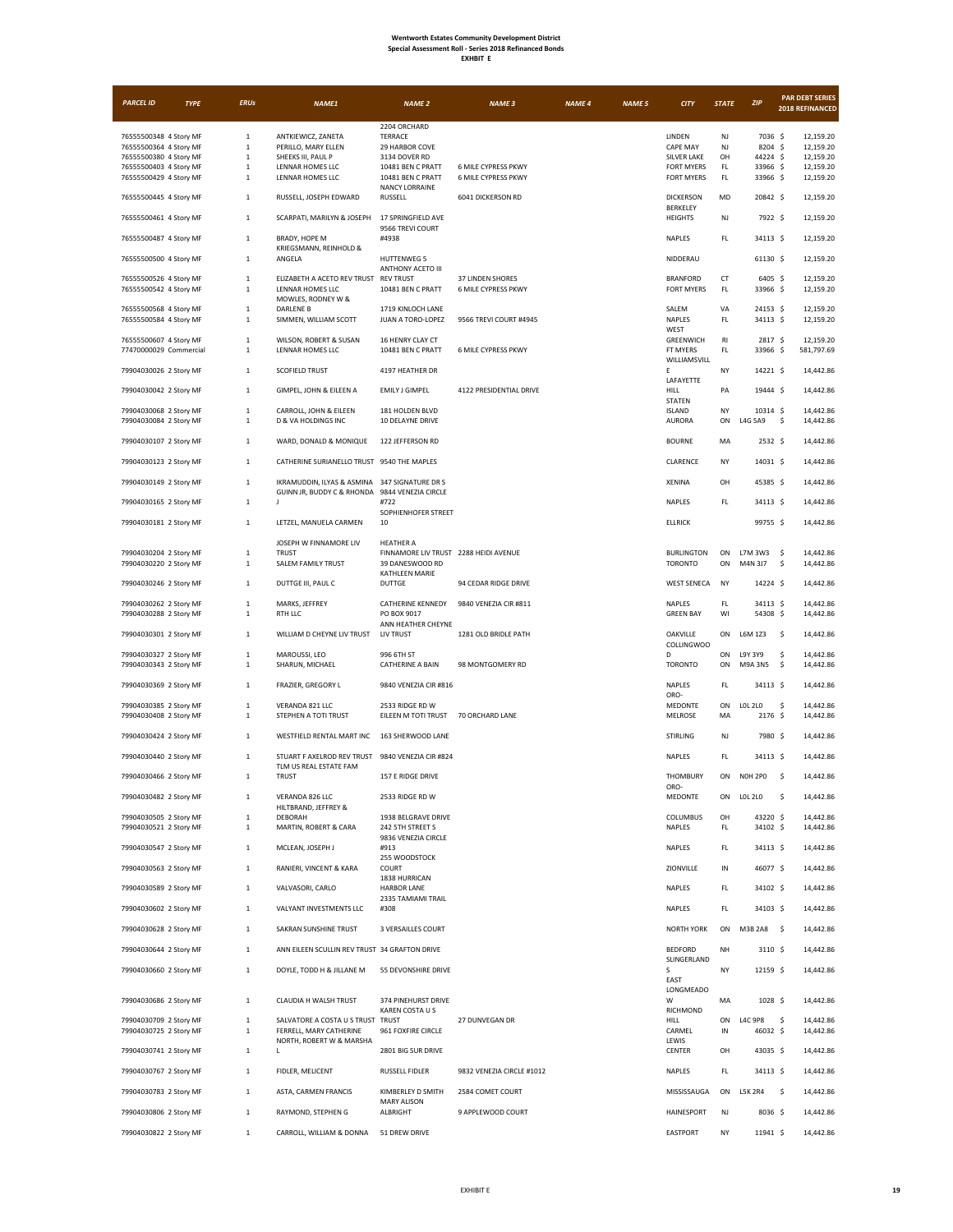| <b>XHRI</b><br>1 |
|------------------|
|------------------|

| <b>PARCEL ID</b>                                 | <b>TYPE</b> | <b>ERUs</b>                  | NAME1                                                   | <b>NAME 2</b>                              | <b>NAME 3</b>                             | <b>NAME 4</b> | <b>NAME 5</b> | <b>CITY</b>                     | <b>STATE</b> | ZIP                  | <b>PAR DEBT SERIES</b><br>2018 REFINANCED |
|--------------------------------------------------|-------------|------------------------------|---------------------------------------------------------|--------------------------------------------|-------------------------------------------|---------------|---------------|---------------------------------|--------------|----------------------|-------------------------------------------|
| 79904030848 2 Story MF                           |             |                              |                                                         | 255 WOODSTOCK                              |                                           |               |               |                                 | IN           |                      | 14,442.86                                 |
|                                                  |             | $\mathbf{1}$                 | RANIERI, VINCENT D & KARA L                             | COURT                                      |                                           |               |               | ZIONSVILLE                      |              | 46077 \$             |                                           |
| 79904030864 2 Story MF                           |             | 1                            | CAPE, MICHAEL LEE                                       | 9832 VENEZIA CIR                           | SHANNON JOAN CAPE 9832 VENEZIA CIR #1021  |               |               | <b>NAPLES</b>                   | FL.          | 34113 \$             | 14,442.86                                 |
| 79904030880 2 Story MF                           |             | 1                            | <b>BARE LIVING TRUST</b>                                | #1022                                      | GIUSEPPINA BOTTIGLIA 6501 WELLWOOD STREET |               |               | NAPLES                          | FL.<br>ON    | 34113 \$<br>K4P 1G2  | 14,442.86<br>14,442.86                    |
| 79904030903 2 Story MF                           |             | $\mathbf{1}$                 | BOTTIGLIA, MARCELLO                                     |                                            |                                           |               |               | GREELY<br><b>SEVERNA</b>        |              |                      | -\$                                       |
| 79904030929 2 Story MF<br>79904030945 2 Story MF |             | $\mathbf{1}$<br>1            | BARBARA B BELL REV TRUST<br>PASSERO, GARY W             | 209 RIGGS AVE<br>642 MIDSHIP CIRCLE        |                                           |               |               | PARK<br>WEBSTER                 | MD<br>NY     | 21146 \$<br>14580 \$ | 14,442.86<br>14,442.86                    |
| 79904030961 2 Story MF                           |             | $\mathbf{1}$                 | ELLIOTT, PAUL DONALD                                    | M TAMARA ELLIOTT                           | 9832 VENEZIA CIRCLE #1026                 |               |               | NAPLES<br><b>JAMAICA</b>        | FL           | 34113 \$             | 14,442.86                                 |
| 79904030987 2 Story MF<br>79904031009 2 Story MF |             | -1<br>$\mathbf{1}$           | ROUTH, NANCY ANN<br>FERRELL, MARY CATHERINE             | <b>SUSAN C ROUTH</b><br>961 FOXFIRE CIRCLE | 17 THOMAS ST                              |               |               | PLAIN<br>CARMEL                 | MA<br>IN     | 2130S<br>46032 \$    | 14,442.86<br>14,442.86                    |
| 79904031025 2 Story MF                           |             | -1                           | IKRAMUDDIN, ILYAS & ASMINA<br>А                         | <b>347 SIGNATURE DRIVE</b><br>SOUTH        |                                           |               |               | XENIA                           | OH           | 45385 \$             | 14,442.86                                 |
| 79904031041 2 Story MF                           |             | 1                            | WILLIAMS, CASIE N                                       | 9828 VENEZIA CIRCLE<br>#1114               |                                           |               |               | NAPLES                          | FL.          | 34113 \$             | 14,442.86                                 |
| 79904031067 2 Story MF                           |             | $\mathbf{1}$                 | PERRINO, SHARON L                                       | 4352 BRIGHTON LANE                         |                                           |               |               | WEST<br>CHESTER                 | OH           | 45069 \$             | 14,442.86                                 |
| 79904031083 2 Story MF                           |             | $\mathbf{1}$                 | SYLVIA R NAUMOFF TRUST                                  | 7730 WOODBROOK CIR<br>#4204                |                                           |               |               | NAPLES                          | FL           | 34104 \$             | 14,442.86                                 |
| 79904031106 2 Story MF                           |             | -1                           | CAVALLO, GEORGE & IRIS                                  | 9828 VENEZIA CIRCLE<br>#1121               |                                           |               |               | NAPLES                          | FL.          | 34113 \$             | 14,442.86                                 |
| 79904031122 2 Story MF<br>79904031148 2 Story MF |             | $\mathbf{1}$<br>1            | MINICHIELLO, PAUL N<br>STEELE, DAVID L & SHERRY R       | ANNE M LINQUATA<br>107 ELIJAHS LANE        | 9828 VENEZIA CIR #1122                    |               |               | NAPLES<br>MATTITUCK             | FL.<br>NY    | 34113 \$<br>11952 \$ | 14,442.86<br>14,442.86                    |
| 79904031164 2 Story MF                           |             | $\mathbf{1}$                 | MAUREEN BENNETT REV TRUST                               | 9828 VENEZIA CIRCLE<br>#1124               |                                           |               |               | NAPLES                          | FL.          | 34113 \$             | 14,442.86                                 |
| 79904031180 2 Story MF                           |             | 1                            | KAREN DIANA LARRY REV TRUST #1125                       | 9828 VENEZIA CIR                           |                                           |               |               | NAPLES                          | FL.          | 34113 \$             | 14,442.86                                 |
| 79904031203 2 Story MF                           |             | $\mathbf{1}$                 | BOEHM, TIMOTHY D                                        | MARIE BERNADETTE<br><b>BOEHM</b>           | 51 RANDALL DRIVE                          |               |               | TRUMBULL                        | <b>CT</b>    | 6611 \$              | 14,442.86                                 |
| 79904031520 2 Story MF                           |             | $\mathbf{1}$                 | MICHELSON, JENNIFER ANN                                 | 9509 AVELLINO WAY<br>UNIT #1811            |                                           |               |               | NAPLES                          | FL.          | 34113 \$             | 14,442.86                                 |
| 79904031546 2 Story MF                           |             | $\mathbf{1}$                 | AVELLINO ASSOCIATES LLC                                 | 26 RUSSELL ROAD                            |                                           |               |               | <b>GARDEN CITY</b>              | NY           | 11530 \$             | 14,442.86                                 |
| 79904031562 2 Story MF                           |             | 1                            | WOODHALL, FRED &<br>ROSELINDA                           | 209 DOON SOUTH<br><b>DRIVE</b>             |                                           |               |               | <b>KITCHENER</b>                | ON           | N2P 2L8              | 14,442.86<br>\$                           |
| 79904031588 2 Story MF                           |             | $\mathbf{1}$                 | SCHRATKE, GREGORY LAWSON                                | 21 CAVAN GREEN                             |                                           |               |               | <b>BALTIMORE</b>                | MD           | 21236 \$             | 14,442.86                                 |
| 79904031601 2 Story MF                           |             | $\mathbf 1$                  | CHAWLA, SANJIT & MARY J                                 | <b>34 TRAVIS PARK DR</b>                   |                                           |               |               | <b>SUGAR LAND</b>               | TX           | 77479 \$             | 14,442.86                                 |
| 79904031627 2 Story MF                           |             | $\mathbf{1}$                 | NELSON, D LARRY & BARBARA J                             | 9509 AVELLINO WAY<br>#1816                 |                                           |               |               | NAPLES                          | FL.          | 34113 \$             | 14,442.86                                 |
| 79904031643 2 Story MF                           |             | 1                            | DANIELS, ORLANDO R                                      | 9509 AVELLINO WAY<br>#1821                 |                                           |               |               | NAPLES                          | FL.          | 34113 \$             | 14,442.86                                 |
| 79904031669 2 Story MF                           |             | 1                            | HAWRAN, DIANE & MARCUS C                                | 546 E OLIVE STREET                         |                                           |               |               | LONG BEACH                      | NY           | 11561 \$             | 14,442.86                                 |
| 79904031685 2 Story MF                           |             | 1                            | STEINKEN, ERIC & CAROLINE<br>BOYLE JR, GERARD T & DONNA | W 650 WEST COURT<br>9509 AVELLINO WAY      |                                           |               |               | <b>GENOA CITY</b>               | WI           | 53128 \$             | 14,442.86                                 |
| 79904031708 2 Story MF                           |             | 1                            | A<br>STAUBACH, WILLIAM R & TINA                         | #1824                                      |                                           |               |               | NAPLES                          | FL.          | 34113 \$             | 14,442.86                                 |
| 79904031724 2 Story MF                           |             | $\mathbf{1}$                 | М                                                       | 30 GRANDIN DR<br>3612 DRAYTON HALL         |                                           |               |               | <b>FLEMINGTON</b>               | NJ           | 8822 \$              | 14,442.86                                 |
| 79904031740 2 Story MF<br>79904031766 2 Story MF |             | 1<br>1                       | SUTTON, PATRICK<br>ZIGLER, BARRY & CHRISTINA            | <b>NORTH</b><br>3 SUMMER STREET            |                                           |               |               | <b>NEW ALBANY</b><br>LOCKPORT   | OH<br>NY     | 43054 \$<br>14094 \$ | 14,442.86<br>14,442.86                    |
| 79904031782 2 Story MF                           |             | 1                            | CONNER, CHARLES ROGER                                   |                                            | MELANIE ANN CONNER 116 GLASS SPRINGS LANE |               |               | <b>FRANKLIN</b>                 | <b>TN</b>    | 37064 \$             | 14,442.86                                 |
| 79904031805 2 Story MF                           |             | 1                            | NUNZIATA, AUGUST J                                      | MADELINE NUNZIATA                          | 1 SCHOOL HOUSE COURT                      |               |               | <b>OYSTER BAY</b>               | NY           | 11771 \$             | 14,442.86                                 |
| 79904031821 2 Story MF                           |             | $\mathbf{1}$                 | BERTHA, FRANCIS JOSEPH                                  | 9510 AVELLINO WAY<br>#1914                 |                                           |               |               | NAPLES                          | FL           | 34113 \$             | 14,442.86                                 |
| 79904031847 2 Story MF                           |             | 1                            | BRADY, HOPE M                                           | 3825 RUBY WAY<br>1520 BRIARWOOD            |                                           |               |               | NAPLES                          | FL.          | 34114 \$             | 14,442.86                                 |
| 79904031863 2 Story MF                           |             | $\mathbf{1}$                 | MCLAREN, THOMAS & MAURA<br>EVELYN B COLLINS REV LIV     | CRESCENT<br>1107 MONTICELLO                |                                           |               |               | OAKVILLE                        | ON           | L6J 2S7              | \$<br>14,442.86                           |
| 79904031889 2 Story MF<br>79904031902 2 Story MF |             | $\mathbf{1}$<br>$\mathbf{1}$ | <b>TRUST</b><br>HURLBUT, LESLIE BOYER                   | COURT<br>116 CRESTRIDGE DR                 |                                           |               |               | FT COLLINS<br><b>BURNSVILLE</b> | co<br>MN     | 80525 \$<br>55337 \$ | 14,442.86<br>14,442.86                    |
| 79904031928 2 Story MF                           |             | $\mathbf{1}$                 | SHARLOW, ROGER J                                        | 30 W LINCOLN AVE                           | PO BOX 553                                |               |               | <b>WADDINGTO</b><br>N           | NY           | 13694 \$             | 14,442.86                                 |
| 79904031944 2 Story MF                           |             | $\mathbf{1}$                 | CARROLL, WILLIAM J & DONNA<br>М                         | 51 DEW DR                                  |                                           |               |               | EASTPORT                        | NY           | 11941 \$             | 14,442.86                                 |
| 79904031960 2 Story MF                           |             | $\mathbf{1}$                 | LEAL SR, HORACIO R                                      | 11500 SW 92ND<br>AVENUE                    |                                           |               |               | MIAMI                           | FL.          | 33176 \$             | 14,442.86                                 |
| 79904031986 2 Story MF                           |             | $\mathbf 1$                  | COHEN, ARIELA & MOSHE                                   | 2509 EAST 65TH<br><b>STREET</b>            |                                           |               |               | <b>BROOKLYN</b>                 | NY           | 11234 \$             | 14,442.86                                 |
| 79904032008 2 Story MF                           |             | $\mathbf{1}$                 | SIANO, VINCENT & CHERYL                                 | 116 NEPTUNE PLACE                          |                                           |               |               | MASSAPEQU<br>Α                  | NY           | 11758 \$             | 14,442.86                                 |
| 79904032024 2 Story MF                           |             | $\mathbf{1}$                 | LACOUR, LAUREN N                                        | 9513 AVELLINO WAY<br>#2012                 |                                           |               |               | NAPLES                          | FL.          | 34113 \$             | 14,442.86                                 |
| 79904032040 2 Story MF                           |             | $\mathbf{1}$                 | MARTIN FAMILY REV TRUST                                 | 3882 DELAWARE<br>AVENUE                    |                                           |               |               | <b>KENMORE</b>                  | NY           | 14217 \$             | 14,442.86                                 |
| 79904032066 2 Story MF                           |             | $\mathbf{1}$                 | PENNER, BEATRICE & HERBERT                              | 47 SUNSET RIDGE RD                         |                                           |               |               | MONROE                          | NY           | 10950 \$             | 14,442.86                                 |
| 79904032082 2 Story MF                           |             | 1                            | WE CAN DO THAT LLC                                      | 8439 BENELLI CT                            |                                           |               |               | <b>NAPLES</b>                   | FL.          | 34114 \$             | 14,442.86                                 |
| 79904032105 2 Story MF                           |             | $\mathbf 1$                  | CHOBOR, ROBERT & BARBARA                                | 528 79TH STREET<br>9513 AVELLINO WAY       |                                           |               |               | <b>BROOKLYN</b>                 | NY           | 11209 \$             | 14,442.86                                 |
| 79904032121 2 Story MF                           |             | $\mathbf{1}$                 | STEVE, DOUG J                                           | #2021                                      |                                           |               |               | NAPLES                          | FL.          | 34113 \$             | 14,442.86                                 |
| 79904032147 2 Story MF                           |             | $\mathbf{1}$                 | WINKOFF, STEVEN & JENNIFER                              | 222 CAPTAINS WAY<br>9236 HICKORY RIDGE     |                                           |               |               | <b>BAY SHORE</b>                | NY           | 11706 \$             | 14,442.86                                 |
| 79904032163 2 Story MF                           |             | $\mathbf{1}$                 | LISOWSKI, MARTHA & GARY                                 | LN                                         |                                           |               |               | NORTHVILLE                      | MI           | 48167 \$             | 14,442.86                                 |
| 79904032189 2 Story MF                           |             | $\mathbf{1}$                 | DONATO, JAMES PHILLIP                                   | MAHMOUD H                                  | SHARON ANN DONATO 9513 AVELLINO WAY #2024 |               |               | NAPLES                          | FL.          | 34113 \$             | 14,442.86                                 |
| 79904032202 2 Story MF                           |             | 1                            | MOUSSAWEL, DORA G                                       | MOUSSAWEL                                  | 14050 SW 16TH ST                          |               |               | MIAMI                           | FL.          | 33175 \$             | 14,442.86                                 |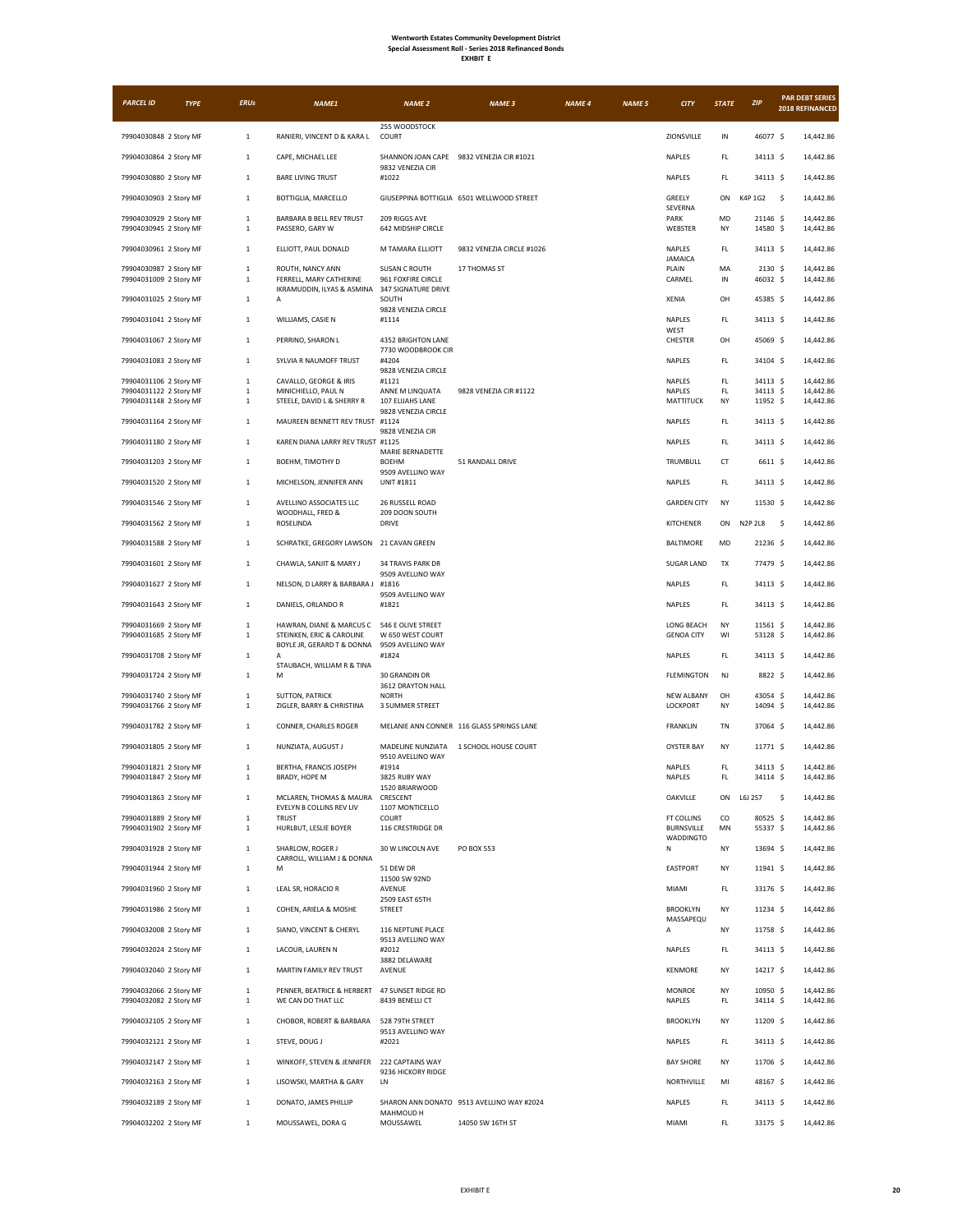| <b>EXHRIT</b> |  |
|---------------|--|
|---------------|--|

| <b>PARCEL ID</b>                                 | <b>TYPE</b> | <b>ERUs</b>                  | NAME1                                                           | <b>NAME 2</b>                                | <b>NAME 3</b>                   | <b>NAME 4</b> | <b>NAME 5</b> | <b>CITY</b>                          | <b>STATE</b>           | <b>ZIP</b>           | <b>PAR DEBT SERIES</b><br>2018 REFINANCED |
|--------------------------------------------------|-------------|------------------------------|-----------------------------------------------------------------|----------------------------------------------|---------------------------------|---------------|---------------|--------------------------------------|------------------------|----------------------|-------------------------------------------|
|                                                  |             |                              |                                                                 |                                              |                                 |               |               | WEST                                 |                        |                      |                                           |
| 79904032228 2 Story MF<br>79904032244 2 Story MF |             | $1\,$<br>$\mathbf{1}$        | RICE, JOHN M & JANICE D<br>HINZ, KENNETH & KAREN                | 5465 CREEK BEND DR<br>1 DENISE DR            |                                 |               |               | CHESTER<br>KINNELON                  | OH<br>NJ               | 45069 \$<br>7405 \$  | 14,442.86<br>14,442.86                    |
| 79904032260 2 Story MF                           |             | $\mathbf{1}$                 | KLIMKIEWICZ, ANTHONY                                            | LUCIANA F<br>KLIMKIEWICZ                     | 2175 PASEO IGLESIA              |               |               | <b>SANTA FE</b>                      | <b>NM</b>              | 87501 \$             | 14,442.86                                 |
| 79904032286 2 Story MF                           |             | $1\,$                        | PANSINI, TOMMASO & LINDA C 25 OVERLOOK DRIVE                    |                                              |                                 |               |               | <b>JACKSON</b>                       | NJ                     | 8527 \$              | 14,442.86                                 |
| 79904032309 2 Story MF                           |             | $\mathbf{1}$                 | ARMENIA LIVING TRUST                                            | 78 E BOSWORTH BLVD                           |                                 |               |               | FARMINGDAL<br>E                      | NJ                     | 7727 \$              | 14,442.86                                 |
| 79904032325 2 Story MF                           |             | $\mathbf{1}$                 | MCCARTHY, MICHAEL C &<br><b>BARBARA</b>                         | W 137 N6572 MANOR<br><b>HILLS BLVD</b>       |                                 |               |               | MENOMONEE<br>FALLS                   | WI                     | 53051 \$             | 14,442.86                                 |
| 79904032341 2 Story MF                           |             | $\mathbf{1}$                 | MCGUIRE, WILLIAM P & SUSAN<br>$\mathbf{J}$                      | 9514 AVELLINO WAY<br>#2116                   |                                 |               |               | <b>NAPLES</b>                        | FL.                    | 34113 \$             | 14,442.86                                 |
| 79904032367 2 Story MF                           |             | $\mathbf{1}$                 | RAYYAN, MICHAEL H & SUSAN<br>M                                  | 3255 BROOKDALE LANE                          |                                 |               |               | <b>NORTHBROO</b><br>κ                | IL.                    | 60062 \$             | 14,442.86                                 |
|                                                  |             |                              | MCALEER, MATTHEW D &<br><b>CAROLYNT</b>                         | 16597 BRIARWOOD                              |                                 |               |               | <b>CLIVE</b>                         |                        |                      |                                           |
| 79904032383 2 Story MF                           |             | $\mathbf{1}$                 |                                                                 | COURT                                        |                                 |               |               | PALM BCH                             | IA                     | $50325$ \$           | 14,442.86                                 |
| 79904032406 2 Story MF                           |             | $\mathbf{1}$                 | DEIN, DAVID S & MICHELE M                                       | 2445 SAN PIETRO CIR                          |                                 |               |               | GARDENS                              | FL.                    | 33410 \$             | 14,442.86                                 |
| 79904032422 2 Story MF                           |             | $\mathbf 1$                  | PORTS, DONALD V & GINGER L<br><b>GKD ENTERPRISES OF FLORIDA</b> | 2442 MCHENRY DR                              |                                 |               |               | <b>MOUNT AIRY</b>                    | MD                     | 21771 \$             | 14,442.86                                 |
| 79904032448 2 Story MF                           |             | $\mathbf{1}$                 | LLC                                                             | 12652 BISCAYNE CT<br>9514 AVELLINO WAY       |                                 |               |               | NAPLES                               | FL.                    | 34105 \$             | 14,442.86                                 |
| 79904032464 2 Story MF                           |             | $\mathbf{1}$                 | GUBISH, MARCIANNE<br><b>GUGLIELMO, RICHARD &amp;</b>            | #2126<br>9517 AVELLINO WAY                   |                                 |               |               | <b>NAPLES</b>                        | FL.                    | 34113 \$             | 14,442.86                                 |
| 79904033023 2 Story MF                           |             | $\mathbf 1$                  | VESSELKA                                                        | #2211<br><b>697 COVE MOUNTAIN</b>            |                                 |               |               | NAPLES                               | FL.                    | 34113 \$             | 14,442.86                                 |
| 79904033049 2 Story MF                           |             | $\,1\,$                      | JUANITA FAYE KING TRUST                                         | ROAD                                         |                                 |               |               | <b>STANTON</b>                       | KY                     | 40380 \$             | 14,442.86                                 |
| 79904033065 2 Story MF                           |             | $\mathbf{1}$                 | DOYLE ET AL, JOHN LAWRENCE 1955 LOUISE RIDGE RD                 | <b>MELISSA MARTINE</b>                       |                                 |               |               | FORT DODGE                           | IA                     | $50501$ \$           | 14,442.86                                 |
| 79904033081 2 Story MF                           |             | $\mathbf{1}$                 | SIBUL, OLIVER JACQUES LUCIEN SIBUL                              |                                              | PO BOX 37818                    |               |               | <b>DUBAI</b>                         |                        |                      | \$<br>14,442.86                           |
| 79904033104 2 Story MF                           |             | $1\,$                        | MATTEL, JAMES B & PAMELA S 13 HILL DRIVE                        |                                              |                                 |               |               | <b>OYSTER BAY</b><br><b>YORKTOWN</b> | NY                     | 11771 S              | 14,442.86                                 |
| 79904033120 2 Story MF                           |             | $\mathbf{1}$                 | MANZO, JOHN                                                     | DEBORAH A POSIMATO 751 BRENDER LN            |                                 |               |               | <b>HGTS</b>                          | NY                     | 10598 \$             | 14,442.86                                 |
| 79904033146 2 Story MF                           |             | $\mathbf{1}$                 | MCEVILY, JEROME & SUSAN A<br>3 R REALTY & INVSTMNT              | 3 BRUNSON WAY                                |                                 |               |               | PENFIELD<br><b>BRATTLEBOR</b>        | NY                     | 14526 \$             | 14,442.86                                 |
| 79904033162 2 Story MF                           |             | 1                            | COMPANY                                                         | PO BOX 8476                                  |                                 |               |               | O                                    | $\mathsf{V}\mathsf{T}$ | 5304 \$              | 14,442.86                                 |
| 79904033188 2 Story MF                           |             | $\mathbf 1$                  | MAGEE, SUSAN E & GREGORY B 1649 POTTER DR                       |                                              |                                 |               |               | POTTSTOWN                            | PA                     | 19464 \$             | 14,442.86                                 |
| 79904033201 2 Story MF<br>79904033227 2 Story MF |             | $\mathbf{1}$<br>$\mathbf 1$  | VELTO, WILLIAM J & DORIS<br>ZACCOLI, ANTHONY                    | JONATHAN B VELTO<br><b>GERI ANN ADAMO</b>    | TARA M VELTO<br>3553 ROANOKE ST | 4 SPENCER CT  |               | ORANGEBERG<br>SEAFORD                | NY<br>NY               | 10962 \$<br>11783 \$ | 14,442.86<br>14,442.86                    |
| 79904033243 2 Story MF                           |             | $\mathbf{1}$                 | 3 R REALTY & INVESTMENT CO                                      | PO BOX 8476                                  |                                 |               |               | BRATTLEBOR<br>o                      | VT                     | 5304 \$              | 14,442.86                                 |
| 79904033269 2 Story MF                           |             | $\mathbf{1}$                 | STOCK, JOHN R & REBECCA J                                       | ROBERT J STOCK                               | 9518 AVELLINO WAY #2311         |               |               | NAPLES                               | FL.                    | 34113 \$             | 14,442.86                                 |
| 79904033285 2 Story MF                           |             | 1                            | CARLA E COUNCILL TRUST                                          | 9518 AVELLINO WAY<br>#2312                   |                                 |               |               | <b>NAPLES</b>                        | FL                     | 34113 \$             | 14,442.86                                 |
| 79904033308 2 Story MF                           |             | $\mathbf 1$                  | SMITH, BILLY V & PATRICIA A                                     | 3217 WELLINGTON LN                           |                                 |               |               | LEXINGTON                            | KY                     | 40503 \$             | 14,442.86                                 |
| 79904033324 2 Story MF<br>79904033340 2 Story MF |             | $\mathbf{1}$<br>$\mathbf{1}$ | OBRIEN, PATRICIA M<br>SHEA ET AL, CHRISTOPHER                   | 200 SURF DR<br>198 IRVING WAY W              |                                 |               |               | MASHPEE<br>COLUMBUS                  | MA<br>OH               | 2649 \$<br>43214 \$  | 14,442.86<br>14,442.86                    |
|                                                  |             |                              |                                                                 | 9518 AVELLINO WAY                            |                                 |               |               | <b>NAPLES</b>                        | FL.                    |                      | 14,442.86                                 |
| 79904033366 2 Story MF                           |             | $\mathbf{1}$                 | ROBERTSON, TOM & DEANN<br>TILLMAN, BRUCE D & CYNTHIA            | #2316<br>9518 AVELLINO WAY                   |                                 |               |               |                                      |                        | 34113 \$             |                                           |
| 79904033382 2 Story MF<br>79904033405 2 Story MF |             | $\mathbf 1$<br>$\mathbf{1}$  | M<br>PALAZZOLO, ANGELA                                          | #2321<br>1209 N ASHWOOD CT                   |                                 |               |               | <b>NAPLES</b><br>ADDISON             | FL.<br>IL.             | 34113 \$<br>60101 \$ | 14,442.86<br>14,442.86                    |
| 79904033421 2 Story MF                           |             | $\mathbf{1}$                 | RAPHEL, LINDA                                                   | 9518 AVELLINO WAY<br>#2323                   |                                 |               |               | NAPLES                               | FL                     | 34113 S              | 14,442.86                                 |
| 79904033447 2 Story MF                           |             | $\mathbf{1}$                 | FUHR, ELLIOT ALAN                                               | MERLE SUSAN PINE                             | ONE LONG HILL ROAD EAST         |               |               | <b>BRIARCLIFF</b><br><b>MNR</b>      | NY                     | 10510 \$             | 14,442.86                                 |
| 79904033463 2 Story MF                           |             | $\mathbf{1}$                 | COLONNELLI, UMBERTO & ROSA RD                                   | 25 OLD JACKSONVILLE                          |                                 |               |               | TOWACO                               | NJ                     | 7082 \$              | 14,442.86                                 |
| 79904033489 2 Story MF                           |             | $\mathbf{1}$                 | THEODORE C CLOUD REV TRUST UNIT 2326                            | 9518 AVELLINO WAY                            |                                 |               |               | NAPLES                               | FL.                    | 34113 \$             | 14,442.86                                 |
| 79904033502 2 Story MF                           |             | $1\,$                        | LYONS, ELIZABETH A                                              | 9521 AVELLINO WAY<br>#2411                   |                                 |               |               | <b>NAPLES</b>                        | FL.                    | 34113 \$             | 14,442.86                                 |
| 79904033528 2 Story MF                           |             | $\mathbf{1}$                 | SILVESTRI, JOHN A                                               | LINDA L FUHRMANN                             | 192 ENCHANTED FOREST S          |               |               | DEPEW                                | NY                     | 14043 \$             | 14,442.86                                 |
| 79904033544 2 Story MF                           |             | $1\,$                        | BALL, JAMES P                                                   | <b>84 CHANCELLOR LN</b><br>NOLA L HALVERSON  |                                 |               |               | <b>BUFFALO</b>                       | NY                     | 14224 \$             | 14,442.86                                 |
| 79904033560 2 Story MF                           |             | $\mathbf 1$                  | ROBERT SAARANEN TRUST                                           | <b>TRUST</b><br>ANI ANOUCHE                  | 1144 MACEY WAY                  |               |               | STILLWATER                           | MN                     | 55082 \$             | 14,442.86                                 |
| 79904033586 2 Story MF                           |             | $\mathbf{1}$                 | ALMEIDA, CHRISTOPHER                                            | DEMIRDJIAN<br>1043 HEYERDAHL                 | 57 ALEXCAMPBELL CRESENT         |               |               | KINGCITY                             | ON                     | L7B 0C2              | -\$<br>14,442.86                          |
| 79904033609 2 Story MF                           |             | $\mathbf{1}$                 | FISCHER, LAURIE JEAN                                            | <b>HEIGHTS</b><br>BERNADETTE                 |                                 |               |               | <b>HOBART</b>                        | WI                     | 54155 \$             | 14,442.86                                 |
| 79904033625 2 Story MF                           |             | $\mathbf{1}$                 | MCQUADE, MICHAEL F                                              | MCQUADE                                      | 9521 AVELLINO WAY #2421         |               |               | NAPLES                               | FL                     | 34113 \$             | 14,442.86                                 |
| 79904033641 2 Story MF                           |             | $\mathbf{1}$                 | CR NAPLES LLC                                                   | 78 HAYES ST<br>YOLLANDE DUPERE               |                                 |               |               | <b>GARDEN CITY</b><br>DE-            | NY                     | 11530 \$             | 14,442.86                                 |
| 79904033667 2 Story MF                           |             | 1                            | HANS MADER LIVING TRUST                                         | <b>LIVING TRUST</b><br>7886 JEWETT           | 972 RUE RODRIGUE                |               | SALABERRY-    | VALLEYFIELD<br>ORCHARD               |                        | QC J6S 0E2           | \$<br>14,442.86                           |
| 79904033683 2 Story MF                           |             | $\mathbf 1$                  | BAMMEL, JAMES R<br>MANCINELLI, JOHN E & SHERYL                  | <b>HOLMWOOD</b><br>9521 AVELLINO WAY         |                                 |               |               | PARK                                 | NY                     | 14127 \$             | 14,442.86                                 |
| 79904033706 2 Story MF                           |             | $\mathbf{1}$                 | А                                                               | #2425                                        |                                 |               |               | <b>NAPLES</b><br>MORGANVILL          | FL                     | 34113 \$             | 14,442.86                                 |
| 79904033722 2 Story MF                           |             | $\mathbf{1}$                 | SCLAFANI, MICHAEL & KIM                                         | <b>6 TURNER TERRACE</b><br>9525 AVELLINO WAY |                                 |               |               | Ε                                    | NJ                     | 7751 \$              | 14,442.86                                 |
| 79904033748 2 Story MF                           |             | $\mathbf{1}$                 | BICKELMANN, SARA MARIE                                          | #2611<br>2220 COUNTRY CLUB                   |                                 |               |               | NAPLES                               | FL.                    | 34113 \$             | 14,442.86                                 |
| 79904033764 2 Story MF                           |             | $\mathbf{1}$                 | VITANTONIO, DEBORAH A                                           | DR                                           |                                 |               |               | WICKLIFFE<br>ROSLYN                  | OH                     | 44092 \$             | 14,442.86                                 |
| 79904033780 2 Story MF                           |             | $\mathbf 1$                  | ALAGNA, SALVATORE<br>GEOFFREY T WELCH LIVING                    | MELISSA MARINO                               | 267 HILLTUM LANE                |               |               | <b>HEIGHTS</b>                       | NY                     | 11577 \$             | 14,442.86                                 |
| 79904033803 2 Story MF                           |             | $\mathbf{1}$                 | <b>TRUST</b>                                                    | 9464 CASORIA CT 102                          |                                 |               |               | NAPLES                               | FL.                    | 34113 \$             | 14,442.86                                 |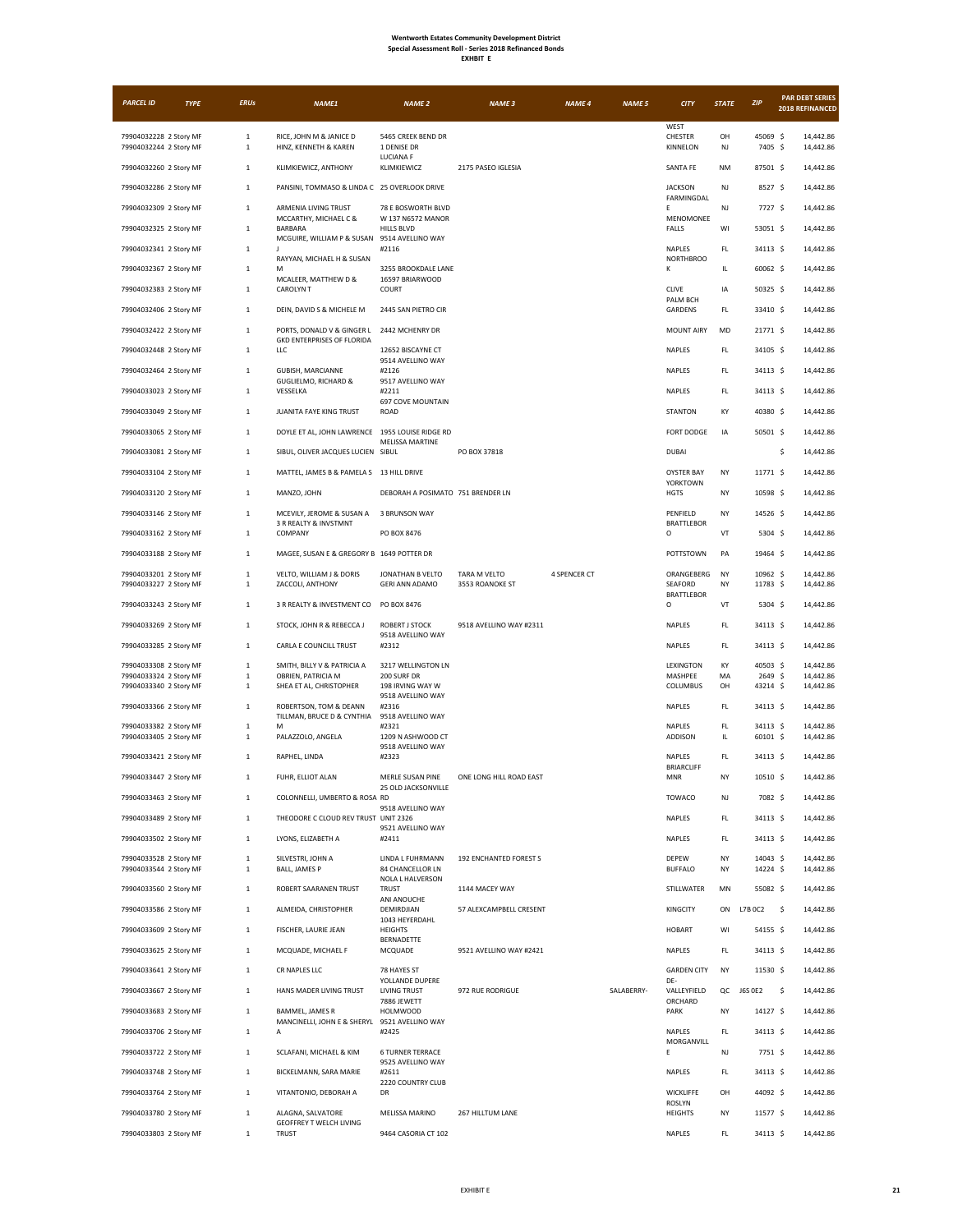| <b>PARCEL ID</b>                                 | <b>TYPE</b> | <b>ERUs</b>                  | NAME1                                               | <b>NAME 2</b>                          | <b>NAME 3</b>                                | <b>NAME 4</b>                        | <b>NAME 5</b> | <b>CITY</b>                            | <b>STATE</b>         | ZIP                  |                | <b>PAR DEBT SERIES</b><br>2018 REFINANCED |
|--------------------------------------------------|-------------|------------------------------|-----------------------------------------------------|----------------------------------------|----------------------------------------------|--------------------------------------|---------------|----------------------------------------|----------------------|----------------------|----------------|-------------------------------------------|
|                                                  |             |                              |                                                     | 898 LAKESHORE ROAD                     |                                              |                                      |               |                                        |                      |                      |                |                                           |
| 79904033829 2 Story MF                           |             | $\mathbf{1}$                 | KING, JOHN R & KAREN L                              | 101                                    | RR <sub>2</sub>                              |                                      |               | MAIDSTONE                              | ON                   | <b>NOR 1KO</b>       | \$             | 14,442.86                                 |
| 79904033845 2 Story MF                           |             | 1                            | ROMANO, STEPHEN & LEANE                             | 9525 AVELLINO WAY<br>#2616             |                                              |                                      |               | <b>NAPLES</b>                          | FL                   | 34113 \$             |                | 14,442.86                                 |
|                                                  |             |                              | HAWKINSON, JAMES R & MARIA                          |                                        |                                              |                                      |               |                                        |                      |                      |                |                                           |
| 79904033861 2 Story MF                           |             | 1                            | B                                                   | 832 IRONWOOD DR<br>9525 AVELLINO WAY   |                                              |                                      |               | <b>FRANKFORT</b>                       | IL.                  | 60423 \$             |                | 14,442.86                                 |
| 79904033887 2 Story MF                           |             | $\mathbf{1}$                 | GORDON, MICHAEL ROBERT                              | #2622                                  |                                              |                                      |               | NAPLES                                 | FL.                  | 34113 \$             |                | 14,442.86                                 |
| 79904033900 2 Story MF                           |             | $\mathbf{1}$                 | AVERY, GARY ROBERT                                  | <b>MARTA MARIA</b><br><b>TAPIERO</b>   | 9525 AVELLINO WAY #2623                      |                                      |               | <b>NAPLES</b>                          | FL                   | 34113 \$             |                | 14,442.86                                 |
|                                                  |             |                              | CATHERINE BROOKS DEC OF                             | 252 LITTLE STATION                     |                                              |                                      |               |                                        |                      |                      |                |                                           |
| 79904033926 2 Story MF                           |             | $\mathbf{1}$                 | <b>TRUST</b>                                        | ROAD                                   |                                              |                                      |               | HOLLAND                                | MI                   | 49424 \$             |                | 14,442.86                                 |
| 79904033942 2 Story MF                           |             | $1\,$                        | GORAN STOJKOSKI & NANCY A                           |                                        | STOJKOSKI REV TRUST 705 10TH STREET S #305   |                                      |               | <b>NAPLES</b>                          | FL                   | 34102 \$             |                | 14,442.86                                 |
| 79904033968 2 Story MF                           |             | $\mathbf{1}$                 | BONELLI III, LOUIS A & JEAN A                       | 98 LIBERTY RD                          |                                              |                                      |               | <b>BRUNSWICK</b>                       | NY                   | 12180 \$             |                | 14,442.86                                 |
|                                                  |             |                              |                                                     |                                        |                                              |                                      |               |                                        |                      |                      |                |                                           |
| 79904035021 2 Story MF<br>79904035047 2 Story MF |             | $\mathbf{1}$<br>$\mathbf{1}$ | DEVITT, PATRICK J & KAREN A<br>BAKER, KEVIN MICHAEL | 175 CIONTARF RD<br>JULIE ANN BAKER     | 47883 DAKTOA DR                              |                                      |               | DUBLIN<br>MACOMB                       | MI                   | 48044 \$             | 3 <sup>5</sup> | 14,442.86<br>14,442.86                    |
|                                                  |             |                              |                                                     |                                        |                                              | 387<br>GREENWOOD                     |               |                                        |                      |                      |                |                                           |
| 79904035063 2 Story MF                           |             | $\mathbf{1}$                 | BEAUPARIANT, MICHAEL T                              | LOIS M BEAUPARIANT                     | NATALIE R BEAUPARIANT                        | AVE                                  |               | <b>RUMFORD</b>                         | R1                   | 2916 \$              |                | 14,442.86                                 |
| 79904035089 2 Story MF                           |             | $\mathbf{1}$                 | 1031 EXCHANGE CONNECTION<br>INC                     | Q/I -SILPA RENTAL<br>PROPERTY          | MANAGEMENT LLC                               | 9528 AVELLINO<br>WAY #2514           |               | NAPLES                                 | FL                   | 34113 \$             |                | 14,442.86                                 |
|                                                  |             |                              |                                                     |                                        |                                              |                                      |               |                                        |                      |                      |                |                                           |
| 79904035102 2 Story MF                           |             | $1\,$                        | CARLSON, ELIZABETH ANN                              |                                        | ERIK RICHARD CARLSON 9528 AVELLINO WAY #2515 |                                      |               | NAPLES<br><b>HAMPTON</b>               | FL                   | 34113 \$             |                | 14,442.86                                 |
| 79904035128 2 Story MF                           |             | $\mathbf{1}$                 | FLEMING. THOMAS M                                   | <b>15 CANAL WAY</b>                    |                                              |                                      |               | <b>BAYS</b>                            | NY                   | 11946 \$             |                | 14,442.86                                 |
| 79904035144 2 Story MF                           |             | 1                            | CASULLO, ROCCO                                      | 2783 ELMWOOD AVE                       |                                              |                                      |               | KENMORE                                | NY                   | 14217 \$             |                | 14,442.86                                 |
| 79904035160 2 Story MF                           |             | $\mathbf{1}$                 | RICCIUTI, MICHAEL & LINDA                           | 1100 WINDY OAK DR                      |                                              |                                      |               | PITTSBURGH                             | PA                   | 15239 \$             |                | 14,442.86                                 |
| 79904035186 2 Story MF                           |             | $1\,$                        | WILLIAMS, DEBORAH G                                 | PAUL H WILLIAMS                        | <b>EMILY A WILLIAMS</b>                      | 84 WINTER ST                         |               | <b>REHOBOTH</b>                        | MA<br>FL.            | 2769 \$<br>33029 \$  |                | 14,442.86                                 |
| 79904035209 2 Story MF                           |             | $\mathbf{1}$                 | BAKER, LINCOLN REED                                 | DELIA MARIA RIVAS                      | 19040 SW 24TH ST                             |                                      |               | MIRAMAR                                |                      |                      |                | 14,442.86                                 |
| 79904035225 2 Story MF                           |             | $1\,$                        | NOWAK FLORIDA LAND TRUST                            | 236 CASTLEBAR ROAD                     |                                              |                                      |               | <b>ROCHESTER</b>                       | NY                   | 14610 S              |                | 14,442.86                                 |
| 79904035241 2 Story MF                           |             | $1\,$                        | JUERGENS FAMILY REV TRUST                           | HUEMMLINGWEG 9                         |                                              |                                      |               | 30539<br>HANNOVER                      |                      |                      | \$             | 14,442.86                                 |
|                                                  |             |                              |                                                     |                                        |                                              |                                      |               | <b>HAMPTON</b>                         |                      |                      |                |                                           |
| 79904035267 2 Story MF                           |             | $\mathbf{1}$                 | STOTSKY, SANDRA                                     | <b>STANLEY GUERRA</b>                  | 7 BETTINA COURT                              |                                      |               | BAYS                                   | NY                   | 11946 \$             |                | 14,442.86                                 |
| 79904035283 2 Story MF                           |             | $\mathbf{1}$                 | LEE, TINA & SHERMAN C                               | 78 WARREN STREET                       |                                              |                                      |               | RAMSEY                                 | NJ                   | 7446 \$              |                | 14,442.86                                 |
| 79904035306 2 Story MF                           |             | 1                            | MOORE, CHRISTOPHER P                                | KIMBERLY P MOORE                       | 111 LITCHFIELD LANE                          |                                      |               | <b>HANSON</b>                          | MA                   | 2341 \$              |                | 14,442.86                                 |
| 79904035322 2 Story MF                           |             | $\,1\,$                      | DRAKE JR, CHARLES WESLEY                            | ELLEN P DRAKE                          | 9532 AVELLINO WAY #2714                      |                                      |               | NAPLES                                 | FL.                  | 34113 \$             |                | 14,442.86                                 |
| 79904035348 2 Story MF                           |             | $\mathbf{1}$                 | LEUNG, EUGENE                                       | ROZA S NG                              | 66 MOTT ST #3                                |                                      |               | <b>NEW YORK</b>                        | MA                   | 10013 \$             |                | 14,442.86                                 |
| 79904035364 2 Story MF                           |             | $\mathbf{1}$                 | LAURA S SCHOENEMAN<br>DECLARATION                   | OF TRUST                               | 4240 LINDENWOOD LN                           |                                      |               | <b>NORTHBROO</b><br>K                  | IL.                  | 60062 \$             |                | 14,442.86                                 |
| 79904035380 2 Story MF                           |             | $1\,$                        | PUIDAK FAMILY TRUST                                 | 106 S MAIN STREET                      |                                              |                                      |               | GALENA                                 | IL                   | 61036 \$             |                | 14,442.86                                 |
|                                                  |             |                              |                                                     | 9532 AVELLINO WAY                      |                                              |                                      |               |                                        |                      |                      |                |                                           |
| 79904035403 2 Story MF<br>79904035429 2 Story MF |             | $\mathbf{1}$<br>$\mathbf{1}$ | WALSH, STEPHANIE A<br>HATER, THOMAS & SILKE         | #2722<br><b>HASENPFAD 9</b>            |                                              |                                      |               | NAPLES<br><b>DORSTEN</b>               | FL                   | 34113 \$<br>46284 \$ |                | 14,442.86<br>14,442.86                    |
|                                                  |             |                              |                                                     | MARIETTA BALDWIN                       |                                              |                                      |               | SOUTHAMPT                              |                      |                      |                |                                           |
| 79904035445 2 Story MF                           |             | $\mathbf{1}$                 | MORALES, RICHARD                                    | <b>MORALES</b>                         | 1789 MAJORS PATH                             |                                      |               | ON                                     | NY                   | 11968 \$             |                | 14,442.86                                 |
| 79904035461 2 Story MF                           |             | $\mathbf{1}$                 | COLEEN KROHN REVOCABLE<br><b>TRUST</b>              | 420 COTTONWOOD CT                      |                                              |                                      |               | WAHPETON                               | <b>ND</b>            | 58075 \$             |                | 14,442.86                                 |
| 79904035487 2 Story MF                           |             | 1                            | SPEZZANO. GARY                                      | 67 POND PL                             |                                              |                                      |               | COS COB                                | CT                   | 6807 \$              |                | 14,442.86                                 |
|                                                  |             |                              |                                                     | 9529 AVELLINO WAY                      |                                              |                                      |               |                                        |                      |                      |                |                                           |
| 79904035500 2 Story MF                           |             | $1\,$                        | LYONS, PATRICK & ANNEMARIE                          | #2811<br>STOJKOSKI REVOCABLE           |                                              | 705 10TH STREET                      |               | <b>NAPLES</b>                          | FL                   | 34113 \$             |                | 14,442.86                                 |
| 79904035526 2 Story MF                           |             | $\mathbf{1}$                 | GORAN STOJKOSKI & NANCY A                           | <b>TRUST</b>                           | NIKOLCE MILEVSKI                             | S #305                               |               | NAPLES                                 | FL                   | 34102 \$             |                | 14,442.86                                 |
| 79904035542 2 Story MF                           |             | $\mathbf{1}$                 | POLLASTRINI, CHRISTOPHER G                          | LAURIE A POLLASTRINI                   | 508 PENNY LANE                               |                                      |               | <b>CRYSTAL LAKE</b>                    | IL                   | 60014 \$             |                | 14,442.86                                 |
|                                                  |             |                              |                                                     | 33 WEST DELAWARE                       |                                              |                                      |               |                                        |                      |                      |                |                                           |
| 79904035568 2 Story MF                           |             | $\mathbf{1}$                 | DEBRA E PLATT TRUST                                 | PLACE #22C                             |                                              |                                      |               | CHICAGO                                | IL.                  | 60610 \$             |                | 14,442.86                                 |
| 79904035584 2 Story MF<br>79904035607 2 Story MF |             | 1<br>$\mathbf{1}$            | FOLEY, BRIAN E<br>FUSARO, ROBERT J                  | CAROL L BROWN<br>LARAINE L VIVIANI     | 32 CRANBERRY LANE<br>35 BALSAM DR            |                                      |               | <b>SEASTON</b><br>DIX HILLS            | MA<br>NY             | 2375 \$<br>11746 \$  |                | 14,442.86<br>14,442.86                    |
|                                                  |             |                              |                                                     |                                        |                                              |                                      |               |                                        |                      |                      |                |                                           |
| 79904035623 2 Story MF                           |             |                              | COSTANZO, GARY P & LEAH B                           | 2937 THOMAS DRIVE                      |                                              |                                      |               | SILVER LAKE                            |                      | 44224 5              |                | 14,442.86                                 |
| 79904035649 2 Story MF                           |             | $1\,$                        | SHEEHAN, DENNIS & MARY<br>JANE                      | 263 MILL RIVER RD                      |                                              |                                      |               | CHAPPAQUA                              | NY                   | 10514 \$             |                | 14,442.86                                 |
|                                                  |             |                              |                                                     |                                        |                                              |                                      |               |                                        |                      |                      |                |                                           |
| 79904035665 2 Story MF                           |             | $1\,$                        | ROBERT C CAMMARANO LIV<br><b>TRUST</b>              | SUSAN CAMMARANO<br>LIV TRUST           | <b>6 HUNTERS RIDGE DR</b>                    |                                      |               | PENNINGTON                             | NJ                   | 8534 \$              |                | 14,442.86                                 |
|                                                  |             |                              | PETRONE, ANTHONY &                                  |                                        |                                              |                                      |               |                                        |                      |                      |                |                                           |
| 79904035681 2 Story MF                           |             | $\mathbf{1}$                 | ANNETTE                                             | 1 EAST CT<br><b>SHAWN PATRICK</b>      |                                              |                                      |               | <b>SAG HARBOR</b>                      | NY                   | 11963 \$             |                | 14,442.86                                 |
| 79904035704 2 Story MF                           |             | $\mathbf{1}$                 | DONOVAN, JENNIFER LEE                               | <b>DONOVAN</b>                         | 11835 CHESTNUT CT                            |                                      |               | <b>CEDAR LAKE</b>                      | IN                   | 46303 \$             |                | 14,442.86                                 |
|                                                  |             |                              | LALOGGIA, MICHAEL S & MARY                          |                                        |                                              |                                      |               |                                        |                      |                      |                |                                           |
| 79904035720 2 Story MF                           |             | $\mathbf{1}$                 | F                                                   | 5611 BELLINGHAM RD                     |                                              |                                      |               | <b>ROCKFORD</b>                        | IL                   | 61107 \$             |                | 14,442.86                                 |
| 79904035746 2 Story MF<br>79904035762 2 Story MF |             | $\mathbf{1}$                 | LENNAR HOMES LLC<br>LENNAR HOMES LLC                | 10481 BEN C PRATT                      | 6 MILE CYPRESS PKWY                          |                                      |               | <b>FORT MYERS</b><br><b>FORT MYERS</b> | $\mathsf{FL}$<br>FL. | 33966 \$<br>33966 \$ |                | 14,442.86<br>14,442.86                    |
| 79904035788 2 Story MF                           |             | $\mathbf{1}$<br>$\mathbf{1}$ | LENNAR HOMES LLC                                    | 10481 BEN C PRATT<br>10481 BEN C PRATT | 6 MILE CYPRESS PKWY<br>6 MILE CYPRESS PKWY   |                                      |               | <b>FORT MYERS</b>                      | FL                   | 33966 \$             |                | 14,442.86                                 |
| 79904035801 2 Story MF                           |             | $\mathbf{1}$                 | LENNAR HOMES LLC                                    | 10481 BEN C PRATT                      | 6 MILE CYPRESS PKWY                          |                                      |               | <b>FORT MYERS</b>                      | FL.                  | 33966 \$             |                | 14,442.86                                 |
| 79904035827 2 Story MF                           |             | $\mathbf{1}$                 | LENNAR HOMES LLC                                    | 10481 BEN C PRATT                      | 6 MILE CYPRESS PKWY                          |                                      |               | <b>FORT MYERS</b>                      | FL                   | 33966 \$             |                | 14,442.86                                 |
| 79904035843 2 Story MF                           |             | $\mathbf{1}$                 | LENNAR HOMES LLC                                    | 10481 BEN C PRATT                      | 6 MILE CYPRESS PKWY                          |                                      |               | <b>FORT MYERS</b>                      | FL.                  | 33966 \$             |                | 14,442.86                                 |
| 79904035869 2 Story MF                           |             | $\mathbf{1}$                 | LENNAR HOMES LLC                                    | 10481 BEN C PRATT                      | 6 MILE CYPRESS PKWY                          |                                      |               | <b>FORT MYERS</b>                      | $\mathsf{FL}$        | 33966 \$             |                | 14,442.86                                 |
| 79904035885 2 Story MF                           |             | $\mathbf{1}$                 | LENNAR HOMES LLC                                    | 10481 BEN C PRATT                      | 6 MILE CYPRESS PKWY                          |                                      |               | <b>FORT MYERS</b>                      | FL.                  | 33966 \$             |                | 14,442.86                                 |
| 79904035908 2 Story MF                           |             | $\mathbf{1}$                 | LENNAR HOMES LLC                                    | 10481 BEN C PRATT                      | 6 MILE CYPRESS PKWY                          |                                      |               | <b>FORT MYERS</b>                      | FL.                  | 33966 \$             |                | 14,442.86                                 |
| 79904035924 2 Story MF                           |             | $\mathbf{1}$                 | LENNAR HOMES LLC                                    | 10481 BEN C PRATT                      | 6 MILE CYPRESS PKWY                          |                                      |               | <b>FORT MYERS</b>                      | FL                   | 33966 \$             |                | 14,442.86                                 |
| 79904035940 2 Story MF                           |             | $\mathbf{1}$                 | LENNAR HOMES LLC                                    | 10481 BEN C PRATT                      | 6 MILE CYPRESS PKWY                          |                                      |               | <b>FORT MYERS</b>                      | FL.                  | 33966 \$             |                | 14,442.86                                 |
| 79904035966 2 Story MF                           |             | $\mathbf{1}$                 | LENNAR HOMES LLC                                    | 10481 BEN C PRATT                      | 6 MILE CYPRESS PKWY                          |                                      |               | <b>FORT MYERS</b>                      | FL.                  | 33966 \$             |                | 14,442.86                                 |
| 79904070028 Z - Common                           |             | $\mathbf 0$                  | LENNAR HOMES LLC                                    | 10481 BEN C PRATT                      | 6 MILE CYPRESS PKWY                          |                                      |               | FT MYERS                               | FL                   | 33966 \$             |                |                                           |
| 79904070044 Z - Common                           |             | 0                            | LENNAR HOMES LLC                                    | 10481 BEN C PRATT                      | 6 MILE CYPRESS PKWY                          |                                      |               | FT MYERS                               | FL                   | 33966 \$             |                |                                           |
| 79904070060 Z - Common                           |             | 0                            | LENNAR HOMES LLC                                    | 10481 BEN C PRATT                      | 6 MILE CYPRESS PKWY                          |                                      |               | FT MYERS                               | FL                   | 33966 \$             |                |                                           |
|                                                  |             | $\mathbf 0$                  |                                                     |                                        |                                              |                                      |               | FT MYERS                               | FL                   | 33966 \$             |                |                                           |
| 79904070086 Z - Common<br>79904070109 Z - Common |             | $\mathbf 0$                  | LENNAR HOMES LLC<br>LENNAR HOMES LLC                | 10481 BEN C PRATT<br>10481 BEN C PRATT | 6 MILE CYPRESS PKWY<br>6 MILE CYPRESS PKWY   |                                      |               | FT MYERS                               | FL                   | 33966 \$             |                |                                           |
|                                                  |             |                              | TREVISO BAY PROPERTY                                |                                        | 10481 SIX MILE CYPRESS                       |                                      |               |                                        |                      |                      |                |                                           |
| 79904070206 Z - Common                           |             | 0                            | OWNERS                                              | MASTER ASSN INC                        | PARKWAY                                      |                                      |               | <b>FORT MYERS</b>                      | $\mathsf{FL}$        | 33966 \$             |                |                                           |
| 79904070604 Z - Common                           |             | $\mathsf 0$                  | <b>WENTWORTH ESTATES</b><br>COMMUNITY               | DEVELOPMENT<br><b>DISTRICT</b>         | 10481 BEN C PRATT                            | <b>6 MILE CYPRESS</b><br><b>PKWY</b> |               | FT MYERS                               | FL                   | 33966 \$             |                |                                           |
|                                                  |             |                              | <b>WENTWORTH ESTATES</b>                            | DEVELOPMENT                            |                                              | <b>6 MILE CYPRESS</b>                |               |                                        |                      |                      |                |                                           |
| 79904070620 Z - Common                           |             | $\mathsf 0$                  | COMMUNITY                                           | <b>DISTRICT</b>                        | 10481 BEN C PRATT                            | PKWY                                 |               | FT MYERS                               | FL.                  | 33966 \$             |                |                                           |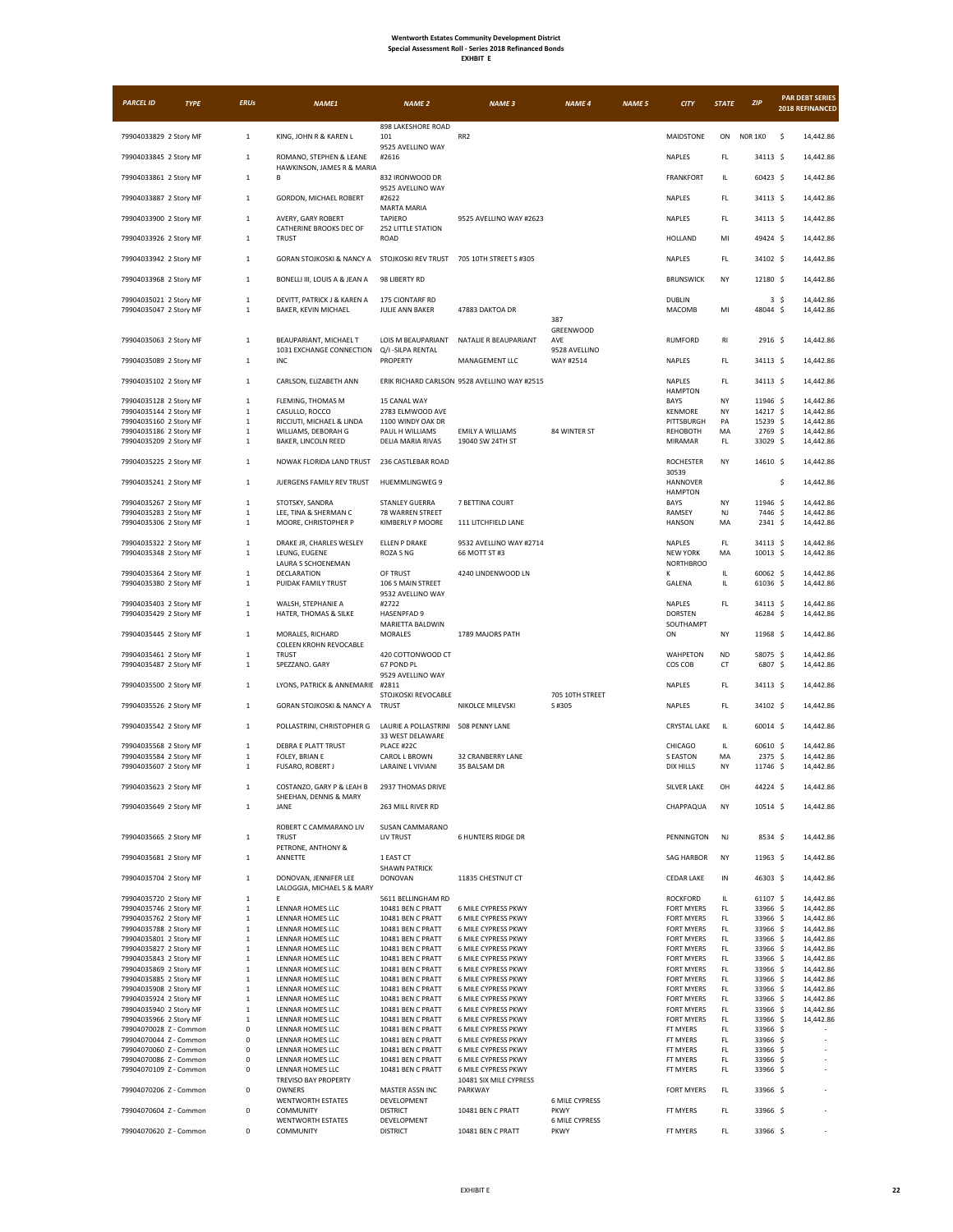| <b>EXHBIT</b> |  |
|---------------|--|
|---------------|--|

| <b>PARCEL ID</b>                                 | <b>TYPE</b> | <b>ERUs</b>                | <b>NAME1</b>                                                               | <b>NAME 2</b>                              | <b>NAME 3</b>                              | <b>NAME 4</b>         | <b>NAME 5</b> | <b>CITY</b>                    | <b>STATE</b>                   | ZIP                        |      | <b>PAR DEBT SERIES</b><br>2018 REFINANCED |
|--------------------------------------------------|-------------|----------------------------|----------------------------------------------------------------------------|--------------------------------------------|--------------------------------------------|-----------------------|---------------|--------------------------------|--------------------------------|----------------------------|------|-------------------------------------------|
|                                                  |             |                            | <b>WENTWORTH ESTATES</b>                                                   | DEVELOPMENT                                |                                            | <b>6 MILE CYPRESS</b> |               |                                |                                |                            |      |                                           |
| 79904070646 Z - Common                           |             | 0                          | COMMUNITY                                                                  | <b>DISTRICT</b>                            | 10481 BEN C PRATT                          | PKWY                  |               | FT MYERS                       | FL.                            | 33966 \$                   |      | $\overline{\phantom{a}}$                  |
| 79904070662 Z - Common                           |             | 0                          | LENNAR HOMES LLC<br><b>WENTWORTH ESTATES</b>                               | 10481 BEN C PRATT<br>DEVELOPMENT           | 6 MILE CYPRESS PKWY                        | <b>6 MILE CYPRESS</b> |               | FT MYERS                       | FL.                            | 33966 \$                   |      |                                           |
| 79904070688 Z - Common                           |             | 0                          | COMMUNITY                                                                  | <b>DISTRICT</b>                            | 10481 BEN C PRATT                          | PKWY                  |               | FT MYERS                       | $\mathsf{FL}$                  | 33966 \$                   |      |                                           |
| 79904070701 Z - Common<br>79904070727 Z - Common |             | 0<br>0                     | LENNAR HOMES LLC<br>LENNAR HOMES LLC                                       | 10481 BEN C PRATT<br>10481 BEN C PRATT     | 6 MILE CYPRESS PKWY<br>6 MILE CYPRESS PKWY |                       |               | FT MYERS<br>FT MYERS           | $\mathsf{FL}$<br>FL.           | 33966 \$<br>33966 \$       |      |                                           |
| 79904070743 Z - Common                           |             | 0                          | LENNAR HOMES LLC                                                           | 10481 BEN C PRATT                          | 6 MILE CYPRESS PKWY                        |                       |               | FT MYERS                       | FL.                            | 33966 \$                   |      |                                           |
|                                                  |             |                            |                                                                            |                                            |                                            |                       |               |                                |                                |                            |      |                                           |
| 79904070769                                      | 60          | $\mathbf 1$                | GAYES, JAMES M & DIANE M                                                   | 9304 VERCELLI CT                           |                                            |                       |               | NAPLES                         | FL.                            | 34113 \$                   |      | 27,017.46                                 |
| 79904070785                                      | 60          | $\mathbf 1$                | PARKER, FRANK & BETTYE                                                     | 17506 ADAMS WAY<br>COURT                   |                                            |                       |               | CHESTERFIEL<br>D               | MO                             | 63005 \$                   |      | 27,017.46                                 |
|                                                  |             |                            |                                                                            |                                            |                                            |                       |               |                                |                                |                            |      |                                           |
| 79904070808                                      | 60          | $\mathbf{1}$               | BOTTS, TIMOTHY J & CHERYL A                                                | 9312 VERCELLI CT<br>100 PIER 4 BLVD UNIT   |                                            |                       |               | NAPLES                         | FL.                            | 34113 \$                   |      | 27,017.46                                 |
| 79904070824                                      | 60          | $\,$ 1 $\,$                | MCKEOWN, KATHLEEN M                                                        | 2109                                       |                                            |                       |               | <b>BOSTON</b>                  | MA                             | 2210 \$                    |      | 27,017.46                                 |
| 79904070840                                      | 60          | $\mathbf 1$                | RICE, MARTHA B                                                             | 9441 NAPOLI LN                             |                                            |                       |               | NAPLES                         | FL.                            | 34113 \$                   |      | 27,017.46                                 |
| 79904070866                                      | 60<br>60    | $\mathbf 1$<br>$\mathbf 1$ | HOPP, MELINDA S                                                            | 9445 NAPOLI LN                             |                                            |                       |               | NAPLES                         | FL.<br>FL.                     | 34113 S<br>34113 \$        |      | 27,017.46                                 |
| 79904070882                                      |             |                            | HERING, JOSEPH & ROBERTA                                                   | 9449 NAPOLI LN                             |                                            |                       |               | NAPLES                         |                                |                            |      | 27,017.46                                 |
| 79904070905                                      | 60          | $\mathbf 1$                | MUSSO, PIERO & KIMBERLY M                                                  | 25 REYNOLDS RD                             |                                            |                       |               | <b>GLEN COVE</b>               | NY                             | 11542 \$                   |      | 27,017.46                                 |
| 79904070921<br>79904070947                       | 60<br>60    | $\mathbf 1$<br>$\mathbf 1$ | MILLER, JACK K & JANE L<br>DREW, MARK S & JAYNE M                          | 9457 NAPOLI LN<br>9461 NAPOLI LN           |                                            |                       |               | NAPLES<br>NAPLES               | FL<br>$\mathsf{FL}$            | 34113 \$<br>34113 \$       |      | 27,017.46<br>27,017.46                    |
|                                                  |             |                            | 2013 BEINGESSNER FAMILY                                                    |                                            |                                            |                       |               |                                |                                |                            |      |                                           |
| 79904070963                                      | 60          | $\mathbf 1$                | <b>TRUST</b>                                                               | 350 WIMBLEDON LN                           |                                            |                       |               | NAPLES                         | FL.                            | 34104 \$                   |      | 27,017.46                                 |
|                                                  |             |                            | CARRAGINO, ARTHUR &                                                        |                                            |                                            |                       |               |                                |                                |                            |      |                                           |
| 79904070989                                      | 60          | $\mathbf 1$                | <b>JENNIFER</b>                                                            | 9469 NAPOLI LN                             |                                            |                       |               | NAPLES<br>SUGAR                | FL.                            | 34113 \$                   |      | 27,017.46                                 |
| 79904071001                                      | 60          | $\mathbf 1$                | AHASIC, GARY                                                               | JUDY AHASIC                                | 8 BUCKINGHAM DR                            |                       |               | GROVE                          | IL                             | 60554 \$                   |      | 27,017.46                                 |
|                                                  |             |                            |                                                                            | 250 WINCOTT DRIVE                          |                                            |                       |               |                                | ON                             |                            |      |                                           |
| 79904071027                                      | 60          | $\mathbf 1$                | VILA NOVA INC                                                              | <b>UNIT 18508</b>                          |                                            |                       |               | <b>ETOBICOKE</b><br>MONROEVILL |                                | <b>M9R 2R5</b>             | - \$ | 27,017.46                                 |
| 79904071043                                      | 60          | $\mathbf 1$                | FARBER, WILLIAM J                                                          | MICHELLE L FARBER                          | 4099 WILLIAM PENN HWY                      | #306                  |               | E                              | PA                             | 15146 \$                   |      | 27,017.46                                 |
| 79904071069                                      | 60          | $\mathbf 1$                | HUBERTS, ALEXANDER C                                                       | MARTHA J HUBERTS                           | 9460 NAPOLI LN                             |                       |               | NAPLES                         | $\mathsf{FL}$                  | 34113 \$                   |      | 27,017.46                                 |
| 79904071085                                      | 60          | $\,$ 1 $\,$                | LYNCH, WILLIAM & NANCY<br>ALFANO, NICHOLAS J & KAREN                       | 9456 NAPOLI LN                             |                                            |                       |               | NAPLES                         | $\mathsf{FL}$                  | 34113 \$                   |      | 27,017.46                                 |
| 79904071108                                      | 60          | $\mathbf 1$                | А                                                                          | 3354 RICHMOND BAY                          |                                            |                       |               | <b>WOODBURY</b>                | MN                             | 55129 \$                   |      | 27,017.46                                 |
|                                                  |             |                            | PSARIS, LAWRENCE &                                                         |                                            |                                            |                       |               | <b>HARRISON</b>                |                                |                            |      |                                           |
| 79904071124<br>79904071140                       | 60<br>60    | $\,$ 1 $\,$<br>$\mathbf 1$ | CATHERINE<br>GROVESTEEN, PHILIP L                                          | 38350 LAKESHORE DR<br><b>DEBRA STEIGER</b> | 9324 VERCELLI CT                           |                       |               | TWP<br>NAPLES                  | MI<br>$\mathsf{FL}$            | 48045 \$<br>34113 \$       |      | 27,017.46<br>20,440.83                    |
|                                                  |             |                            |                                                                            | 49 ENNISCLARE DR                           |                                            |                       |               |                                |                                |                            |      |                                           |
| 79904071166                                      | 60          | $\mathbf 1$                | MILES, CATHERINE A & PETER H EAST                                          |                                            |                                            |                       |               | <b>OAKVILLE</b>                | ON                             | L6J 4N3                    | \$   | 27.017.46                                 |
| 79904071182                                      | 60          | $\mathbf 1$                | BEDELL, GREGG N                                                            | 9332 VERCELLI COURT                        |                                            |                       |               | NAPLES                         | FL                             | 34113 \$                   |      | 27,017.46                                 |
|                                                  |             |                            |                                                                            |                                            |                                            |                       |               |                                |                                |                            |      |                                           |
| 79904071205                                      | 60<br>60    | $\,$ 1 $\,$                | PROCOPIO JR, STEVEN A                                                      | DEBORAH S PROCOPIO 421 ELM ST              |                                            |                       |               | FAYETTEVILLE                   | NY<br>ON                       | 13066 \$<br><b>L6P 0C7</b> | \$   | 27,017.46<br>27.017.46                    |
| 79904071221<br>79904071247                       | 60          | $\,$ 1 $\,$<br>$\mathbf 1$ | PACLIK, GEORGE & IVA<br>PASCH, TERRENCE M                                  | 26 RYCKMAN LN<br>9344 VERCELLI CT          |                                            |                       |               | <b>BRAMPTON</b><br>NAPLES      | FL                             | 34113 \$                   |      | 27,017.46                                 |
|                                                  |             |                            |                                                                            |                                            |                                            |                       |               |                                |                                |                            |      |                                           |
| 79904071263                                      | 60          | $\mathbf 1$                | PUSATERI, JOHN M & DEBRA A<br>ANTONELLI, DARREL T & JANRT                  | 52 LONG SANDS RD                           |                                            |                       |               | <b>CTR OSSIPEE</b><br>PALOS    | NH                             | 3814 \$                    |      | 27,017.46                                 |
| 79904071289                                      | 60          | $\mathbf 1$                | M                                                                          | 424 SHADOW CREEK DR                        |                                            |                       |               | <b>HEIGHTS</b>                 | IL                             | 60463 \$                   |      | 27,017.46                                 |
| 79904071302                                      | 60          | $\mathbf 1$                | RIEGL, INGRID                                                              | 5873 BAGLEY AVE                            |                                            |                       |               | LASALLE                        | ON                             | <b>N9H 2K6</b>             | -\$  | 27,017.46                                 |
| 79904071328                                      | 60          | $\mathbf 1$                |                                                                            | 7100 RED FOX RUN                           |                                            |                       |               | WASHINGTO<br>N                 | MI                             | 48094 \$                   |      | 27,017.46                                 |
| 79904071344                                      | 60          | $\,$ 1 $\,$                | FIORANI, GERALD & VICTORIA<br>ALBANESE, ADAM M                             | 4 MICHAEL CT                               |                                            |                       |               | MILLSTONE                      | NJ                             | 8510 \$                    |      | 27,017.46                                 |
| 79904071360                                      | 60          | $\mathbf 1$                | ABRAHAMOVICH, ALAN M                                                       | <b>VALERIE S CARTER</b>                    | 9368 VERCELLI CT                           |                       |               | NAPLES                         | FL.                            | 34113 \$                   |      | 27,017.46                                 |
| 79904071386                                      | 60          | $\mathbf 1$                | SAAD, JOHN & MARYLOU                                                       | 43 EMERSON RD E                            |                                            |                       |               | WALPOLE                        | MA                             | 2032 \$                    |      | 27,017.46                                 |
| 79904071409                                      | 60          | $\,$ 1 $\,$                | ROSSI, CHRISTOPHER                                                         | SUZANNE MOLINET<br><b>ROSSI</b>            | 2801 ORCHARD LN                            |                       |               | WILMETTE                       | IL                             | 60091 \$                   |      | 27,017.46                                 |
| 79904071483                                      | 60          | $\mathbf 1$                | RUGGIERO, JOSEPH G                                                         | LINDA C SEVERINI                           | 9392 VERCELLI CT                           |                       |               | NAPLES                         | FL.                            | 34113 \$                   |      | 27,017.46                                 |
|                                                  | 60          | $\mathbf 1$                | RAYMOND W WEGENER LIV<br><b>TRUST</b>                                      |                                            |                                            |                       |               | <b>NAPLES</b>                  | FL.                            | 34113 \$                   |      | 27,017.46                                 |
| 79904071506                                      |             |                            | DISALVO, LEONARD &                                                         | 9391 VERCELLI CT                           |                                            |                       |               |                                |                                |                            |      |                                           |
| 79904071564                                      | 60          | $\mathbf 1$                | <b>GUYLAINE</b>                                                            | 19 NEUCHATEL LANE                          |                                            |                       |               | <b>FAIRPORT</b>                | NY                             | 14450 \$                   |      | 27,017.46                                 |
|                                                  |             |                            | STEPHEN M BARGER REV LIV                                                   |                                            |                                            |                       |               |                                | FL                             |                            |      |                                           |
| 79904071580                                      | 60          | $\mathbf 1$                | <b>TRUST</b><br>POZZOBON ET AL, DAVE &                                     | 9375 VERCELLI CT                           |                                            |                       |               | NAPLES                         |                                | 34113 \$                   |      | 27,017.46                                 |
| 79904071603                                      | 60          | $\mathbf 1$                | GISELE                                                                     | 1128 SPRINGHILL DR                         |                                            |                       |               | MISSISSAUGA                    | ON                             | L5H1N3                     | \$   | 27,017.46                                 |
| 79904071629                                      | 60          | $\mathbf 1$                | LANG, SHERRY L                                                             | 15 INDIAN DAWN                             |                                            |                       |               | WAYLAND                        | MA                             | 1778 \$                    |      | 27,017.46                                 |
| 79904071645<br>79904071661                       | 60<br>60    | $\mathbf 1$<br>$\,$ 1 $\,$ | BAUER, NICOLE & JAMES R<br>JAY, BRUCE                                      | 9363 VERCELLI CT<br>9355 VERCELLI CT       |                                            |                       |               | NAPLES<br>NAPLES               | $\mathsf{FL}$<br>$\mathsf{FL}$ | 34113 \$<br>34113 \$       |      | 27,017.46<br>27,017.46                    |
|                                                  |             |                            | RONALD N CHAMPAGNE REV                                                     |                                            |                                            |                       |               |                                |                                |                            |      |                                           |
| 79904071687                                      | 60          | $\mathbf 1$                | <b>TRUST</b>                                                               | 9351 VERCELLI CT<br>25 OLD JACKSONVILLE    |                                            |                       |               | NAPLES                         | $\mathsf{FL}$                  | 34113 \$                   |      | 27,017.46                                 |
| 79904071700                                      | 60          | $\,1$                      | COLONNELLI, UMBERTO & ROSA RD                                              |                                            |                                            |                       |               | <b>TOWACO</b>                  | NJ                             | 7082 \$                    |      | 27,017.46                                 |
|                                                  |             |                            |                                                                            |                                            |                                            |                       |               |                                |                                |                            |      |                                           |
| 79904071726                                      | 60          | $\mathbf 1$                | LYNCH, SCOTT & DIANE                                                       | 9343 VERCELLI COURT                        |                                            |                       |               | NAPLES                         | FL                             | 34113 \$                   |      | 27.017.46                                 |
| 79904071742<br>79904071768                       | 60<br>60    | $\,$ 1 $\,$<br>$\mathbf 1$ | BAKER, KEVIN M & JULIE A<br>KING, LINDA KATHLEEN                           | 9339 VERCELLI CT<br>3415 OUELLETTE AVE     |                                            |                       |               | NAPLES<br>WINDSOR              | $\mathsf{FL}$<br>ON            | 34113 \$<br>N9E 3M1 \$     |      | 27,017.46<br>27,017.46                    |
|                                                  |             |                            |                                                                            |                                            |                                            |                       |               |                                |                                |                            |      |                                           |
| 79904071784                                      | 60          | $\,1$                      | CESANDER, LAURENCE P                                                       | PATRICIA L CESANDER 2104 ESTES PARK DR     |                                            |                       |               | SOUTHLAKE                      | TX                             | 76024 \$                   |      | 27,017.46                                 |
| 79904071807<br>79904071823                       | 60<br>60    | $\,$ 1 $\,$<br>$\mathbf 1$ | CLARK, JOHN J & MARIE T<br>BOSCH, VIVIAN                                   | 9321 VERCELLI CT<br>JERYL ANN KOST         | 5801 SHIRLEY ST                            |                       |               | NAPLES<br>NAPLES               | FL.<br>FL.                     | 34113 \$<br>34109 S        |      | 27,017.46<br>27,017.46                    |
| 79904071849                                      | 60          | $\,$ 1 $\,$                | DIXON FAMILY TRUST                                                         | 9430 NAPOLI LN                             |                                            |                       |               | NAPLES                         | $\mathsf{FL}$                  | 34113 \$                   |      | 27,017.46                                 |
| 79904071865                                      | 60          | $\,$ 1 $\,$                | SELES, ESTER                                                               | 9426 NAPOLI LN                             |                                            |                       |               | NAPLES                         | $\mathsf{FL}$                  | 34113 \$                   |      | 27,017.46                                 |
| 79904071881<br>79904071904                       | 60<br>60    | $\mathbf 1$<br>$\mathbf 1$ | EAGAN, GERALD & IRENE J<br>NASSAR, RICHARD & TECLA                         | 9422 NAPOLI LN<br>72 WOODCLIFF TER         |                                            |                       |               | NAPLES<br><b>FAIRPORT</b>      | FL.<br>NY                      | 34113 \$<br>14450 \$       |      | 27,017.46<br>27,017.46                    |
|                                                  |             |                            |                                                                            |                                            |                                            |                       |               |                                |                                |                            |      |                                           |
| 79904071920                                      | 60          | $\mathbf 1$                | SCHILT, PAUL U & ROSEMARI R                                                | 9414 NAPOLI LN                             |                                            |                       |               | NAPLES                         | FL                             | 34113 \$                   |      | 27,017.46                                 |
| 79904071946                                      | 60          | $\mathbf 1$                | JOHNSON, JANE S                                                            | 9410 NAPOLI LN                             |                                            |                       |               | NAPLES                         | FL                             | 34113 \$                   |      | 27,017.46                                 |
| 79904071962                                      | 60          | $\mathbf 1$                | LUTHER, MARIO & NANNETTE                                                   | 552 BEECH HILLS RD                         |                                            |                       |               | <b>JEANNETTE</b>               | PA                             | 15644 \$                   |      | 27,017.46                                 |
| 79904071988                                      | 60          | $\mathbf 1$                | HAGAN, STEPHEN G                                                           | JONNIE M SMITH                             | PO BOX 235                                 |                       |               | RYE BEACH                      | NH                             | 3871 \$                    |      | 27,017.46                                 |
| 79904072000                                      | 60          | $\mathbf 1$                | MAUREEN REDMOND REV<br><b>TRUST</b>                                        | 9398 NAPOLI LN                             |                                            |                       |               | NAPLES                         | FL.                            | 34113 \$                   |      | 27,017.46                                 |
| 79904072026                                      | 60          | $\mathbf 1$                | JELLO, KATHY & DONALD                                                      | 9394 NAPOLI LN                             |                                            |                       |               | NAPLES                         | FL.                            | 34113 \$                   |      | 27,017.46                                 |
| 79904072042                                      |             | $\mathbf 1$                |                                                                            |                                            |                                            |                       |               | MALVERN                        | PA                             |                            |      |                                           |
|                                                  | 60          |                            | RITTER, RICHARD P & SUSAN M 1969 WELSH VALLEY RD<br>KAY GINN MITSCHELE REV |                                            |                                            |                       |               |                                |                                | 19355 \$                   |      | 27,017.46                                 |
| 79904072068                                      | 60          | $\mathbf 1$                | <b>TRUST</b>                                                               | 9397 NAPOLI LN                             |                                            |                       |               | NAPLES                         | FL                             | 34113 \$                   |      | 27,017.46                                 |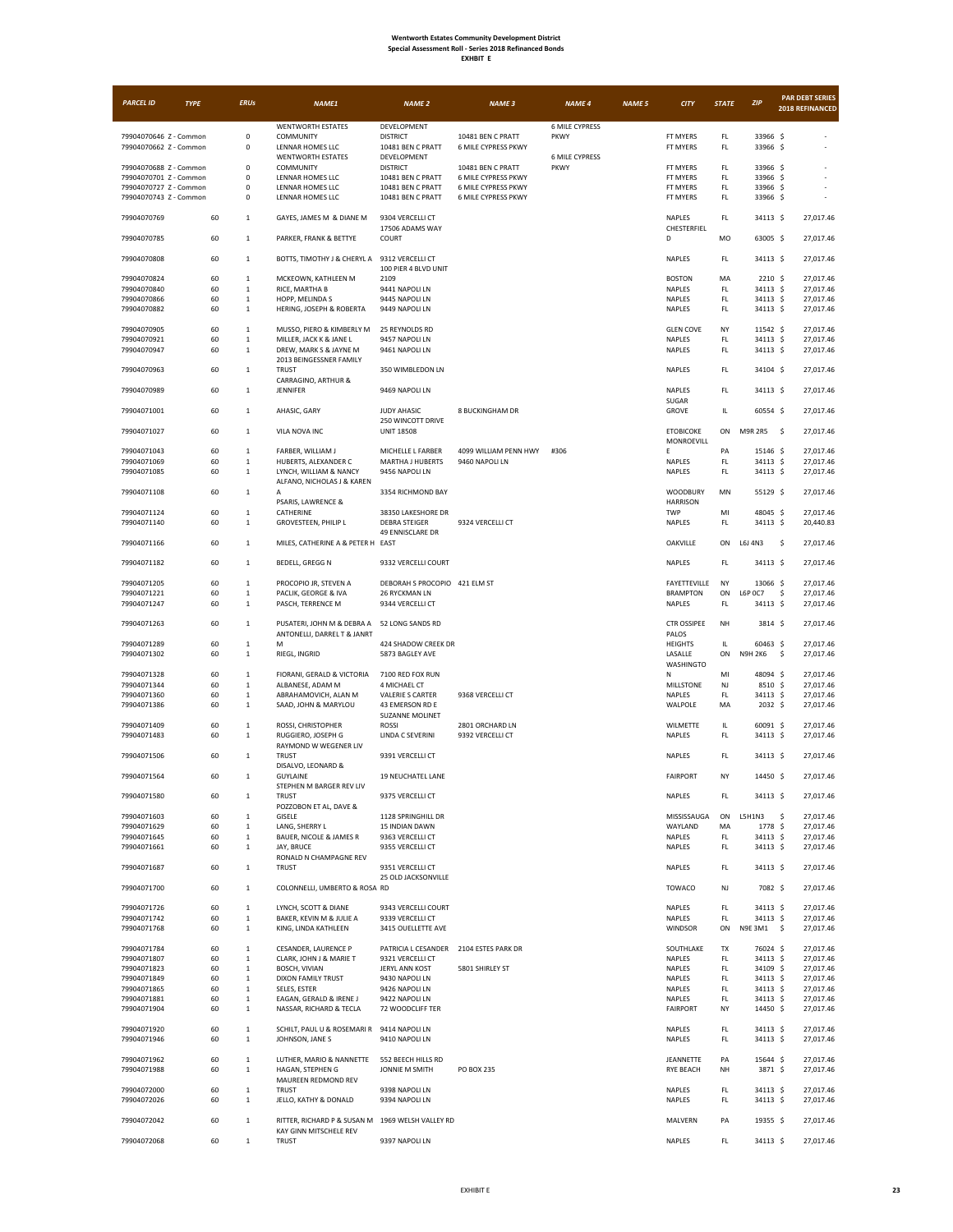| <b>PARCEL ID</b>                                 | <b>TYPE</b> | <b>ERUs</b>                  | <b>NAME1</b>                                                        | <b>NAME 2</b>                                             | <b>NAME 3</b>                               | <b>NAME 4</b>                        | <b>NAME 5</b> | <b>CITY</b>                      | <b>STATE</b>        | ZIP                  | <b>PAR DEBT SERIES</b><br>2018 REFINANCED |
|--------------------------------------------------|-------------|------------------------------|---------------------------------------------------------------------|-----------------------------------------------------------|---------------------------------------------|--------------------------------------|---------------|----------------------------------|---------------------|----------------------|-------------------------------------------|
| 79904072084<br>79904072107                       | 60<br>60    | $1\,$<br>$\,1\,$             | WILMARTH, RUSSELL F<br>BOSSON, MICHAEL & HELGA                      | FRANCINE I WILMARTH 64 ROGER ST<br>9413 NAPOLI LANE       |                                             |                                      |               | <b>ALTON BAY</b><br>NAPLES       | NH<br>FL.           | 3810 \$<br>34113 \$  | 27,017.46<br>27,017.46                    |
| 79904072123                                      | 60          | $\,$ 1 $\,$                  | BALLAND, LAUREL L ANDRESON DAVID J BALLAND                          |                                                           | 9423 NAPOLI LN                              |                                      |               | NAPLES                           | FL.                 | 34113 S              | 27,017.46                                 |
| 79904072149                                      | 60          | $\mathbf{1}$                 | SCHUERMANN FAMILY REV<br><b>TRUST</b>                               | 9427 NAPOLI LN                                            |                                             |                                      |               | NAPLES                           | FL.                 | 34113 \$             | 27,017.46                                 |
| 79904072165                                      | 60          | $\mathbf{1}$                 | ROHIT R SHAH DEC TRUST                                              | TERESITA D SHAH DEC<br><b>TRUST</b>                       | 9431 NAPOLI LN                              |                                      |               | <b>NAPLES</b>                    | $\mathsf{FL}$       | 34113 \$             | 27,017.46                                 |
| 79904072181                                      | 60          | $\mathbf{1}$                 | <b>BORGHI, ANTHONY C &amp;</b><br>LORETTA J                         | 10 LUDWIG RD                                              |                                             |                                      |               | NEEDHAM                          | MA                  | 2494 \$              | 27,017.46                                 |
| 79904072204                                      | 60          | $\,$ 1 $\,$                  | HIGGINS, MARK & ELIZABETH A RD<br>REBIMBAS, JOSE D &                | 99 E BEARHOUSE HILL                                       |                                             |                                      |               | <b>GUILFORD</b>                  | CT                  | 6437 \$              | 27,017.46                                 |
| 79904072220                                      | 60          | $\mathbf{1}$                 | <b>ESMERALDA G</b>                                                  | 9309 VERCELLI CT                                          |                                             |                                      |               | NAPLES<br>GRAND                  | FL                  | 34113 \$             | 27,017.46                                 |
| 79904072246                                      | 60          | $\mathbf{1}$                 | ARG PROPERTIES LLC                                                  | ANDREW GIBSON                                             | C/O WALKERS GLOBAL                          | 190 ELGIN AVE                        | GEORGETOWN    | CAYMAN                           |                     | KY1 9001 \$          | 27,017.46                                 |
| 79904072262<br>79904072327                       | 60<br>60    | $\mathbf{1}$<br>$1\,$        | EDELBROCK, CHRISTOPHER J<br>FRIENDLY, STEVEN E                      | MICHELLE L EDELBROCK 31217 ADAMS DR<br>JENNIFER TANG      | 169 MASTERMAN CRES                          |                                      |               | <b>GIBRALTAR</b><br>OAKVILLE     | MI<br>ON            | 48173 \$<br>L6M0W9   | 27,017.46<br>\$<br>27,017.46              |
| 79904072343                                      | 60          | $\mathbf{1}$                 | BROWN, TERRY & DEBRA                                                | 9384 VERCELLI COURT                                       |                                             |                                      |               | NAPLES                           | FL.                 | 34113 \$             | 27,017.46                                 |
| 79904072369                                      | 60          | $\,$ 1 $\,$                  | FOSNIGHT, CHARLES RAY                                               | JOSEPHINE P FOSNIGHT COURTNEY FOSNIGHT                    |                                             | 9388 VERCELLI CT                     |               | NAPLES                           | FL.                 | 34113 \$             | 27,017.46                                 |
| 79904072385                                      | 60          | $\mathbf{1}$                 | FL GREEN FLASH LLC                                                  | 34 BULLIVANT FARM<br><b>RD</b>                            |                                             |                                      |               | <b>MARION</b><br>WASHINGTO       | MA                  | 2738 \$              | 27,017.46                                 |
| 79904072408                                      | 60          | $\mathbf{1}$                 | BAKER, SCOTT & KRISTI                                               | 61227 CORALBURST<br><b>NEIGHBORHOOD</b>                   |                                             | <b>6 MILE CYPRESS</b>                |               | Ν                                | MI                  | 48094 \$             | 27,017.46                                 |
| 79905000026 Z - Common                           |             | $\mathsf 0$                  | VIA VENETO AT TREVISO BAY                                           | <b>ASSOCIATION INC</b><br><b>NEIGHBORHOOD</b>             | 10481 BEN C PRATT                           | <b>PKWY</b><br><b>6 MILE CYPRESS</b> |               | FT MYERS                         | FL.                 | 33966 \$             |                                           |
| 79905000042 Z - Common                           |             | $\mathsf 0$                  | VIA VENETO AT TREVISO BAY                                           | <b>ASSOCIATION INC</b><br><b>NEIGHBORHOOD</b>             | 10481 BEN C PRATT                           | <b>PKWY</b><br><b>6 MILE CYPRESS</b> |               | FT MYERS                         | FL.                 | 33966 \$             |                                           |
| 79905000068 Z - Common                           |             | $\mathsf 0$                  | VIA VENETO AT TREVISO BAY                                           | <b>ASSOCIATION INC</b><br><b>NEIGHBORHOOD</b>             | 10481 BEN C PRATT                           | <b>PKWY</b><br><b>6 MILE CYPRESS</b> |               | FT MYERS                         | FL.                 | 33966 \$             |                                           |
| 79905000084 Z - Common<br>79905000107 Z - Common |             | $\mathsf 0$<br>0             | VIA VENETO AT TREVISO BAY<br>LENNAR HOMES LLC                       | <b>ASSOCIATION INC</b><br>10481 BEN C PRATT               | 10481 BEN C PRATT<br>6 MILE CYPRESS PKWY    | <b>PKWY</b>                          |               | FT MYERS<br>FT MYERS             | FL.<br>FL.          | 33966 \$<br>33966 \$ |                                           |
| 79905000123 Z - Common                           |             | 0                            | LENNAR HOMES LLC                                                    | 10481 BEN C PRATT                                         | 6 MILE CYPRESS PKWY                         |                                      |               | FT MYERS                         | FL.                 | 33966 \$             |                                           |
| 79905000149 Z - Common                           |             | 0                            | <b>WENTWORTH ESTATES</b><br>COMMUNITY                               | DEVELOPMENT<br><b>DISTRICT</b>                            | 10481 BEN C PRATT                           | <b>6 MILE CYPRESS</b><br>PKWY        |               | FT MYERS                         | FL.                 | 33966 \$             |                                           |
| 79905000165 Z - Common                           |             | $\pmb{0}$                    | VIA VENETO AT TREVISO BAY                                           | <b>NEIGHBORHOOD</b><br><b>ASSOCIATION INC</b>             | 10481 BEN C PRATT                           | <b>6 MILE CYPRESS</b><br><b>PKWY</b> |               | FT MYERS                         | $\mathsf{FL}$       | 33966 \$             |                                           |
| 79905000181<br>79905000204                       | 50<br>50    | $\mathbf{1}$<br>$\mathbf{1}$ | KULL, THOMAS R & GERARDA F<br>VIA VENETO LOT 2 LLC                  | 9201 VENETO LN<br>PO BOX 70324                            |                                             |                                      |               | NAPLES<br>MARIETTA               | FL.<br>GA           | 34113 \$<br>30007 \$ | 25,457.36<br>25,457.36                    |
| 79905000220                                      | 50          | $\mathbf{1}$                 | RUDOLPH, PAUL ARTHUR                                                | <b>BONNIE PAGE</b><br>RUDOLPH                             | 507 HAWKSHEAD RD                            |                                      |               | TIMONIUM                         | MD                  | 21093 \$             | 25,457.36                                 |
| 79905000246                                      | 50          | $\mathbf{1}$                 | MARRONE, PHILIP & NANCY D<br>JOSEPH ANTHONY CARUSO                  | 26 FURMAN CT                                              |                                             |                                      |               | MAHWAH                           | NJ                  | 7430 \$              | 25,457.36                                 |
| 79905000262                                      | 50          | $\mathbf{1}$                 | <b>TRUST</b>                                                        | 170 ELIZABETH ST S<br>NAYLOR BUILDING                     |                                             |                                      |               | <b>BRAMPTON</b>                  | ON                  | L6Y 1R7              | \$<br>25,457.36                           |
| 79905000288<br>79905000301                       | 50<br>50    | $\mathbf 1$<br>$1\,$         | AUDREY PRIMROSE LLP<br>CONFORTI, CATHLEEN M                         | PARTNERSHIP<br><b>ROBERT FARERI</b><br>ROBBIE D BEATY REV | 455 NORTH SERVICE RD E<br>9276 VENETO PLACE |                                      |               | OAKVILLE<br>NAPLES               | ON<br>FL.           | L6H 1A5<br>34113 \$  | \$<br>25,457.36<br>25,457.36              |
| 79905000327<br>79905000343                       | 50<br>50    | $\mathbf{1}$<br>$\mathbf{1}$ | THEODORE W BEATY REV TRUST TRUST<br>ZUMSTEIN, ALAN M & LISA B       | 9284 VENETO PL                                            | 10 HORTENSE PL                              |                                      |               | <b>ST LOUIS</b><br>NAPLES        | MO<br>FL.           | 63108 \$<br>34113 \$ | 25,457.36<br>25,457.36                    |
| 79905000369                                      | 50          | $\mathbf{1}$                 | FERGUSON, JAMES CLAY                                                | <b>JUDITH BARGER</b><br><b>FERGUSON</b>                   | 5700 COUNTRY CLUB TER                       |                                      |               | EDMOND                           | OK                  | 73025 \$             | 25,457.36                                 |
| 79905000385                                      | 50          | $\mathbf{1}$                 | DGR FAMILY INVESTMENTS LLC 9292 VENETO PLACE<br>CAPE, RICHARD R &   |                                                           |                                             |                                      |               | NAPLES                           | FL.                 | 34113 \$             | 25,457.36                                 |
| 79905000408                                      | 50          | $\mathbf{1}$                 | <b>CONSTANCE M</b>                                                  | 636 13TH AVE S<br><b>ELEANOR ANN</b>                      |                                             |                                      |               | NAPLES                           | FL.                 | 34102 \$             | 25,457.36                                 |
| 79905000424                                      | 50          | $1\,$                        | KAMPERS, STEPHEN ROSS                                               | KAMPERS<br>AMBER LEIGH                                    | <b>16 CANTERBURY ROAD</b>                   |                                      |               | <b>TORONTO</b>                   | ON                  | M9A2X9               | \$<br>25,457.36                           |
| 79905000440                                      | 50          | $\mathbf{1}$                 | <b>GUARDINO JR, JOSEPH</b>                                          | <b>GUARDINO</b><br>LINDA MARIE                            | 25 WATERMAN AVE                             |                                      |               | RUMSON                           | NJ                  | 7760 \$              | 25,457.36                                 |
| 79905000466                                      | 50          | $\mathbf{1}$                 | NITZ, RONALD LEE                                                    | MARKHAM NITZ<br><b>GEHAN HANAFY LIV</b>                   | 9295 VENETO PL                              |                                      |               | NAPLES                           | FL                  | 34113 \$             | 25,457.36                                 |
| 79905000482<br>79905000505                       | 50<br>50    | $\mathbf 1$<br>$\mathbf{1}$  | SALAH ABDELATI LIV TRUST<br>VIA MAUTINO LLC                         | TRUST<br>6126 BAY HILL CIR                                | 21 HIGHGATE DR                              |                                      |               | MARKHAM<br>JAMESVILLE            | ON<br>NY            | L3R 3R5<br>13078 \$  | \$<br>25,457.36<br>25,457.36              |
| 79905000521                                      | 50          | $\mathbf 1$                  | <b>BRADCO TRUST</b>                                                 | RR <sub>5</sub>                                           | SIDE RD 30                                  | 8608                                 |               | BELWOOD                          | ON                  | N0B 1J0              | \$<br>25,457.36                           |
| 79905000547                                      | 50          | $\mathbf{1}$                 | GEVANTHOR, ELENA                                                    | ALBERT K SHAW III                                         | 9279 VENETO PL                              |                                      |               | NAPLES<br>ORCHARD                | FL.                 | 34113 \$<br>14127 S  | 25,457.36                                 |
| 79905000563<br>79905000589                       | 50<br>50    | $\mathbf 1$<br>$1\,$         | MARTIN, NANCY<br>MCEWAN FAMILY TRUST                                | 71 GRAYSTONE LN<br>157123 7TH LINE<br>AMBER LEIGH         |                                             |                                      |               | PARK<br>MEAFORD                  | NY<br>ON            | N4L1W6 \$            | 25,457.36<br>25,457.36                    |
| 79905000602                                      | 50          | $\mathbf{1}$                 | <b>GUARDINO JR, JOSEPH</b><br>PETERS, GUILLAUME A & ELAINE          | <b>GUARDINO</b>                                           | 25 WATERMAN AVE                             |                                      |               | RUMSON                           | NJ                  | 7760 \$              | 25,457.36                                 |
| 79905000628                                      | 50          | $\mathbf{1}$                 | М                                                                   | <b>BRANDON E PETERS</b>                                   | 3879 THE GRANGE SIDE RD                     |                                      |               | CALEDON                          | ON                  | L7C 0G1              | - \$<br>25,457.36                         |
| 79905000644                                      | 50          | $\mathbf{1}$                 | HILLIER, CARL B & VICKI J<br>LESLEE ANNE FIELDING LIV               | 50 STANFORD RD E                                          |                                             |                                      |               | PENNINGTON                       | NJ                  | 8534 \$              | 25,457.36                                 |
| 79905000660                                      | 50          | $\mathbf{1}$                 | <b>TRUST</b><br>FREEDMAN, ALAN M &<br>DEBORAH A                     | <b>6688 CARRIAGE TRL</b>                                  |                                             |                                      |               | <b>BURLINGTON</b>                | ON                  | L7P 0J6              | \$<br>25,457.36                           |
| 79905000686<br>79905000709                       | 50<br>50    | $\mathbf 1$<br>$\mathbf{1}$  | M E BLACK REVOCABLE TRUST                                           | <b>6 PENACOOK PLACE</b><br>300 EAST BASSE RD<br>#2301     |                                             |                                      |               | ANDOVER<br>SAN<br><b>ANTONIO</b> | MA<br>TX            | 1810 \$<br>78209 \$  | 25,457.36<br>25,457.36                    |
| 79905000725                                      | 50          | $\mathbf 1$                  | 3715 BUTTONWOOD LAND<br><b>TRUST</b>                                | LINDARGATA 27                                             |                                             |                                      |               | 101 REYKJAVIK                    |                     |                      | \$<br>25,457.36                           |
| 79905000741                                      | 50          | $\mathbf{1}$                 | ZOTTER, PAUL & NINA G                                               | 9239 VENETO PL                                            |                                             |                                      |               | NAPLES                           | FL.                 | 34113 \$             | 25,457.36                                 |
| 79905000783                                      | 50          | $\mathbf{1}$                 | LIDER, ROBERT YAMINS & LISA F 9225 VENETO PL<br>MOULTON, JOSHUA L & |                                                           |                                             |                                      |               | NAPLES                           | FL.                 | 34113 \$             | 25,457.36                                 |
| 79905000806<br>79905000848                       | 50<br>50    | $\mathbf 1$<br>$\,$ 1 $\,$   | AMANDA<br>KODEIS PROPERTIES LLC                                     | 8519 NW 23RD CT<br>12652 BISCAYNE CT                      |                                             |                                      |               | ANKENY<br>NAPLES                 | IA<br>$\mathsf{FL}$ | 50023 \$<br>34105 \$ | 25,457.36<br>25,457.36                    |
| 79905000864                                      | 50          | $\mathbf{1}$                 | ANASENES, ANTHONY L &<br>BARBARA                                    | 112 BUCKINGHAM CT                                         |                                             |                                      |               | <b>ELK GROVE</b><br>VILLAG       | IL                  | 60007 \$             | 25,457.36                                 |
| 79905000880                                      | 50          | $\mathbf{1}$                 | PACANOVSKY, MATTHEW                                                 | LYNNE GAVALEK                                             | 9242 VENETO PLACE                           |                                      |               | NAPLES                           | FL.                 | 34113 \$             | 25,457.36                                 |